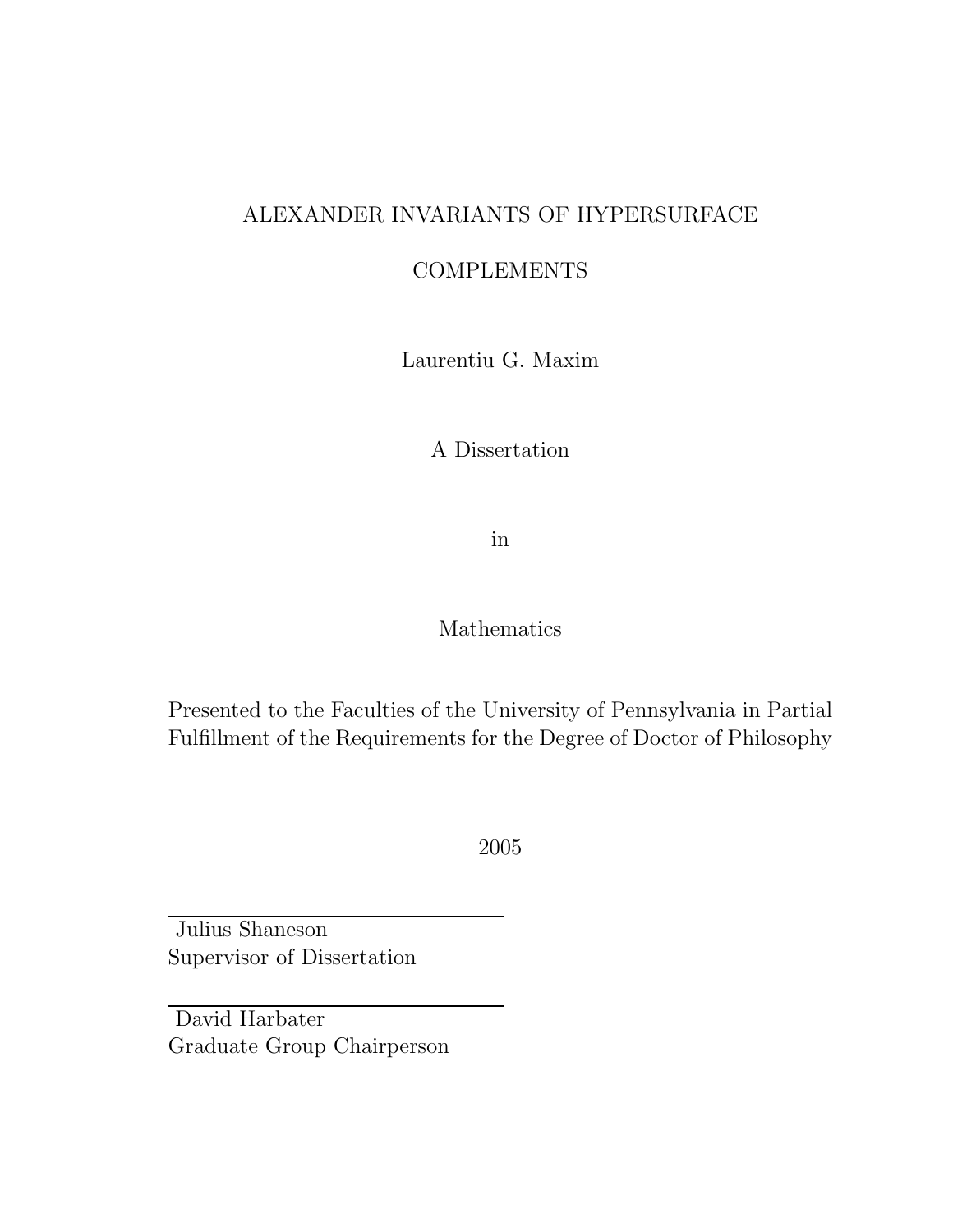# Acknowledgments

First and foremost, I want to thank my advisor, Julius L. Shaneson, without whom none of this have been possible. His brilliant topological insight has been a constant source of inspiration for me.

I am also grateful to Alexandru Dimca and Anatoly Libgober for their encouragement and interest in my work. I would like to thank Greg Friedman, Mark Goresky, Sylvain Cappell, Markus Banagl and Joerg Schuermann for useful discussions.

I would like to take this opportunity to thank all the faculty, students and administrators of the Mathematics Department of University of Pennsylvania for providing such a generous supportive atmosphere. Particularly, I wish to thank Jonathan Block, Tony Pantev and Wolfgang Ziller for providing me with the tools to attack this project with some hope of completing it.

I am thankful to my wife, Bridget, for her unconditional love, patience and support. Last, but not least, I want to thank my parents and my friends for believing in me when I needed it most.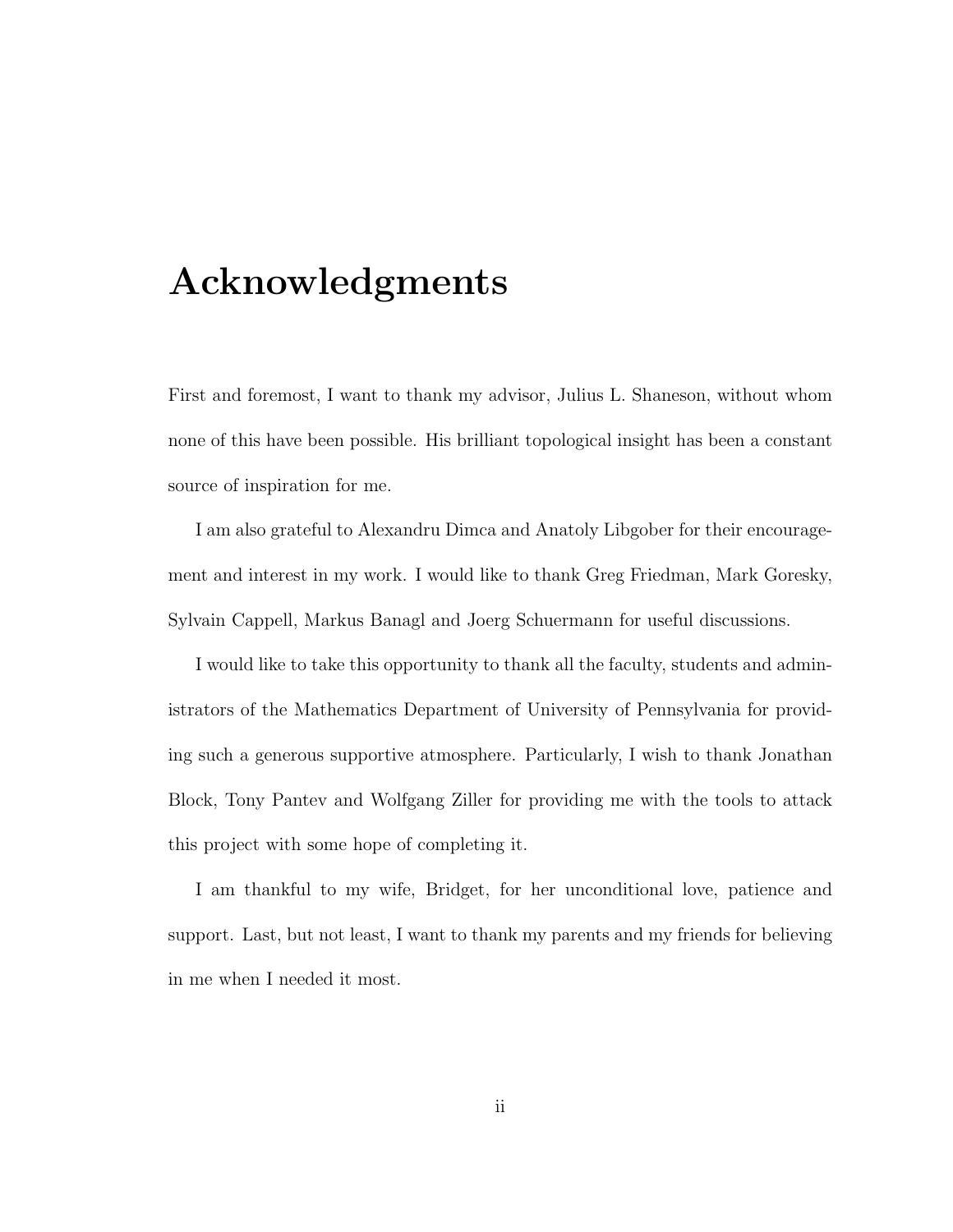#### ABSTRACT

#### ALEXANDER INVARIANTS OF HYPERSURFACE COMPLEMENTS

Laurentiu G. Maxim

Julius Shaneson, Advisor

We study Alexander invariants associated to complements of complex hypersurfaces. We show that for a hypersurface V with non-isolated singularities and in general position at infinity, these global invariants of the hypersurface complement are entirely determined by the degree of the hypersurface, and by the local topological information encoded by the link pairs of singular strata of a regular stratification of V. Our results provide generalizations of similar facts obtained by Libgober in the case of hypersurfaces with only isolated singularities ([28]). As an application, we obtain obstructions on the eigenvalues of monodromy operators associated to the Milnor fibre of a projective hypersurface arrangement.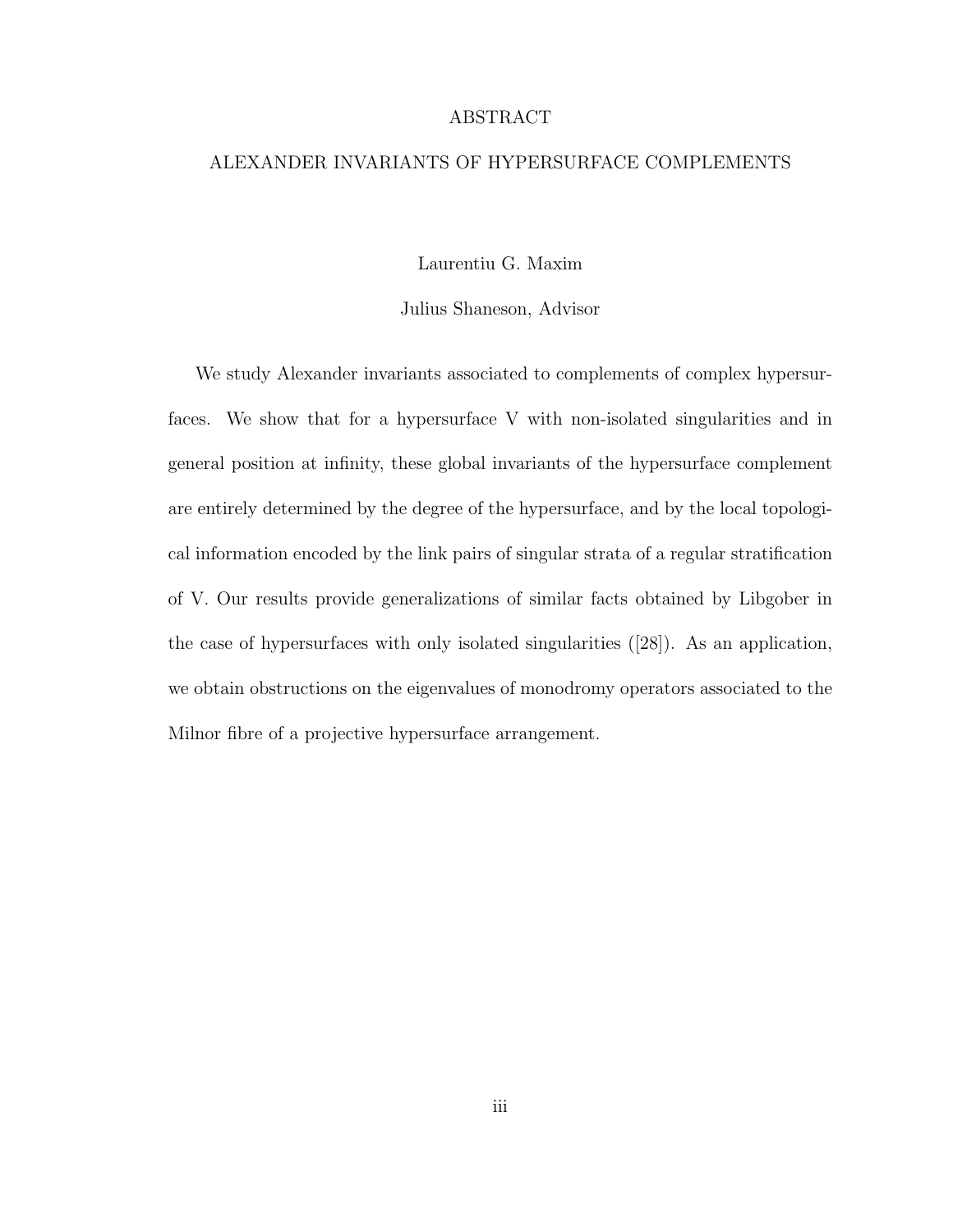# **Contents**

| $\mathbf 1$ |                                                                 | Introduction                                                       | $\mathbf{1}$ |  |  |
|-------------|-----------------------------------------------------------------|--------------------------------------------------------------------|--------------|--|--|
| $\bf{2}$    |                                                                 | <b>Background</b>                                                  |              |  |  |
|             | 2.1                                                             |                                                                    | 10           |  |  |
|             | 2.2                                                             |                                                                    |              |  |  |
| 3           |                                                                 | Alexander invariants for complements of hypersurface with only     |              |  |  |
|             |                                                                 | isolated singularities                                             | 24           |  |  |
|             | 3.1                                                             |                                                                    | 24           |  |  |
|             | 3.2                                                             | Alexander modules of hypersurface complements. Libgober's results. | 25           |  |  |
|             | 3.3                                                             |                                                                    |              |  |  |
| 4           | Alexander invariants for complements of hypersurfaces with non- |                                                                    |              |  |  |
|             | isolated singularities                                          |                                                                    |              |  |  |
|             | 4.1                                                             |                                                                    | 33           |  |  |
|             | 4.2                                                             | Relation with the classical Alexander modules of the complement    | 36           |  |  |
|             | 4.3                                                             |                                                                    | 47           |  |  |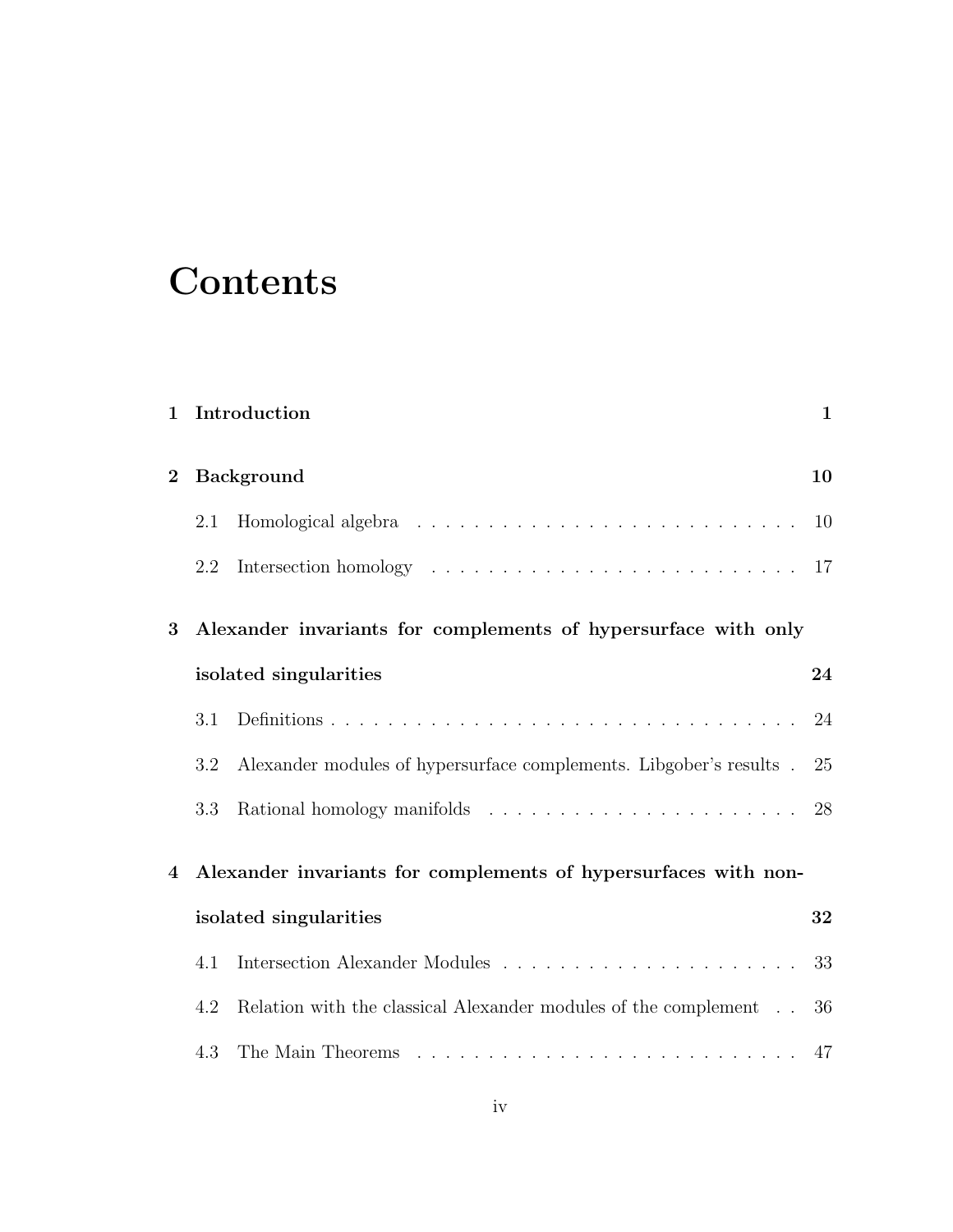|                         | 4.4 On the Milnor fiber of a projective hypersurface arrangement 65 |  |  |
|-------------------------|---------------------------------------------------------------------|--|--|
|                         |                                                                     |  |  |
| 5 Miscellaneous results |                                                                     |  |  |
|                         |                                                                     |  |  |
| 5.2                     | Relation with the Alexander invariants 78                           |  |  |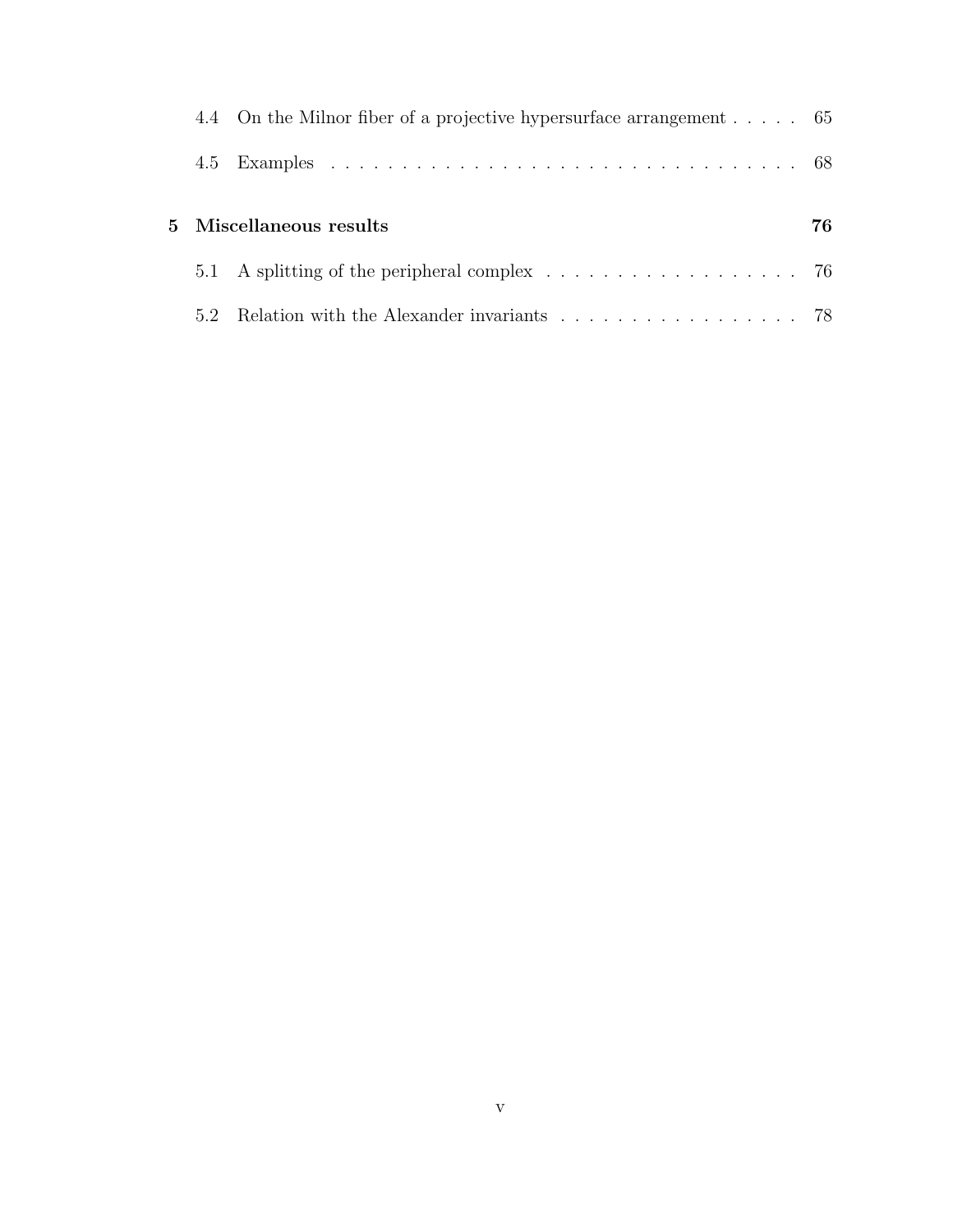# Chapter 1

# Introduction

From the very beginning, algebraic topology has developed under the influence of questions arising from the attempt to understand the topological properties of singular spaces (in contrast to a manifold, a singular space may locally look different from point to point). By using new tools like intersection homology and perverse sheaves which enable one to study such singular spaces, topology has undergone a renaissance.

Intersection homology is the correct theory to extend results from manifolds to singular varieties: e.g., Morse theory, Lefschetz (weak and hard) theorems, Hodge decompositions, but especially Poincaré duality, which motivates the theory. It is therefore natural to use it in order to describe topological invariants associated with algebraic varieties.

We will use intersection homology for the study of Alexander modules of hypersurface complements. These are global invariants of the hypersurface, which were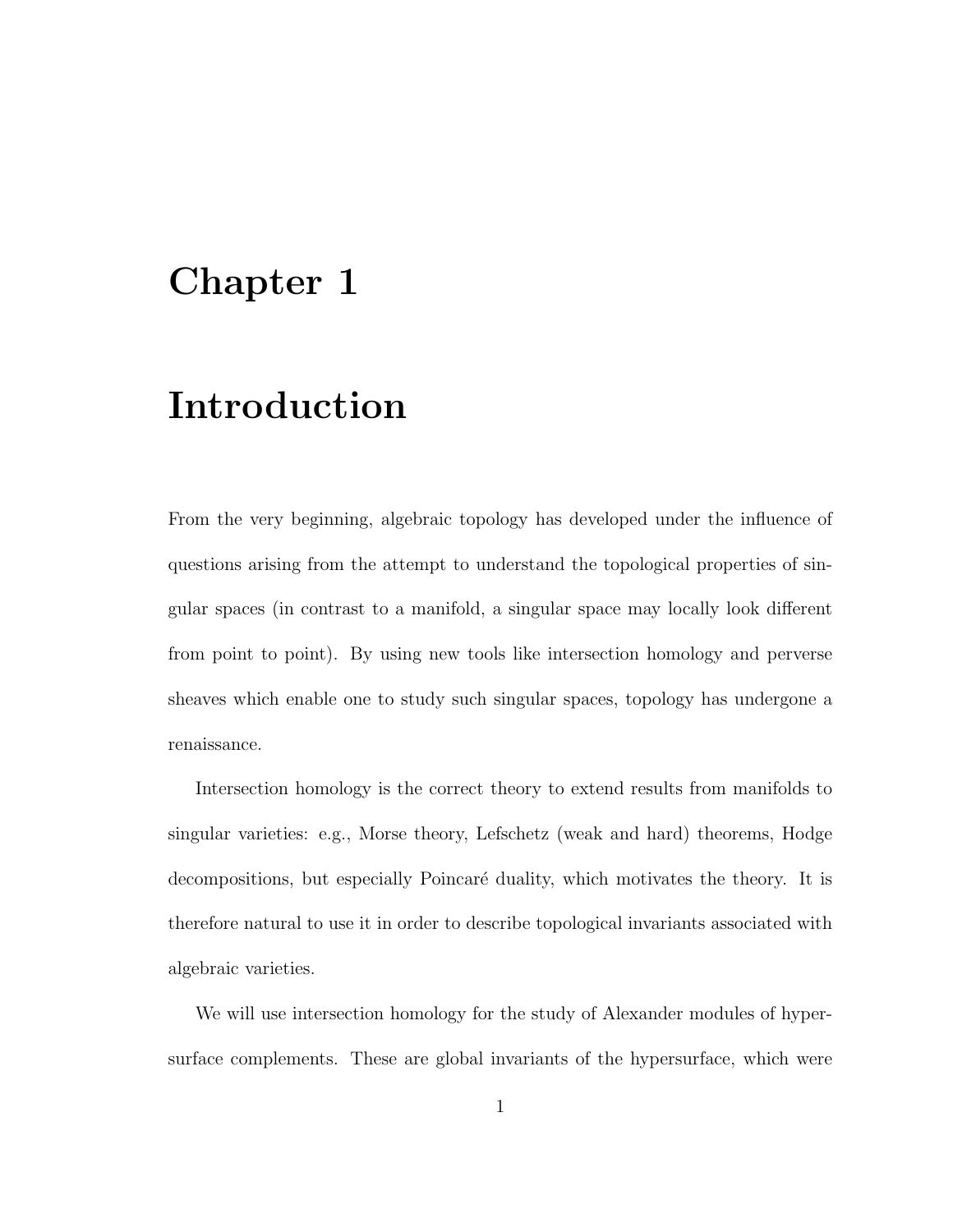introduced and studied by Libgober in a sequence of papers [27], [28], [29], [30] (see also [9]) and can be defined as follows: Let V be a reduced degree d hypersurface in  $\mathbb{CP}^{n+1}$ ,  $n \geq 1$ ; let H be a fixed hyperplane which we call 'the hyperplane at infinity'; set  $\mathcal{U} := \mathbb{C} \mathbb{P}^{n+1} - V \cup H$ . (Alternatively, let  $X \subset \mathbb{C}^{n+1}$  be a reduced affine hypersurface and  $\mathcal{U} := \mathbb{C}^{n+1} - X$ .) Then  $H_1(\mathcal{U}) \cong \mathbb{Z}^s$ , where s is the number of components of  $V$ , and one proceeds as in classical knot theory to define Alexander-type invariants of the hypersurface  $V$ . More precisely, the rational homology groups of any infinite cyclic cover of  $U$  become, under the action of the group of covering transformations, modules over the ring of rational Laurent polynomials,  $\Gamma = \mathbb{Q}[t, t^{-1}]$ . The Γ-modules  $H_i(\mathcal{U}^c;\mathbb{Q})$  associated to the infinite cyclic cover  $\mathcal{U}^c$  of  $\mathcal{U}$ , defined by the kernel of the total linking number homomorphism, are called the Alexander modules of the hypersurface complement. Note that, since  $\mathcal U$  has the homotopy type of a finite CW complex of dimension  $\leq n+1$ , the Alexander modules  $H_i(\mathcal{U}^c;\mathbb{Q})$  are trivial for  $i > n+1$ , and  $H_{n+1}(\mathcal{U}^c;\mathbb{Q})$  is  $\Gamma$ -free. Thus, of a particular interest are the Alexander modules  $H_i(\mathcal{U}^c;\mathbb{Q})$  for  $i \leq n$ .

Libgober showed  $([28], [29], [30], [31])$  that if V has only isolated singularities (including at infinity), there is essentially only one interesting global invariant of the complement, and that it depends on the position and the type of singularities. More precisely:  $\tilde{H}_i(\mathcal{U}^c;\mathbb{Z})=0$  for  $i < n$ , and  $H_n(\mathcal{U}^c;\mathbb{Q})$  is a torsion  $\Gamma$ -module. Moreover, if  $\delta_n(t)$  denotes the polynomial associated to the torsion Γ-module  $H_n(\mathcal{U}^c;\mathbb{Q})$ , then  $\delta_n(t)$  divides (up to a power of  $t-1$ ) the product of the local Alexander polynomials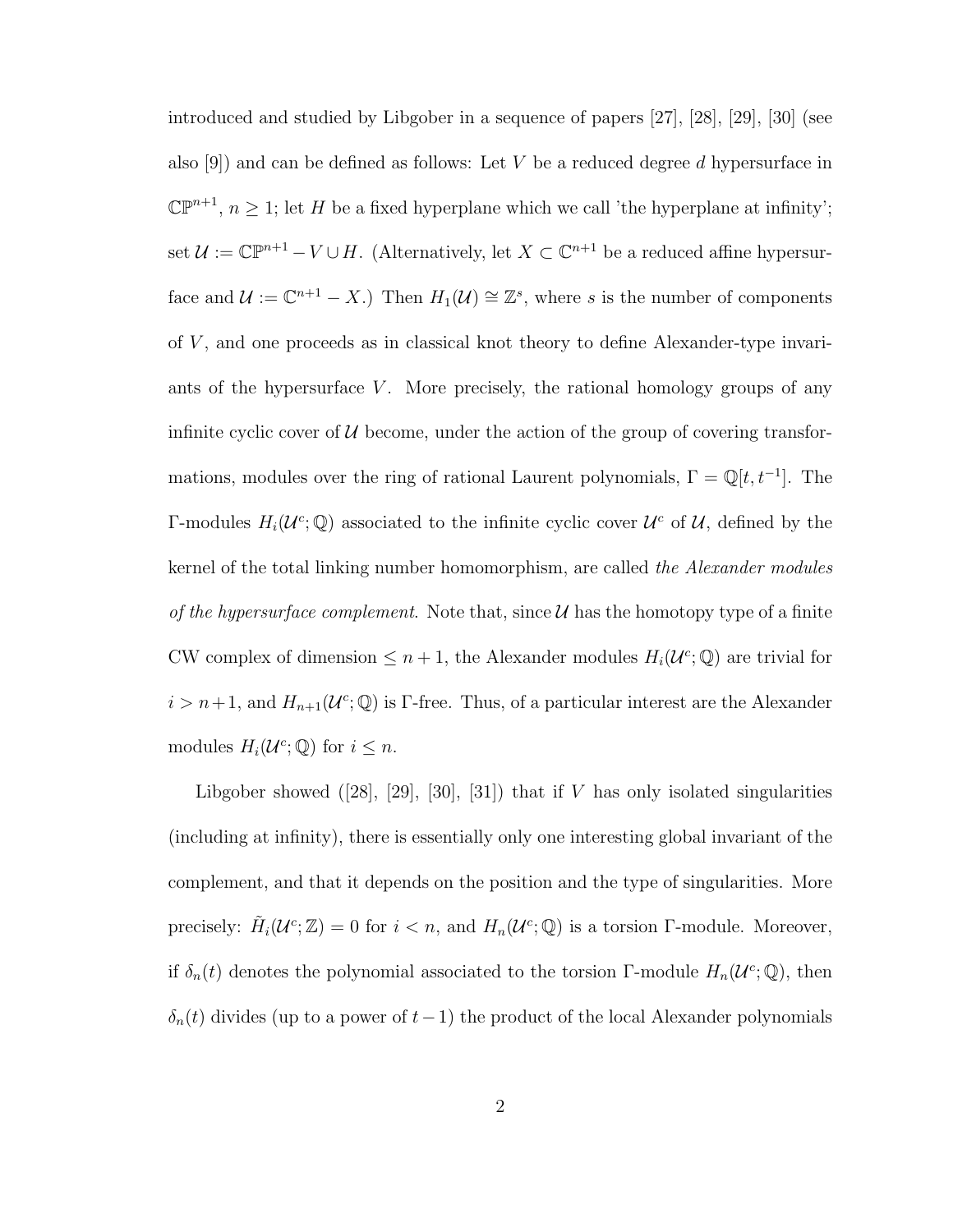of the algebraic knots around the isolated singular points. If  $H$  is generic (hence  $V$ has no singularities at infinity), then the zeros of  $\delta_n(t)$  are roots of unity of order d, and  $H_n(\mathcal{U}^c;\mathbb{Q})$  is a semi-simple module annihilated by  $t^d-1$ .

The aim of this work is to provide generalizations of these results to the case of hypersurfaces with non-isolated singularities.

We will assume that  $H$  is generic, i.e., transversal to all strata of a Whitney stratification of V.

Using intersection homology theory, we will give a new description of the Alexander modules of the hypersurface complement. These will be realized as intersection homology groups of  $\mathbb{CP}^{n+1}$ , with a certain local coefficient system with stalk  $\Gamma := \mathbb{Q}[t, t^{-1}]$ , defined on U. Therefore, we will have at our disposal the apparatus of intersection homology and derived categories to study the Alexander modules of the complement.

We now outline our results section by section:

In Chapter 2, we collect all the background information which we need later on. In Section 2.1 we give a brief introduction to derived categories and the language of (derived) functors. In Section 2.2 we present the two equivalent definitions of the intersection homology groups of an algebraic variety: the sheaf-theoretical definition of Deligne ([16]), as well as the one using allowable chains ([15]).

In Chapter 3, we recall the definitions and main properties of the Alexander modules of the hypersurface complement,  $H_i(\mathcal{U}^c; \mathbb{Q})$ . Libgober's results on Alexander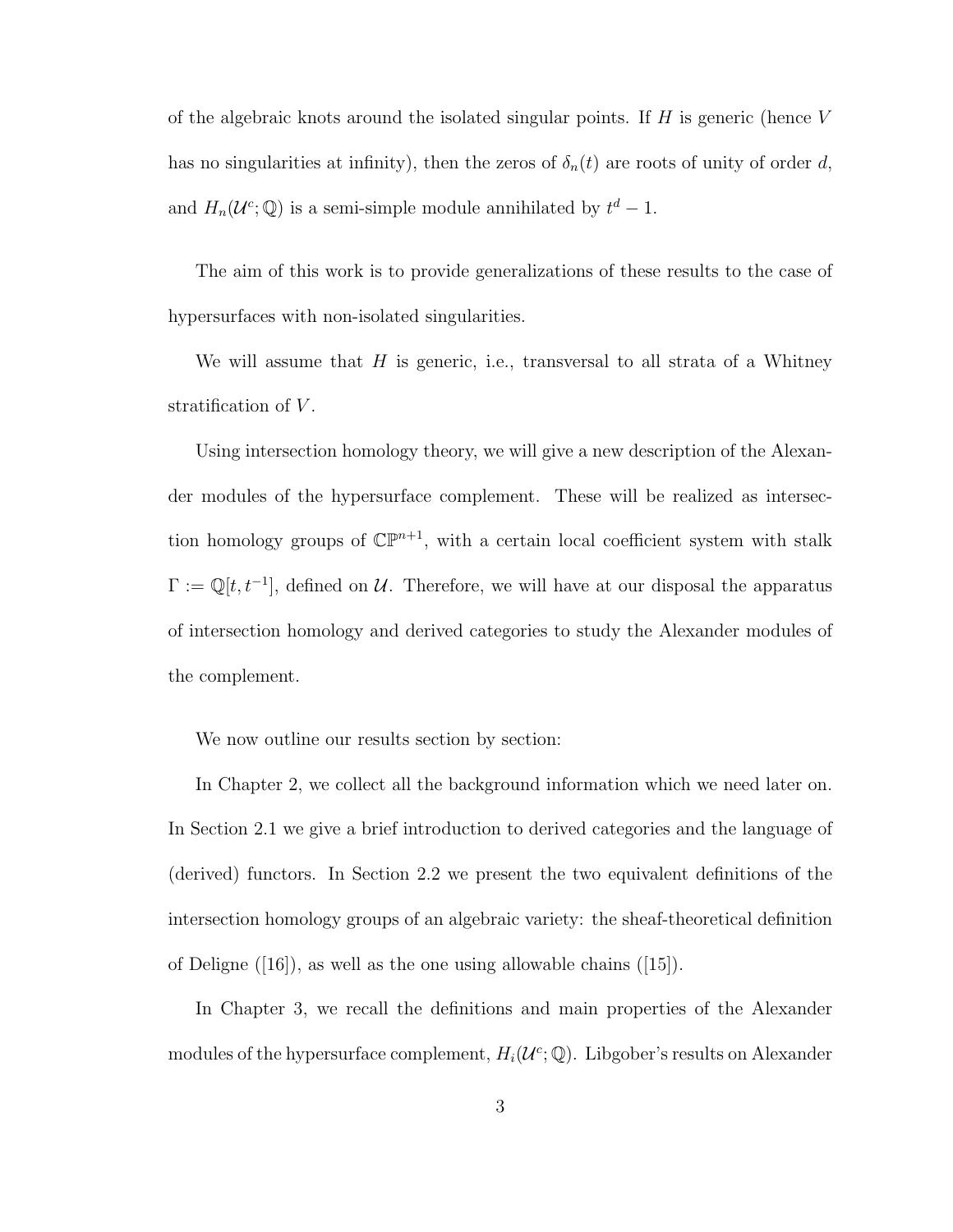invariants of complements to hypersurfaces with only isolated singularities ([28]) are summarized in Section 3.2. Section 3.3 deals with the special case of hypersurfaces which are rational homology manifolds. As a first result, we show that if  $V$  is a projective hypersurface in general position at infinity, has no codimension one singularities, and is a rational homology manifold, then for  $i \leq n$ , the modules  $H_i(\mathcal{U}^c;\mathbb{Q})$  are torsion and their associated polynomials do not contain factors  $t-1$ (see Proposition 3.3.1).

Chapter 4 contains the main results of this thesis. These are extensions to the case of hypersurfaces with non-isolated singularities of the results proven by A. Libgober for hypersurfaces with only isolated singularities ([28], [29], [30]).

In the first two sections of Chapter 4, we realize the Alexander modules of complements to hypersurfaces in general position at infinity as intersection homology modules. Following [4], in Section 4.1 we construct the intersection Alexander modules of the hypersurface V. More precisely, by choosing a Whitney stratification  $\mathcal S$  of V and a generic hyperplane, H, we obtain a stratification of the pair  $(\mathbb{CP}^{n+1}, V \cup H)$ . We define a local system  $\mathcal{L}_H$  on  $\mathcal{U}$ , with stalk  $\Gamma := \mathbb{Q}[t, t^{-1}]$  and action by an element  $\alpha \in \pi_1(\mathcal{U})$  determined by multiplication by  $t^{lk(V\cup -dH,\alpha)}$ . Then, for any perversity  $\bar{p}$ , the intersection homology complex  $IC_{\bar{p}}^{\bullet} := IC_{\bar{p}}^{\bullet}(\mathbb{C}\mathbb{P}^{n+1}, \mathcal{L}_H)$  is defined by using Deligne's axiomatic construction ([2], [16]). The intersection Alexander modules of the hypersurface V are then defined as hypercohomology groups of the middle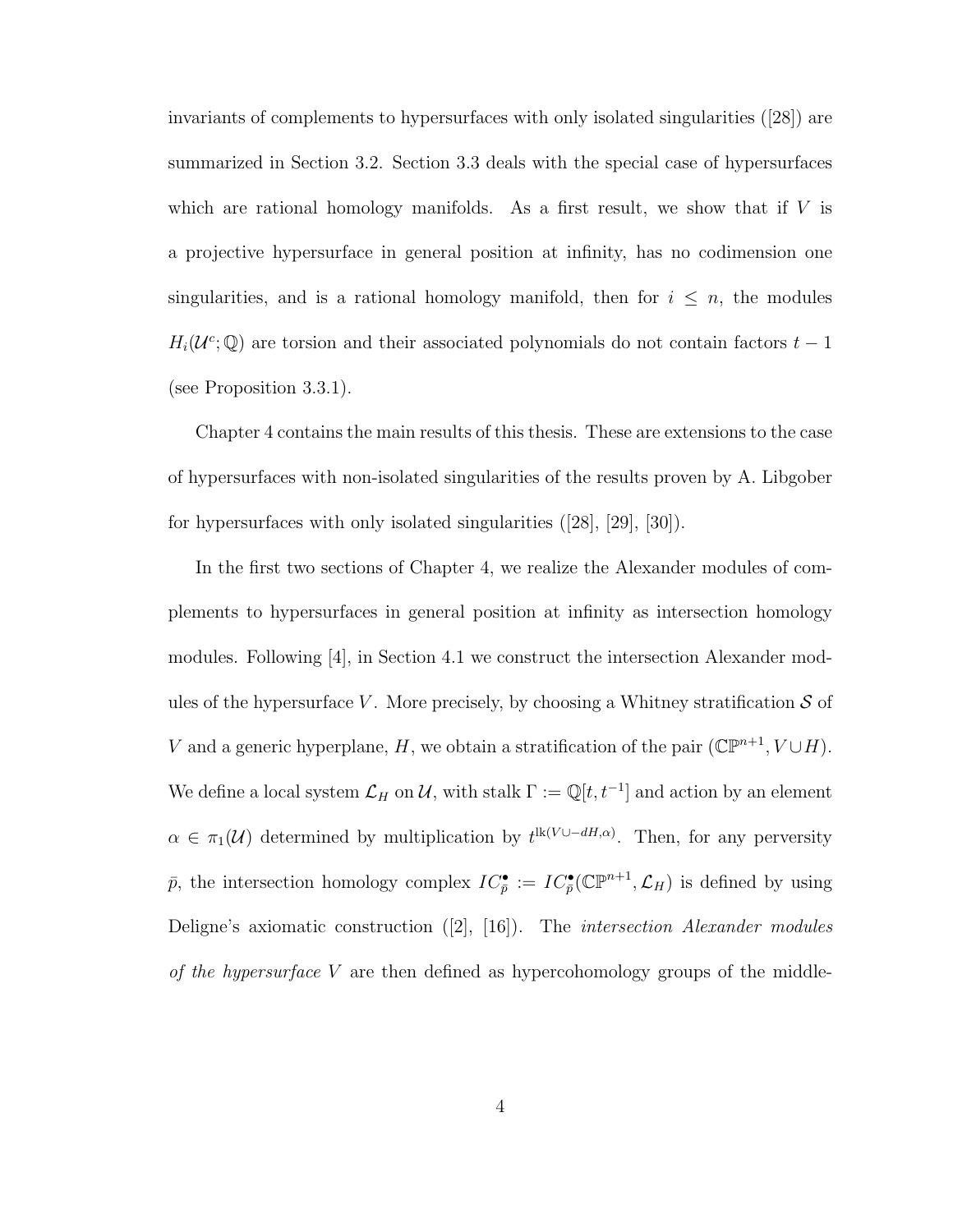perversity intersection homology complex:

$$
IH_{i}^{\bar{m}}(\mathbb{C}\mathbb{P}^{n+1};\mathcal{L}_{H}) := \mathbb{H}^{-i}(\mathbb{C}\mathbb{P}^{n+1}; IC_{\bar{m}}^{\bullet})
$$

In Section 4.2, we prove the key technical lemma, which asserts that the restriction to  $V \cup H$  of the intersection homology complex  $IC_{\bar{m}}^{\bullet}$  is quasi-isomorphic to the zero complex (see Lemma 4.2.1). As a corollary, it follows that the intersection Alexander modules of V coincide with the Alexander modules of the hypersurface *complement*, i.e. there is an isomorphism of  $\Gamma$ -modules:

$$
IH^{\bar{m}}_{*}(\mathbb{C}\mathbb{P}^{n+1};\mathcal{L}_{H})\cong H_{*}(\mathcal{U}^{c};\mathbb{Q})
$$

From now on, we will study the intersection Alexander modules in order to obtain results on the Alexander modules of the complement. Using the superduality isomorphism for the local finite type codimension two embedding  $V \cup H \subset \mathbb{CP}^{n+1}$ , and the peripheral complex associated with the embedding (see [4]), we show that the Γ-modules  $IH_i^{\bar{m}}(\mathbb{C}\mathbb{P}^{n+1};\mathcal{L}_H)$  are torsion if  $i \leq n$  (see Corollary 4.2.7). Therefore the classical Alexander modules of the hypersurface complement are torsion in the range  $i \leq n$ . We denote their associated polynomials by  $\delta_i(t)$  and call them the global Alexander polynomials of the hypersurface.

Section 4.3 contains results which provide obstructions on the prime divisors of the polynomials  $\delta_i(t)$ . The first theorem gives a characterization of the zeros of the global polynomials and generalizes Corollary 4.8 of [28]:

#### **Theorem 1.0.1.** (see Theorem  $\phi$ , 3.1)

If  $V$  is an n-dimensional reduced projective hypersurface of degree d, transversal to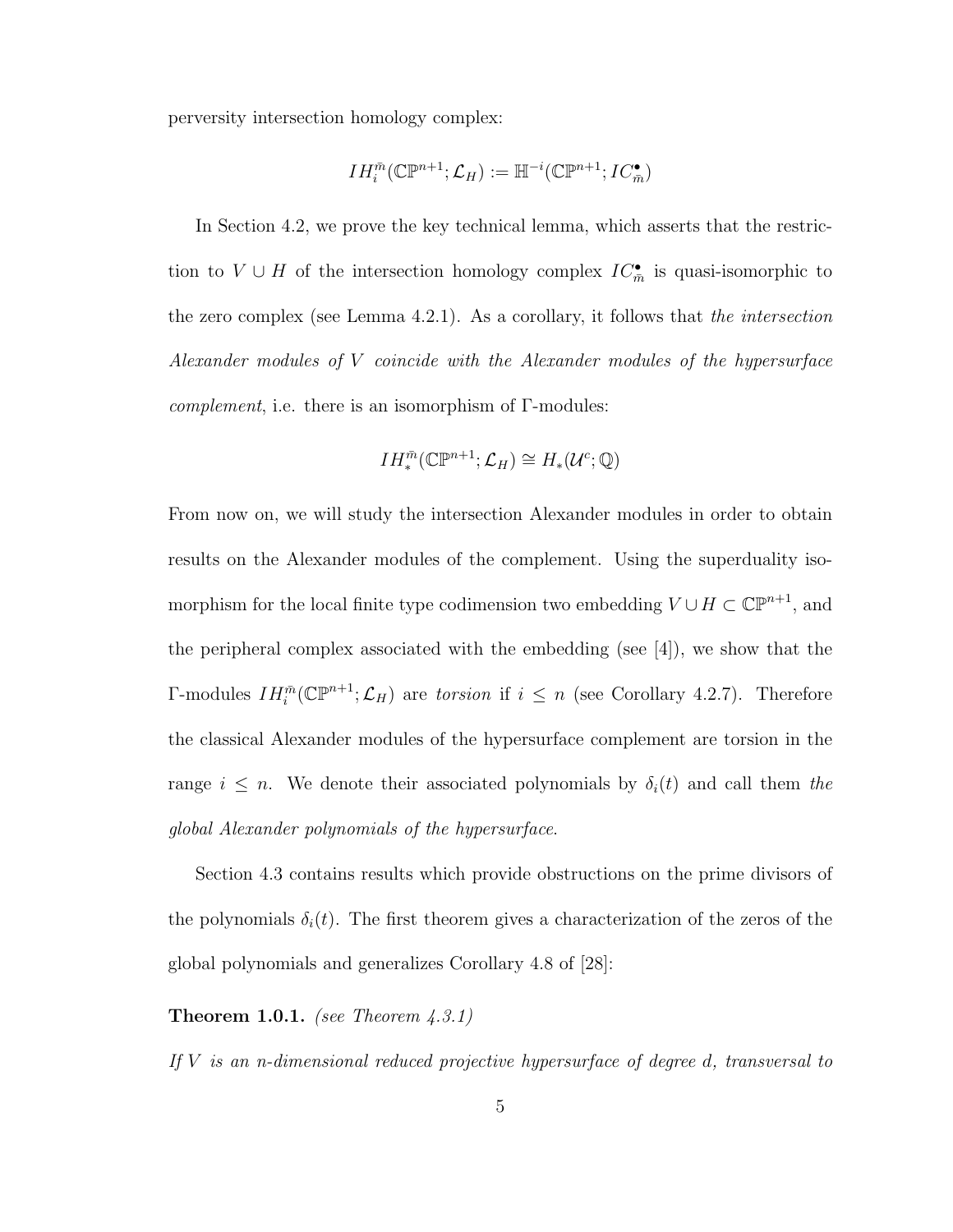the hyperplane at infinity, then the zeros of the global Alexander polynomials  $\delta_i(t)$ ,  $i \leq n$ , are roots of unity of order d.

The underlying idea of our work is to use local topological information associated with a singularity to describe some global topological invariants of algebraic varieties. We provide a general divisibility result which restricts the prime factors of the global Alexander polynomial  $\delta_i(t)$  to those of the local Alexander polynomials of the link pairs around the singular strata. More precisely, we prove the following:

#### **Theorem 1.0.2.** (see Theorem  $\angle 4.3.2$ )

Let V be a reduced hypersurface in  $\mathbb{CP}^{n+1}$ , which is transversal to the hyperplane at infinity, H. Fix an arbitrary irreducible component of V, say  $V_1$ . Let S be a stratification of the pair  $(\mathbb{CP}^{n+1}, V)$ . Then for a fixed integer i,  $1 \leq i \leq n$ , the prime factors of the global Alexander polynomial  $\delta_i(t)$  of V are among the factors of local polynomials  $\xi_l^s(t)$  associated to the local Alexander modules  $H_l(S^{2n-2s+1} - K^{2n-2s-1}; \Gamma)$  of link pairs  $(S^{2n-2s+1}, K^{2n-2s-1})$  of components of strata  $S \in \mathcal{S}$  such that:  $S \subset V_1$ ,  $n-i \leq s = \dim S \leq n$ , and l is in the range  $2n - 2s - i \leq l \leq n - s$ .

For hypersurfaces with isolated singularities, the above theorem can be strengthened to obtain a result similar to Theorem 4.3 of [28]:

#### **Theorem 1.0.3.** (see Theorem  $\angle 3.5$ )

Let V be a reduced hypersurface in  $\mathbb{CP}^{n+1}$   $(n \geq 1)$ , which is transversal to the hyperplane at infinity, H, and has only isolated singularities. Fix an irreducible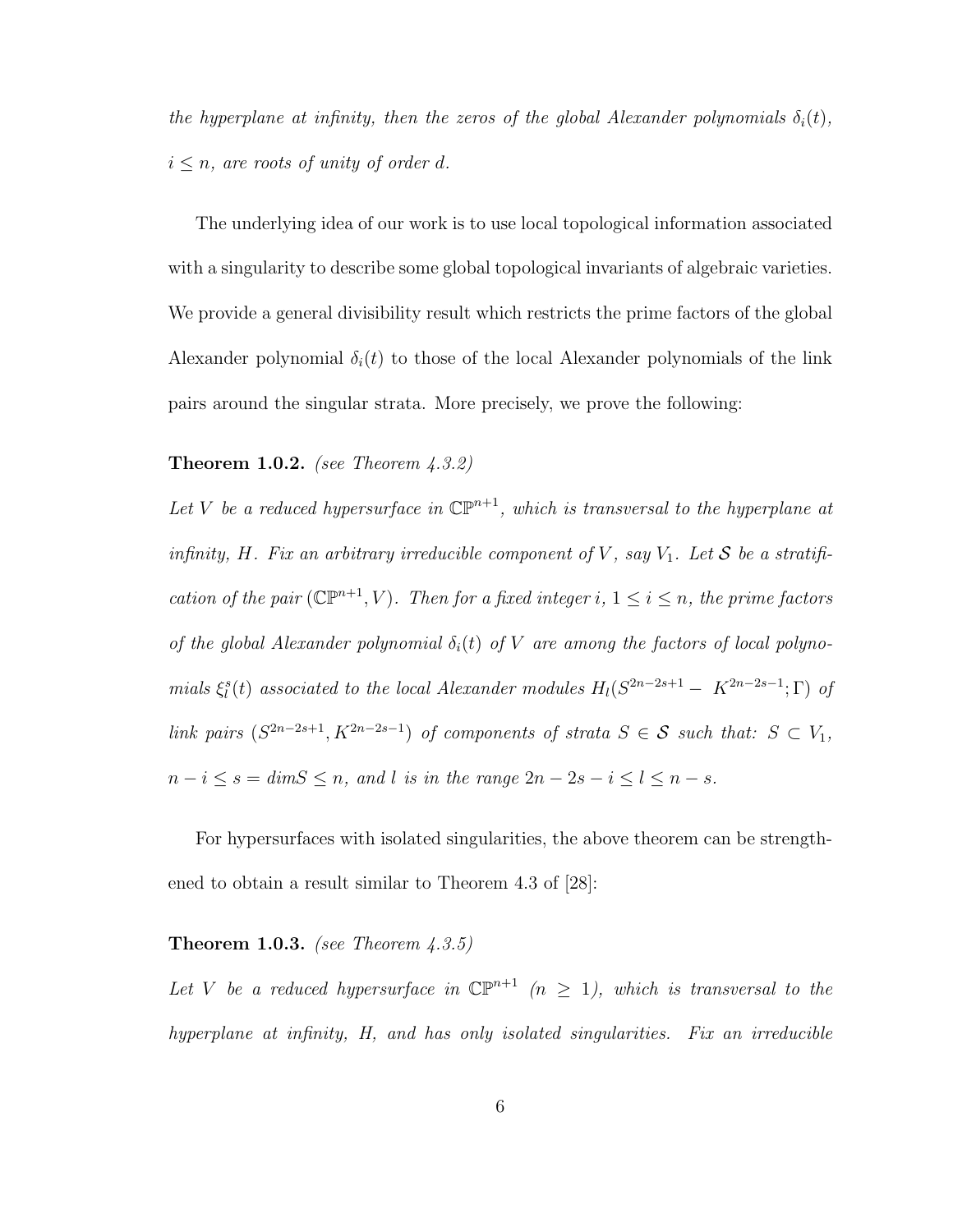component of V, say  $V_1$ . Then  $\delta_n(t)$  divides (up to a power of  $(t-1)$ ) the product

$$
\prod_{p \in V_1 \cap Sing(V)} \Delta_p(t)
$$

of the local Alexander polynomials of links of the singular points  $p$  of  $V$  which are contained in  $V_1$ .

Further obstructions on the global Alexander modules/polynomials of hypersurface complements are provided by the relation with 'the modules/polynomials at infinity'. We prove the following extension of Theorem 4.5 of [28]:

**Theorem 1.0.4.** (see Theorem  $\angle 4.3.7$ )

Let V be a reduced hypersurface of degree d in  $\mathbb{CP}^{n+1}$ , which is transversal to the hyperplane at infinity, H. Let  $S_{\infty}$  be a sphere of sufficiently large radius in the affine space  $\mathbb{C}^{n+1} = \mathbb{C} \mathbb{P}^{n+1} - H$ . Then for all  $i < n$ ,

$$
IH_{i}^{\bar{m}}(\mathbb{C}\mathbb{P}^{n+1};\mathcal{L}_{H})\cong \mathbb{H}^{-i-1}(S_{\infty}; IC_{\bar{m}}^{\bullet})\cong H_{i}(\mathcal{U}_{\infty}^{c};\mathbb{Q})
$$

and  $IH_{n}^{\bar{m}}(\mathbb{C}\mathbb{P}^{n+1};\mathcal{L}_{H})$  is a quotient of  $\mathbb{H}^{-n-1}(S_{\infty};IC_{\bar{m}}^{\bullet})\cong H_{n}(\mathcal{U}_{\infty}^{c};\mathbb{Q})$ , where  $\mathcal{U}_{\infty}^{c}$  is the infinite cyclic cover of  $S_{\infty} - (V \cap S_{\infty})$  corresponding to the linking number with  $V \cap S_{\infty}$ .

As suggested in [32], we note that the above theorem has as a corollary the semisimplicity of the Alexander modules of the hypersurface complement (see Proposition 4.3.9).

In Section 4.4, we apply the preceding results to the case of a hypersurface  $V \subset \mathbb{CP}^{n+1}$ , which is a projective cone over a reduced hypersurface  $Y \subset \mathbb{CP}^n$ . We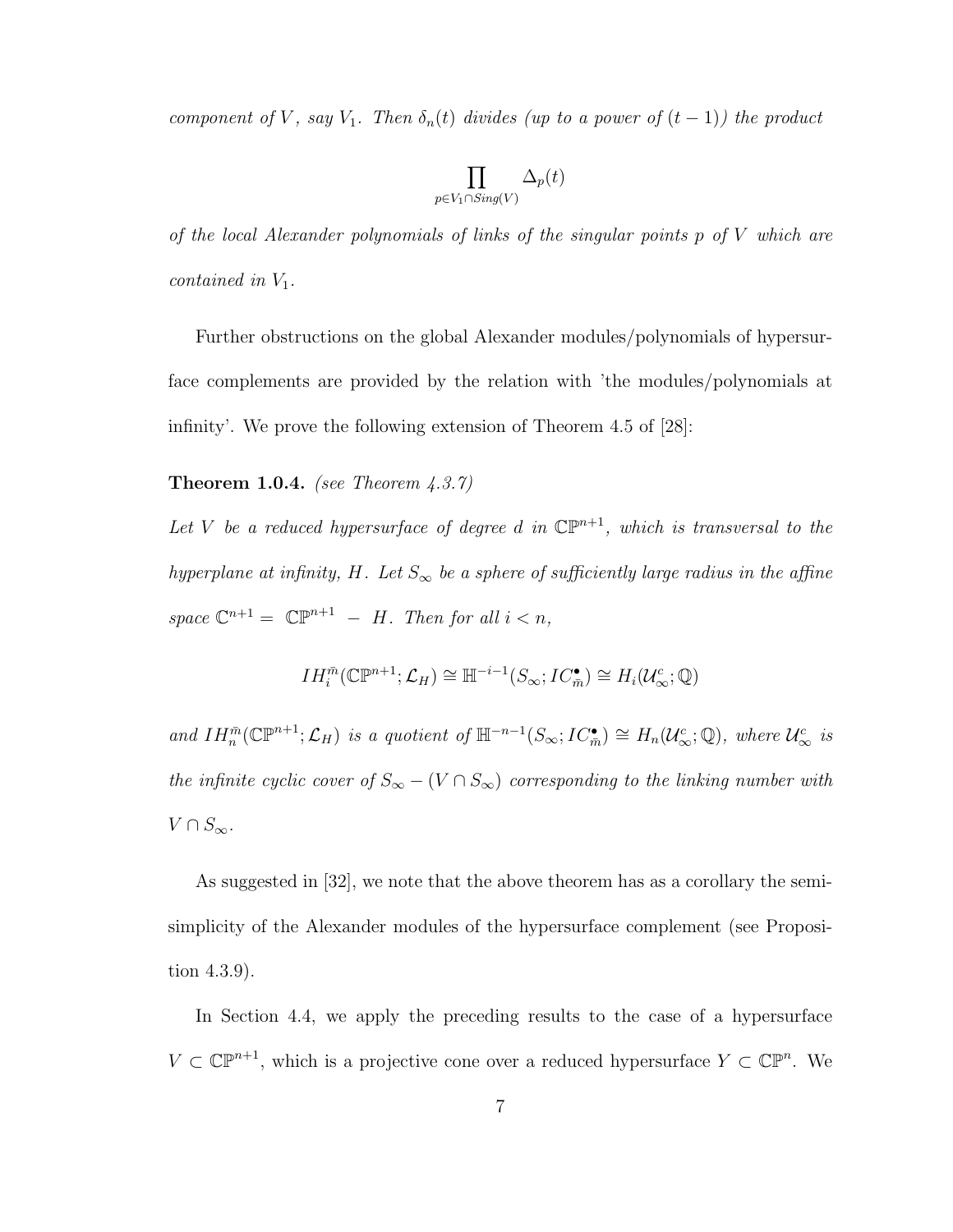first note that Theorem 4.3.2 translates into divisibility results for the characteristic polynomials of the monodromy operators acting on the Milnor fiber F of the projective arrangement defined by Y in  $\mathbb{CP}^n$ . We obtain the following result, similar to those obtained by A. Dimca in the case of isolated singularities  $(|7|, |8|)$ :

#### **Proposition 1.0.5.** (see Proposition  $4.4.1$ )

Let  $Y = (Y_i)_{i=1,s}$  be a hypersurface arrangement in  $\mathbb{CP}^n$ , and fix an arbitrary component, say  $Y_1$ . Let F be the Milnor fibre of the arrangement. Fix a Whitney stratification of the pair  $(\mathbb{CP}^n, Y)$  and denote by Y the set of (open) singular strata. Then for  $q \leq n-1$ , a prime  $\gamma \in \Gamma$  divides the characteristic polynomial  $P_q(t)$  of the monodromy operator  $h_q$  only if  $\gamma$  divides one of the polynomials  $\xi_l^s(t)$  associated to the local Alexander modules  $H_l(S^{2n-2s-1} - K^{2n-2s-3}; \Gamma)$  corresponding to link pairs  $(S^{2n-2s-1}, K^{2n-2s-3})$  of components of strata  $\mathcal{V} \in \mathcal{Y}$  of complex dimension s with  $V \subset Y_1$ , such that:  $n - q - 1 \le s \le n - 1$  and  $2(n - 1) - 2s - q \le l \le n - s - 1$ .

As a consequence, we obtain obstructions on the eigenvalues of the monodromy operators (see Corollary 4.4.3), similar to those obtained by Libgober in the case of hyperplane arrangements ([33]), or Dimca in the case of curve arrangements ([8]).

Section 4.5 deals with examples. We show, by explicit calculations, how to apply the above theorems in obtaining information on the global Alexander polynomials of a hypersurface in general position at infinity.

Chapter 5 is a summary of results concerning a splitting of the peripheral complex in the category of perverse sheaves. We include a conjecture which, if true,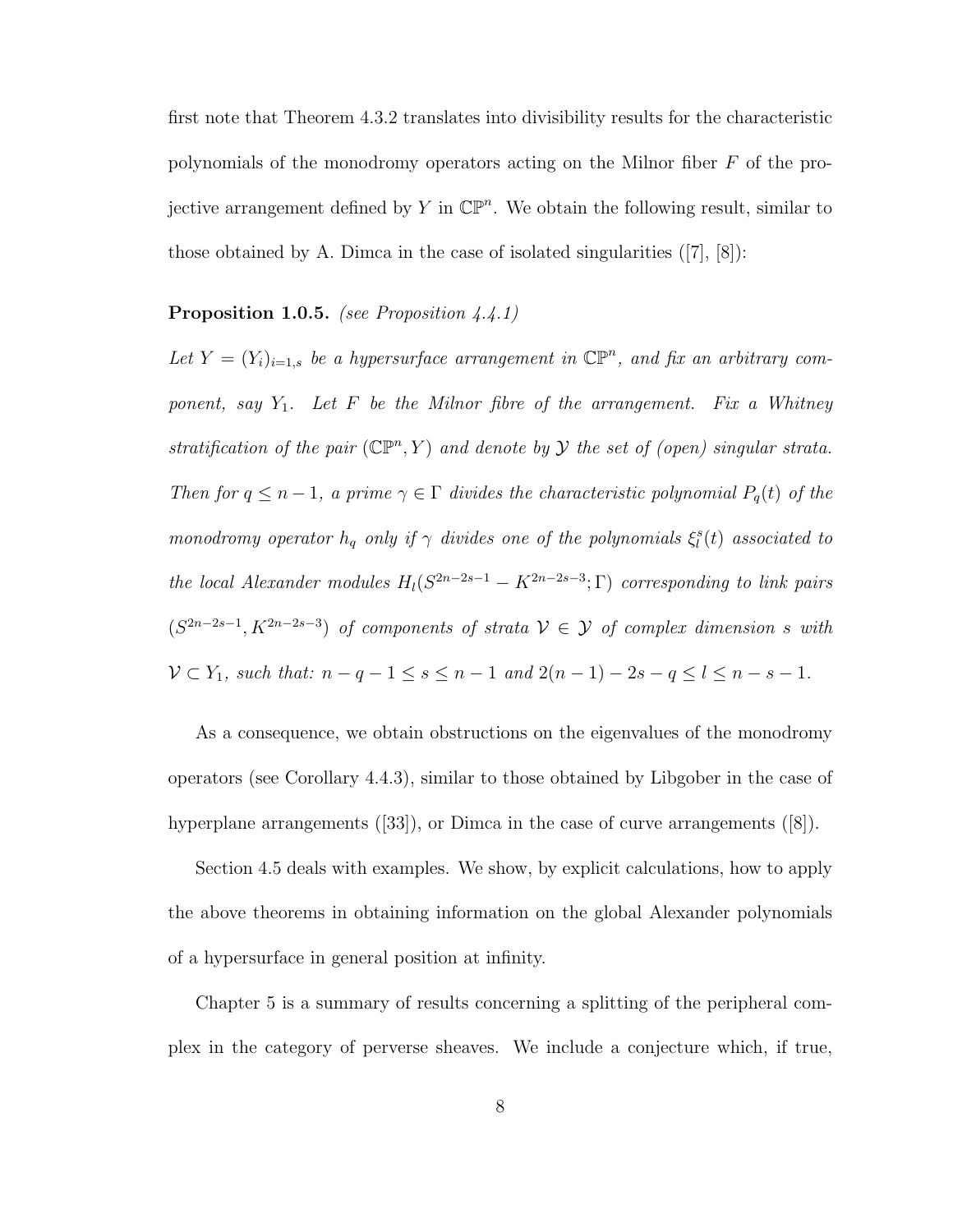would provide a more refined divisibility results on the Alexander polynomials of hypersurface complements.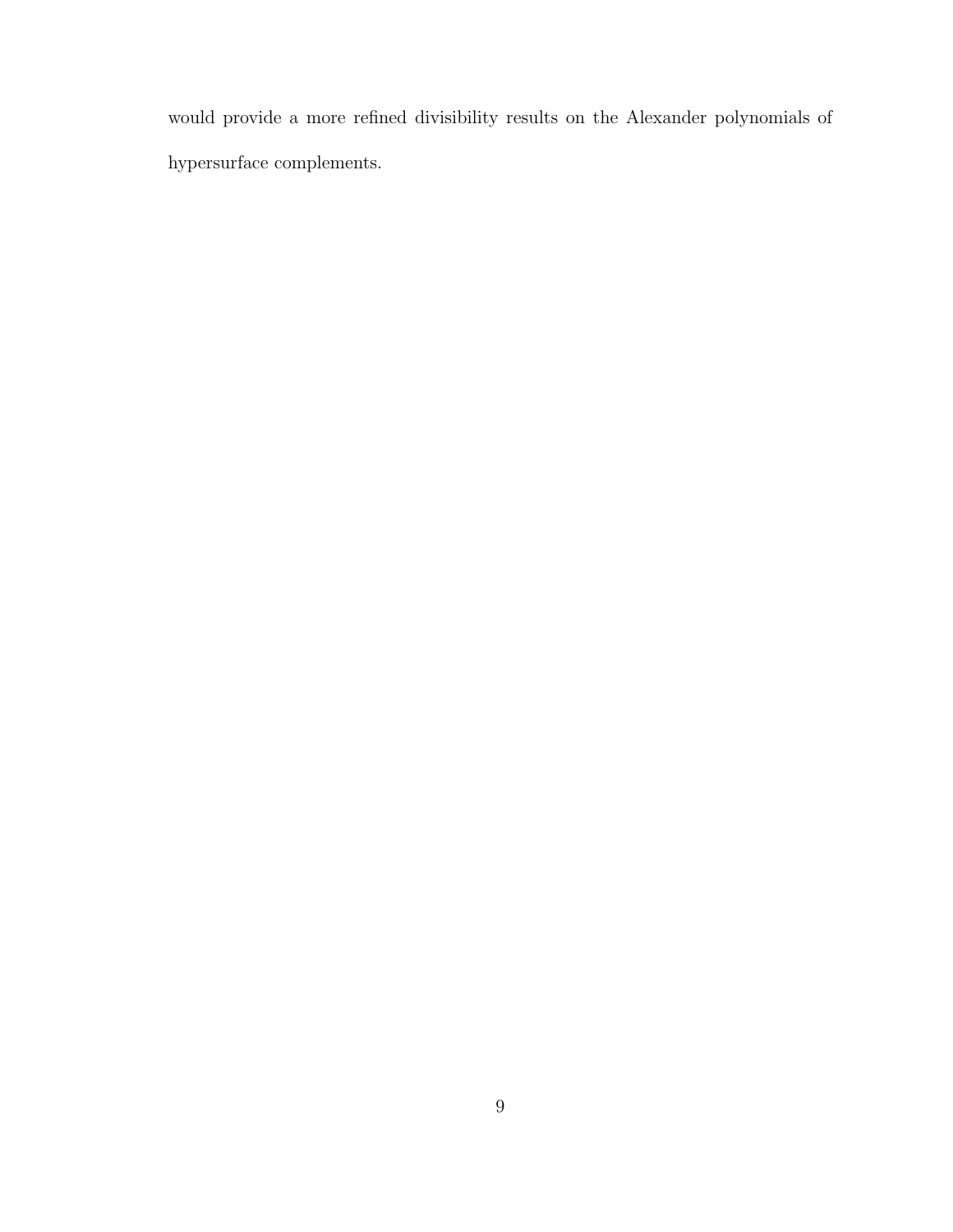## Chapter 2

## Background

In this chapter we collect all the background information that we need later on.

### 2.1 Homological algebra

The underlying space  $X$  will be complex algebraic. For our purpose, the base ring R will be a Dedekind domain. All sheaves on X are sheaves of R-modules. For a more detailed exposition, the reader is advised to consult [2], [8] or [35].

A complex of sheaves (or differential graded sheaf)  $A^{\bullet}$  on X is a collection of sheaves  $\{\mathcal{A}^i\}_{i\in\mathbb{Z}}$  and morphisms  $d^i$ :  $\mathcal{A}^i$   $\rightarrow$   $\mathcal{A}^{i+1}$  such that  $d^{i+1} \circ d^i = 0$ . We say that  $A^{\bullet}$  is *bounded* if  $A^p = 0$  for |p| large enough. If A is a sheaf, regard it as a complex concentrated in degree 0. The *i-th cohomology sheaf* of  $A^{\bullet}$  is:  $\mathcal{H}^i(\mathcal{A}^{\bullet}) = \text{ker}(d^i) / \text{Im}(d^{i+1})$ . The stalk cohomology at  $x \in X$  is  $\mathcal{H}^i(\mathcal{A}^{\bullet})_x \cong H^i(\mathcal{A}^{\bullet}_x)$ . A morphism of complexes  $\phi: \mathcal{A}^{\bullet} \to \mathcal{B}^{\bullet}$  is a collection of morphisms  $\phi^i: \mathcal{A}^i \to \mathcal{B}^i$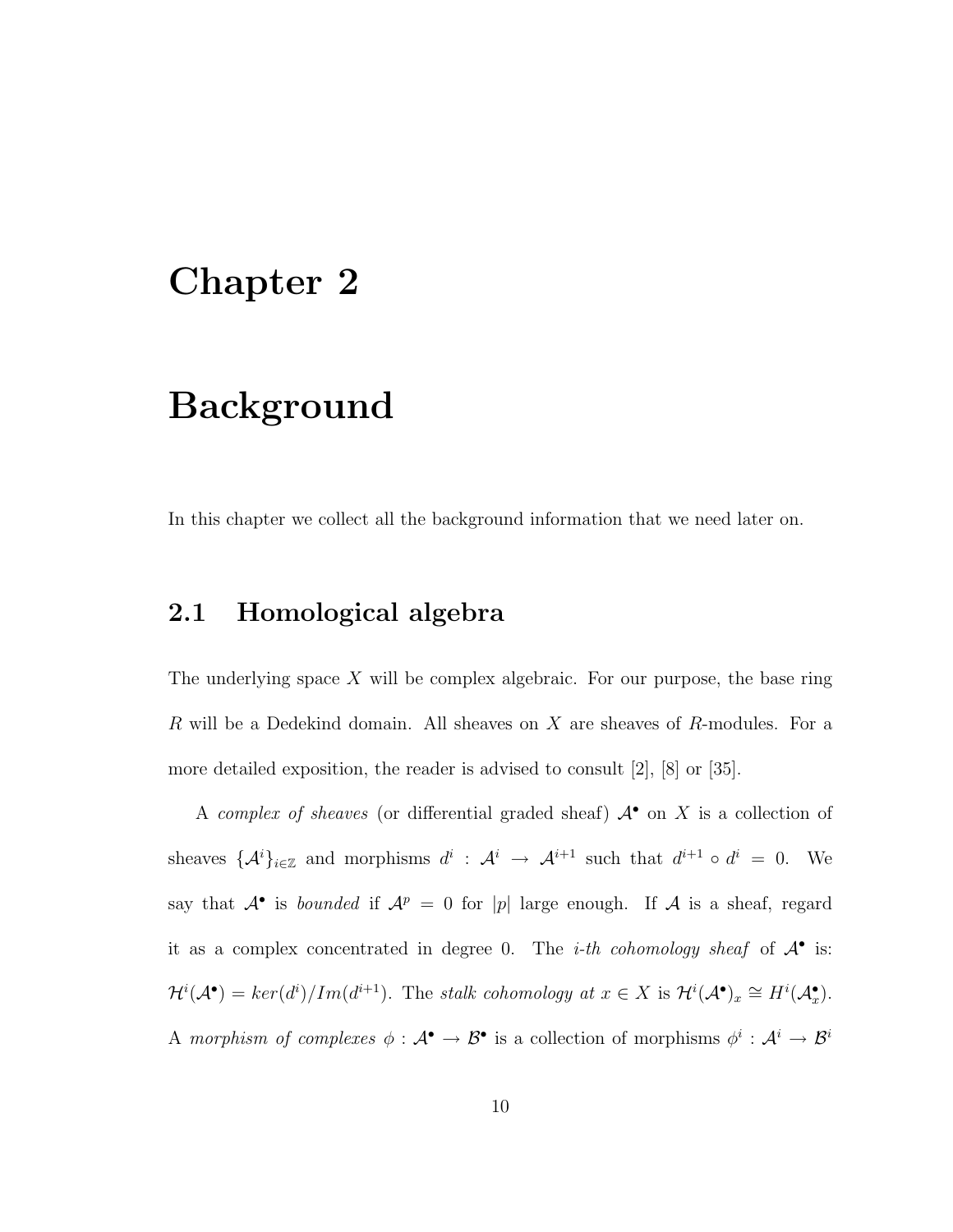such that  $\phi^{i+1} \circ d^i = d^i \circ \phi^i$ .

Any quasi-projective variety X of pure dimension n admits a Whitney stratification S, i.e. a decomposition into disjoint connected non-singular subvarieties  $\{S_{\alpha}\},$ called *strata*, such that X is *uniformly singular* along each stratum (i.e. the *normal* structure to each stratum  $S$  is constant along  $S$ ).

A complex  $\mathcal{A}^{\bullet}$  is *constructible* with respect to a stratification  $\mathcal{S} = \{S_{\alpha}\}\$  of X provided that, for all  $\alpha$  and  $p$ , the cohomology sheaves  $\mathcal{H}^p(\mathcal{A}^{\bullet}|_{S_{\alpha}})$  are locally constant and have finitely-generated stalks; we write  $\mathcal{A}^{\bullet} \in D_{\mathcal{S}}(X)$ . If  $\mathcal{A}^{\bullet} \in D_{\mathcal{S}}(X)$  and  $\mathcal{A}^{\bullet}$  is bounded, we write:  $\mathcal{A}^{\bullet} \in D^b_{\mathcal{S}}(X)$ . If  $\mathcal{A}^{\bullet} \in D^b_{\mathcal{S}}(X)$  for some stratification  $\mathcal{S}$  we say that  $\mathcal{A}^{\bullet}$  is a bounded constructible complex and we write  $\mathcal{A}^{\bullet} \in D_{c}^{b}(X)$ .

A morphism  $\phi$  of complexes induces sheaf maps  $\mathcal{H}^i(\phi) : \mathcal{H}^i(\mathcal{A}^{\bullet}) \to \mathcal{H}^i(\mathcal{B}^{\bullet})$ . Call  $\phi$  a quasi-isomorphism if  $\mathcal{H}^i(\phi)$  is an isomorphism for all i. If  $\mathcal{A}^{\bullet}$  and  $\mathcal{B}^{\bullet}$  are quasiisomorphic, they become isomorphic in the *derived category* and we write  $\mathcal{A}^{\bullet} \cong \mathcal{B}^{\bullet}$ in  $D_c^b(X)$ .

The *derived category*  $D^b(X)$  of bounded complexes of sheaves is the (triangulated) category whose objects consist of bounded differential complexes, and where the morphisms are obtained by 'inverting' the quasi-isomorphisms so that they become isomorphisms in the derived category. The cone construction for a morphism of complexes  $\phi : \mathcal{A}^{\bullet} \to \mathcal{B}^{\bullet}$  gives rise, in a non-unique way, to a diagram of morphisms of complexes:

$$
\mathcal{A}^{\bullet} \stackrel{\phi}{\rightarrow} \mathcal{B}^{\bullet} \rightarrow \mathcal{M}^{\bullet}(\phi) \stackrel{[1]}{\rightarrow} \mathcal{A}^{\bullet}[1]
$$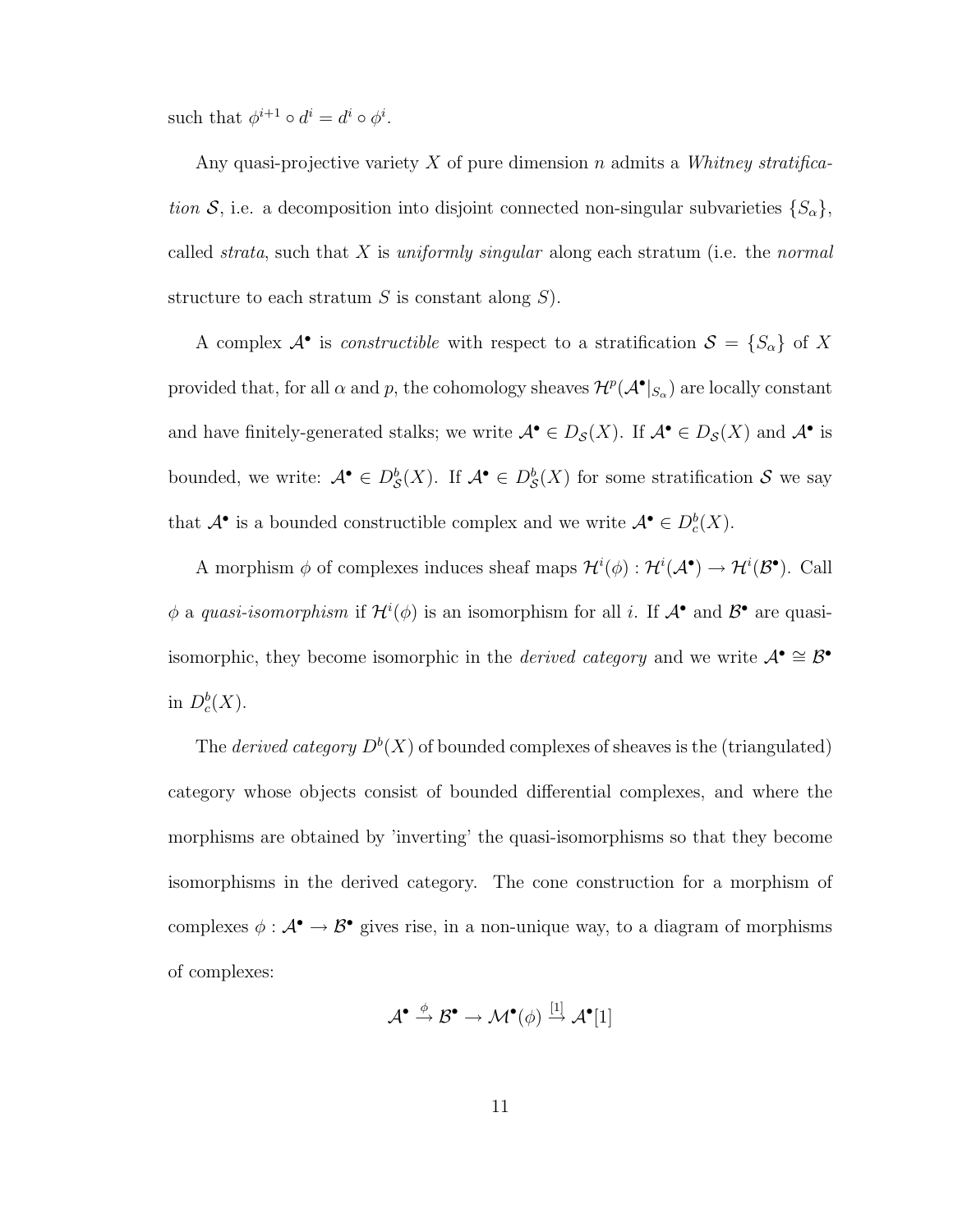where  $\mathcal{M}^{\bullet}(\phi)$  is the algebraic mapping cone of  $\phi$ . A *triangle* in  $D^{b}(X)$  is called distinguished if it is isomorphic in  $D^b(X)$  to a diagram arising from a cone. A morphism  $\phi: \mathcal{A}^{\bullet} \to \mathcal{B}^{\bullet}$  in  $D^{b}(X)$  can be completed to a distinguished triangle:

$$
\mathcal{A}^{\bullet} \xrightarrow{\phi} \mathcal{B}^{\bullet} \to \mathcal{C}^{\bullet} \xrightarrow{[1]} \mathcal{A}^{\bullet}[1]
$$

If  $\phi = 0$ , then  $\mathcal{C}^{\bullet} \cong \mathcal{A}^{\bullet}[1] \oplus \mathcal{B}^{\bullet}$  and the induced morphism  $\mathcal{A}^{\bullet}[1] \to \mathcal{A}^{\bullet}[1]$  is an isomorphism. In this case we say that the triangle splits.

A resolution of a complex  $\mathcal{A}^{\bullet}$  is a quasi-isomorphism  $\phi : \mathcal{A}^{\bullet} \to \mathcal{I}^{\bullet}$ . If F is a functor from the sheaves on X to some abelian category and  $\mathcal{A}^{\bullet}$  is a differential complex on X, the derived functor  $RF(\mathcal{A}^{\bullet})$  is by definition  $F(\mathcal{I}^{\bullet})$ , where  $\mathcal{I}^{\bullet}$  is an injective resolution of  $\mathcal{A}^{\bullet}$ . The *ith derived functor* is then  $R^i F(\mathcal{A}^{\bullet}) = H^i(F(\mathcal{I}^{\bullet}))$ . In order to compute it, any F-acyclic resolution of  $\mathcal{A}^{\bullet}$  may be used.

If  $\mathcal{A}^{\bullet}$  is a complex on X, then the *hypercohomology module*,  $\mathbb{H}^p(X; \mathcal{A}^{\bullet})$ , is the cohomology of the derived global section functor:

$$
\mathbb{H}^*(X; \mathcal{A}^\bullet) = H^* \circ R\Gamma(X; \mathcal{A}^\bullet)
$$

The cohomology of the derived functor of global sections with compact support is the *compactly supported hypercohomology* and is denoted  $\mathbb{H}_c^*(X; \mathcal{A}^{\bullet})$ . Note that if A is a single sheaf on X and we form  $A^{\bullet}$ , the complex concentrated in degree 0, then  $\mathbb{H}^p(X; \mathcal{A}^{\bullet}) = H^p(X; \mathcal{A})$  is the ordinary sheaf cohomology. In particular,  $\mathbb{H}^p(X; R_X^{\bullet}) = H^p(X; R)$ , where we denote by  $R_X^{\bullet}$  the constant sheaf with stalk R on X. Note also that if  $\mathcal{A}^{\bullet}$  and  $\mathcal{B}^{\bullet}$  are quasi-isomorphic, then  $\mathbb{H}^p(X; \mathcal{A}^{\bullet}) = \mathbb{H}^p(X; \mathcal{B}^{\bullet})$ .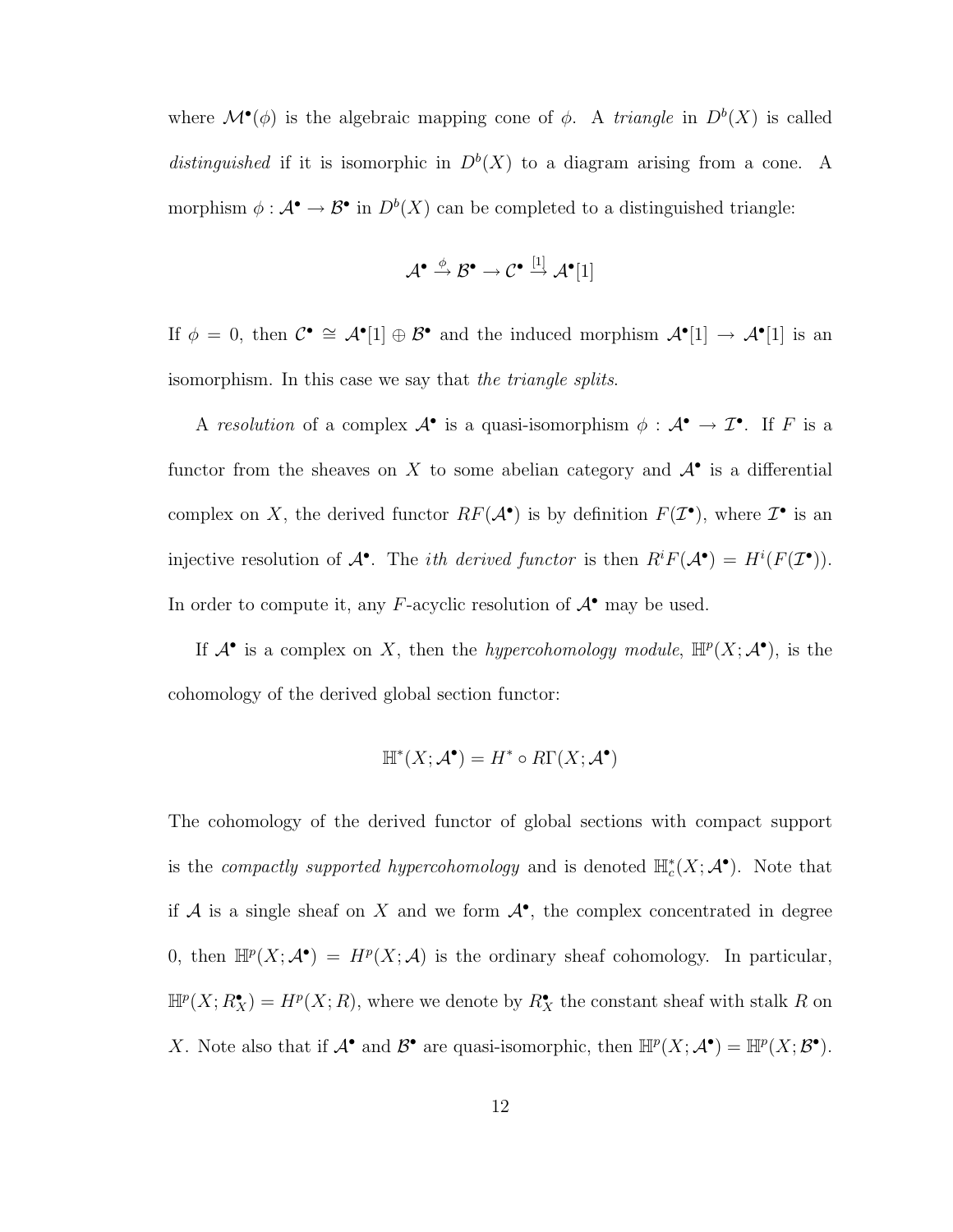If Y is a subspace of X and  $\mathcal{A}^{\bullet} \in D_c^b(X)$ , then we write  $\mathbb{H}^p(Y; \mathcal{A}^{\bullet})$  in place of  $\mathbb{H}^p(Y; \mathcal{A}^{\bullet}|_Y).$ 

The usual Mayer-Vietoris sequence is valid for hypercohomology; that is, if U and V form an open cover of X and  $\mathcal{A}^{\bullet} \in D_{c}^{b}(X)$ , then there is an exact sequence:

$$
\cdots \to \mathbb{H}^i(X; \mathcal{A}^{\bullet}) \to \mathbb{H}^i(U; \mathcal{A}^{\bullet}) \oplus \mathbb{H}^i(V; \mathcal{A}^{\bullet}) \to \mathbb{H}^i(U \cap V; \mathcal{A}^{\bullet}) \to \mathbb{H}^{i+1}(X; \mathcal{A}^{\bullet}) \to \cdots
$$

For any  $\mathcal{A}^{\bullet} \in D^b_c(X)$ , there is the hypercohomology spectral sequence:

$$
E_2^{p,q} = H^p(X; \mathcal{H}^q(\mathcal{A}^\bullet)) \Rightarrow \mathbb{H}^{p+q}(X; \mathcal{A}^\bullet)
$$

If  $\mathcal{A}^{\bullet} \in D^b_c(X)$ ,  $x \in X$ , and  $(X, x)$  is locally embedded in some  $\mathbb{C}^n$ , then for all  $\epsilon > 0$  small, the restriction map  $\mathbb{H}^p(B_\epsilon^\circ(x); \mathcal{A}^\bullet) \to \mathcal{H}^p(\mathcal{A}^\bullet)_x$  is an isomorphism (here,  $B_{\epsilon}^{\circ}(x) = \{z \in \mathbb{C}^n, |z - x| < \epsilon\}.$ 

Recall that if  $\mathcal{A} \in Sh(X)$ , and  $f: X \to Y$  is continuous, the sheaf associated to the presheaf

$$
U \mapsto \Gamma(f^{-1}(U), \mathcal{A})
$$

is denoted  $f_*(A) \in Sh(Y)$  and is called the direct image of A.

Assume  $f: X \to Y$  is a continuous map between locally compact spaces, and let  $\mathcal{A} \in Sh(X)$ . Define  $f_!(\mathcal{A}) \in Sh(Y)$  as the sheaf associated to the presheaf

$$
U \mapsto \Gamma(U, f_!(\mathcal{A})) = \{ s \in \Gamma(f^{-1}(U), \mathcal{A}) ; f_! : supp(s) \to U \text{ is proper} \}
$$

 $f_!(\mathcal{A})$  is called *direct image with proper support of*  $\mathcal{A} \in Sh(X)$ . Note that if Y is a point, then  $f_! = \Gamma_c(X, \cdot)$ , and if  $i : X \hookrightarrow Y$  is a closed inclusion, then  $i_! = i_*$ .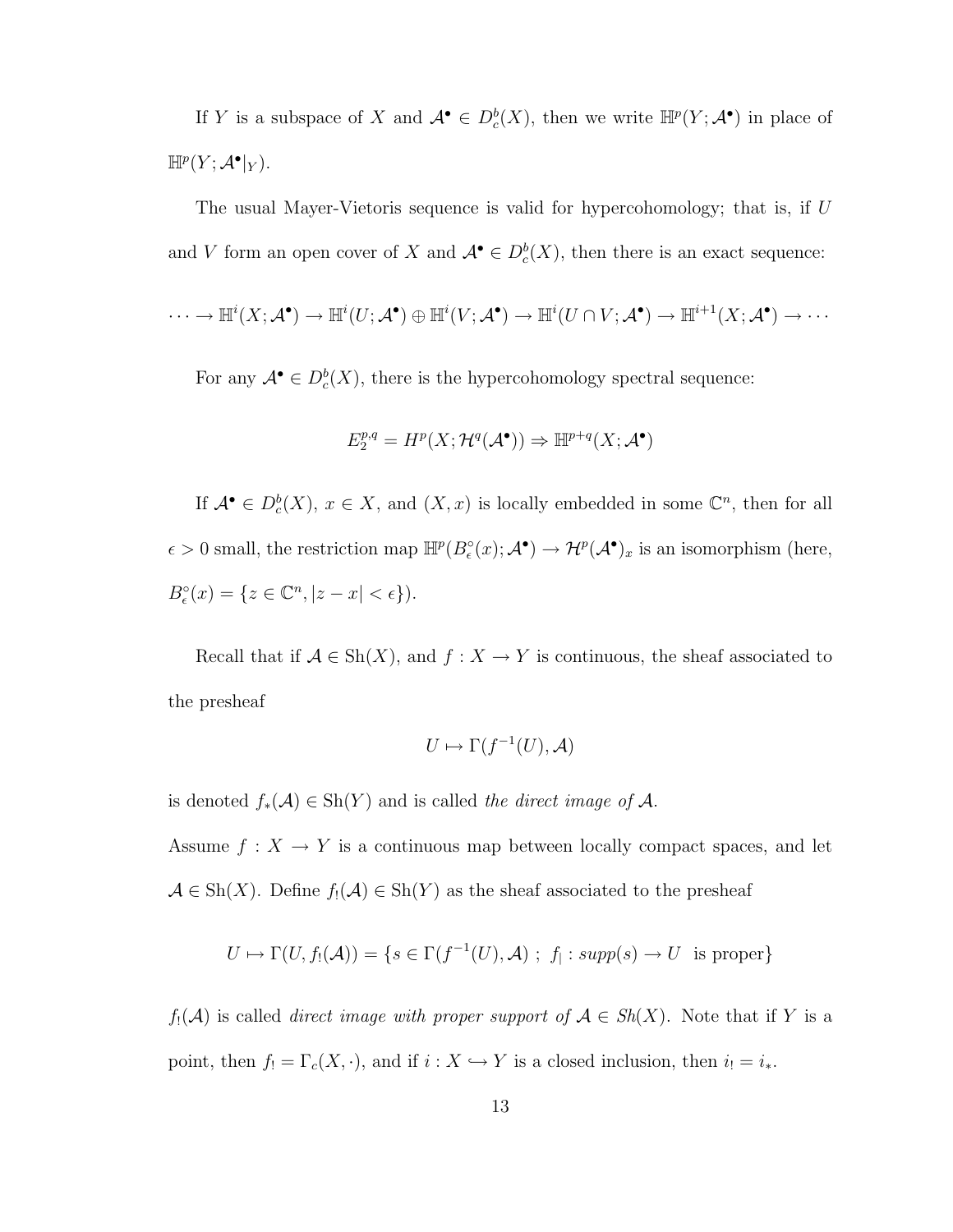If  $f: X \to Y$  is continuous and  $\mathcal{A}^{\bullet} \in D_{c}^{b}(X)$ , there is a canonical map:

$$
Rf_!\mathcal{A}^\bullet \to Rf_*\mathcal{A}^\bullet
$$

For  $f: X \to Y$  continuous, there are canonical isomorphisms:

$$
R\Gamma(X; \mathcal{A}^{\bullet}) \cong R\Gamma(Y; Rf_*\mathcal{A}^{\bullet}) \text{ and } R\Gamma_c(X; \mathcal{A}^{\bullet}) \cong R\Gamma_c(Y; Rf_!\mathcal{A}^{\bullet})
$$

which yield canonical isomorphisms:

$$
\mathbb{H}^*(X; \mathcal{A}^{\bullet}) \cong \mathbb{H}^*(Y; Rf_*\mathcal{A}^{\bullet}) \text{ and } \mathbb{H}_c^*(X; \mathcal{A}^{\bullet}) \cong \mathbb{H}_c^*(Y; Rf_!\mathcal{A}^{\bullet})
$$

for all  $\mathcal{A}^{\bullet} \in D_{c}^{b}(X)$ .

If we have a map  $f: X \to Y$ , then the functors  $f^*$  and  $Rf_*$  are adjoints of each other in the derived category, i.e.:

$$
Hom_{D_c^b(Y)}(\mathcal{B}^{\bullet}, Rf_*\mathcal{A}^{\bullet}) \cong Hom_{D_c^b(X)}(f^*\mathcal{B}^{\bullet}, \mathcal{A}^{\bullet})
$$

The Verdier Duality defines formally the right adjoint functor for  $Rf_1$ , namely:

$$
Hom_{D_c^b(X)}(\mathcal{A}^\bullet, f^!\mathcal{B}^\bullet) \cong Hom_{D_c^b(Y)}(Rf_!\mathcal{A}^\bullet, \mathcal{B}^\bullet)
$$

Note that  $f^!$  is a functor of derived categories, not a right derived functor.

Let  $f: X \to \text{point}$ . Then, the *dualizing complex*,  $\mathbb{D}_{X}^{\bullet}$ , is  $f^!$  applied to the constant sheaf, i.e.  $\mathbb{D}_{X}^{\bullet} := f^{!} R_{pt}^{\bullet}$ . For any complex  $\mathcal{A}^{\bullet} \in D_{c}^{b}(X)$ , the Verdier dual (or, simply, the dual) of  $\mathcal{A}^{\bullet}$  is  $R\text{Hom}^{\bullet}(\mathcal{A}^{\bullet}, \mathbb{D}_{X}^{\bullet})$  and is denoted by  $\mathcal{D}_{X}\mathcal{A}^{\bullet}$  (or just  $\mathcal{D}\mathcal{A}^{\bullet}$ ). Here  $\text{Hom}^{\bullet}(\mathcal{A}^{\bullet}, \mathbb{D}_{X}^{\bullet})$  is the complex of sheaves defined by  $(\text{Hom}^{\bullet}(\mathcal{A}^{\bullet}, \mathbb{D}_{X}^{\bullet}))^{n}$  =  $\Pi_{p\in\mathbb{Z}}\text{Hom}(\mathcal{A}^p,\mathbb{D}^{n+p}_{X}).$  There is a canonical isomorphism between  $\mathbb{D}^{\bullet}_{X}$  and the dual of the constant sheaf on X, i.e.,  $\mathbb{D}_{X}^{\bullet} \cong \mathcal{D}R_{X}^{\bullet}$ .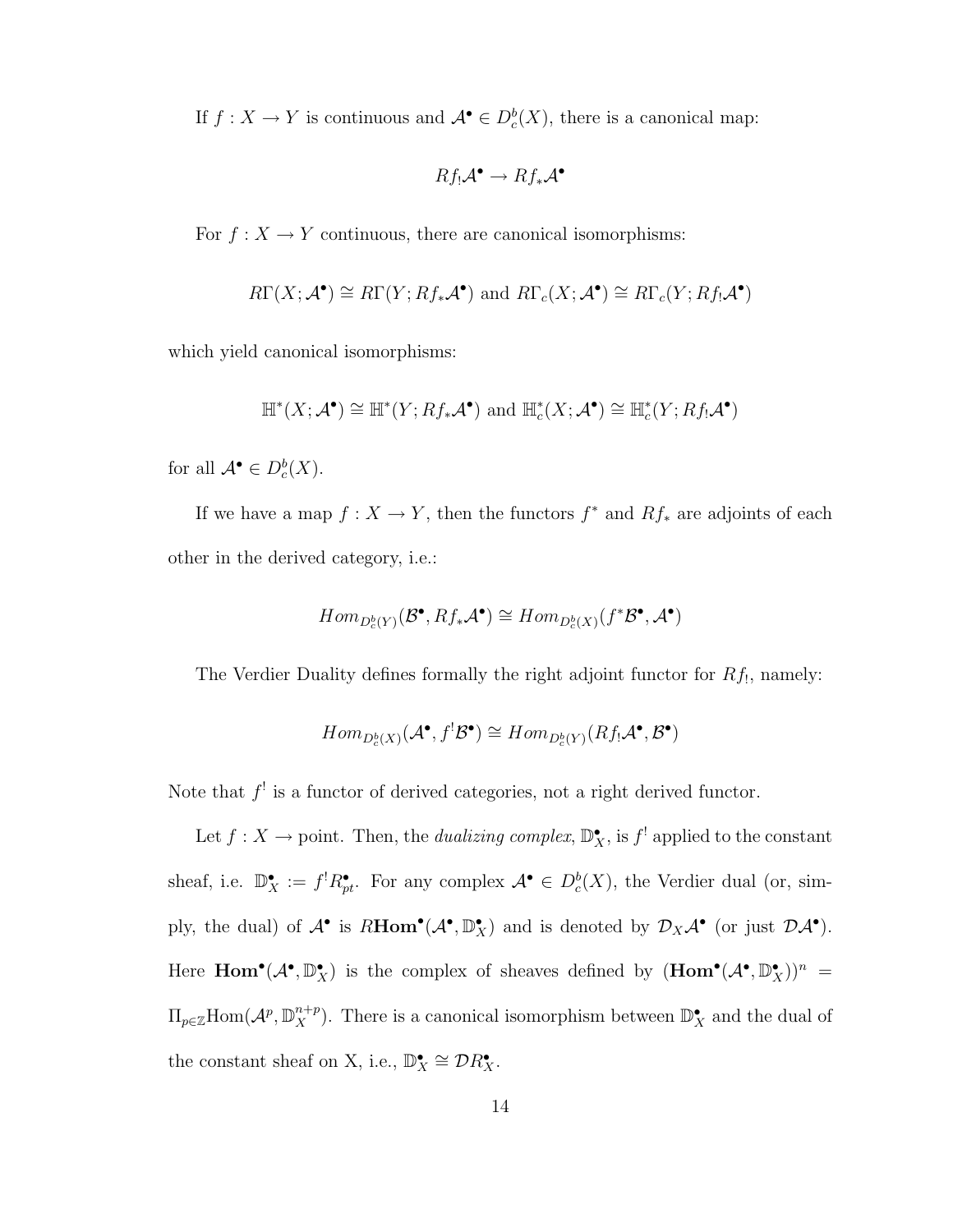Let  $\mathcal{A}^{\bullet} \in D_{c}^{b}(X)$ . The dual of  $\mathcal{A}^{\bullet}$ ,  $\mathcal{D}_{X} \mathcal{A}^{\bullet}$ , is well-defined up to quasi-isomorphism by: for any open  $U \subseteq X$ , there is a natural split exact sequence:

$$
0 \to Ext(\mathbb{H}^{q+1}_c(U,\mathcal{A}^\bullet),R) \to \mathbb{H}^{-q}(U,\mathcal{DA}^\bullet) \to Hom(\mathbb{H}^q_c(U,\mathcal{A}^\bullet),R) \to 0
$$

Dualizing is a local operation, i.e., if  $i : U \hookrightarrow X$  is the inclusion of an open subset and  $\mathcal{A}^{\bullet} \in D_{c}^{b}(X)$ , then  $i^*\mathcal{D}\mathcal{A}^{\bullet} = \mathcal{D}i^*\mathcal{A}^{\bullet}$ .

 $\mathbb{D}^{\bullet}_X$  is constructible with respect to any Whitney stratification of X. It follows that if S is a Whitney stratification of X, then  $\mathcal{A}^{\bullet} \in D_{\mathcal{S}}^{b}(X)$  if and only if  $\mathcal{DA}^{\bullet} \in$  $D^b_{\mathcal{S}}(X)$ .

The functor  $\mathcal{D}$  from  $D_c^b(X)$  to  $D_c^b(X)$  is contravariant, and  $\mathcal{D}\mathcal{D}$  is naturally isomorphic to the identity.

If  $f: X \to Y$  is continuous, then we have natural isomorphisms:

$$
Rf_! \cong \mathcal{D}Rf_*\mathcal{D}
$$
 and  $f^! \cong \mathcal{D}f^*\mathcal{D}$ 

If  $Y \subseteq X$  and  $f : X - Y \hookrightarrow X$  is the inclusion, we define:

$$
\mathbb{H}^k(X,Y;\mathcal{A}^\bullet):=\mathbb{H}^k(X;f_!f^!\mathcal{A}^\bullet)
$$

Excision has the following form: if  $Y \subseteq U \subseteq X$ , where U is open in X and Y is closed in  $X$ , then:

$$
\mathbb{H}^k(X, X - Y; \mathcal{A}^\bullet) \cong \mathbb{H}^k(U, U - Y; \mathcal{A}^\bullet)
$$

Suppose that  $f: Y \hookrightarrow X$  is inclusion of a subset. Then, if Y is open,  $f' = f^*$ . If Y is closed, then  $Rf_! = f_! = f_* = Rf_*$ .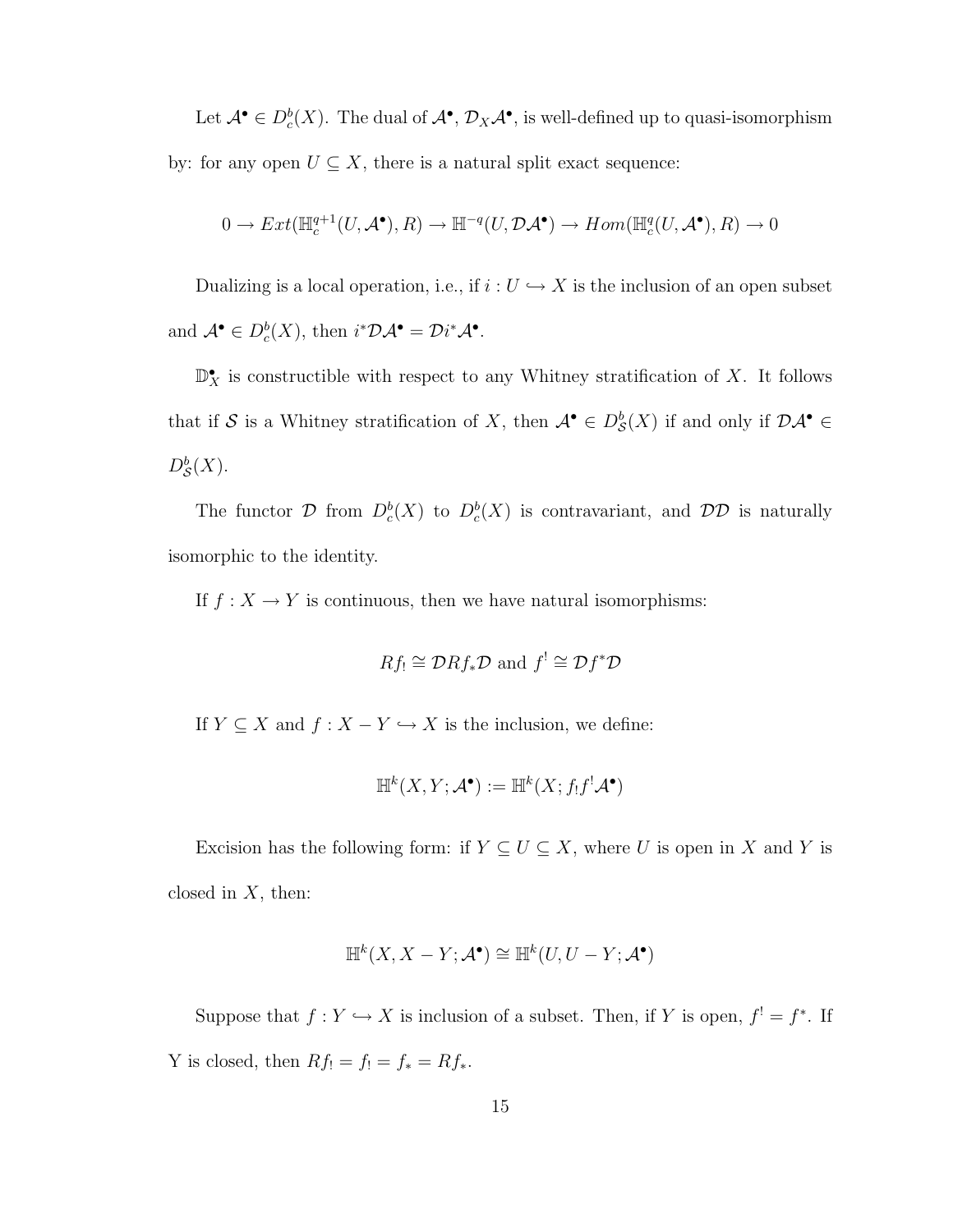If  $f : Y \hookrightarrow X$  is the inclusion of one complex manifold into another and  $\mathcal{A}^{\bullet} \in D_{c}^{b}(X)$  has locally constant cohomology on X, then  $f^{!}\mathcal{A}^{\bullet}$  has locally constant cohomology on Y and:

$$
f^! \mathcal{A}^\bullet \cong f^* \mathcal{A}^\bullet[-2codim_X^{\mathbb{C}} Y]
$$

A distinguished triangle  $\mathcal{A}^{\bullet} \to \mathcal{B}^{\bullet} \to \mathcal{C}^{\bullet} \to \mathcal{A}^{\bullet}[1]$  determines long exact sequences on cohomology and hypercohomology:

$$
\cdots \to \mathcal{H}^p(\mathcal{A}^{\bullet}) \to \mathcal{H}^p(\mathcal{B}^{\bullet}) \to \mathcal{H}^p(\mathcal{C}^{\bullet}) \to \mathcal{H}^{p+1}(\mathcal{A}^{\bullet}) \to \cdots
$$
  

$$
\cdots \to \mathbb{H}^p(X; \mathcal{A}^{\bullet}) \to \mathbb{H}^p(X; \mathcal{B}^{\bullet}) \to \mathbb{H}^p(X; \mathcal{C}^{\bullet}) \to \mathbb{H}^{p+1}(X; \mathcal{A}^{\bullet}) \to \cdots
$$

If  $j: Y \hookrightarrow X$  is the inclusion of a closed subspace and  $i: U \hookrightarrow X$  the inclusion of the open complement, then for all  $\mathcal{A}^{\bullet} \in D_{c}^{b}(X)$ , there exist distinguished triangles:

$$
Ri_!i^!{\cal A}^{\bullet} \to {\cal A}^{\bullet} \to Rj_*j^*{\cal A}^{\bullet} \stackrel{[1]}{\to}
$$

and

$$
Rj_!j^!{\cal A}^{\bullet} \to {\cal A}^{\bullet} \to Ri_*i^*{\cal A}^{\bullet} \stackrel{[1]}{\to}
$$

where the second triangle can be obtained from the first by dualizing. (Note that  $Ri_! = i_!, Rj_* = j_* = j_! = Rj_!,$  and  $i' = i^*$ ). The associated long exact sequences on hypercohomology are those for the pairs  $\mathbb{H}^*(X, Y; \mathcal{A}^{\bullet})$  and  $\mathbb{H}^*(X, U; \mathcal{A}^{\bullet})$ , respectively.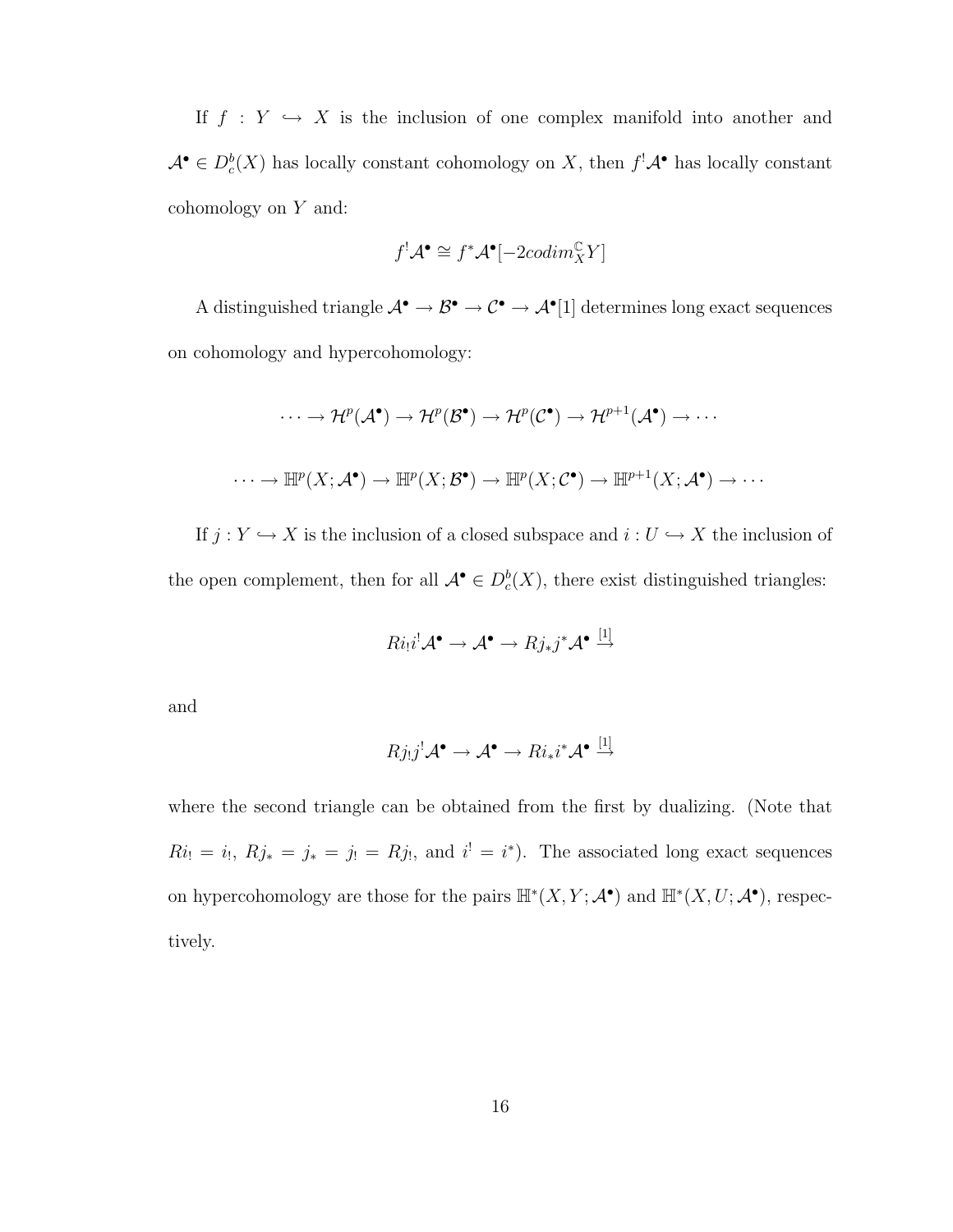## 2.2 Intersection homology

In this section, we recall Deligne's construction of the intersection homology complex and the definition of the intersection homology groups. The main references are  $[2]$ , [15] and [16].

Topological manifolds (roughly, spaces which are locally homeomorphic to  $\mathbb{R}^n$ ) have an amazing hidden symmetry called Poincaré duality. The classical form of this is the existence of a non-degenerate, symmetric bilinear form on their rational homology groups. Modern sheaf-theoretic treatments see this as the global manifestation of a local property of  $\mathbb{R}^n$ . This simple algebraic structure turns out to be a very powerful tool for the study of manifolds.

Singular spaces, for example two spheres joined at a point, have no such structure on their homology groups. This reflects the breakdown of the local property at the singularities, which no longer have neighborhoods homeomorphic to  $\mathbb{R}^n$ . Surprisingly though, much of the manifold theory can be recovered for a large class of singular spaces if we consider not the usual homology but instead intersection homology. Thus intersection homology provides us with powerful new techniques for the study of singular spaces, which in turn throw new light on manifolds.

Given a stratified singular space  $X$ , the idea of intersection homology is to consider chains and cycles whose intersection with the strata are "not too big". The allowed chains and cycles meet the strata with a controlled and fixed defect of transversality, called a perversity.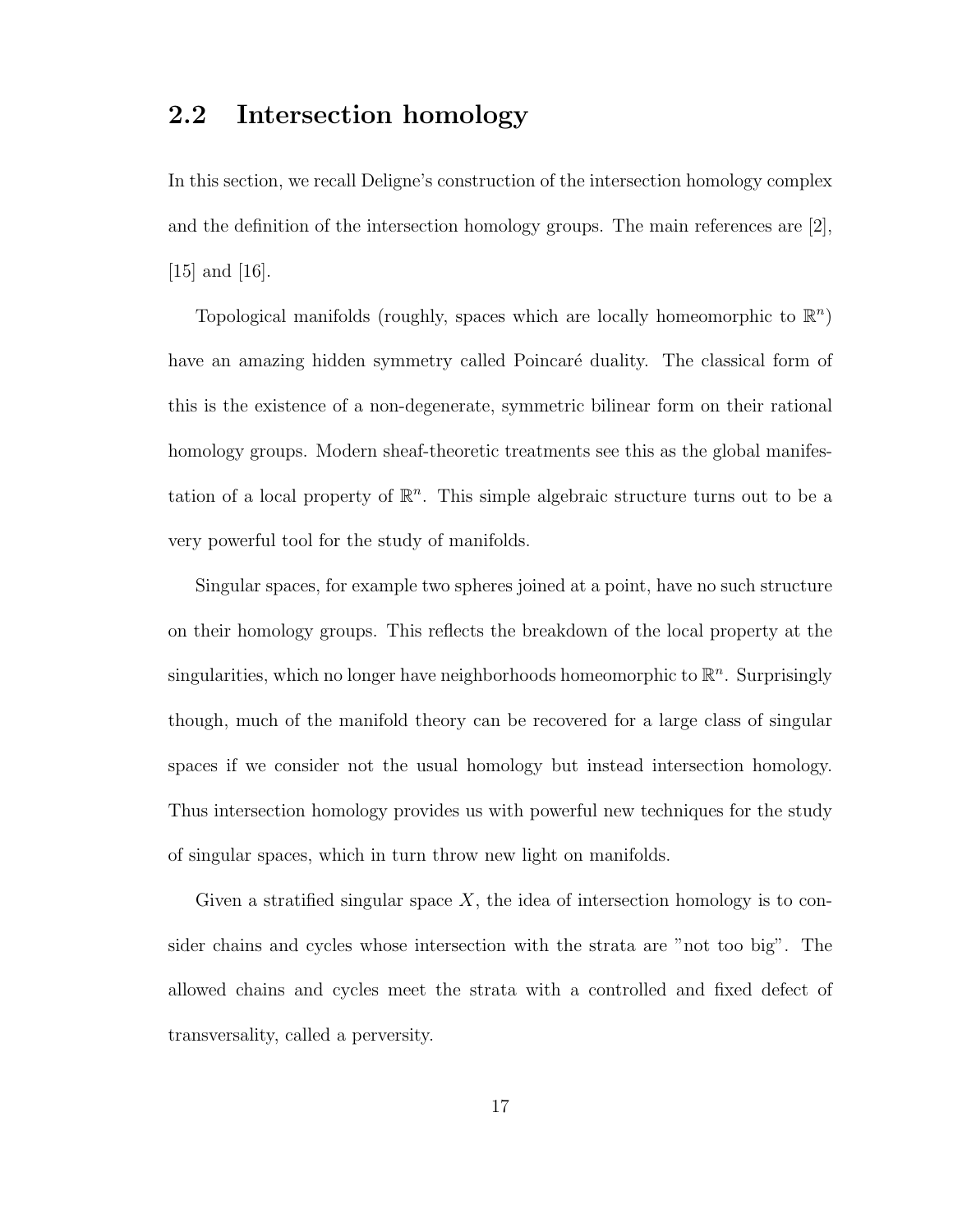We shall be mainly interested by the axiomatic definition of intersection homology  $([16])$ . Namely, if a complex of sheaves on X satisfies the so-called *perverse sheaves* axioms, then the hypercohomology of  $(X$  with values in) this perverse sheaf is the intersection homology.

We now outline the main definitions and constructions.

**Definition 2.2.1.** Let X be a Hausdorff space. A filtration  $\mathcal{X} = (X_i)$ :

$$
X = X_n \supset X_{n-2} \supset X_{n-3} \supset \cdots \supset X_0 \supset X_{-1} = \emptyset
$$

by closed subspaces, is said to be an n-dimensional topological stratification if:

- $S_{n-k} = X_{n-k} X_{n-k-1}$  is a topological manifold of dimension  $n-k$  (or empty)
- $X X_{n-2}$  is dense in X
- Local normal triviality: for each  $x \in S_{n-k}$ , there is a compact stratified pseudomanifold L (called the *link* of x) of dimension  $k - 1$ :

$$
L = L_{k-1} \supset L_{k-3} \supset \cdots \supset L_0 \supset L_{-1} = \emptyset
$$

and a homeomorphism h of an open neighborhood  $U$  of  $x$  on the product  $B \times c^{\circ}L$ , where B is a ball neighborhood of x in  $S_{n-k}$  and  $c^{\circ}L$  is the open cone over L. Moreover, h preserves the stratifications, i.e. h maps homeomorphically  $U \cap X_{n-l}$  on  $B \times c^{\circ} L_{k-l-1}$ . (by definition, the cone on the empty set is just a point)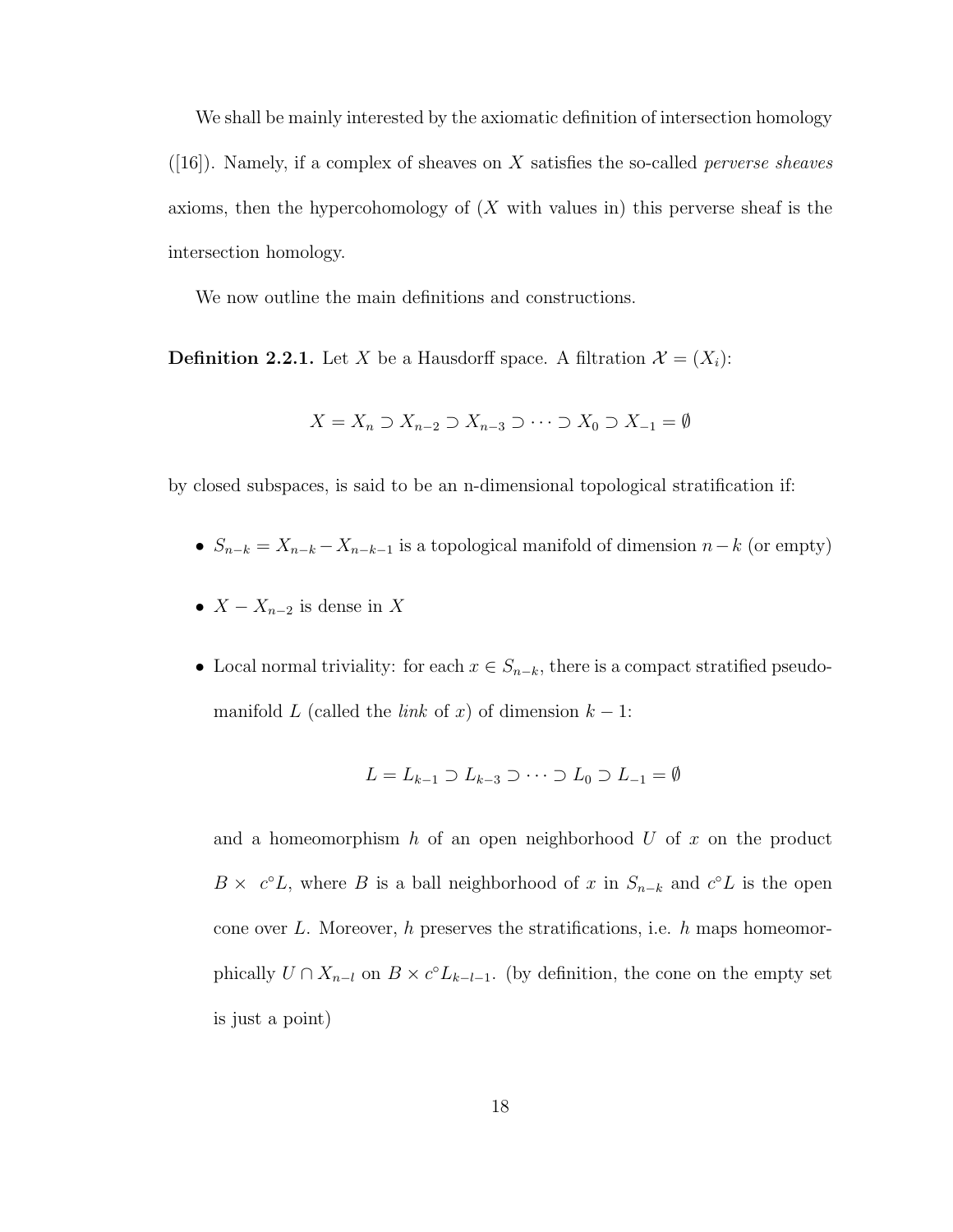A choice of such a topological stratification makes  $X$  into an  $n$ -dimensional topological stratified pseudomanifold.  $X_{n-2} = \Sigma$  is called the singular locus of the stratified pseudomanifold X.  $\{S_{n-k}\}_{k\geq 2}$ , are called the *singular strata of* X.

A filtered Hausdorff space X is an *n*-dimensional PL stratified pseudomanifold if X is a PL space, each  $X_{n-k}$  is a PL space, and, in the preceding definition, we replace topological manifolds with PL manifolds and homeomorphisms by PL homeomorphisms.

One can similarly define the notion of a (PL) stratified pair (see [4]).

We are mainly interested in the study of singular spaces which arise as algebraic varieties. We list here a few theorems which make possible the use of either of the two definitions of the intersection homology groups, which we will present below.

**Theorem 2.2.2.** (a) (Whitney) Any quasi-projective variety X of pure dimension n has a Whitney stratification.

(b)  $([2])$  Any Whitney stratification of a complex quasi-projective variety X of pure dimension n makes X into a topological pseudomanifold of dimension 2n with strata of even dimension.

(c) (Lojasiewicz) If S is a Whitney stratification of a complex quasi-projective variety X of pure dimension n, then there is a triangulation of X compatible with the stratification.

**Definition 2.2.3.** ([15]) A *perversity* is a sequence of integers  $\bar{p} = (p_0, \dots, p_n)$ satisfying: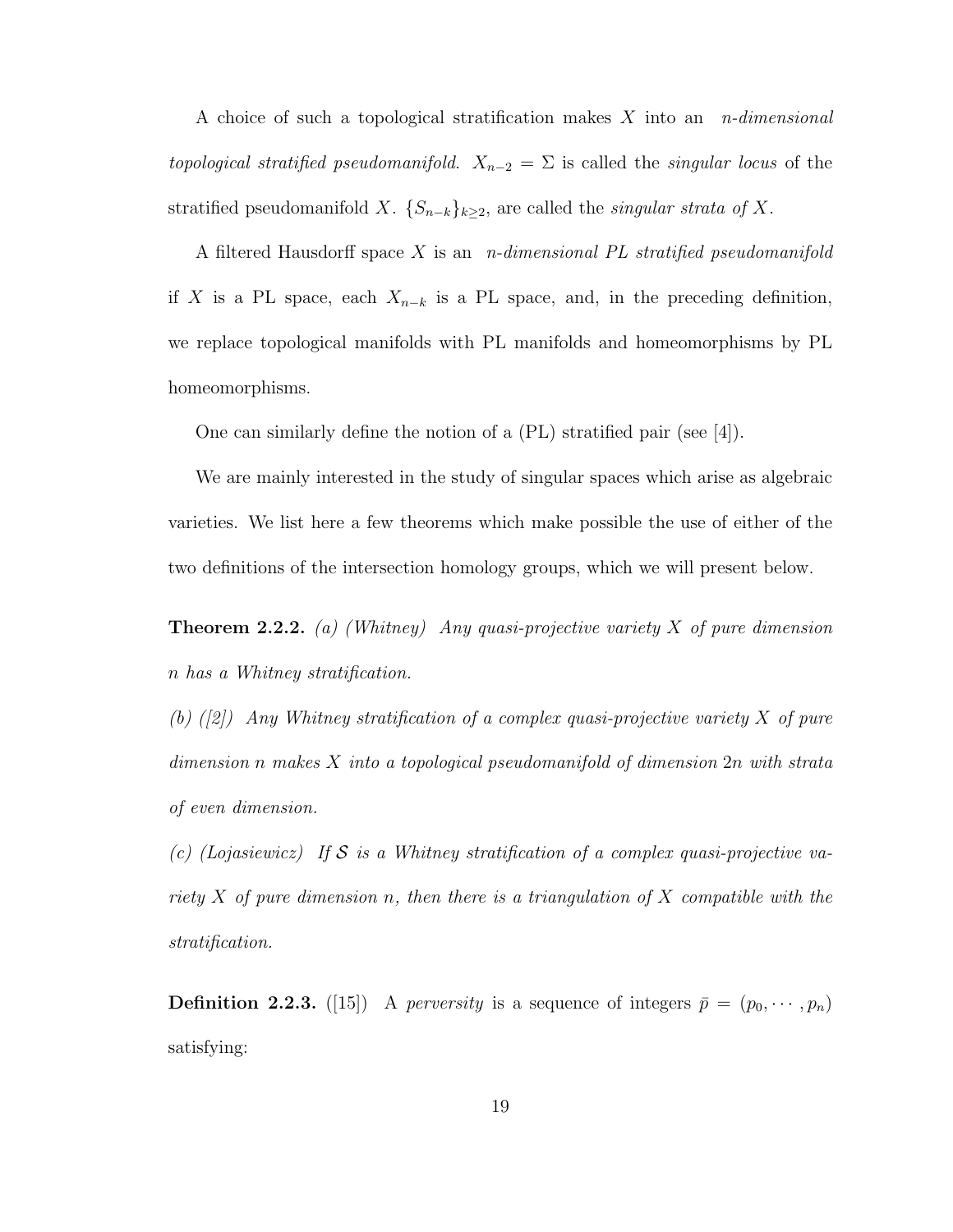$$
p_0 = p_1 = p_2 = 0
$$
 and  $p_k \le p_{k+1} \le p_k + 1, k \ge 2$ 

In [15, 16] perversities always satisfy  $p_2 = 0$ . Here we will also need to allow perversities with  $p_2 = 1$  (and  $p_{k+1} = p_k$  or  $p_k + 1$ ), which are called *superperversities*  $([11], [4])$ . In both cases, we may take as the definition of the intersection homology complex  $\mathcal{IC}_{\bar{p}}^{\bullet}$ , the Deligne construction:

Let X be a n-dimensional topological stratified pseudomanifold, let  $U_k = X - X_{n-k}$ , and let  $i_k : U_k \to U_{k+1}$  be the inclusion; suppose  $\mathcal L$  is a local system of R-modules over  $U_2$ , R a ring. Set:

$$
\mathcal{IC}_{\bar{p}}^{\bullet}(U_2;\mathcal{L})=\mathcal{L}[n]
$$

and inductively define:

$$
\mathcal{IC}_{\bar{p}}^{\bullet}(U_{k+1};\mathcal{L})=\tau_{\leq p_k-n}R(i_k)_*\mathcal{IC}_{\bar{p}}^{\bullet}(U_k;\mathcal{L}).
$$

(Here  $\tau_{\leq}$  is the natural truncation functor). The intersection homology complex becomes an object in the derived category of bounded, constructible sheaves on X, and it is uniquely characterized in the derived category by the following set of axioms:

**Definition 2.2.4.** Let  $S^{\bullet}$  be a differential graded sheaf on X. The set of axioms  $(\mathcal{A}\mathcal{X})$  consists of the following conditions:

- (AX 0) Normalization:  $S^{\bullet}|_{X-\Sigma} \cong \mathcal{L}[n]$
- (AX 1) Lower bound:  $\mathcal{H}^i(\mathcal{S}^{\bullet}) = 0$ , for  $i < -n$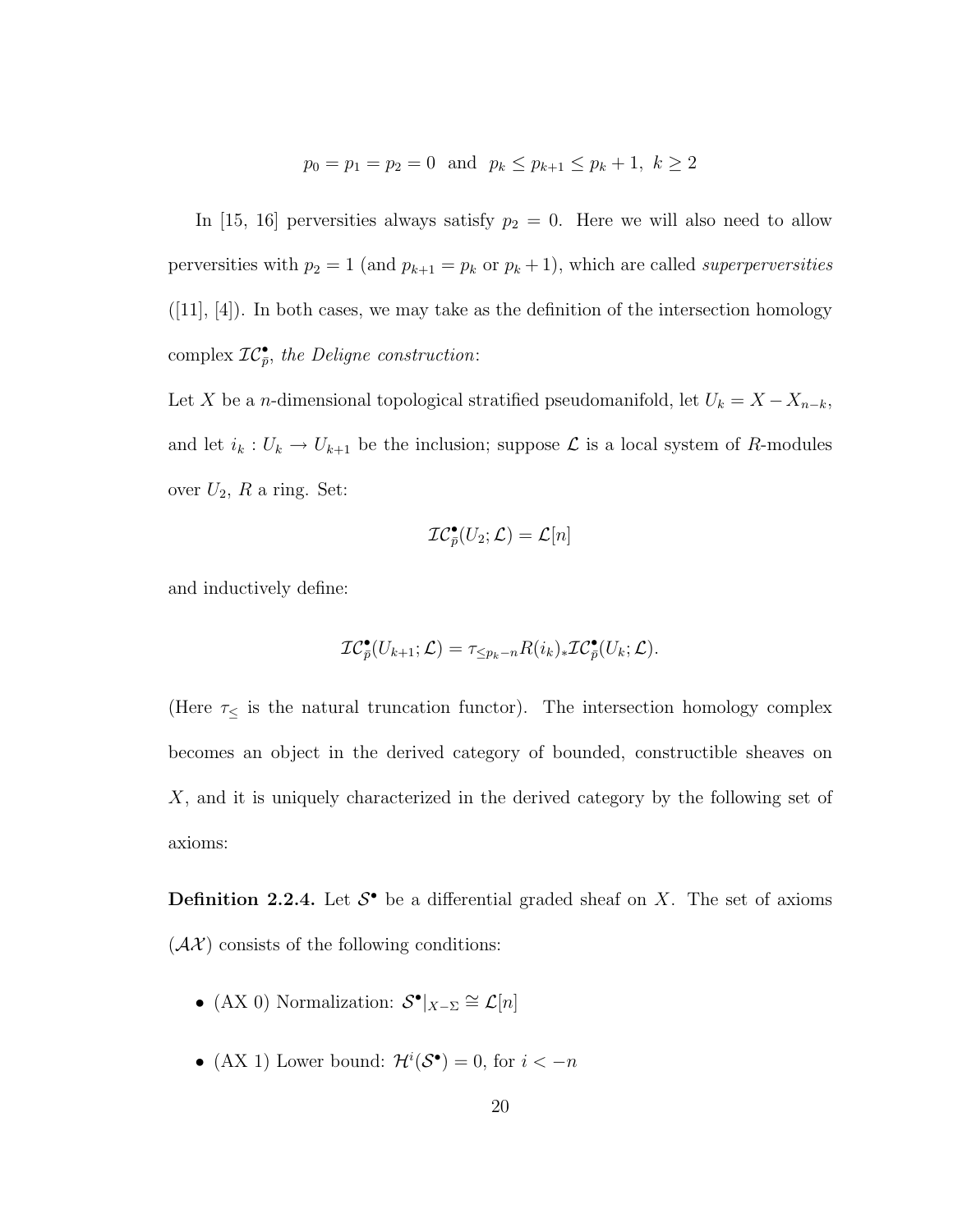- (AX 2) Stalk vanishing condition:  $\mathcal{H}^i(\mathcal{S}^{\bullet}|_{U_{k+1}}) = 0$ , for  $i > p_k n, k \ge 2$
- (AX 3) Costalk vanishing condition:  $\mathcal{H}^i(j_x^!\mathcal{S}^{\bullet}) = 0$ , for  $i \leq p_k k + 1$ , and  $x \in X_{n-k} - X_{n-k-1}$ , where  $j_x : \{x\} \hookrightarrow X$  is the inclusion of a point.

**Definition 2.2.5.** If  $S^{\bullet}$  satisfies the set of axioms  $(\mathcal{A}\mathcal{X})$ , we let

$$
{}^{\Phi}IH_{i}^{\bar{p}}(X;\mathcal{L}):={\mathbb{H}}_{\Phi}^{-i}(X;\mathcal{S}^{\bullet})
$$

and call them the intersection homology groups of  $X$ , with coefficients in  $\mathcal L$  and supports in Φ.

Alternatively, if X is a *n*-dimensional PL stratified pseudomanifold and  $\bar{p}$  is a classical perversity (i.e.,  $\bar{p}(2) = 0$ ), the intersection homology groups can be defined as the total homology of a subcomplex  $IC_*^{\bar p}(X)$  of the ordinary locally finite PL chains  $C_*(X)$ . More precisely,  $IC_i^{\bar{p}}(X)$  is the set of PL *i*-chains c that intersect each  $X_{n-k}$  $(k > 0)$  in a set of dimension at most  $i-k+p_k$ , and whose boundary  $\partial c$  intersects each  $X_{n-k}$  (k > 0) in a set of dimension at most  $i-k-1+p_k$ . We call such chains *allowable* (the size of their intersection with the strata of X is controlled by the perversity  $\bar{p}$ ). Since these conditions are local, the assignment  $U \mapsto IC_i^{\bar{p}}(U)$ , for U open in X, is a sheaf denoted by  $IC_{\bar{p}}^{-i}(X)$ . With the differential induced by the operation on chains, these sheaves form a complex  $IC_{\bar{p}}^{\bullet}$  which we call the sheaf complex of perversity  $\bar{p}$ intersection chains on X. Note that for any stratification of an  $i$ -dimensional chain  $c$ which satisfies the allowability conditions, each  $i$ -dimensional stratum of c and each  $(i-1)$ -dimensional stratum of c are contained in  $X - \Sigma$ . Thus we may also speak of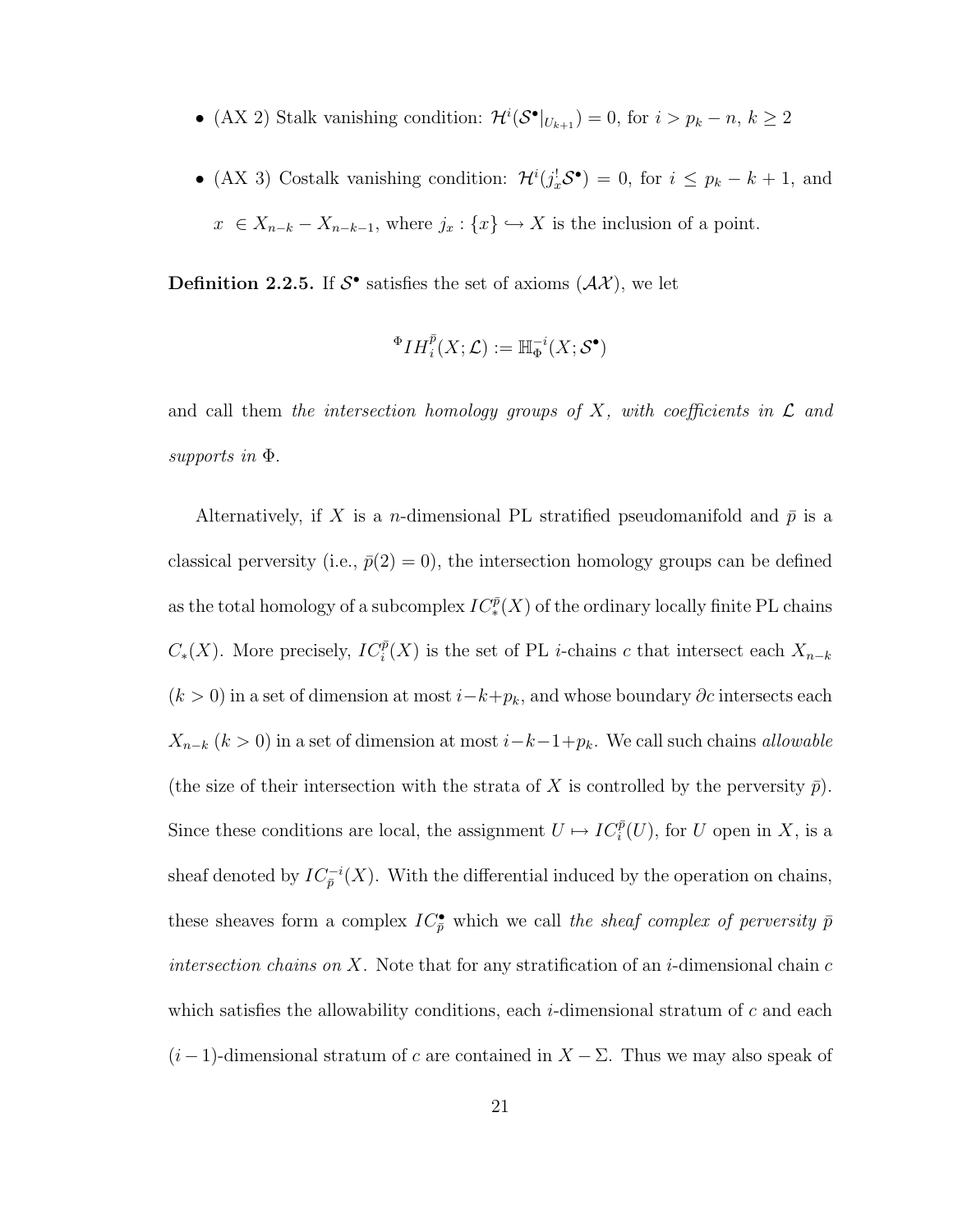chains c with coefficients in  $\mathcal{L}$ , whenever  $\mathcal{L}$  is a local system of coefficients on  $X - \Sigma$ . We form, as above, the complex of sheaves  $IC_{\bar{p}}^{-i}(\mathcal{L}) := IC_{i}^{\bar{p}}(X;\mathcal{L})$ . It turns out that this complex satisfies the set of axioms  $(\mathcal{A}\mathcal{X})$ , therefore it is quasi-isomorphic to the Deligne's complex.

Note. The constructions in the last paragraph require the use of classical perversities. For a more general approach, including the case of superperversities, see [12].

We recall the formula for the stalk calculation of the intersection homology complex ([2], (3.15)): if  $x \in X_{n-k} - X_{n-k-1}$ :

$$
\mathcal{H}^q (IC_{\bar{p}}^{\bullet})_x \cong \begin{cases} IH_{-q-(n-k+1)}^{\bar{p}}(L_x;\mathcal{L}|_{L_x}), & q \leq p_k - n \\ 0, & q > p_k - n. \end{cases}
$$

where  $L_x$  is the link of the component of  $X_{n-k} - X_{n-k-1}$  containing x.

We end this section by recalling Artin's vanishing results for the intersection homology groups of an affine algebraic variety.

**Proposition 2.2.6.** ([43], Example 6.0.6) Let X be a complex affine variety (or Stein space) of pure dimension n. Fix a Whitney stratification of X and a local system  $\mathcal L$  defined on the top stratum. Then:

$$
{}^{c}IH_{k}^{\bar{m}}(X,\mathcal{L}) = 0 \text{ for } k > n
$$
  

$$
IH_{k}^{\bar{m}}(X,\mathcal{L}) = 0 \text{ for } k < n.
$$

If the stalks of  $\mathcal L$  are torsion free, then  ${}^c IH_n^{\bar m}(X,\mathcal L)$  is also torsion free.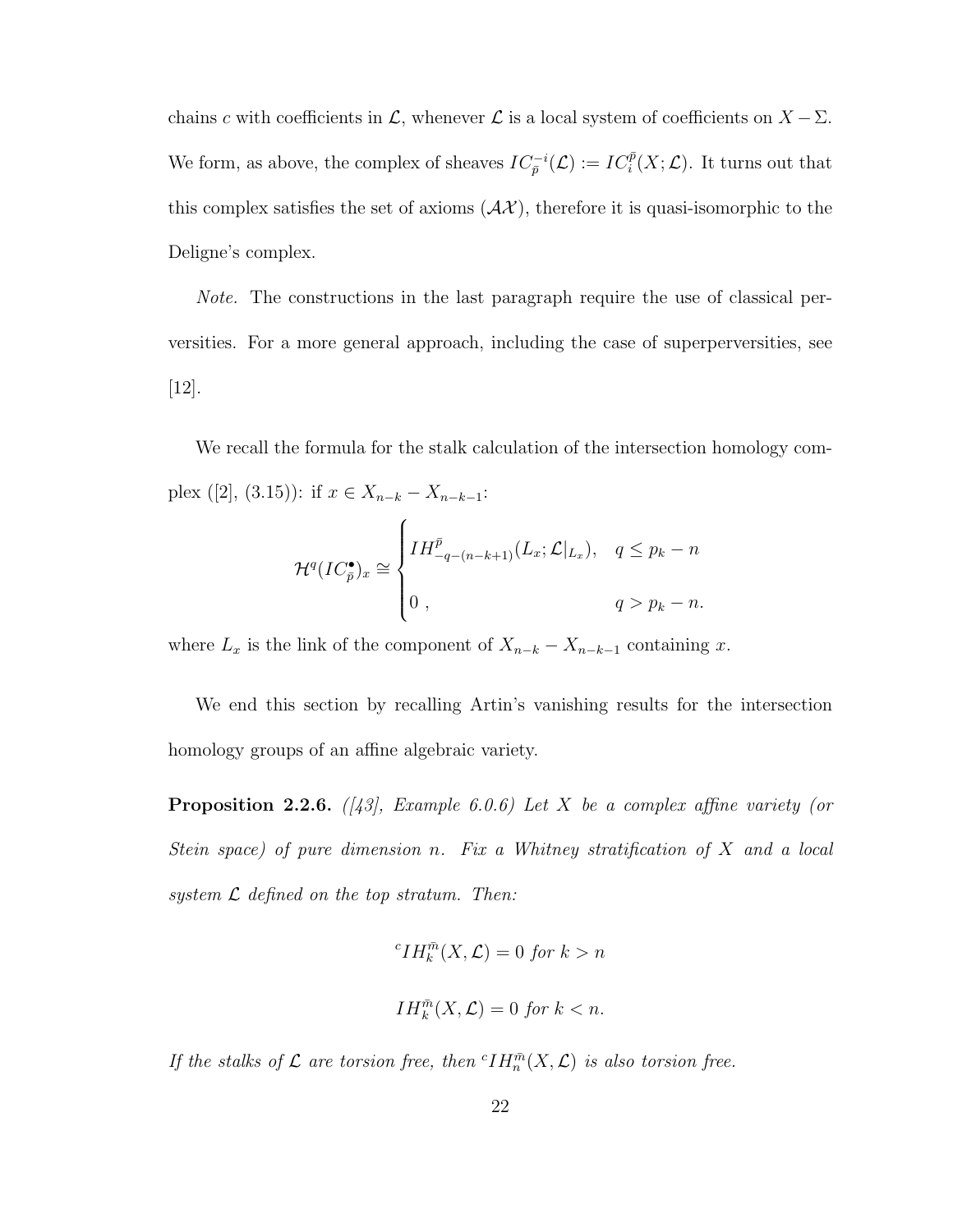Remark 2.2.7. The above result is also true for the logarithmic perversity  $\bar{l}$  (see [43], Example 6.0.6).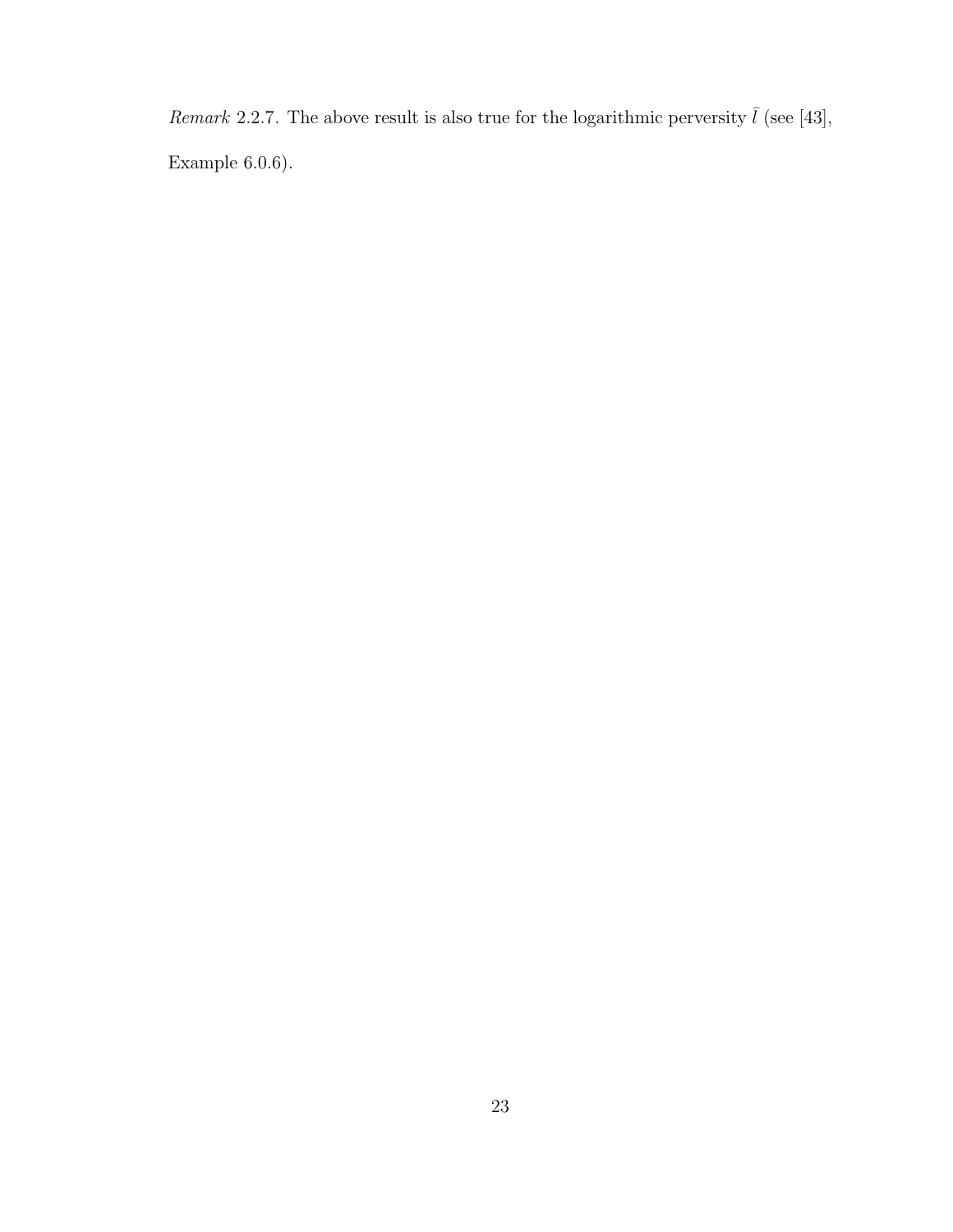# Chapter 3

# Alexander invariants for complements of hypersurface with only isolated singularities

In this section we recall the definition and main known results on the Alexander modules and polynomials of hypersurface complements. We also consider the special case of hypersurfaces which are rational homology manifolds.

## 3.1 Definitions

Let X be a connected CW complex, and let  $\pi_X : \pi_1(X) \to \mathbb{Z}$  be an epimorphism. We denote by  $X^c$  the Z-cyclic covering associated to the kernel of the morphism  $\pi_X$ . The group of covering transformations of  $X^c$  is infinite cyclic and acts on  $X^c$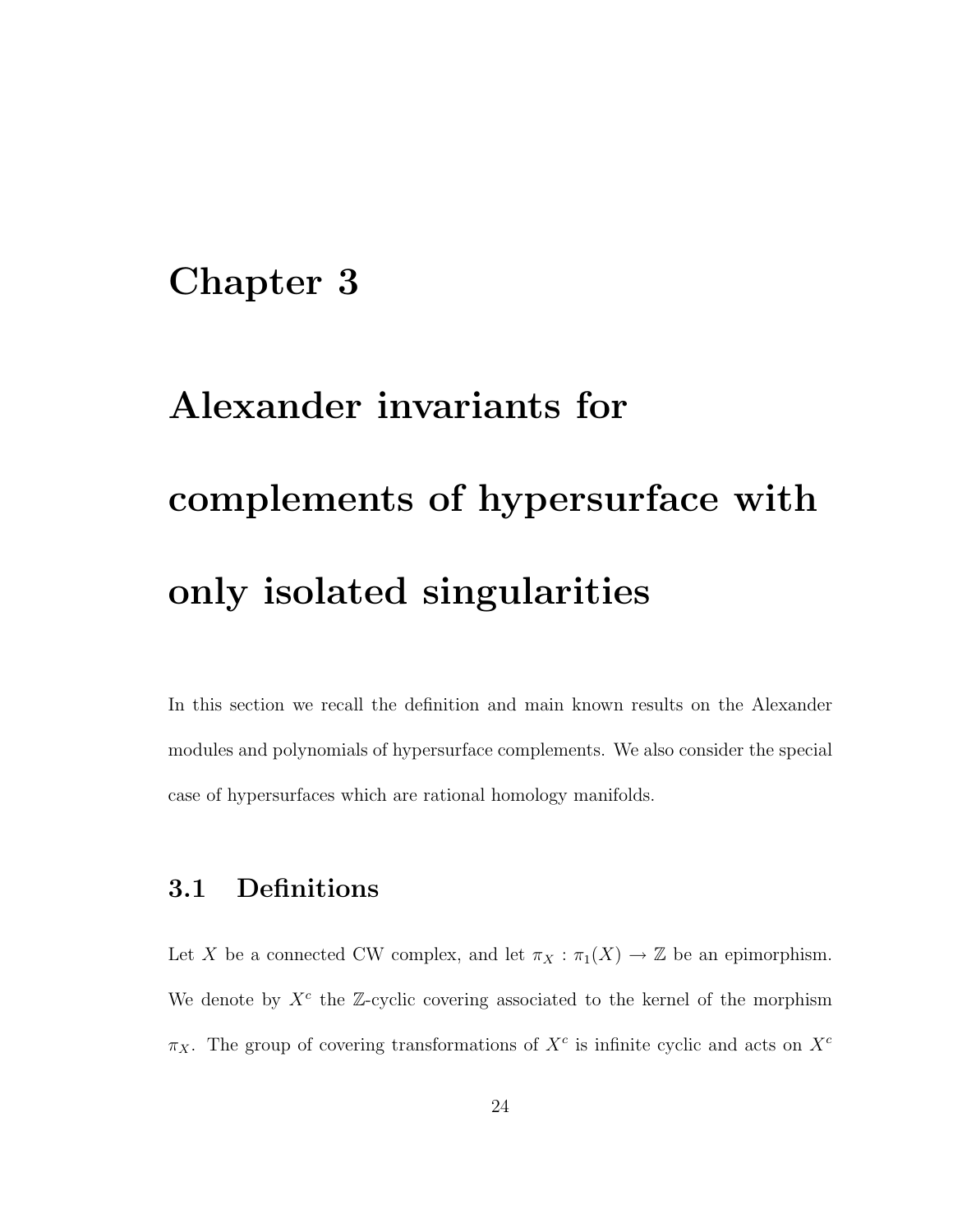by a covering homeomorphism h. Thus, all the groups  $H_*(X^c;A)$ ,  $H^*(X^c;A)$  and  $\pi_j(X^c) \otimes A$  for  $j > 1$  become in the usual way  $\Gamma_A$ -modules, where  $\Gamma_A = A[t, t^{-1}],$ for any ring A. These are called the Alexander modules of the pair  $(X, \pi_X)$ .

If A is a field, then the ring  $\Gamma_A$  is a PID. Hence any torsion  $\Gamma_A$ -module M of finite type has a well-defined associated order (see [39]). This is called the Alexander polynomial of the torsion  $\Gamma_A$ -module M and denoted by  $\delta_M(t)$ . We regard the trivial module (0) as a torsion module whose associated polynomial is  $\delta(t) = 1$ .

With these notations, we have the following simple fact: let  $f : M \to N$  be an epimorphism of R-modules, where  $R$  is a PID and  $M$  is torsion of finite type. Then N is torsion of finite type and  $\delta_N(t)$  divides  $\delta_M(t)$ .

We will always consider  $A = \mathbb{Q}$  (or  $\mathbb{C}$ ).

# 3.2 Alexander modules of hypersurface complements. Libgober's results

To fix notations for the rest of the paper, let V be a reduced hypersurface in  $\mathbb{CP}^{n+1}$ , defined by a degree d homogeneous equation:  $f = f_1 \cdots f_s = 0$ , where  $f_i$  are the irreducible factors of f and  $V_i = \{f_i = 0\}$  the irreducible components of V. We will assume that  $V$  is in general position at infinity, i.e. we choose a generic hyperplane H (transversal to all singular strata in a stratification of  $V$ ) which we call 'the hyperplane at infinity'. We denote by  $\mathcal U$  the (affine) hypersurface complement, i.e.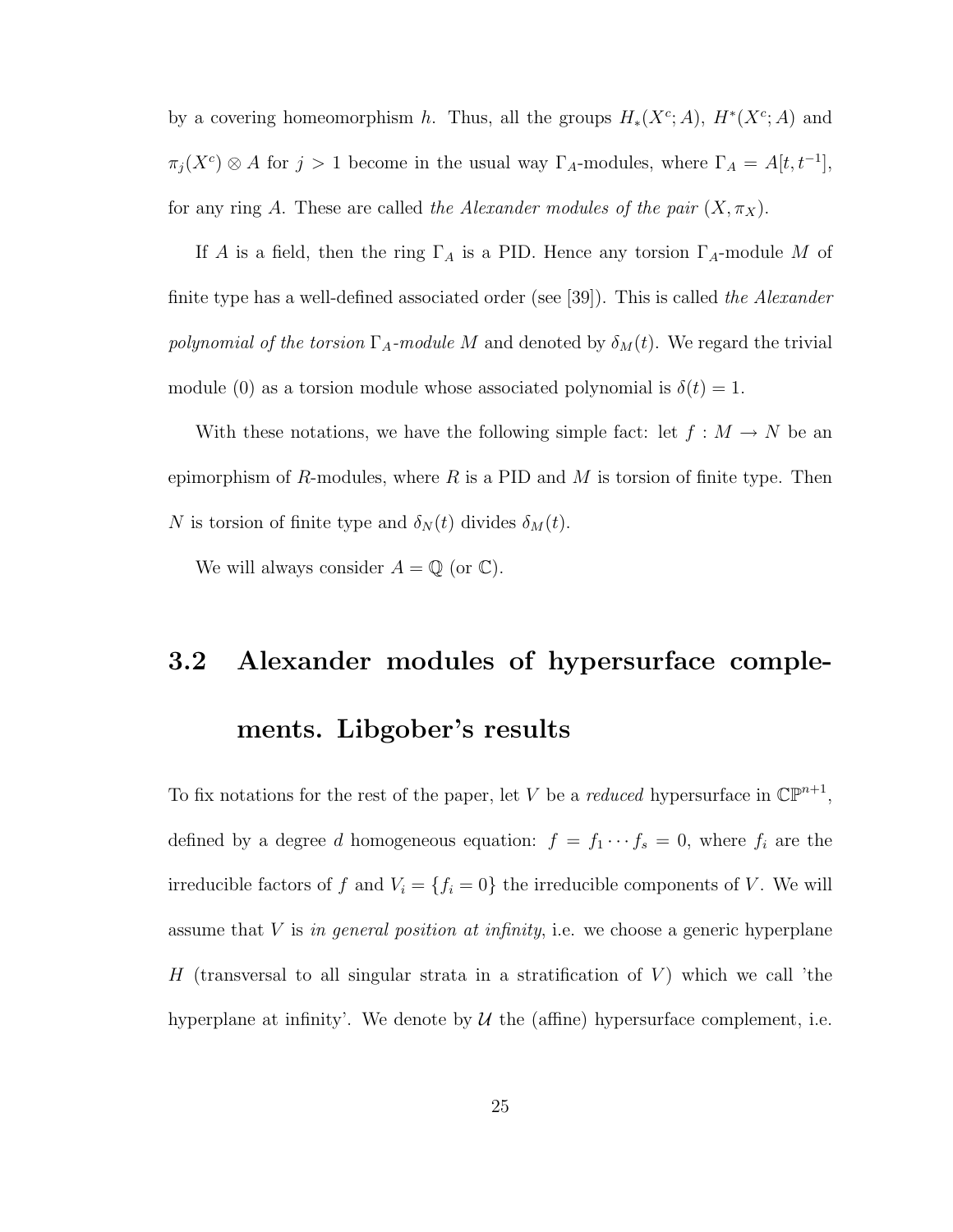$\mathcal{U} = \mathbb{C}\mathbb{P}^{n+1} - (V \cup H)$ . Then  $H_1(\mathcal{U}) \cong \mathbb{Z}^s$  ([7], (4.1.3), (4.1.4)), generated by the meridian loops  $\gamma_i$  about the non-singular part of each irreducible component  $V_i$ ,  $i = 1, \dots, s$ . If  $\gamma_{\infty}$  denotes the meridian about the hyperplane at infinity, then in  $H_1(\mathcal{U})$  there is a relation:  $\gamma_{\infty} + \sum d_i \gamma_i = 0$ , where  $d_i = deg(V_i)$ .

We consider the infinite cyclic cover  $\mathcal{U}^c$  of  $\mathcal{U}$  defined by the kernel of the total linking number homomorphism  $lk : \pi_1(\mathcal{U}) \to \mathbb{Z}$ , which maps all the meridian generators  $\gamma_i$  (1 ≤ i ≤ s) to 1, and thus any loop  $\alpha$  to lk( $\alpha$ ,  $V \cup -dH$ ). Note that lk coincides with the homomorphism  $\pi_1(\mathcal{U}) \to \pi_1(\mathbb{C}^*)$  induced by the polynomial map defining the affine hypersurface  $V_{aff} := V - V \cap H$  ([7], p. 76-77). The *Alexander* modules of the hypersurface complement are defined as  $H_i(\mathcal{U}^c; \mathbb{Q}), i \in \mathbb{Z}$ .

Since U has the homotopy type of a finite CW complex of dimension  $\leq n+1$  $(|7| (1.6.7), (1.6.8)),$  it follows that all the associated Alexander modules are of finite type over  $\Gamma_{\mathbb{Q}}$ , but in general not over  $\mathbb{Q}$ . It also follows that the Alexander modules  $H_i(\mathcal{U}^c;\mathbb{Q})$  are trivial for  $i > n+1$ , and  $H_{n+1}(\mathcal{U}^c;\mathbb{Q})$  is free over  $\Gamma_{\mathbb{Q}}$  ([9]). Thus of particular interest are the Alexander modules  $H_i(\mathcal{U}^c; \mathbb{Q})$  for  $i < n + 1$ .

Note that if V has no codimension one singularities (e.g. if V is normal), then the fundamental group of U is infinite cyclic ([28], Lemma 1.5), therefore  $\mathcal{U}^c$  is the universal cover of U. Moreover, if this is the case, then  $\pi_i(\mathcal{U}) \cong 0$ , for  $1 < i \leq$  $n-k-1$ , where k is the complex dimension of the singular locus of V ([28], Lemma 1.5). In particular, for a *smooth* projective hypersurface  $V$ , in general position at infinity, we have that  $\widetilde{H}_i(\mathcal{U}^c;\mathbb{Q}) \cong 0$  for  $i < n + 1$ .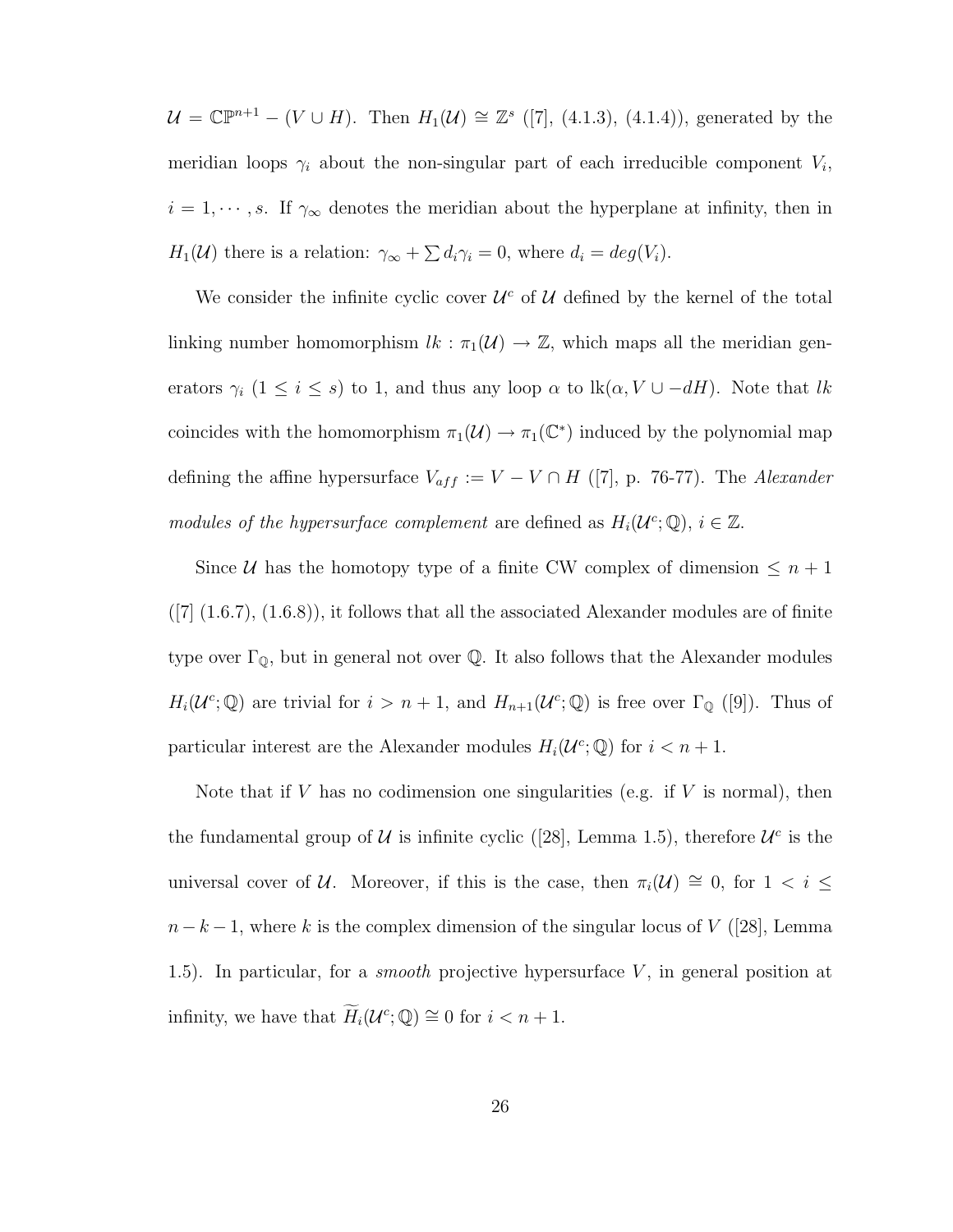The next case to consider is that of hypersurfaces with *only isolated singularities*. In this case Libgober showed ([28]) that  $\tilde{H}_i(\mathcal{U}^c;\mathbb{Z})=0$  for  $i < n$ , and  $H_n(\mathcal{U}^c;\mathbb{Q})$  is a torsion  $\Gamma_{\mathbb{Q}}$ -module. If  $n \geq 2$ , the vanishing follows from the previous paragraph, and one has the isomorphisms of the Alexander  $\Gamma_{\mathbb{Z}}$ -modules:  $\pi_n(\mathcal{U}) = \pi_n(\mathcal{U}^c)$  $H_n(\mathcal{U}^c;\mathbb{Z})$ . If we denote by  $\delta_n(t)$  the polynomial associated to the torsion module  $H_n(\mathcal{U}^c;\mathbb{Q})$ , then Theorem 4.3 of [28] asserts that  $\delta_n(t)$  divides the product

$$
\prod_{i=1}^{s} \Delta_i(t) \cdot (t-1)^r
$$

of the Alexander polynomials of links of the singular points of V. The factor  $(t-1)^r$ can be omitted if V and  $V \cap H$  are rational homology manifolds. Moreover, the zeros of  $\delta_n(t)$  are roots of unity of order  $d = deg(V)$  and  $H_n(\mathcal{U}^c; \mathbb{Q})$  is a semi-simple  $\Gamma_{\mathbb{Q}}$ -module ([28], Corollary 4.8). The case of curves  $(n = 1)$  is treated in [29] and [30].

*Note.* Libgober's divisibility theorem  $(28)$ , Theorem 4.3) holds for hypersurfaces with only isolated singularities, *including at infinity*.<sup>1</sup> However, for non-generic H and for hypersurfaces with non-isolated singularities, the Alexander modules  $H_i(\mathcal{U}^c;\mathbb{Q})$   $(i \leq n)$  are not torsion in general. Their  $\Gamma_{\mathbb{Q}}$ -rank is calculated in [9], Theorem 2.10(v). We will show that if V is a reduced degree d hypersurface, in general position at infinity, then for  $i \leq n$ , the modules  $H_i(\mathcal{U}^c;\mathbb{Q})$  are semi-simple, torsion, annihilated by  $t^d-1$ .

<sup>&</sup>lt;sup>1</sup>A point of V is called a singular point at infinity if it is a singular point of  $V \cap H$ .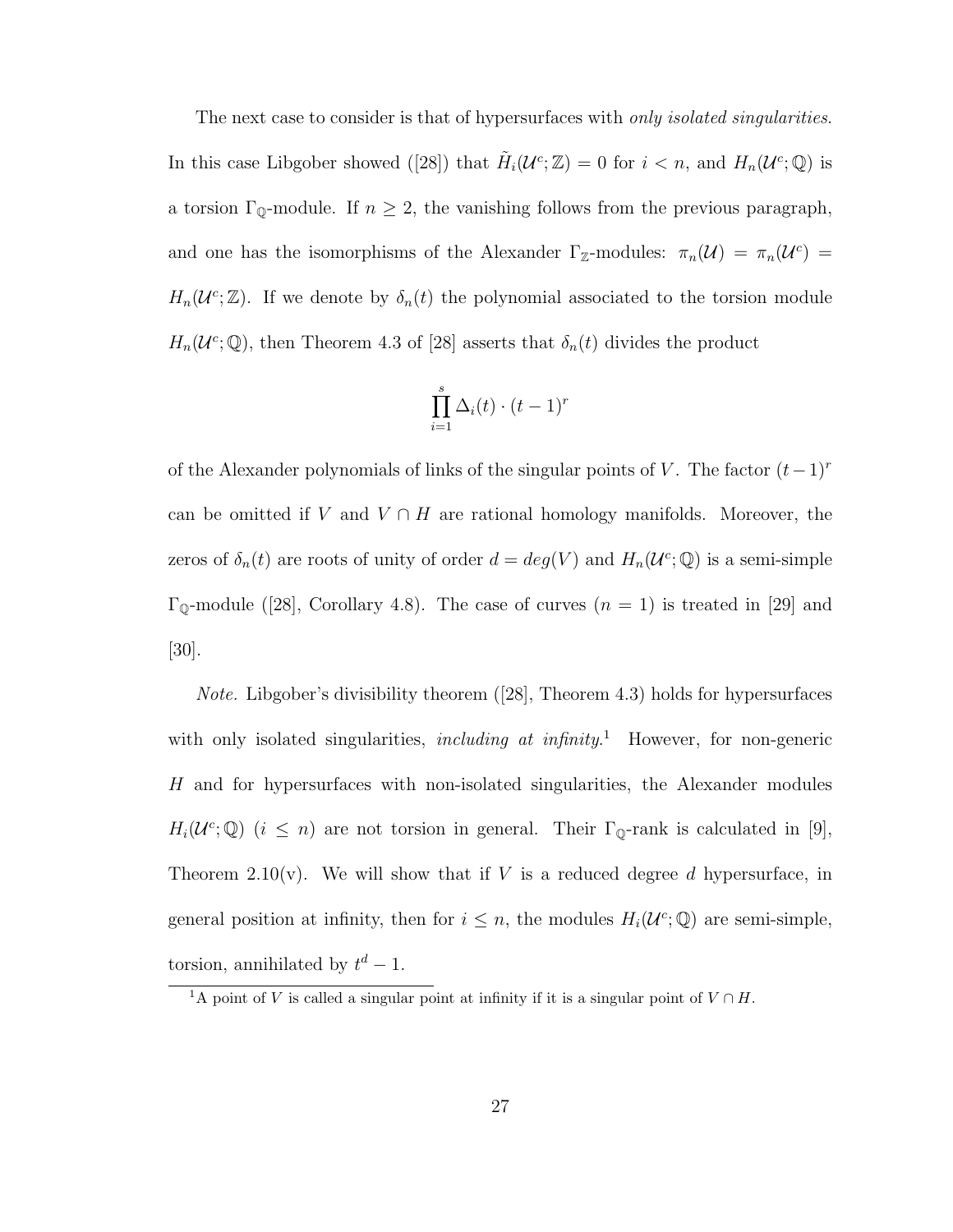## 3.3 Rational homology manifolds

Recall that a *n*-dimensional complex variety  $V$  is called a *rational homology manifold*, or is said to be *rationally smooth*, if for all points  $x \in V$  we have:

$$
H_i(V, V - x; \mathbb{Q}) \cong \begin{cases} \mathbb{Q} , & i = 2n \\ 0, & i \neq 2n. \end{cases}
$$

A rational homology manifold of dimension  $n$  has pure dimension  $n$  as a complex variety. Rational homology manifolds may be thought of as 'nonsingular for the purposes of rational homology'. For example, Poincaré and Lefschetz duality hold for them in rational homology. The Lefschetz hyperplane section theorem also holds.

Examples of rational homology manifolds include complex varieties having rational homology spheres as links of singular strata. To see this, let  $c$  be the codimension of the stratum (in a Whitney stratification) of V containing x, and let  $L_x$  be its link in  $V$ . Then we have:

$$
H_i(V, V - x; \mathbb{Q}) \cong \begin{cases} \tilde{H}_{i-2n+2c-1}(L_x; \mathbb{Q}) , & i > 2n - 2c \\ 0, & i \le 2n - 2c. \end{cases}
$$

Indeed, since a neighborhood of x in V is homeomorphic to  $\mathbb{C}^{n-c} \times c^{\circ}(L_x)$  (where  $c^{\circ}(L_x)$  is the open cone on  $L_x$ ), we obtain the following sequence of isomorphisms:

$$
H_i(V, V - x; \mathbb{Q}) \stackrel{(1)}{\cong} H_i(\mathbb{C}^{n-c} \times c^{\circ}(L_x), \mathbb{C}^{n-c} \times c^{\circ}(L_x) - \{(0, x)\}; \mathbb{Q})
$$
  

$$
\stackrel{(2)}{\cong} H_{i-2n+2c}(c^{\circ}(L_x), c^{\circ}(L_x) - x; \mathbb{Q})
$$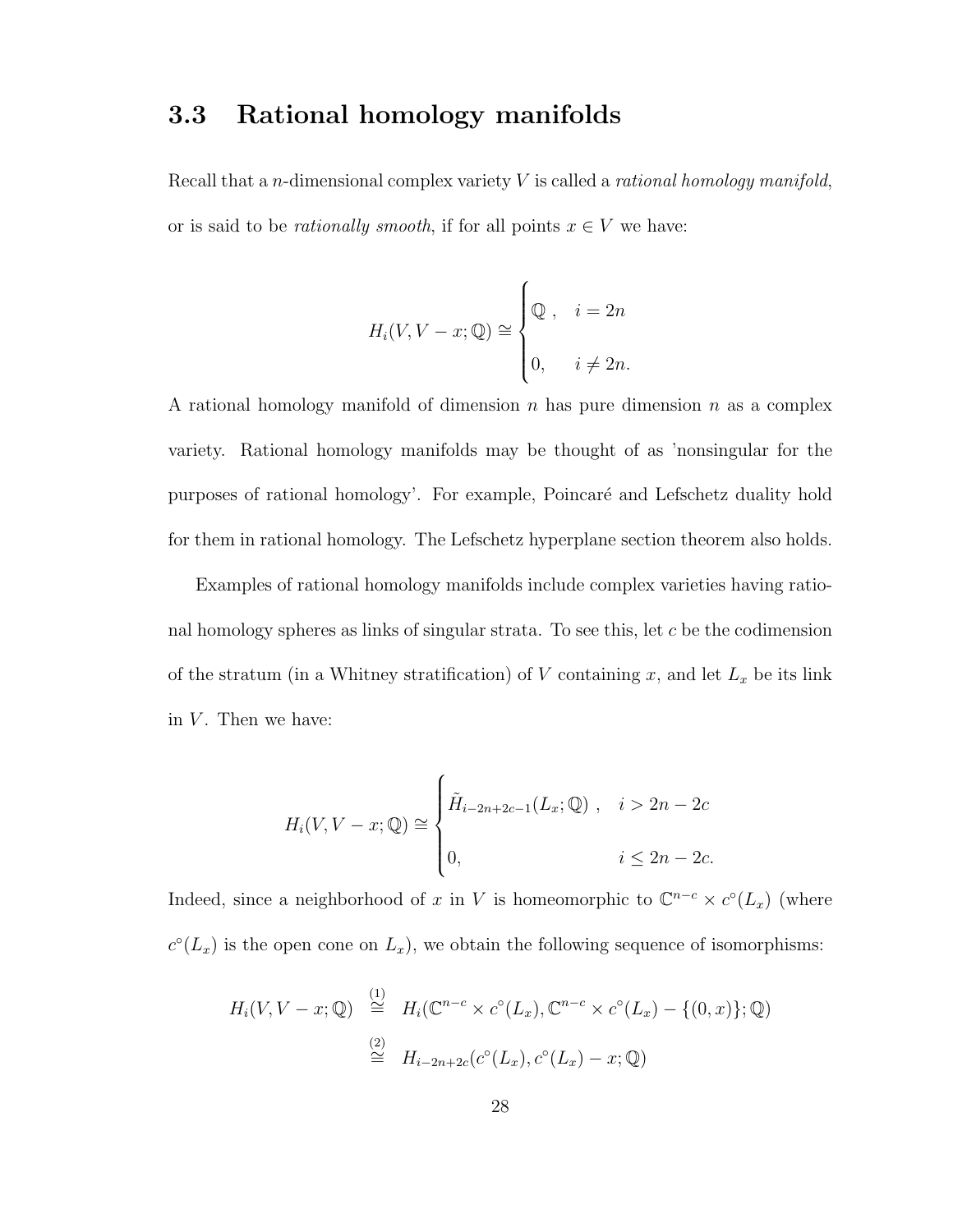$$
\stackrel{\text{(3)}}{\cong} \tilde{H}_{i-2n+2c-1}(c^{\circ}(L_x) - x; \mathbb{Q})
$$
\n
$$
\stackrel{\text{(4)}}{\cong} \tilde{H}_{i-2n+2c-1}(L_x; \mathbb{Q})
$$

where  $(1)$  follows by excision and local normal triviality,  $(2)$  follows by Künneth formula, (3) is a consequence of the long exact sequence of a pair, and (4) follows by deformation retract. The last term can be non-zero only if  $i > 2n - 2c$ . Therefore, the assumption that the links of singular strata are rational homology spheres gives the desired result.

Note that, if  $V$  is a projective hypersurface having rational homology spheres as links of singular strata, and if H is a generic hyperplane, then  $V \cap H$  is a rational homology manifold: indeed, by the transversality assumption, the link in  $V \cap H$  of a stratum  $S \cap H$  (for S a stratum of V) is the same as the link in V of S.

As a first example when the Alexander modules  $H_i(\mathcal{U}^c; \mathbb{Q}), i \leq n$ , are torsion, we prove the following (compare [28], Lemma 1.7, 1.12):

**Proposition 3.3.1.** Let V be a reduced degree d hypersurface in  $\mathbb{CP}^{n+1}$ , and let H be a generic hyperplane. Assume that V has no codimension one singularities and V is a rational homology manifold. Then for  $i \leq n$ ,  $H_i(\mathcal{U}^c; \mathbb{Q})$  is a torsion  $\Gamma_{\mathbb{Q}}$ -module and  $\delta_i(1) \neq 0$ , where  $\delta_i(t)$  is the associated Alexander polynomial.

*Proof.* Recall that, under our assumptions,  $\mathcal{U}^c$  is the infinite cyclic and universal cover of  $\mathcal{U} = \mathbb{CP}^{n+1} - (V \cup H)$ . We use Milnor's exact sequence ([28], [9]):

$$
\cdots \to H_i(\mathcal{U}^c;\mathbb{Q}) \to H_i(\mathcal{U}^c;\mathbb{Q}) \to H_i(\mathcal{U};\mathbb{Q}) \to H_{i-1}(\mathcal{U}^c;\mathbb{Q}) \to \cdots
$$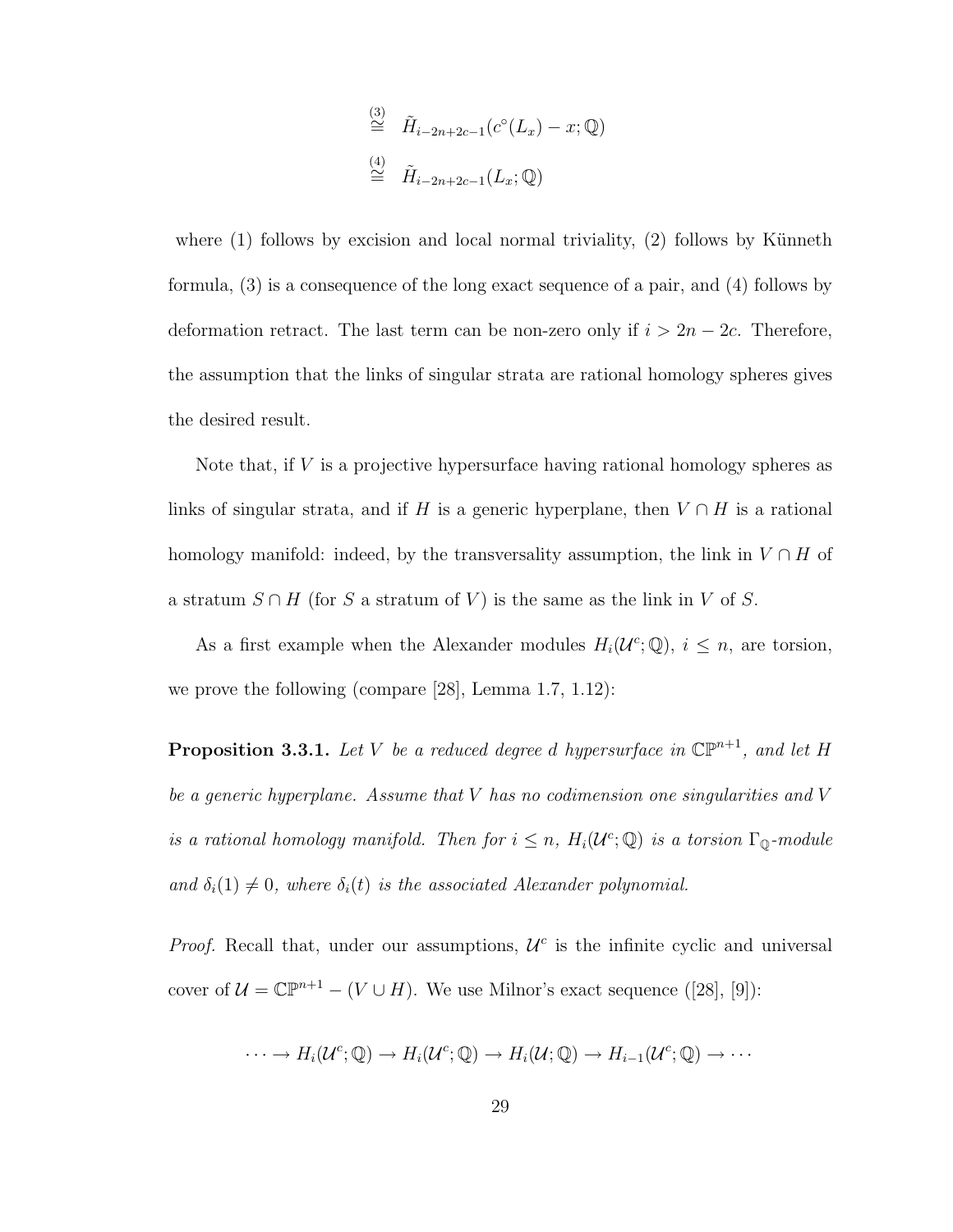where the first morphism is multiplication by  $t - 1$ . We claim that  $H_i(\mathcal{U}; \mathbb{Q}) \cong 0$  for  $2 \leq i \leq n$ , hence the multiplication by  $t-1$  in  $H_i(\mathcal{U}^c;\mathbb{Q})$  is surjective  $(2 \leq i \leq n)$ . Therefore its cyclic decomposition has neither free summands nor summands of the form  $\Gamma_{\mathbb{Q}}/(t-1)^r \Gamma_{\mathbb{Q}}$ , with  $r \in \mathbb{N}$ . On the other hand,  $H_1(\mathcal{U}^c; \mathbb{Q}) \cong \pi_1(\mathcal{U}^c) \otimes \mathbb{Q} \cong 0$ .

Suppose that k is the dimension of the singular locus of  $V$ . By our assumptions we have  $n-k \geq 2$ . Let  $L \cong \mathbb{CP}^{n-k}$  be a generic linear subspace. Then, by transversality,  $L \cap V$  is a non-singular hypersurface in L, transversal to the hyperplane at infinity, L∩H. By Corollary 1.2 of [28], L∩U is homotopy equivalent to  $S^1 \vee S^{n-k} \vee \cdots \vee S^{n-k}$ . Thus, by Lefschetz hyperplane section theorem (applied  $k + 1$  times) we obtain:  $H_i(\mathcal{U};\mathbb{Q}) \cong H_i(L \cap \mathcal{U};\mathbb{Q}) = 0$ ,  $2 \leq i \leq n - k - 1$ .

For  $n - k \leq i \leq n$  we have:  $H_i(\mathcal{U}; \mathbb{Q}) \cong H_{i+1}(\mathbb{CP}^{n+1} - H, \mathbb{CP}^{n+1} - (V \cup H); \mathbb{Q}),$ as follows from the exact sequence of the pair  $(\mathbb{CP}^{n+1} - H, \mathbb{CP}^{n+1} - (V \cup H))$ . Using duality, one can identify this with  $H^{2n+1-i}(V \cup H, H; \mathbb{Q})$ . And by excision, this group is isomorphic to  $H^{2n+1-i}(V, V \cap H; \mathbb{Q})$ . Let u and v denote the inclusion of  $V - V \cap H$  and respectively  $V \cap H$  into V. Then the distinguished triangle  $u_1u^1\mathbb{Q} \to \mathbb{Q} \to v_*v^*\mathbb{Q} \stackrel{[1]}{\to}$  (where we regard  $\mathbb{Q}$  as a constant sheaf on V), upon applying the hypercohomology with compact support functor, yields the isomorphism:  $H^{2n+1-i}(V, V \cap H; \mathbb{Q}) \cong H_c^{2n+1-i}(V - V \cap H; \mathbb{Q})$  (see [8], Remark 2.4.5.(iii)). By Poincaré duality over  $\mathbb{Q}$ , the latter is isomorphic to  $H_{i-1}(V - V \cap H; \mathbb{Q})$ . The Lefschetz theorem on generic hyperplane complements in hypersurfaces ([10], p. 476) implies that  $V - V \cap H$  is homotopy equivalent to a wedge of spheres  $S<sup>n</sup>$ . Therefore,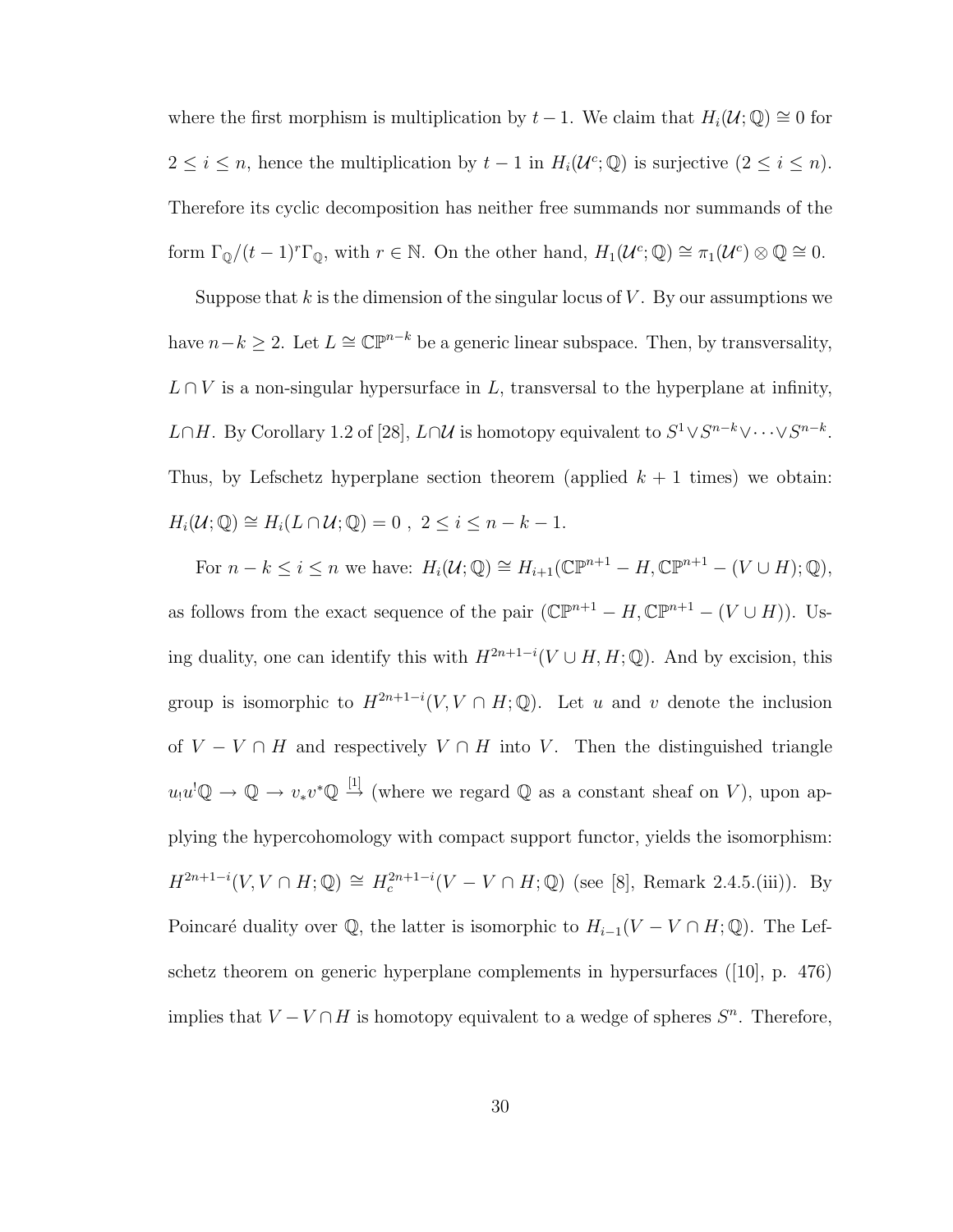$H_{i-1}(V - V \cap H; \mathbb{Q}) \cong 0$  for  $0 < i - 1 < n$ , i.e. for  $2 \le n - k \le i \le n$ . This finishes the proof of the proposition.

 $\Box$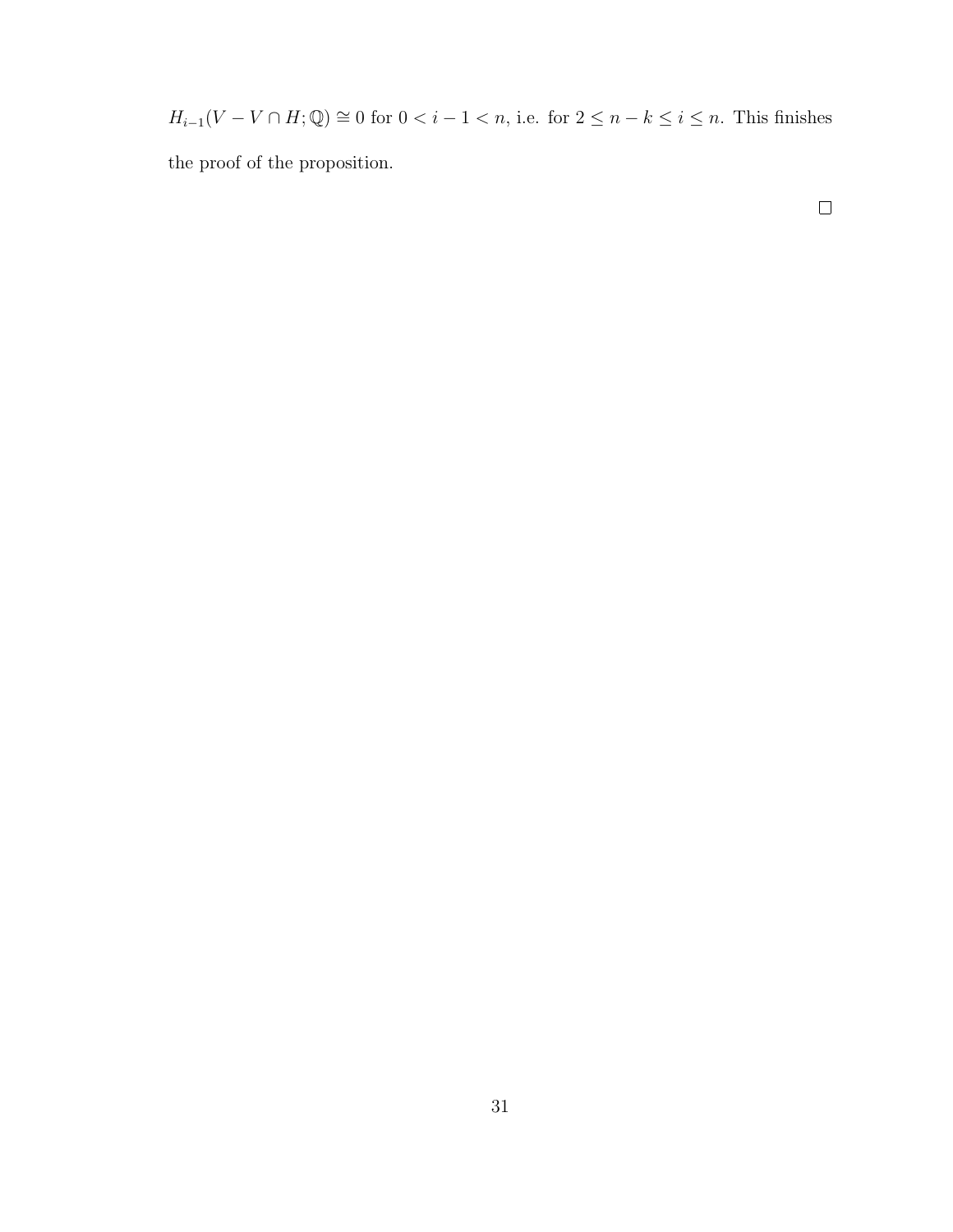### Chapter 4

# Alexander invariants for complements of hypersurfaces with non-isolated singularities

Using intersection homology theory, we will give a new construction of the Alexander modules of complements of hypersurfaces in general position at infinity. The advantage of the new approach is the use of the powerful language of sheaf theory and derived categories ([16], [2]) in the study of the Alexander invariants associated with singular hypersurfaces. This will alow us to obtain generalizations to classical results known only in the case of hypersurfaces with isolated singularities ([28]). When dealing with intersection homology, we will always use the indexing conventions of [16].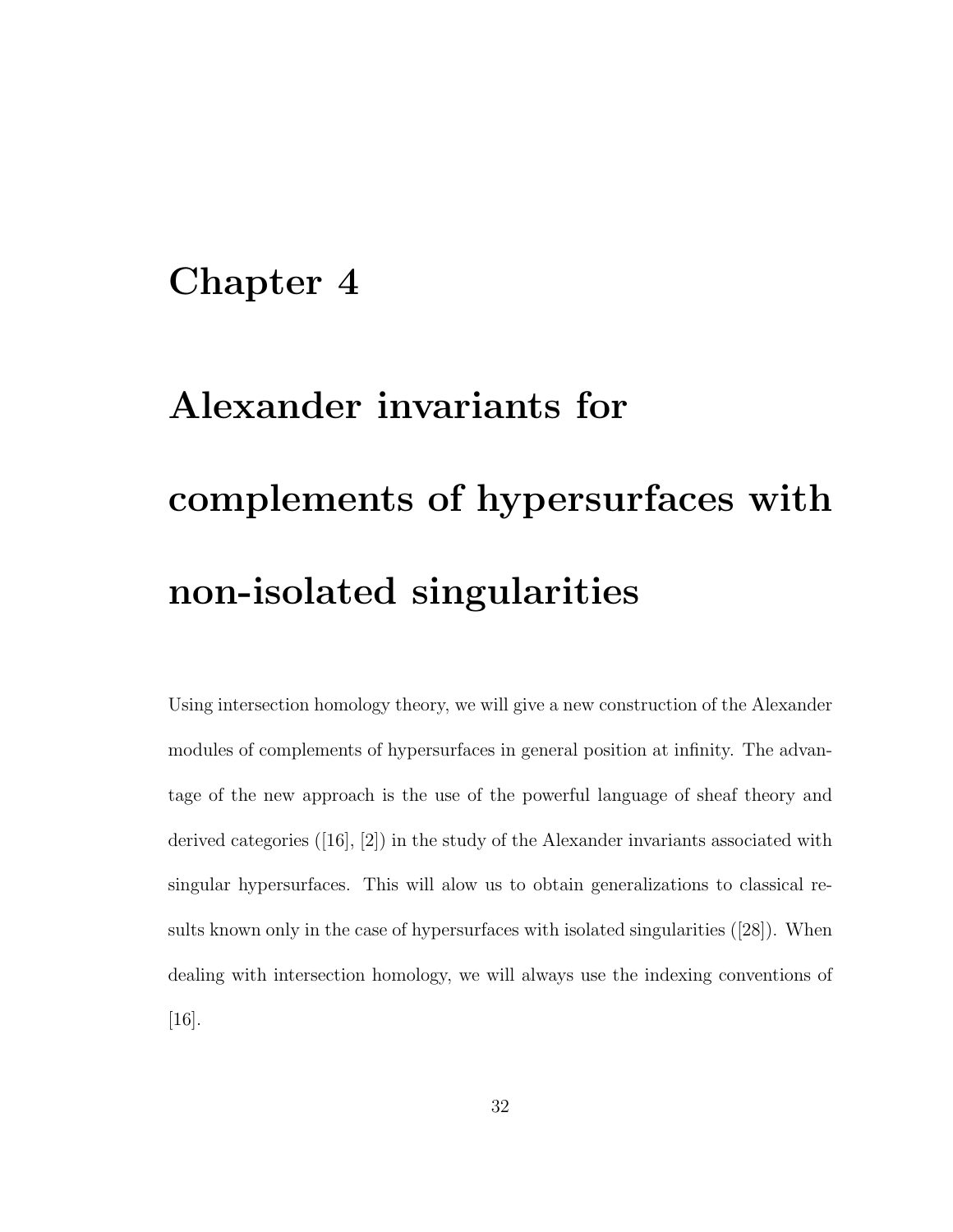#### 4.1 Intersection Alexander Modules

(1) A knot is a sub-pseudomanifold  $K^n \subset S^{n+2}$  of a sphere; it is said to be of finite (homological) type if the homology groups  $H_i(S^{n+2} - K; \Gamma)$  with local coefficients in  $\Gamma := \mathbb{Q}[t, t^{-1}]$  are finite dimensional over  $\mathbb{Q}$ . Here  $\Gamma$  denotes the local system on  $S^{n+2} - K$ , with stalk  $\Gamma$ , and it corresponds to the representation  $\alpha \mapsto t^{\text{lk}(K,\alpha)}$ ,  $\alpha \in \pi_1(S^{n+2} - K)$ , where  $\text{lk}(K, \alpha)$  is the linking number of  $\alpha$  with K (see [4]).

A sub-pseudomanifold X of a manifold Y is said to be of *finite local type* if the link of each component of any stratification of the pair  $(Y, X)$  is of finite type. Note that a sub-pseudomanifold is of finite local type if and only if it has one stratification with links of finite type. It is also not hard to see that the link pairs of components of strata of a sub-pseudomanifold of finite local type also have finite local type ([4]). Algebraic knots are of finite type and of finite local type ([4]).

(2) Let V be a reduced hypersurface of degree d in  $\mathbb{CP}^{n+1}$   $(n \geq 1)$ . Choose a Whitney stratification  $S$  of V. Recall that there is such a stratification where strata are pure dimensional locally closed algebraic subsets with a finite number of irreducible nonsingular components. Together with the hypersurface complement,  $\mathbb{CP}^{n+1} - V$ , this gives a stratification of the pair  $(\mathbb{CP}^{n+1}, V)$ , in which S is the set of singular strata. All links of strata of the pair  $(\mathbb{CP}^{n+1}, V)$  are algebraic, hence of finite (homological) type, so  $V \subset \mathbb{CP}^{n+1}$  is of finite local type (see [4], Proposition 2.2). We choose a generic hyperplane H in  $\mathbb{CP}^{n+1}$ , i.e. transversal to all the strata of V, and consider the induced stratification on the pair  $(\mathbb{CP}^{n+1}, V \cup H)$ , with (open) strata of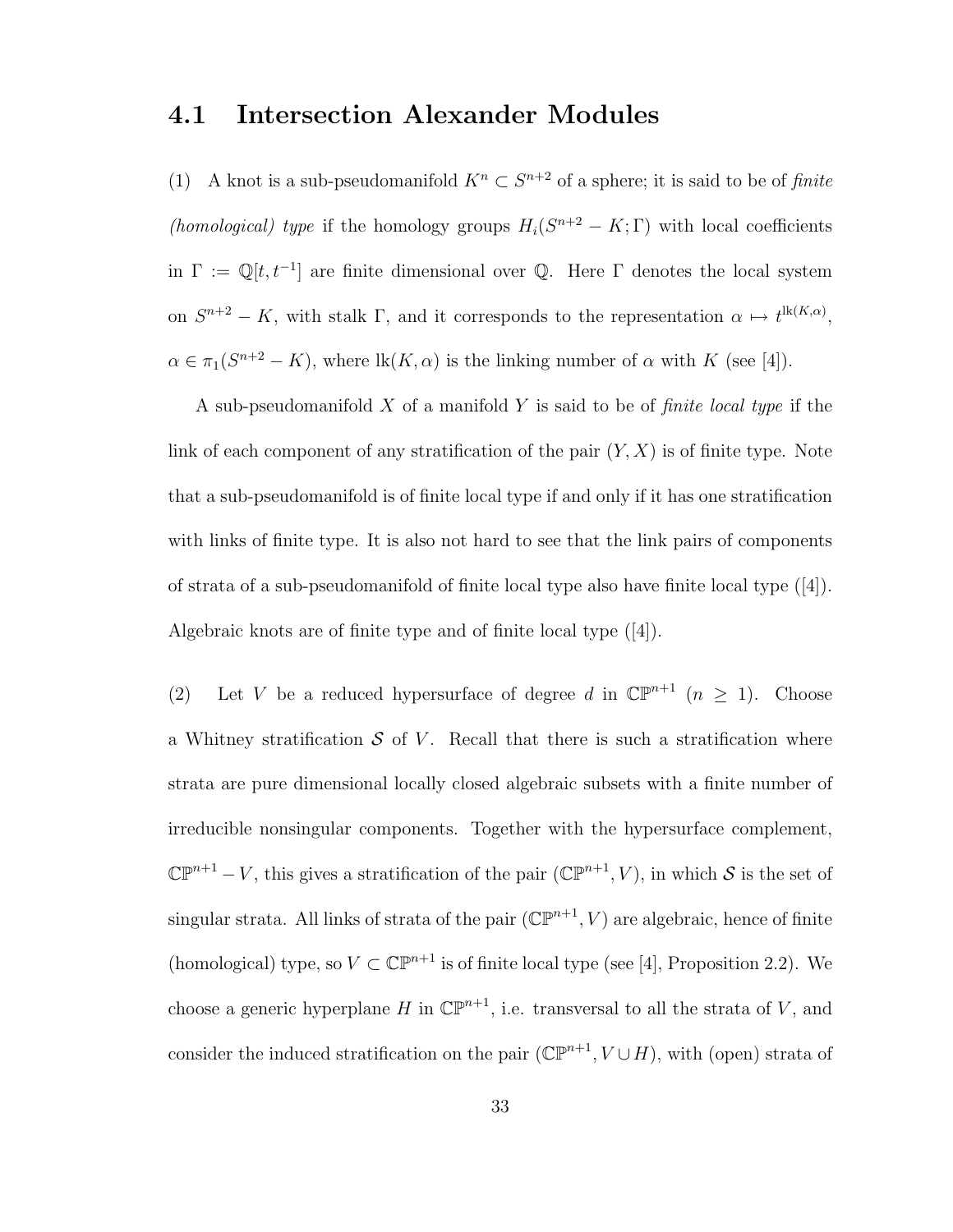the form  $S - S \cap H$ ,  $S \cap H$  and  $H - V \cap H$ , for  $S \in \mathcal{S}$ . We call H 'the hyperplane at infinity' and say that 'V is transversal to the hyperplane at infinity'. Following [4], we define a local system  $\mathcal{L}_H$  on  $\mathcal{U} = \mathbb{CP}^{n+1} - (V \cup H)$ , with stalk  $\Gamma := \Gamma_{\mathbb{Q}} = \mathbb{Q}[t, t^{-1}]$  and action by an element  $\alpha \in \pi_1(\mathcal{U})$  determined by multiplication by  $t^{\text{lk}(V \cup -dH,\alpha)}$ . Here lk(V∪−dH,  $\alpha$ ) is the linking number of  $\alpha$  with the divisor  $V \cup -dH$  of  $\mathbb{CP}^{n+1}$ . Then, (using a triangulation of the projective space)  $V \cup H$  is a (PL) sub-pseudomanifold of  $\mathbb{CP}^{n+1}$  and the intersection homology complex  $IC_{\bar{p}}^{\bullet} := IC_{\bar{p}}^{\bullet}(\mathbb{CP}^{n+1}, \mathcal{L}_H)$  is defined for any (super-)perversity  $\bar{p}$ . The middle-perversity intersection homology modules

$$
IH_{i}^{\bar{m}}(\mathbb{C}\mathbb{P}^{n+1};\mathcal{L}_{H}):=\mathbb{H}^{-i}(\mathbb{C}\mathbb{P}^{n+1}; IC_{\bar{m}}^{\bullet})
$$

will be called the *intersection Alexander modules of the hypersurface V*. These modules are of finite type over  $\Gamma$  since  $IC_{\bar{p}}^{\bullet}$  is cohomologically constructible ([2], V.3.12) and  $\mathbb{CP}^{n+1}$  is compact (see [2], V.3.4.(a), V.10.13).

It will be useful to describe the links of the pair  $(\mathbb{CP}^{n+1}, V \cup H)$  in terms of those of  $(\mathbb{CP}^{n+1}, V)$ . Because of the transversality assumption, there are stratifications  $\{Z_i\}$  of  $(\mathbb{CP}^{n+1}, V)$  and  $\{Y_i\}$  of  $(\mathbb{CP}^{n+1}, V \cup H)$  with  $Y_i = Z_i \cup (Z_{i+2} \cap H)$  (where the indices indicate the real dimensions). The link pair of a point  $y \in (Y_i - Y_{i-1}) \cap H =$  $(Z_{i+2} - Z_{i+1}) \cap H$  in  $(\mathbb{CP}^{n+1}, V \cup H)$  is  $(G, F) = (S^1 * G_1, (S^1 * F_1) \cup G_1)$ , where  $(G_1, F_1)$  is the link pair of  $y \in Z_{i+2} - Z_{i+1}$  in  $(\mathbb{CP}^{n+1}, V)$ . Points in  $V - V \cap H$  have the same link pairs in  $(\mathbb{CP}^{n+1}, V)$  and  $(\mathbb{CP}^{n+1}, V \cup H)$ . Finally, the link pair at any point in  $H - V \cap H$  is  $(S^1, \emptyset)$ . (For details, see [4]).

By Lemma 2.3.1 of [4],  $V \cup H \subset \mathbb{CP}^{n+1}$  is of finite local type. Hence, by Theorem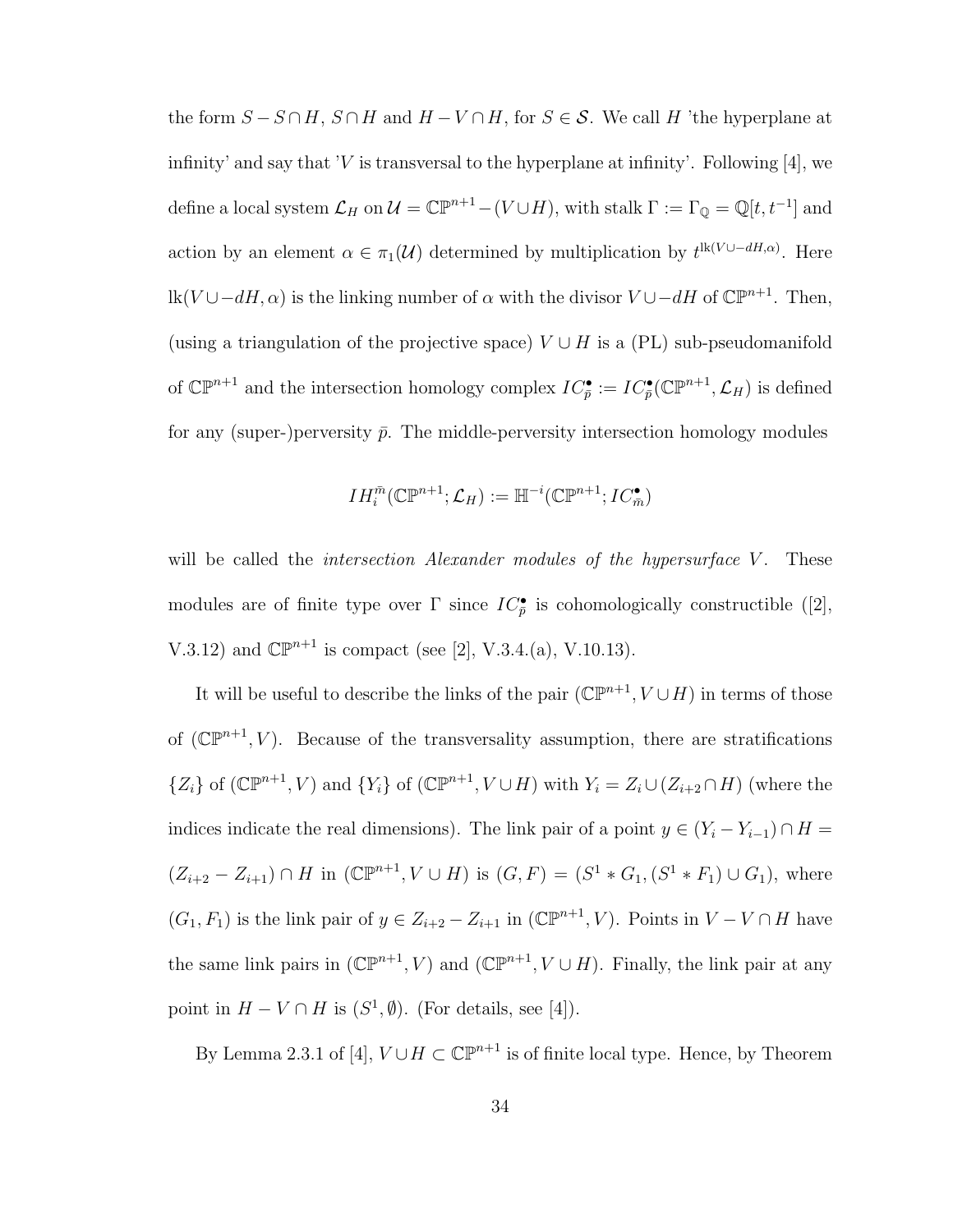3.3 of [4], we have the following superduality isomorphism:

$$
IC_{\bar{m}}^{\bullet} \cong \mathcal{D}IC_{\bar{l}}^{\bullet op}[2n+2]
$$

(here  $A^{op}$  is the Γ-module obtained from the Γ-module A by composing all module structures with the involution  $t \to t^{-1}$ .) Recall that the middle and logarithmic perversities are defined as:  $\bar{m}(s) = [(s-1)/2]$  and  $\bar{l}(s) = [(s+1)/2]$ . Note that  $\bar{m}(s) + \bar{l}(s) = s - 1$ , i.e.  $\bar{m}$  and  $\bar{l}$  are superdual perversities.

(3) With the notations from §3.2, we have an isomorphism of Γ-modules:

$$
H_i(\mathcal{U}; \mathcal{L}_H) \cong H_i(\mathcal{U}^c; \mathbb{Q})
$$

where  $\mathcal{L}_H$  is, as above, the local coefficient system on  $\mathcal{U} = \mathbb{CP}^{n+1} - (V \cup H)$  defined by the representation  $\mu : \pi_1(\mathcal{U}) \to \text{Aut}(\Gamma) = \Gamma^*, \mu(\alpha) = t^{\text{lk}(\alpha, V \cup -dH)}.$ 

Indeed,  $\mathcal{U}^c$  is the covering associated to the kernel of the linking number homomorphism  $lk : \pi_1(\mathcal{U}) \to \mathbb{Z}$ ,  $\alpha \mapsto \text{lk}(\alpha, V \cup -dH)$ , and note that  $\mu$  factors through lk, i.e.  $\mu$  is the composition  $\pi_1(\mathcal{U}) \stackrel{lk}{\rightarrow} \mathbb{Z} \rightarrow \Gamma^*$ , with the second homomorphism mapping 1 to t. Thus Ker(lk) ⊂ Ker( $\mu$ ). By definition,  $H_*(\mathcal{U}; \mathcal{L}_H)$  is the homology of the chain complex  $C_*(\mathcal{U}; \mathcal{L}_H)$  defined by the equivariant tensor product:  $C_*(\mathcal{U};\mathcal{L}_H):=C_*(\mathcal{U}^c)\otimes_{\mathbb{Z}}\Gamma,$  where  $\mathbb Z$  stands for the group of covering transformations of  $\mathcal{U}^c$  (see [8], page 50). Since  $\Gamma = \mathbb{Q}[\mathbb{Z}]$ , the chain complex  $C_*(\mathcal{U}^c) \otimes_{\mathbb{Z}} \Gamma$  is clearly isomorphic to the complex  $C_*(\mathcal{U}^c) \otimes \mathbb{Q}$ , and the claimed isomorphism follows. For a similar argument, see also [21], Example 3H.2.

(4) This is also a convenient place to point out the following fact: because  $\bar{m}(2) = 0$ ,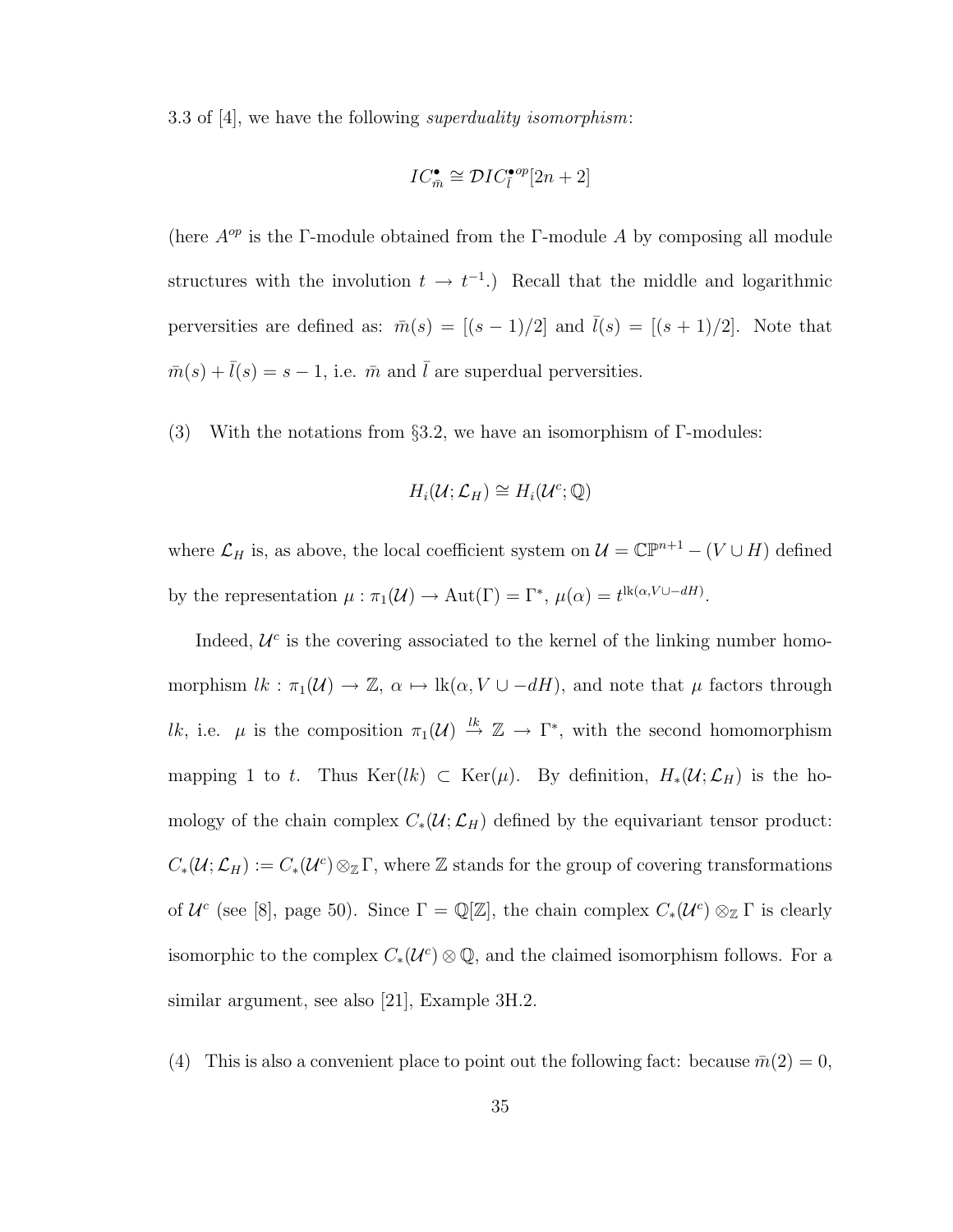the allowable zero- and one-chains ([15]) are those which lie in  $\mathbb{CP}^{n+1} - (V \cup H)$ . Therefore,

$$
IH_0^{\bar{m}}(\mathbb{C}\mathbb{P}^{n+1};\mathcal{L}_H)\cong H_0(\mathbb{C}\mathbb{P}^{n+1}-(V\cup H);\mathcal{L}_H)=\Gamma/(t-1),
$$

where the second isomorphism follows from the identification of the homology of  $\mathbb{CP}^{n+1}-(V \cup H)$  with local coefficient system  $\mathcal{L}_H$  with the rational homology (viewed as a Γ-module) of the infinite cyclic cover  $\mathcal{U}^c$  of  $\mathbb{CP}^{n+1} - (V \cup H)$ , defined by the linking number homomorphism.

### 4.2 Relation with the classical Alexander modules of the complement

Let V be a reduced, degree  $d$ , n-dimensional projective hypersurface, which is transversal to the hyperplane at infinity, H. We are aiming to show that, in our setting, the intersection Alexander modules of a hypersurface coincide with the classical Alexander modules of the hypersurface complement. The key fact will be the following characterization of the support of the intersection homology complex  $IC^{\bullet}_{\bar{m}}$ :

Lemma 4.2.1. There is a quasi-isomorphism:

$$
IC_{\bar{m}}^{\bullet}(\mathbb{C}\mathbb{P}^{n+1},\mathcal{L}_H)_{|V\cup H}\cong 0
$$

*Proof.* It suffices to show the vanishing of stalks of the complex  $IC^{\bullet}_{\bar{m}}$  at points in strata of  $V \cup H$ . We will do this in two steps: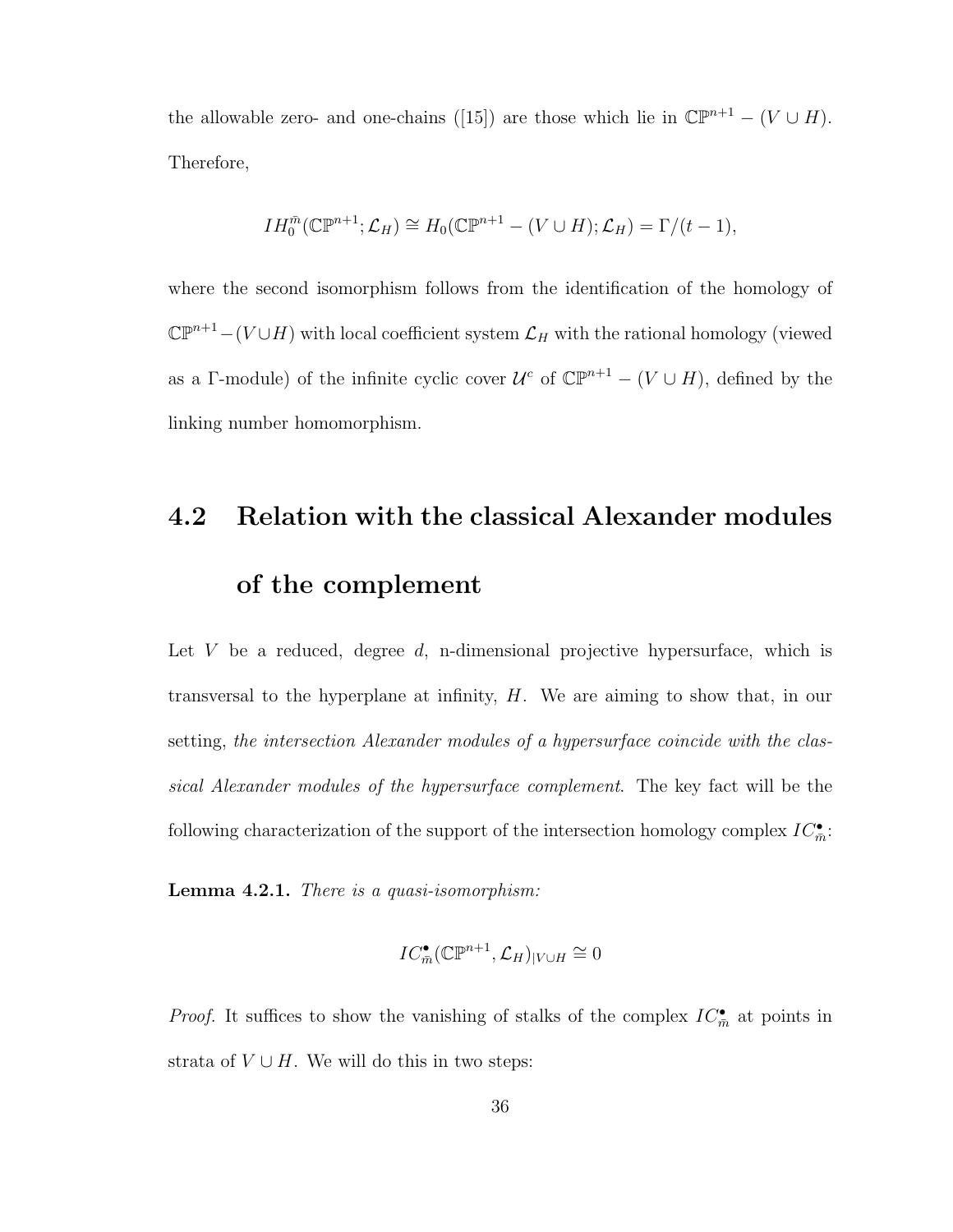Step 1.

$$
IC^{\bullet}_{\bar{m}}(\mathbb{C}\mathbb{P}^{n+1},\mathcal{L}_H)_{|H}\cong 0
$$

The link pair of  $H - V \cap H$  is  $(S^1, \emptyset)$  and this maps to  $t^{-d}$  under  $\mathcal{L}_H$ , therefore the stalk of  $IC^{\bullet}_{\bar{m}}(\mathbb{CP}^{n+1}, \mathcal{L}_H)$  at a point in this stratum is zero. Indeed (cf. [2], V.3.15), for  $x \in H - V \cap H$ :

$$
\mathcal{H}^q (IC^{\bullet}_{\bar{m}}(\mathbb{CP}^{n+1}, \mathcal{L}_H))_x \cong \begin{cases} 0, & q > -2n - 2 \\ II^{\bar{m}}_{-q - (2n+1)}(S^1; \mathcal{L}), & q \le -2n - 2, \end{cases}
$$

and note that  $IH_j^{\bar{m}}(S^1; \mathcal{L}) \cong 0$  unless  $j = 0$ .

Next, consider the link pair  $(G, F)$  of a point  $x \in S \cap H$ ,  $S \in S$ . Let the real codimension of S in  $\mathbb{CP}^{n+1}$  be 2k. Then the codimension of  $S \cap H$  is  $2k + 2$  and  $\dim(G) = 2k + 1$ . The stalk of the intersection homology complex  $IC^{\bullet}_{\bar{m}}(\mathbb{CP}^{n+1}, \mathcal{L}_H)$ at  $x \in S \cap H$  is given by the local calculation formula ([2], (3.15)):

$$
\mathcal{H}^q (IC_{\bar{m}}^{\bullet}(\mathbb{CP}^{n+1}, \mathcal{L}_H))_x \cong \begin{cases} 0, & q > k - 2n - 2 \\ II_{-q - (2n - 2k + 1)}^{\bar{m}}(G; \mathcal{L}), & q \leq k - 2n - 2. \end{cases}
$$

We claim that :

$$
IH_i^{\bar{m}}(G; \mathcal{L}) = 0 , i \ge k+1
$$

Then, by setting  $i = -q - (2n - 2k + 1)$ , we obtain that  $IH_{-q-(2n-2k+1)}^{\bar{m}}(G; \mathcal{L}) = 0$ for  $q \leq k - 2n - 2$ , and therefore:

$$
\mathcal{H}^q (IC^{\bullet}_{\bar{m}}(\mathbb{C}\mathbb{P}^{n+1},\mathcal{L}_H))_x=0
$$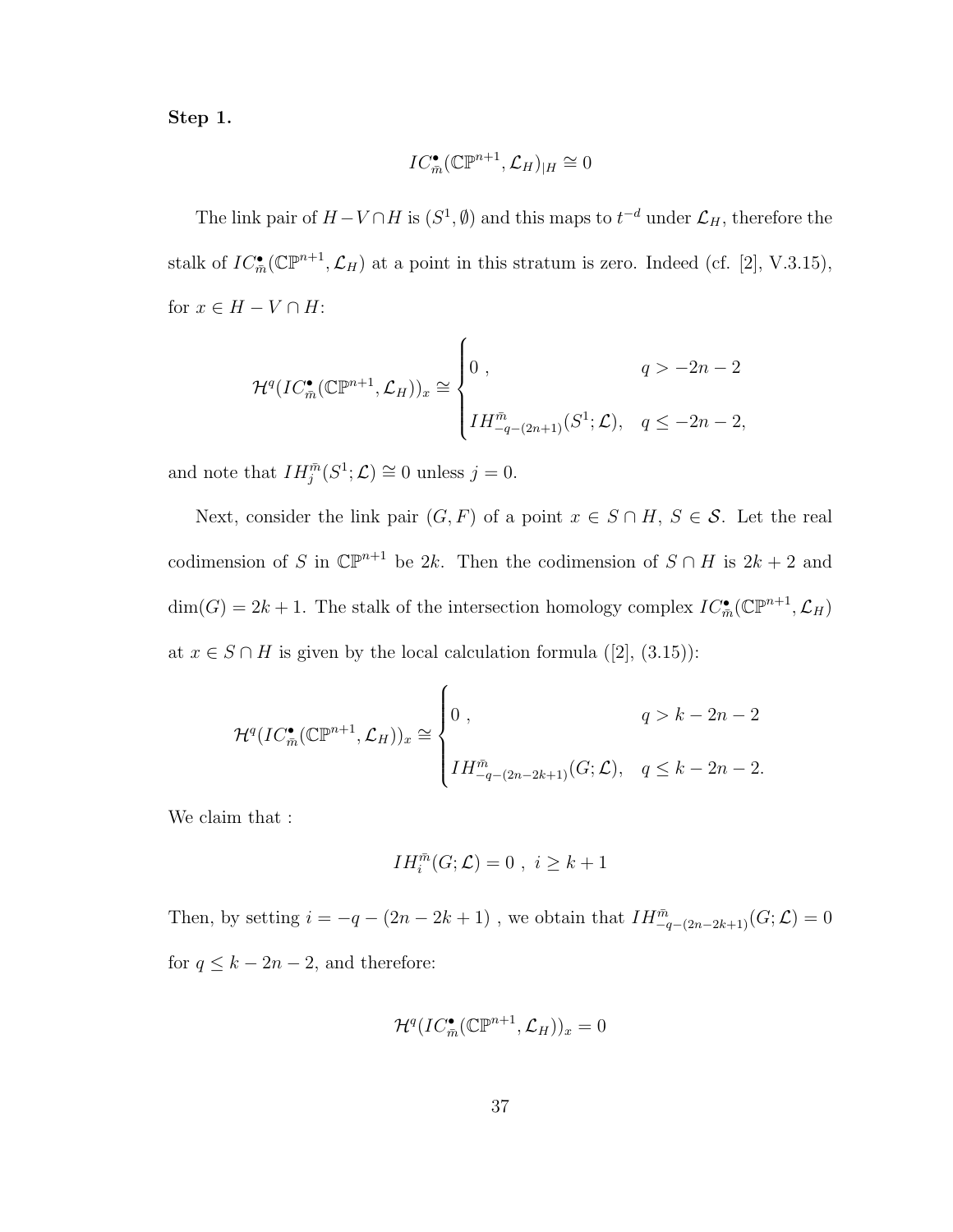In order to prove the claim, we use arguments similar to those used in [4], p. 359-361. Recall that  $(G, F)$  is of the form  $(S^1 * G_1, (S^1 * F_1) \cup G_1)$ , where  $(G_1, F_1)$ is the link pair of  $x \in S$  in  $(\mathbb{CP}^{n+1}, V)$  (or equivalently, the link of  $S \cap H$  in the pair  $(H, V \cap H)$ . The restriction  $\mathcal L$  of  $\mathcal L_H$  to  $G - F$  is given by sending  $\alpha \in \pi_1(G - F)$ to  $t^{\ell(S^1 * F_1 - dG_1, \alpha)} \in \text{Aut}(\Gamma)$ . Let  $\mathcal{IC} = IC_{\overline{n}}^{\bullet}(G, \mathcal{L})$ . The link of the codimension two stratum  $G_1 - G_1 \cap (S^1 * F_1)$  of G is a circle that maps to  $t^{-d}$  under  $\mathcal{L}$ ; hence by the stalk cohomology formula ([2], (3.15)), for  $y \in G_1 - G_1 \cap (S^1 * F_1)$ , we have:

$$
\mathcal{H}^{i}(\mathcal{IC})_{y} \cong \begin{cases} IH_{-i-(\dim G_{1}+1)}^{m}(S^{1};\Gamma), & i \leq -\dim G \\ 0, & i > \bar{m}(2) - \dim G = -\dim G.\end{cases}
$$

Since  $IH_{-i-(\dim G_1+1)}^{\bar{m}}(S^1;\Gamma) \cong H_{-i-(\dim G-1)}(S^1;\Gamma) = 0$  for  $-i-(\dim G-1) \neq 0$ , i.e., for  $i \neq 1 - \dim G$ , we obtain that:

$$
\mathcal{IC}|_{G_1 - G_1 \cap (S^1 * F_1)} \cong 0
$$

Moreover,  $G_1$  is a locally flat submanifold of G and intersects  $S^1 * F_1$  transversally. Hence the link pair in  $(G, F)$  of a stratum of  $G_1 \cap (S^1 * F_1)$  and the restriction of  $\mathcal L$  will have the same form as links of strata of  $V \cap H$  in ( $\mathbb{CP}^{n+1}, V \cup H$ ). Thus, by induction on dimension we obtain:

$$
\mathcal{IC}|_{G_1 \cap (S^1 * F_1)} \cong 0
$$

Therefore,  $\mathcal{IC}|_{G_1} \cong 0$ . Thus, denoting by i and j the inclusions of  $G - G_1$  and  $G_1$ , respectively, the distinguished triangle:

$$
Ri_!i^*{\mathcal{I}}{\mathcal{C}} \to {\mathcal{I}}{\mathcal{C}} \to Rj_*{\mathcal{I}}{\mathcal{C}}|_{G_1} \to
$$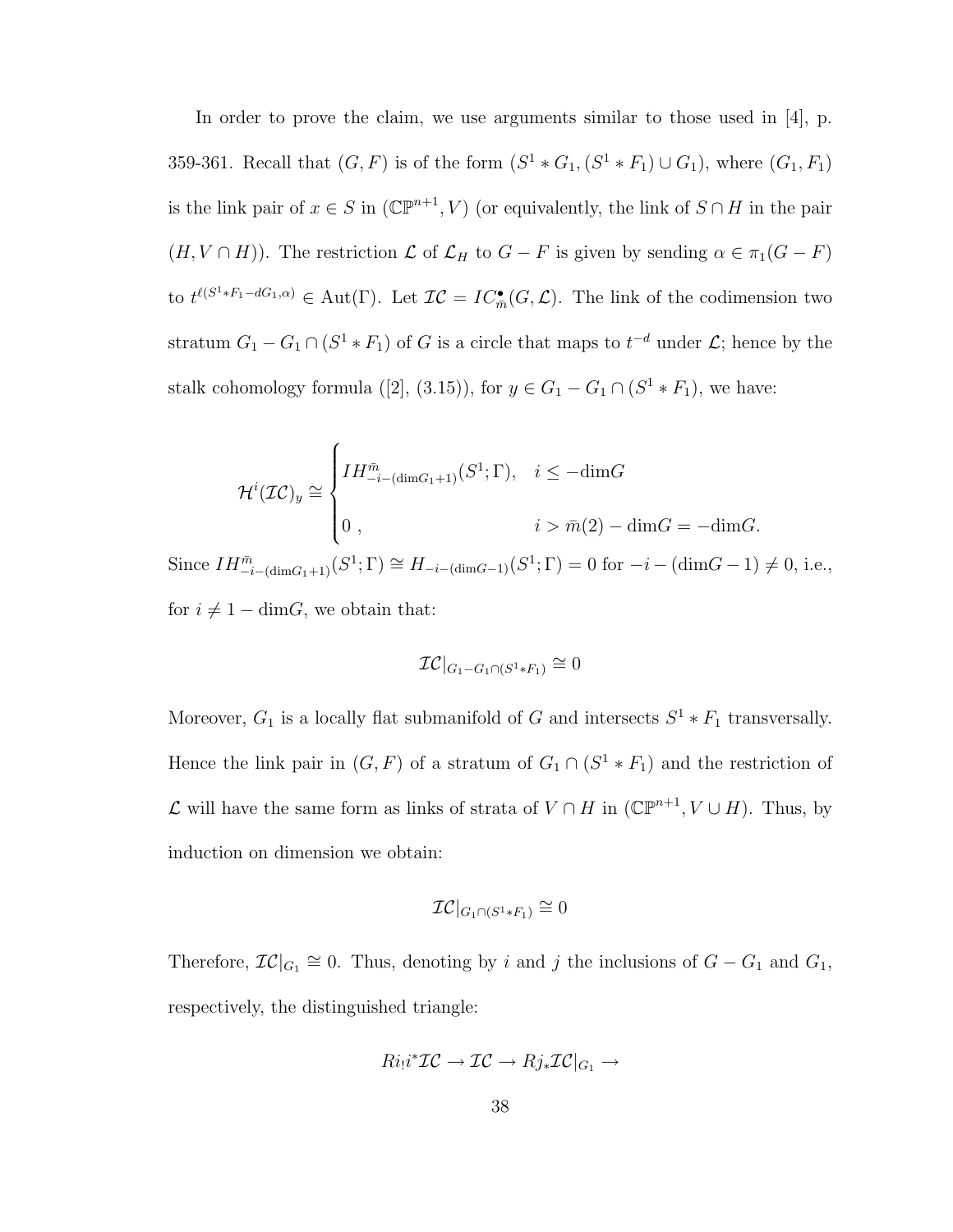upon applying the compactly supported hypercohomology functor, yields the isomorphisms:

$$
{}^{c}IH_{i}^{\bar{m}}(G-G_{1};\mathcal{L})\cong IH_{i}^{\bar{m}}(G;\mathcal{L})
$$

We have:

$$
(G - G_1, F - F \cap G_1) \cong (c^{\circ}G_1 \times S^1, c^{\circ}F_1 \times S^1)
$$

and  $\mathcal L$  is given on

$$
(c^{\circ}G_1 - c^{\circ}F_1) \times S^1 \cong (G_1 - F_1) \times \mathbb{R} \times S^1
$$

by sending  $\alpha \in \pi_1(G_1 - F_1)$  to the multiplication by  $t^{\ell(F_1,\alpha)}$ , and a generator of  $\pi_1(S^1)$  to  $t^{-d}$ .

We denote by  $\mathcal{L}_1$  and  $\mathcal{L}_2$  the restrictions of  $\mathcal{L}$  to  $c^{\circ}G_1$  and  $S^1$  respectively. Note that  $IH_b^{\bar{m}}(S^1; \mathcal{L}_2) = 0$  unless  $b = 0$ , in which case it is isomorphic to  $\Gamma/t^d - 1$ . Therefore, by the Kunneth formula  $([18])$ , we have:

$$
{}^{c}IH_{i}^{\bar{m}}(c^{\circ}G_{1} \times S^{1}; \mathcal{L}) \cong \{ {}^{c}IH_{i}^{\bar{m}}(c^{\circ}G_{1}; \mathcal{L}_{1}) \otimes IH_{0}^{\bar{m}}(S^{1}; \mathcal{L}_{2})\}
$$
  

$$
\oplus \{ {}^{c}IH_{i-1}^{\bar{m}}(c^{\circ}G_{1}; \mathcal{L}_{1}) * IH_{0}^{\bar{m}}(S^{1}; \mathcal{L}_{2})\}
$$

Lastly, the formula for the compactly supported intersection homology of a cone yields ([2], [23], [11]):

$$
{}^{c}IH_{i}^{\bar{m}}(c^{\circ}G_{1};\mathcal{L}_{1}) \cong \begin{cases} 0, & i \geq k \\ {}^{c}IH_{i}^{\bar{m}}(c^{\circ}G_{1};\mathcal{L}_{1}) = IH_{i}^{\bar{m}}(G_{1};\mathcal{L}_{1}), & i < k \end{cases}
$$

(where  $k = \dim G_1 - \bar{m}(\dim G_1 + 1)$ ).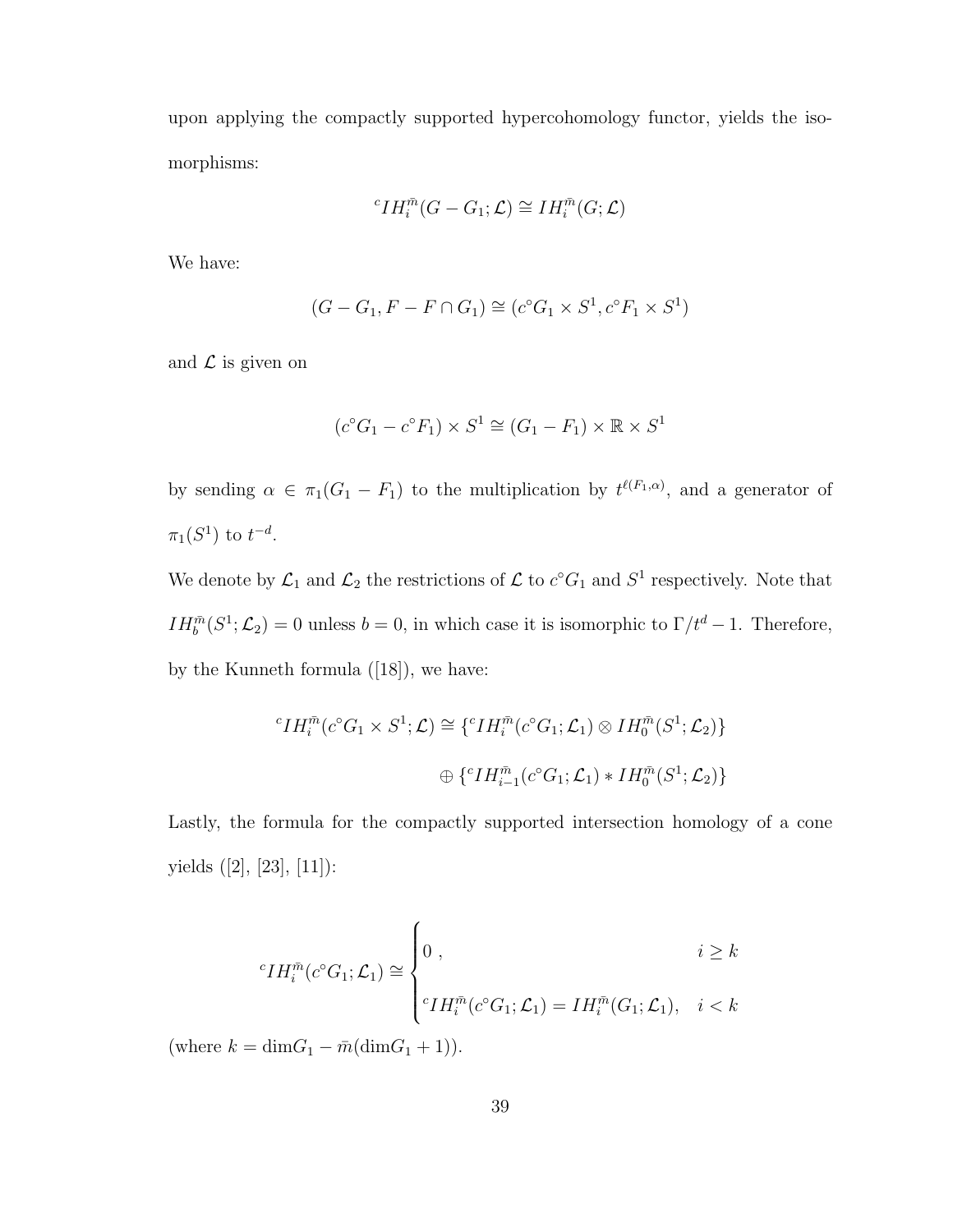Consequently:  ${}^{c}IH_{i-1}^{\bar{m}}(c^{\circ}G_1;\mathcal{L}_1)=0$  for  $i \geq k+1$ .

Altogether,

$$
IH_i^{\bar{m}}(G; \mathcal{L}) \cong {}^c IH_i^{\bar{m}}(G - G_1; \mathcal{L}) \cong {}^c IH_i^{\bar{m}}(c^{\circ}G_1 \times S^1; \mathcal{L}) = 0 \text{ for } i \geq k+1
$$

as claimed.

Step 2.

$$
IC_{\bar{m}}^{\bullet}({\mathbb C}{\mathbb P}^{n+1}, {\mathcal L}_H)_{|V} \cong 0
$$

It suffices to show the vanishing of stalks of the complex  $IC^{\bullet}_{\bar{m}}$  at points in strata of the form  $S-S\cap H$  of the affine part  $V_{aff}$  of V. Note that, assuming S connected, the link pair of  $S-S\cap H$  in  $(\mathbb{CP}^{n+1}, V\cup H)$  is the same as its link pair in  $(\mathbb{C}^{n+1}, V_{aff})$  with the induced stratification, or the link pair of S in  $(\mathbb{CP}^{n+1}, V)$ . Let  $x \in S - S \cap H$  be a point in an affine stratum of complex dimension s. The stalk cohomology calculation yields:

$$
\mathcal{H}^q (IC_{\bar{m}}^{\bullet})_x \cong \begin{cases} IH_{-q-(2s+1)}^{\bar{m}}(S_x^{2n-2s+1}; \Gamma), & q \leq -n-s-2\\0, & q > -n-s-2, \end{cases}
$$

where  $(S_x^{2n-2s+1}, K_x)$  is the link pair of the component containing x.

To obtain the desired vanishing, it suffices to prove that:  $IH_{j}^{\bar{m}}(S_{x}^{2n-2s+1};\Gamma) \cong 0$ for  $j \geq n - s + 1$ . We will show this in the following:

**Lemma 4.2.2.** If S is an s-dimensional stratum of  $V_{aff}$  and x is a point in S, then the intersection homology groups of its link pair  $(S_x^{2n-2s+1}, K_x)$  in  $(\mathbb{C}^{n+1}, V_{aff})$  are characterized by the following properties:

$$
IH_j^{\bar{m}}(S_x^{2n-2s+1};\Gamma) \cong 0 \quad , \quad j \ge n - s + 1
$$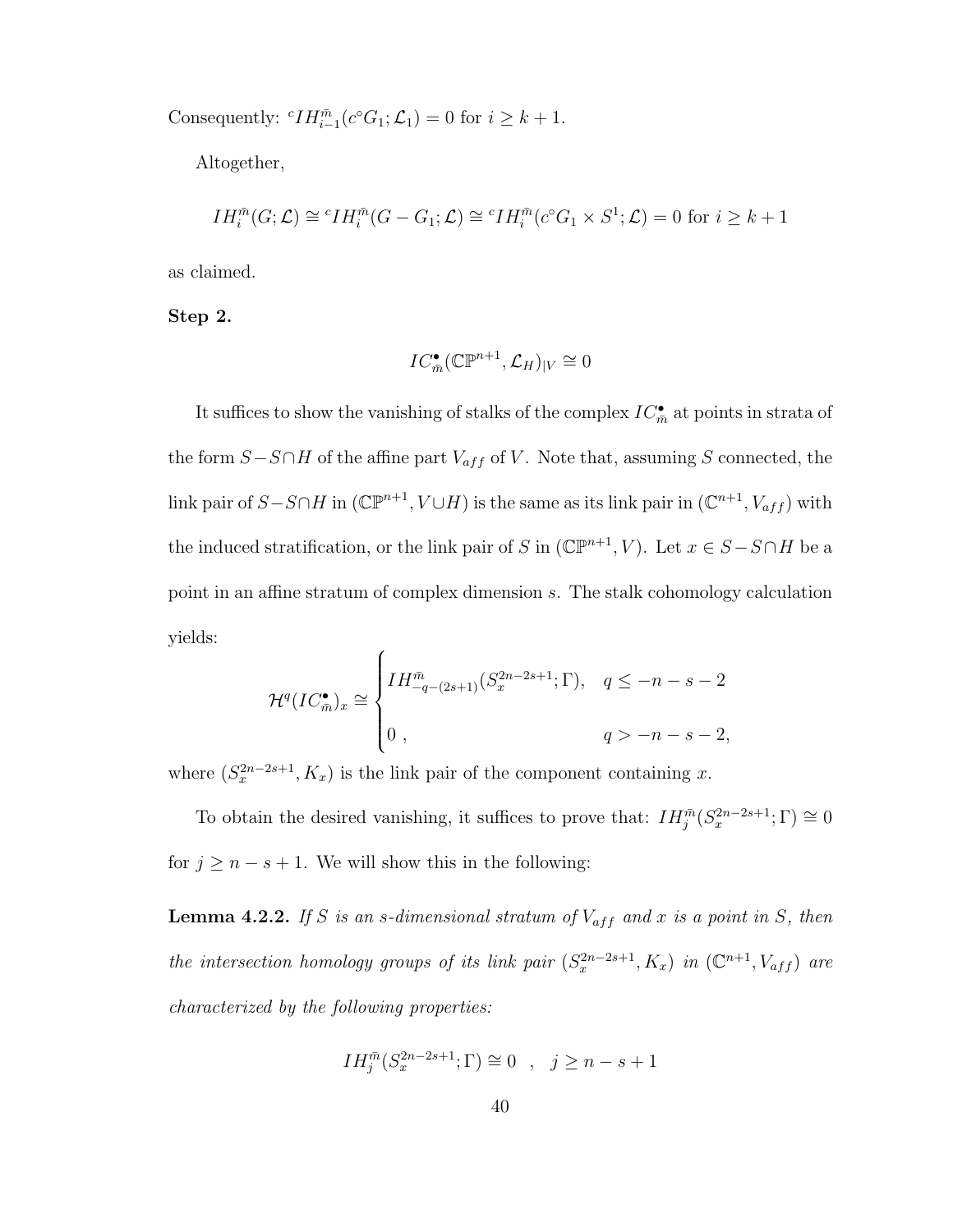$$
IH_j^{\bar{m}}(S_x^{2n-2s+1};\Gamma) \cong H_j(S_x^{2n-2s+1} - K_x;\Gamma) , \quad j \le n - s.
$$

(here  $\Gamma$  denotes the local coefficient system on the knot complement, with stalk  $\Gamma$ and action of an element  $\alpha$  in the fundamental group of the complement given by multiplication by  $t^{\text{lk}(\alpha,K)}$ ; [4], [11])

*Note.* The same property holds for link pairs of strata  $S \in \mathcal{S}$  of a stratification of the pair  $(\mathbb{CP}^{n+1}, V)$  since all of these are algebraic knots and thus have associated Milnor fibrations.

*Proof of lemma*. We will prove the above claim by induction down on the dimension of singular strata of the pair  $(\mathbb{C}^{n+1}, V_{aff})$ . To start the induction, note that the link pair of a component of the dense open subspace of  $V_{aff}$  (i.e. for  $s = n$ ) is a circle  $(S^1, \emptyset)$ , and it maps to t under  $\mathcal{L}_H$ . Moreover, the (intersection) homology groups  $IH_i^{\bar{m}}(S^1;\Gamma) \cong H_i(S^1;\Gamma)$  are zero, except for  $i=0$ . Hence the claim is trivially satisfied in this case.

Let S be an s-dimensional stratum of  $V_{aff}$  and let x be a point in S. Its link pair  $(S_x^{2n-2s+1}, K_x)$  in  $(\mathbb{C}^{n+1}, V_{aff})$  is a singular algebraic knot, with a topological stratification induced by that of  $(\mathbb{C}^{n+1}, V_{aff})$ . The link pairs of strata of  $(S_x^{2n-2s+1}, K_x)$ are also link pairs of higher dimensional strata of  $(\mathbb{C}^{n+1}, V_{aff})$  (see for example [11]). Therefore, by the induction hypothesis, the claim holds for such link pairs.

Let  $\mathcal{IC} = IC_{\bar{m}}^{\bullet}(S_x^{2n-2s+1}, \Gamma)$  be the middle-perversity intersection cohomology complex associated to the link pair of S at x. In order to prove the claim, it suffices to show that its restriction to K is quasi-isomorphic to the zero complex, i.e.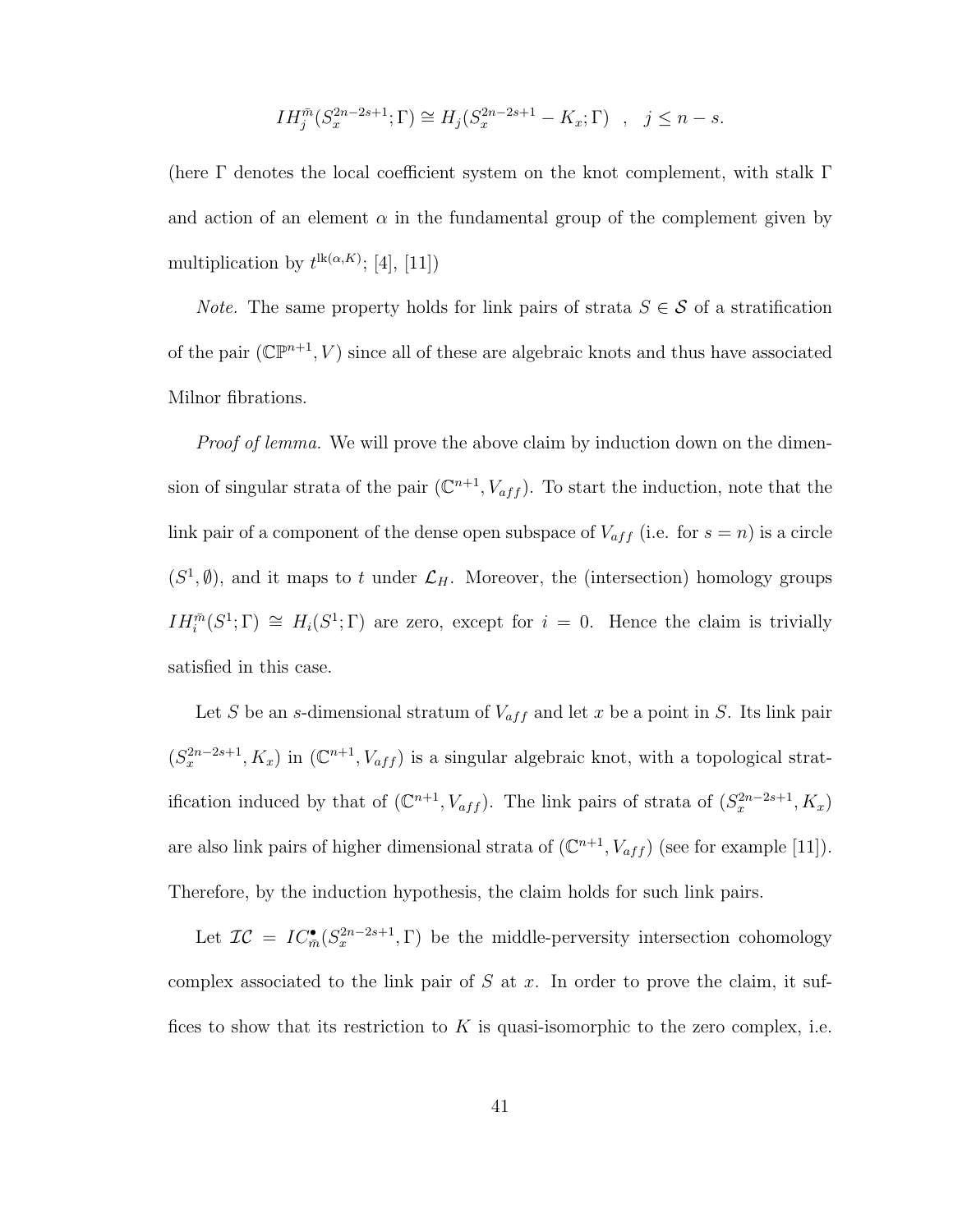$IC_{|K} \cong 0$ . Then the lemma follows from the long exact sequence of compactly supported hypercohomology and from the fact that the fiber  $F_x$  of the Milnor fibration associated with the algebraic knot  $(S_x^{2n-2s+1}, K_x)$  has the homotopy type of an  $(n - s)$ -dimensional complex ([38], Theorem 5.1), and is homotopy equivalent to the infinite cyclic covering  $S_x^{2n-\widetilde{2s+1}} - K_x$  of the knot complement, defined by the linking number homomorphism. More precisely, we obtain the isomorphisms:

$$
IH_j^{\bar{m}}(S_x^{2n-2s+1};\Gamma) \cong H_j(S_x^{2n-2s+1} - K_x;\Gamma) \cong H_j(S_x^{2n-2s+1} - K_x;\mathbb{Q}) \cong H_j(F_x;\mathbb{Q}).
$$

Let  $K' \supset K''$  be two consecutive terms in the filtration of  $(S_x^{2n-2s+1}, K_x)$ . Say  $\dim_{\mathbb{R}}(K') = 2n - 2r - 1, r \geq s$ . The stalk of  $\mathcal{IC}$  at a point  $y \in K' - K''$  is given by the following formula:

$$
\mathcal{H}^q(\mathcal{IC})_y \cong \begin{cases} IH_{-q-(2n-2r)}^{m}(S_y^{2r-2s+1};\Gamma), & q \le -2n+s+r-1\\0, & q > -2n+s+r-1, \end{cases}
$$

where  $(S_y^{2r-2s+1}, K_y)$  is the link pair in  $(S_x^{2n-2s+1}, K_x)$  of the component of  $K' - K''$ containing y. Since  $(S_y^{2r-2s+1}, K_y)$  is also the link pair of a higher dimensional stratum of  $(\mathbb{C}^{n+1}, V_{aff})$ , the induction hypothesis yields:  $IH_{-q-(2n-2r)}^{\bar{m}}(S_y^{2r-2s+1}; \Gamma) \cong 0$ if  $q$  ≤ −2n + s + r − 1.

 $\Box$ 

Remark 4.2.3. The proof of Step 1 of the previous lemma provides a way of computing the local modules  $IH_i^{\bar{m}}(G; \mathcal{L}), i \leq k$ , for  $G \cong S^{2k+1} \cong S^1 * G_1$  the link of an  $(n - k)$ -dimensional stratum  $S \cap H$ ,  $S \in \mathcal{S}$ :

$$
IH_k^{\bar{m}}(G; \mathcal{L}) \cong {}^c IH_{k-1}^{\bar{m}}(c^{\circ}G_1; \mathcal{L}_1) * IH_0^{\bar{m}}(S^1; \mathcal{L}_2) \cong IH_{k-1}^{\bar{m}}(G_1; \mathcal{L}_1) * IH_0^{\bar{m}}(S^1; \mathcal{L}_2)
$$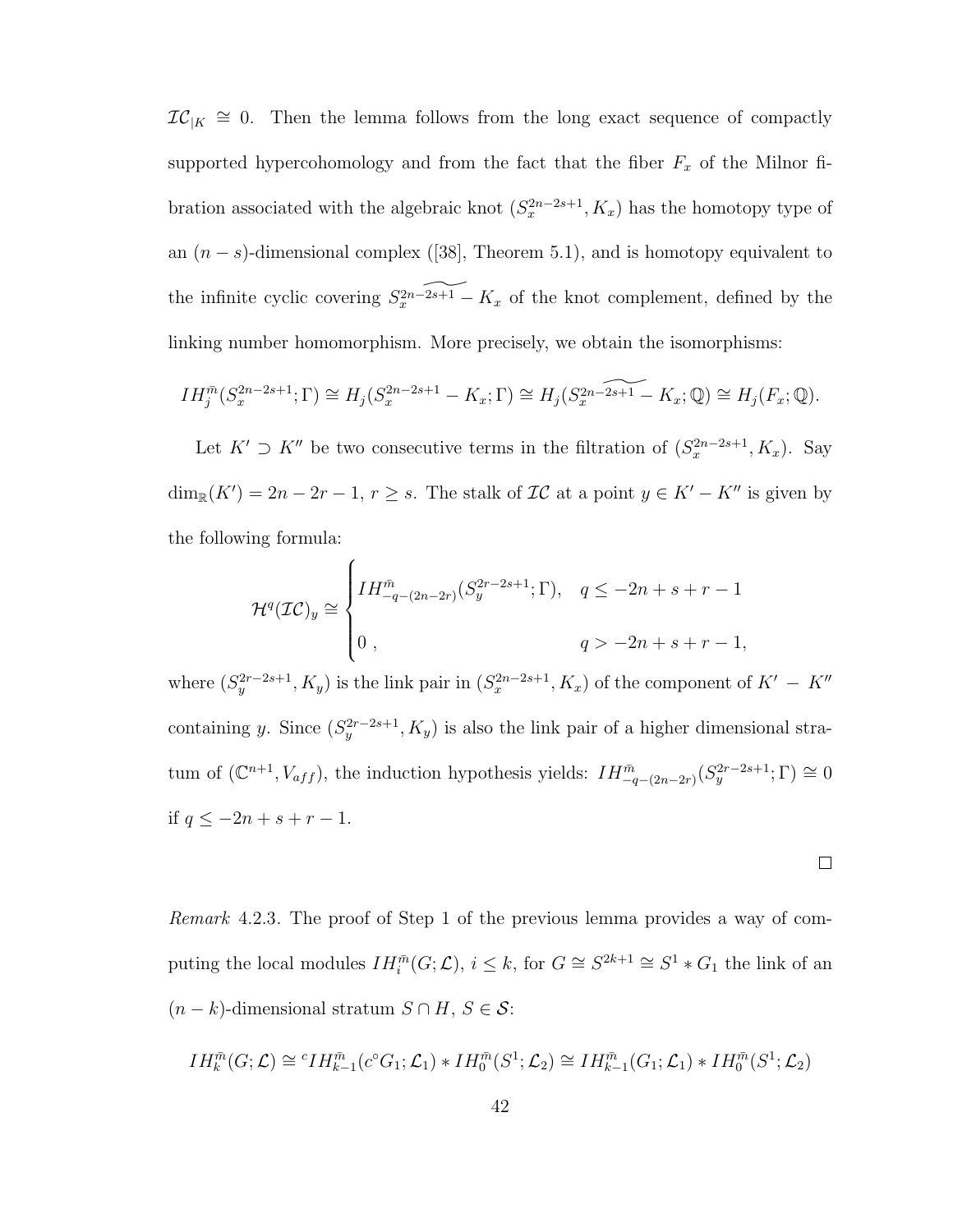and, for  $i < k$ :

$$
IH_i^{\bar{m}}(G; \mathcal{L}) \cong \{IH_i^{\bar{m}}(G_1; \mathcal{L}_1) \otimes IH_0^{\bar{m}}(S^1; \mathcal{L}_2)\} \oplus \{IH_{i-1}^{\bar{m}}(G_1; \mathcal{L}_1) * IH_0^{\bar{m}}(S^1; \mathcal{L}_2)\}.
$$

The above formulas, as well as the claim of the first step of the previous lemma, can also be obtained from the formula for the intersection homology of a join ([18], Proposition 3), applied to  $G \cong G_1 * S^1$ .

If we denote by  $I\gamma_i^{\bar{m}}(G) := \text{order }\, IH_i^{\bar{m}}(G;\mathcal{L}),$  the intersection Alexander polynomial of the link pair  $(G, F)$  (see [11]), then we obtain:

$$
I\gamma_k^{\bar{m}}(G) = \gcd(I\gamma_{k-1}^{\bar{m}}(G_1), t^d - 1)
$$
  

$$
I\gamma_i^{\bar{m}}(G) = \gcd(I\gamma_i^{\bar{m}}(G_1), t^d - 1) \times \gcd(I\gamma_{i-1}^{\bar{m}}(G_1), t^d - 1), i < k.
$$

In particular, since  $I\gamma_0^{\bar{m}}(G_1) \sim t-1$  ([11], Corollary 5.3), we have:  $I\gamma_0^{\bar{m}}(G) \sim t-1$ .

Note that the superduality isomorphism ([4], Corollary 3.4) yields the isomorphism:  $IH_{j}^{\overline{l}}(G;\mathcal{L}) \cong IH_{2k-j}^{\overline{m}}(G;\mathcal{L})^{op}$ . Hence  $IH_{j}^{\overline{l}}(G;\mathcal{L}) \cong 0$  if  $j < k$ .

From the above considerations, the zeros of the polynomials  $I\gamma_i^{\bar{m}}(G)$  and  $I\gamma_i^{\bar{l}}(G)$ (in the non-trivial range) are all roots of unity of order  $d$ .

**Corollary 4.2.4.** If  $V$  is an n-dimensional reduced projective hypersurface, transversal to the hyperplane at infinity, then the intersection Alexander modules of V are isomorphic to the classical Alexander modules of the hypersurface complement, i.e.

$$
IH_*^{\bar{m}}(\mathbb{C}\mathbb{P}^{n+1};\mathcal{L}_H)\cong H_*(\mathbb{C}\mathbb{P}^{n+1}-V\cup H;\mathcal{L}_H)\cong H_*(\mathcal{U}^c;\mathbb{Q})
$$

Proof. The previous lemma and the hypercohomology spectral sequence yield:

$$
\mathbb{H}^i(V\cup H; IC_{\bar{m}}^\bullet)\cong 0
$$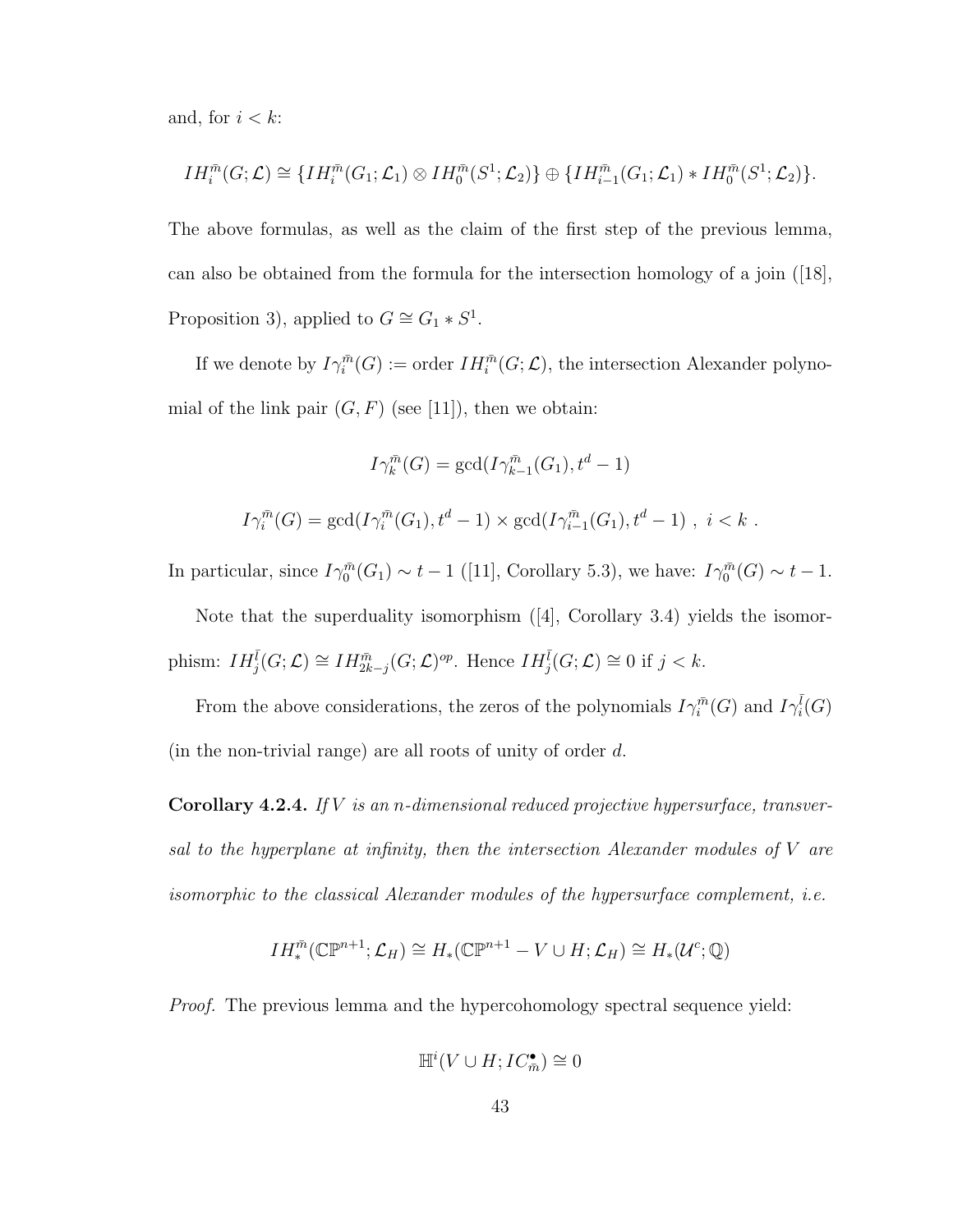Let u and v be the inclusions of  $\mathbb{CP}^{n+1} - (V \cup H)$  and  $V \cup H$  respectively into  $\mathbb{CP}^{n+1}$ . The distinguished triangle  $u_1u^* \to id \to v_*v^* \stackrel{[1]}{\to}$ , upon applying the hypercohomology functor, yields the long exact sequence:

$$
\cdots \to \mathbb{H}_c^{-i-1}(V \cup H; IC_m^{\bullet}) \to \mathbb{H}_c^{-i}(\mathbb{CP}^{n+1} - (V \cup H); IC_m^{\bullet}) \to
$$

$$
\to \mathbb{H}_c^{-i}(\mathbb{CP}^{n+1}; IC_m^{\bullet}) \to \mathbb{H}_c^{-i}(V \cup H; IC_m^{\bullet}) \to \cdots
$$

Therefore, we obtain the isomorphisms:

$$
IH_i^{\bar{m}}(\mathbb{CP}^{n+1}; \mathcal{L}_H) := \mathbb{H}^{-i}(\mathbb{CP}^{n+1}; IC_{\bar{m}}^{\bullet})
$$
  
\n
$$
\cong \mathbb{H}_c^{-i}(\mathbb{CP}^{n+1} - (V \cup H); IC_{\bar{m}}^{\bullet})
$$
  
\n
$$
= {}^c IH_i^{\bar{m}}(\mathbb{CP}^{n+1} - (V \cup H); \mathcal{L}_H)
$$
  
\n
$$
\cong H_i(\mathbb{CP}^{n+1} - (V \cup H); \mathcal{L}_H)
$$
  
\n
$$
\cong H_i(U^c; \mathbb{Q})
$$

Our next goal is to show that, in our settings, the Alexander modules of the hypersurface complement,  $H_i(\mathcal{U}^c;\mathbb{Q})$ , are torsion Γ-modules if  $i \leq n$ . From the above corollary, it suffices to show this for the modules  $IH_i^{\bar{m}}(\mathbb{CP}^{n+1}; \mathcal{L}_H)$ ,  $i \leq n$ .

We will need the following:

Lemma 4.2.5.

$$
IH_i^{\overline{l}}(\mathbb{C}\mathbb{P}^{n+1};\mathcal{L}_H)\cong 0 \ \ \text{for} \ \ i\leq n
$$

*Proof.* Let u and v be the inclusions of  $\mathbb{CP}^{n+1} - V \cup H$  and respectively  $V \cup H$ into  $\mathbb{CP}^{n+1}$ . Since  $v^*IC_{\overline{n}}^{\bullet} \cong 0$ , by superduality we obtain:  $0 \cong v^*DIC_{\overline{l}}^{\bullet}[2n+2]^{op} \cong$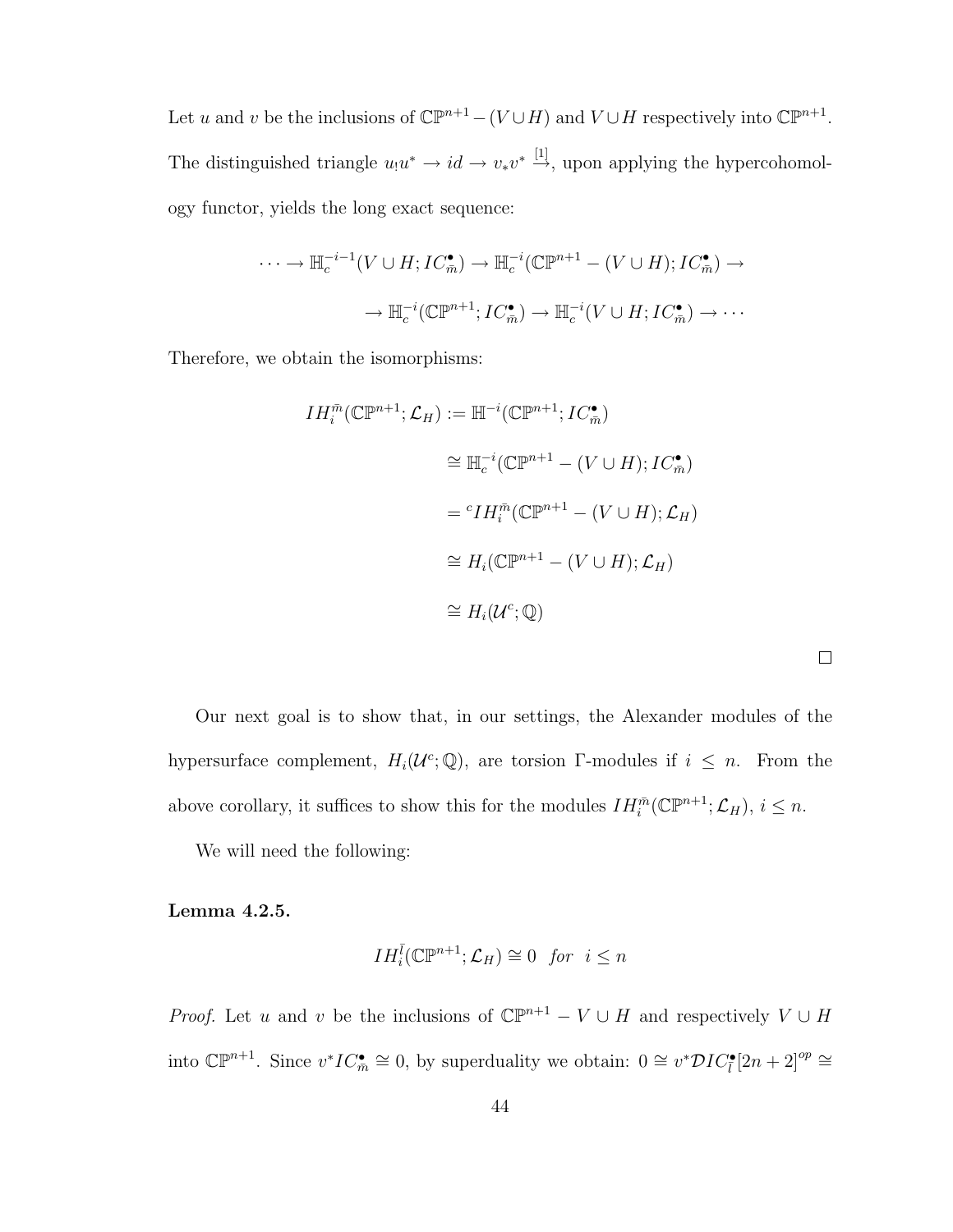$\mathcal{D}v^! IC_{\bar{l}}^{\bullet}[2n+2]^{\text{op}},$  so  $v^! IC_{\bar{l}}^{\bullet} \cong 0$ . Hence the distinguished triangle:

$$
v_*v^! IC_{\bar{l}}^{\bullet} \to IC_{\bar{l}}^{\bullet} \to u_*u^* IC_{\bar{l}}^{\bullet} \stackrel{[1]}{\to}
$$

upon applying the hypercohomology functor, yields the isomorphism:

$$
IH_i^{\overline{l}}(\mathbb{C}\mathbb{P}^{n+1};\mathcal{L}_H)\cong IH_i^{\overline{l}}(\mathbb{C}\mathbb{P}^{n+1}-V\cup H;\mathcal{L}_H)\cong H_i^{BM}(\mathbb{C}\mathbb{P}^{n+1}-V\cup H;\mathcal{L}_H)
$$

where  $H_*^{BM}$  denotes the Borel-Moore homology. By Artin's vanishing theorem ([43], Example 6.0.6), the latter module is 0 for  $i < n + 1$ , since  $\mathbb{CP}^{n+1} - V \cup H$  is a Stein space of dimension  $n + 1$ .

Recall that the *peripheral complex*  $\mathcal{R}^{\bullet}$ , associated to the finite local type embedding  $V \cup H \subset \mathbb{CP}^{n+1}$ , is defined by the distinguished triangle ([4]):

$$
IC^{\bullet}_{\bar{m}} \to IC^{\bullet}_{\bar{l}} \to \mathcal{R}^{\bullet} \stackrel{[1]}{\to}
$$

Moreover,  $\mathcal{R}^{\bullet}$  is a perverse (in the sense considered in [4]), self-dual (i.e.,  $\mathcal{R}^{\bullet} \cong$  $\mathcal{DR}^{\bullet op}[2n+3]$ , torsion sheaf on  $\mathbb{CP}^{n+1}$  (i.e., the stalks of its cohomology sheaves are torsion modules). All these properties are preserved by restriction to open sets.

By applying the hypercohomology functor to the triangle defining the peripheral complex  $\mathcal{R}^{\bullet}$ , and using the vanishing of the previous lemma, we obtain the following:

Proposition 4.2.6. The natural maps:

$$
\mathbb{H}^{-i-1}(\mathbb{C}\mathbb{P}^{n+1};\mathcal{R}^{\bullet})\to IH_{i}^{\bar{m}}(\mathbb{C}\mathbb{P}^{n+1};\mathcal{L}_{H})
$$

are isomorphisms for all  $i \leq n-1$  and epimorphism for  $i = n$ .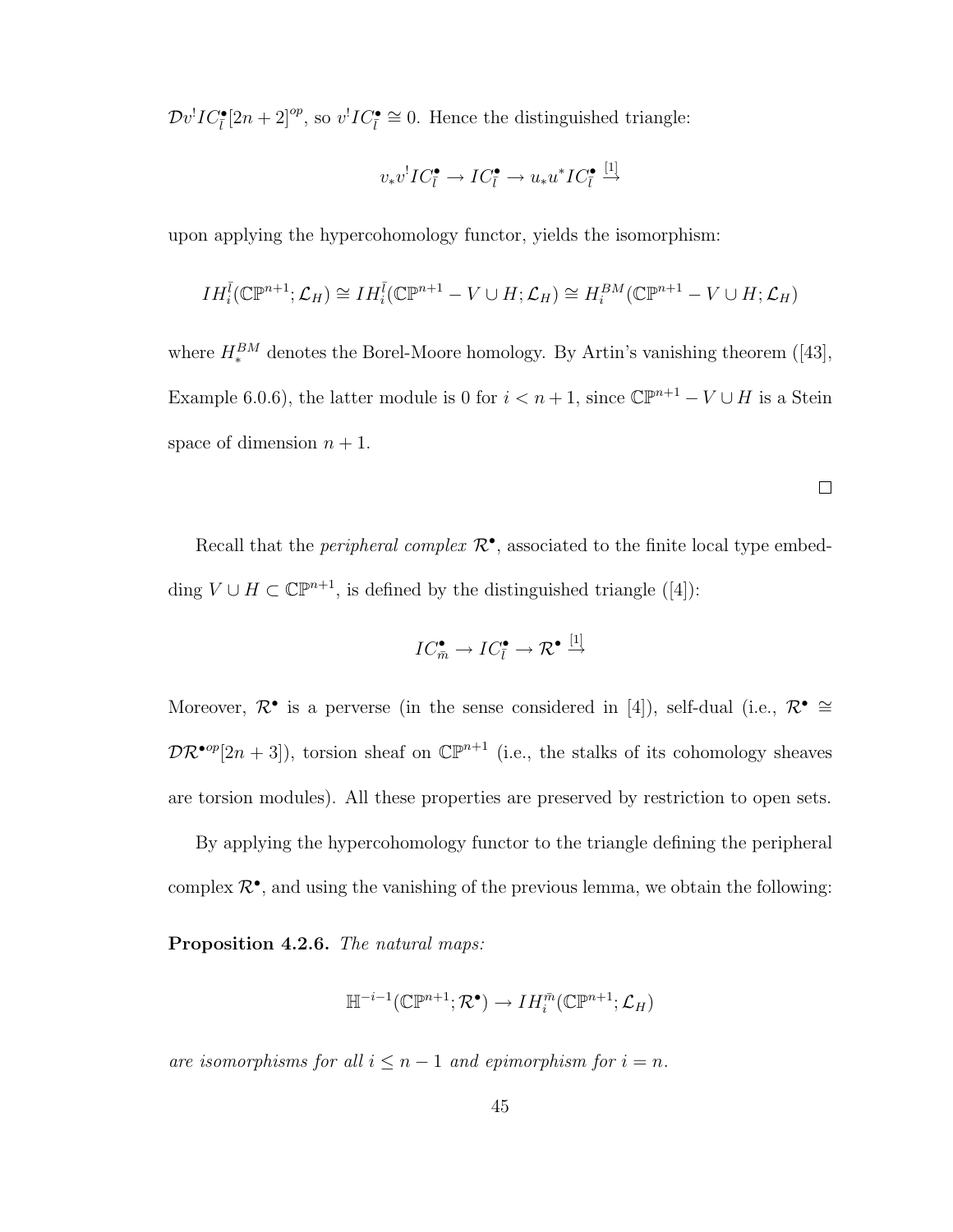Now, since  $\mathcal{R}^{\bullet}$  is a torsion sheaf (which has finite dimensional rational vector spaces as its stalks), the hypercohomology spectral sequence yields that the groups  $\mathbb{H}^q(\mathbb{CP}^{n+1};\mathcal{R}^{\bullet}), q \in \mathbb{Z}$ , are also finite dimensional rational vector spaces, thus torsion Γ-modules. Therefore, the above proposition yields the following:

Corollary 4.2.7. Let  $V \subset \mathbb{CP}^{n+1}$  be a reduced, n-dimensional projective hypersurface, transversal to the hyperplane at infinity. Then for any  $i \leq n$ , the module  $IH_i^{\bar{m}}(\mathbb{CP}^{n+1}; \mathcal{L}_H) \cong H_i(\mathcal{U}^c; \mathbb{Q})$  is a finitely generated torsion  $\Gamma$ -module.

*Note.* (1) For  $i \leq n$ ,  $H_i(\mathcal{U}^c; \mathbb{Q})$  is actually a finite dimensional rational vector space, thus its order coincides with the characteristic polynomial of the Q-linear map induced by a generator of the group of covering transformations (see [39]).

(2) Lemma 1.5 of [28] asserts that if k is the dimension of the singular locus of V and  $n - k \geq 2$ , then  $H_i(\mathcal{U}^c; \mathbb{Q}) \cong 0$  for  $1 \leq i < n - k$  (here we use the fact that, if  $n - k \geq 2$ , the infinite cyclic cover of  $\mathbb{CP}^{n+1} - V \cup H$  is the universal cover).

**Definition 4.2.8.** For  $i \leq n$ , we denote by  $\delta_i(t)$  the polynomial associated to the torsion module  $H_i(\mathcal{U}^c;\mathbb{Q})$ , and call it the *i-th global Alexander polynomial of the* hypersurface V. These polynomials will be well-defined up to multiplication by  $ct^k$ ,  $c \in \mathbb{Q}$ .

As a consequence of the previous corollary, we may calculate the rank of the free  $\Gamma$ -module  $H_{n+1}(\mathcal{U}^c;\mathbb{Q})$  in terms of the Euler characteristic of the complement:

Corollary 4.2.9. Let  $V \subset \mathbb{CP}^{n+1}$  be a reduced, n-dimensional projective hypersurface, in general position at infinity. Then the  $\Gamma$ -rank of  $H_{n+1}(\mathcal{U}^c;\mathbb{Q})$  is expressed in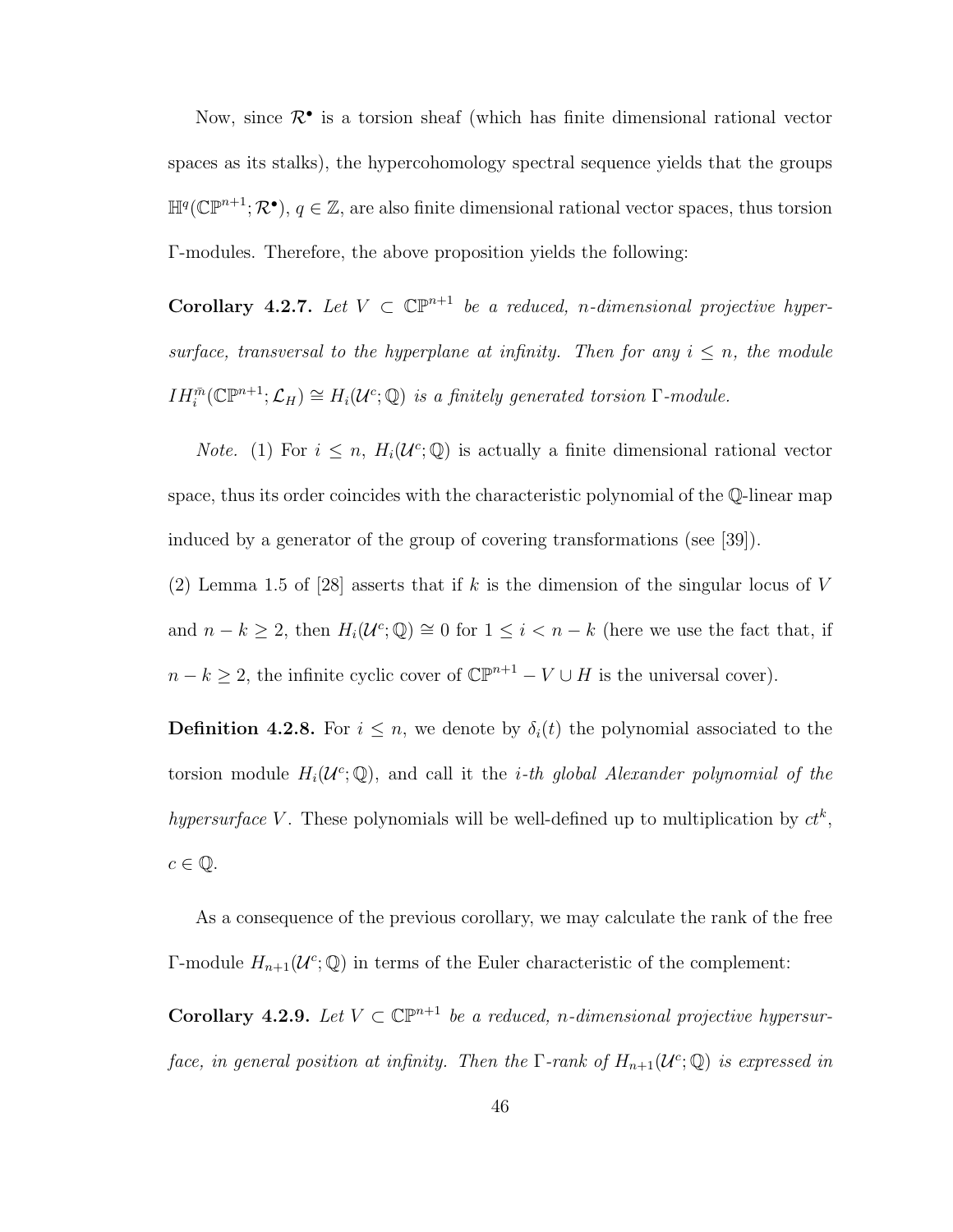terms of the Euler characteristic  $\chi(\mathcal{U})$  of the complement by the formula:

$$
(-1)^{n+1}\chi(\mathcal{U}) = rank_{\Gamma}H_{n+1}(\mathcal{U}^c;\mathbb{Q})
$$

*Proof.* The equality follows from Corollary 4.2.7, from the fact that for  $q > n + 1$ the Alexander modules  $H_q(\mathcal{U}^c;\mathbb{Q})$  vanish, and from the formula 2.10(v) of [9]:

$$
\chi(\mathcal{U}) = \sum_{q} (-1)^q \text{rank}_{\Gamma} H_q(\mathcal{U}^c; \mathbb{Q})
$$

### 4.3 The Main Theorems

We will now state and prove our main theorems on the Alexander invariants associated to hypersurfaces with non-isolated singularities. These results are generalizations of the ones obtained by A. Libgober ([28], [29], [30]) in the case of hypersurfaces with only isolated singularities, and will lead to results on the monodromy of the Milnor fiber of a projective hypersurface arrangement, similar to those obtained by Libgober ([33]), Dimca ([8], [6]) etc (see §4.4).

The first theorem provides a characterization of the zeros of global Alexander polynomials. For hypersurfaces with only isolated singularities, it specializes to Corollary 4.8 of [28]. It also gives a first obstruction on the prime divisors of the global Alexander polynomials of hypersurfaces:

**Theorem 4.3.1.** If  $V$  is an n-dimensional reduced projective hypersurface of degree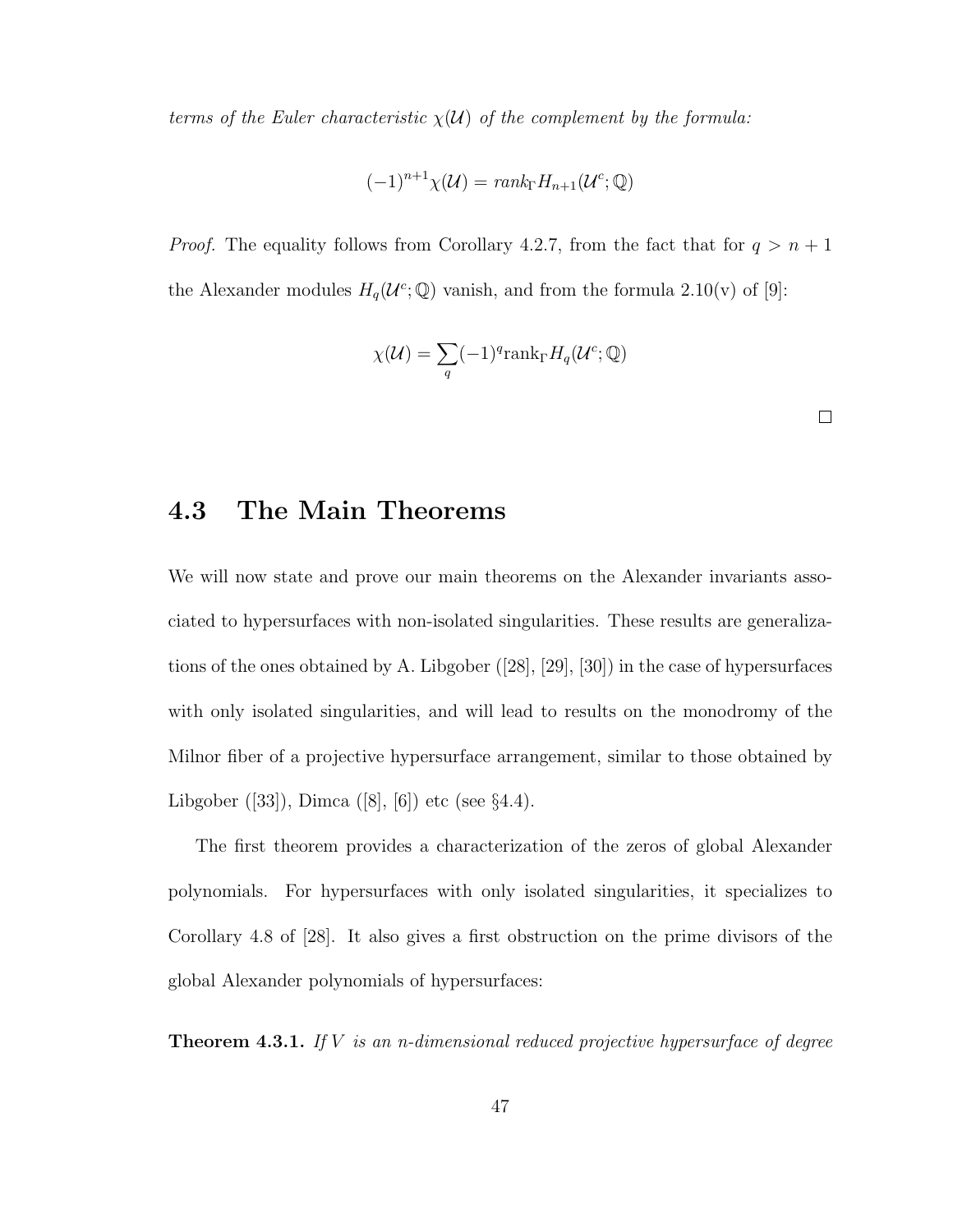d, which is transversal to the hyperplane at infinity, then for  $i \leq n$ , any root of the global Alexander polynomial  $\delta_i(t)$  is a root of unity of order d.

*Proof.* Let k and l be the inclusions of  $\mathbb{C}^{n+1}$  and respectively H into  $\mathbb{CP}^{n+1}$ . For a fixed perversity  $\bar{p}$ , we will denote the intersection complexes  $IC_{\bar{p}}^{\bullet}(\mathbb{CP}^{n+1}, \mathcal{L}_H)$  by  $IC_{\bar{p}}^{\bullet}$ . We will also drop the letter  $R$  when using right derived functors. The distinguished triangle:  $l_*l^! \to id \to k_*k^* \stackrel{[1]}{\to}$ , upon applying the hypercohomology functor, yields the following exact sequence:

$$
\cdots \to \mathbb{H}_H^{-i}(\mathbb{CP}^{n+1}; IC_{\bar{m}}^{\bullet}) \to IH_i^{\bar{m}}(\mathbb{CP}^{n+1}; \mathcal{L}_H) \to \mathbb{H}^{-i}(\mathbb{C}^{n+1}; k^* IC_{\bar{m}}^{\bullet}) \to
$$

$$
\to \mathbb{H}_H^{-i+1}(\mathbb{CP}^{n+1}; IC_{\bar{m}}^{\bullet}) \to \cdots
$$

Note that the complex  $k^*IC_{\overline{n}}^{\bullet}[-n-1]$  is perverse with respect to the middle perversity (since k is the open inclusion and the functor  $k^*$  is t-exact; [1]). Therefore, by Artin's vanishing theorem for perverse sheaves ([43], Corollary 6.0.4), we obtain:

$$
\mathbb{H}^{-i}(\mathbb{C}^{n+1}; k^* IC_{\bar{m}}^{\bullet}) \cong 0 \text{ for } i < n+1.
$$

(Note that the above vanishing can also be obtained without using the notion of 'perverse sheaves'. Indeed, since  $\mathbb{C}^{n+1}$  is an open subset of  $\mathbb{C}\mathbb{P}^{n+1}$ , we obtain:  $\mathbb{H}^{-i}(\mathbb{C}^{n+1};k^*IC_{\overline{n}}^{\bullet}) \cong IH_{i}^{\overline{n}}(\mathbb{C}^{n+1};\mathcal{L}),$  where  $\mathcal L$  is the restriction of the local coefficient system. Moreover, since  $\mathbb{C}^{n+1}$  is an  $(n+1)$ -dimensional affine space, Example 6.0.6 of [43] asserts that  $IH_i^{\bar{m}}(\mathbb{C}^{n+1};\mathcal{L}) \cong 0$  if  $i < n+1$ ).

Hence:

$$
\mathbb{H}_H^{-i}(\mathbb{CP}^{n+1}; IC_{\bar{m}}^{\bullet}) \cong IH_i^{\bar{m}}(\mathbb{CP}^{n+1}; \mathcal{L}_H) \text{ for } i < n,
$$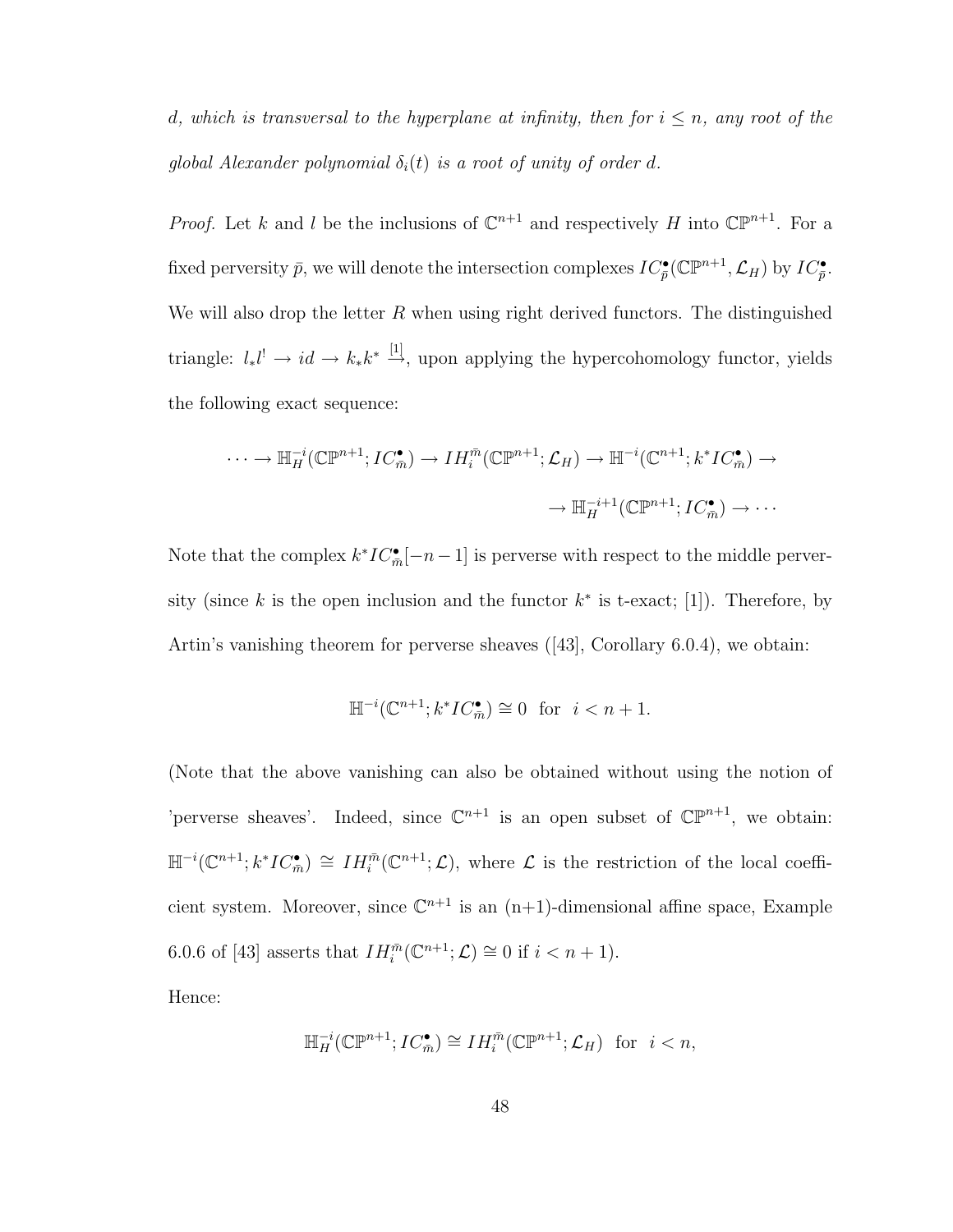and  $IH_n^{\bar{m}}(\mathbb{CP}^{n+1}; \mathcal{L}_H)$  is a quotient of  $\mathbb{H}_H^{-n}(\mathbb{CP}^{n+1}; IC_{\bar{m}}^{\bullet}).$ 

The superduality isomorphism  $IC_{\bar{m}}^{\bullet} \cong \mathcal{D}IC_{\bar{l}}^{\bullet op}[2n+2]$ , and the fact that the stalks over H of the complex  $IC_{\bar{l}}^{\bullet}$  are torsion Γ-modules (recall that  $l^*IC_{\bar{l}}^{\bullet} \cong l^* \mathcal{R}^{\bullet}$ , and  $\mathcal{R}^{\bullet}$  is a torsion sheaf by [4]), yield the isomorphisms:

$$
\mathbb{H}_{H}^{-i}(\mathbb{CP}^{n+1}; IC_{\overline{m}}^{\bullet}) = \mathbb{H}^{-i}(H; l^{!}IC_{\overline{m}}^{\bullet})
$$
\n
$$
\cong \mathbb{H}^{-i+2n+2}(H; \mathcal{D}l^{*}IC_{\overline{l}}^{\bullet op})
$$
\n
$$
\cong Hom(\mathbb{H}^{i-2n-2}(H; l^{*}IC_{\overline{l}}^{\bullet op}); \Gamma) \oplus Ext(\mathbb{H}^{i-2n-1}(H; l^{*}IC_{\overline{l}}^{\bullet op}); \Gamma)
$$
\n
$$
\cong Ext(\mathbb{H}^{i-2n-1}(H; l^{*}IC_{\overline{l}}^{\bullet op}); \Gamma)
$$
\n
$$
\cong \mathbb{H}^{i-2n-1}(H; l^{*}IC_{\overline{l}}^{\bullet op})
$$
\n
$$
\cong \mathbb{H}^{i-2n-1}(H; l^{*}R^{\bullet op}).
$$

Then, in order to finish the proof of the theorem, it suffices to study the order of the module  $\mathbb{H}^{i-2n-1}(H; l^*\mathcal{R}^{\bullet op})$ , for  $i \leq n$ , and to show that the zeros of its associated polynomial are roots of unity of order  $d$ . This follows by using the hypercohomology spectral sequence, since the stalks of  $\mathcal{R}^{\bullet op}$  at points of H are torsion modules whose associated polynomials have the desired property: their zeros are roots of unity of order d (see Remark 4.2.3 concerning the local intersection Alexander polynomials associated to link pairs of strata of  $V \cap H$ ).

$$
\qquad \qquad \Box
$$

Note. The above theorem is also a generalization of the following special case. If V is a projective cone on a degree d reduced hypersurface  $Y = \{f = 0\} \subset \mathbb{CP}^n$ , then there is a Γ-module isomorphism:  $H_i(\mathcal{U}^c; \mathbb{Q}) \cong H_i(F; \mathbb{Q})$ , where  $F = f^{-1}(1)$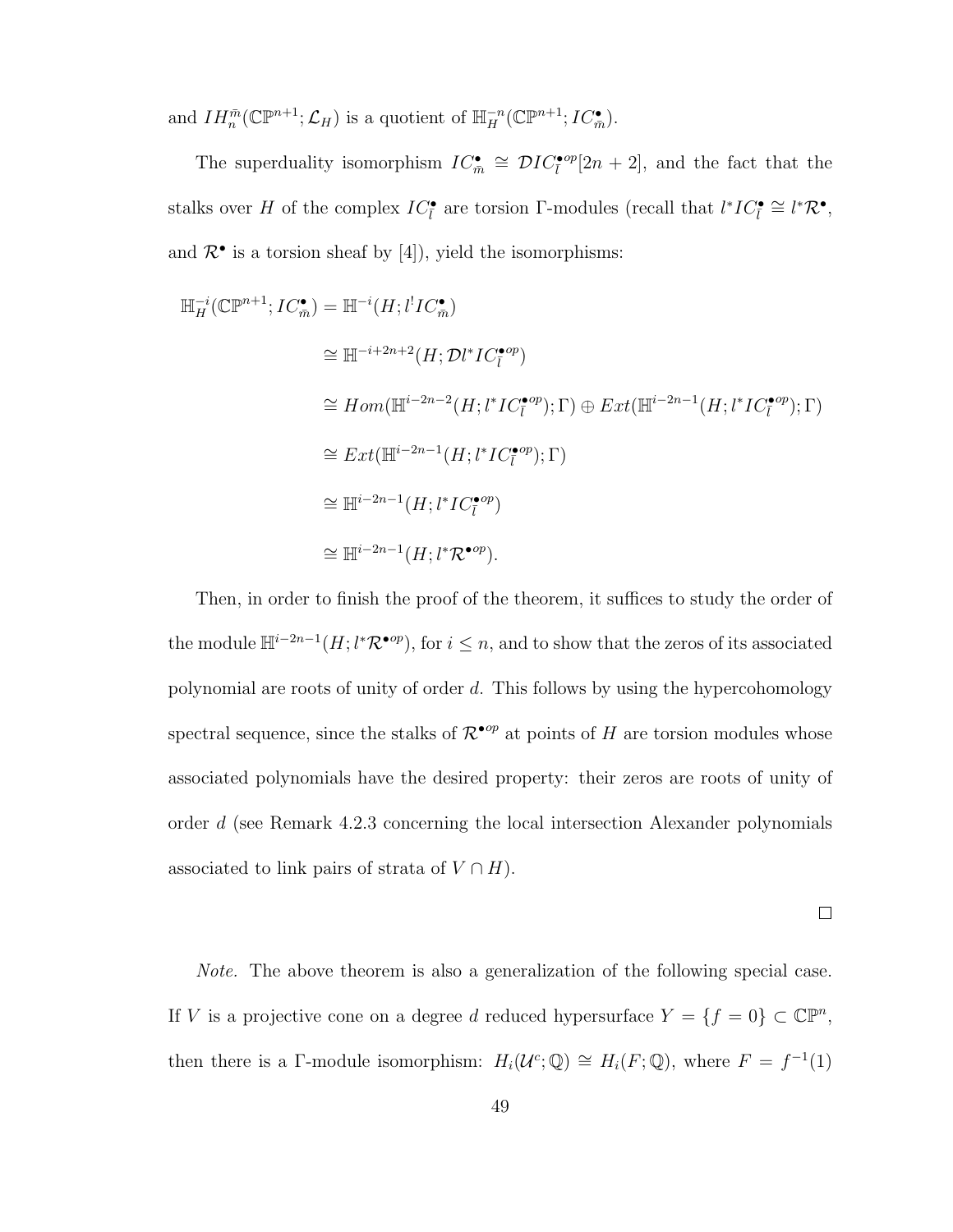is the fiber of the global Milnor fibration  $\mathbb{C}^{n+1} - f^{-1}(0) \stackrel{f}{\rightarrow} \mathbb{C}^*$  associated to the homogeneous polynomial f, and the module structure on  $H_i(F; \mathbb{Q})$  is induced by the monodromy action (see [7], p. 106-107). Therefore the zeros of the global Alexander polynomials of V coincide with the eigenvalues of the monodromy operators acting on the homology of  $F$ . Since the monodromy homeomorphism of  $F$  has finite order d, all these eigenvalues are roots of unity of order d.

Next we show that the zeros of the global Alexander polynomials  $\delta_i(t)$   $(i \leq n)$ are controlled by the local data, i.e. by the local Alexander polynomials of link pairs associated to singular strata contained in some fixed component of  $V$ , in a stratification of the pair  $(\mathbb{CP}^{n+1}, V)$ . This is an extension to the case of non-isolated singularities of a result due to A. Libgober ([28], Theorem 4.3; [30], Theorem 4.1.a), which gives a similar fact for hypersurfaces with only isolated singularities.

**Theorem 4.3.2.** Let V be a reduced hypersurface in  $\mathbb{CP}^{n+1}$ , which is transversal to the hyperplane at infinity,  $H$ . Fix an arbitrary irreducible component of  $V$ , say  $V_1$ . Let S be a stratification of the pair  $(\mathbb{CP}^{n+1}, V)$ . Then for a fixed integer i,  $1 \leq i \leq n$ , the prime factors of the global Alexander polynomial  $\delta_i(t)$  of V are among the prime factors of local polynomials  $\xi_l^s(t)$  associated to the local Alexander modules  $H_l(S^{2n-2s+1}-K^{2n-2s-1};\Gamma)$  of link pairs  $(S^{2n-2s+1}, K^{2n-2s-1})$  of components of strata  $S \in \mathcal{S}$  such that:  $S \subset V_1$ ,  $n - i \leq s = \dim S \leq n$ , and l is in the range  $2n - 2s - i \leq l \leq n - s.$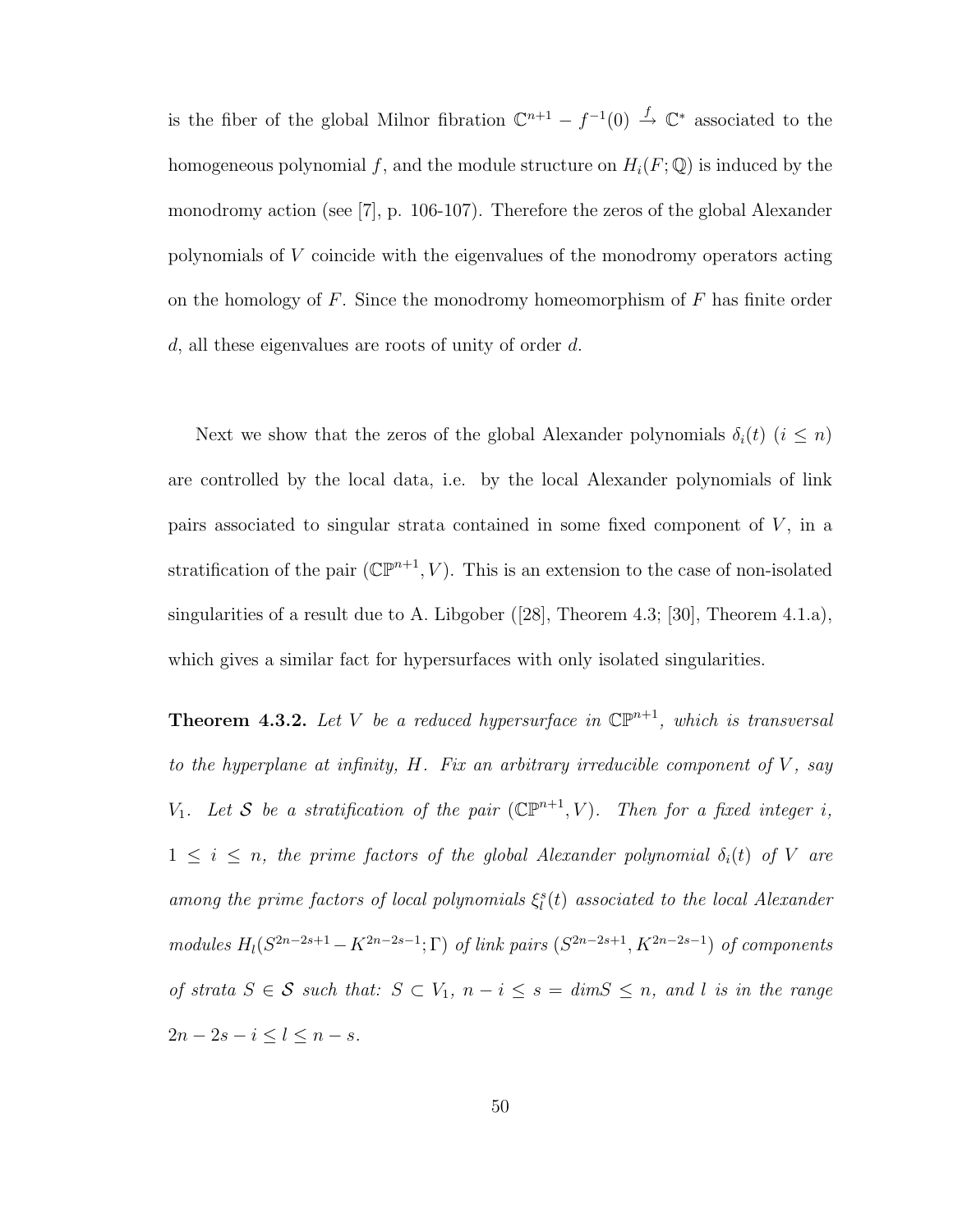*Note.* The 0-dimensional strata of V may only contribute to  $\delta_n(t)$ , the 1dimensional strata may only contribute to  $\delta_n(t)$  and  $\delta_{n-1}(t)$  and so on. This observation will play a key role in the proof of Proposition 4.4.1 of the next section.

Proof. We will use the Lefschetz hyperplane section theorem and induction down on i. The beginning of the induction is the following characterization of the 'top' Alexander polynomial of V: the prime divisors of  $\delta_n(t)$  are among the factors of local polynomials  $\xi_i^s(t)$  corresponding to strata  $S \in \mathcal{S}$  with  $S \subset V_1$ ,  $0 \leq s = \dim S \leq n$ , and  $n - 2s \le l \le n - s$ . This follows from the following more general fact:

**Claim.** For any  $1 \leq i \leq n$ , the prime divisors of  $\delta_i(t)$  are among the factors of the local polynomials  $\xi_l^s(t)$  corresponding to strata  $S \in \mathcal{S}$  such that:  $S \subset V_1$ ,  $0 \leq s = \text{dim}S \leq n$ , and  $i - 2s \leq l \leq n - s$ .

*Proof of Claim.* Since  $V_1$  is an irreducible component of V, it acquires the induced stratification from that of V. By the transversality assumption, the stratification  $\mathcal S$ of the pair  $(\mathbb{CP}^{n+1}, V)$  induces a stratification of the pair  $(\mathbb{CP}^{n+1}, V \cup H)$ .

Let j and i be the inclusions of  $\mathbb{CP}^{n+1} - V_1$  and respectively  $V_1$  into  $\mathbb{CP}^{n+1}$ . For a fixed perversity  $\bar{p}$  we will denote the intersection complexes  $IC_{\bar{p}}^{\bullet}(\mathbb{CP}^{n+1}, \mathcal{L}_H)$  by  $IC_{\bar{p}}^{\bullet}$ . The distinguished triangle  $i_*i^! \to id \to j_*j^* \stackrel{[1]}{\to}$ , upon applying the hypercohomology functor, yields the following long exact sequence:

$$
\cdots \to \mathbb{H}_{V_1}^{-i}(\mathbb{CP}^{n+1}; IC_{\bar{m}}^{\bullet}) \to IH_i^{\bar{m}}(\mathbb{CP}^{n+1}; \mathcal{L}_H) \to \mathbb{H}^{-i}(\mathbb{CP}^{n+1} - V_1; IC_{\bar{m}}^{\bullet}) \to
$$

$$
\to \mathbb{H}_{V_1}^{-i+1}(\mathbb{CP}^{n+1}; IC_{\bar{m}}^{\bullet}) \to \cdots
$$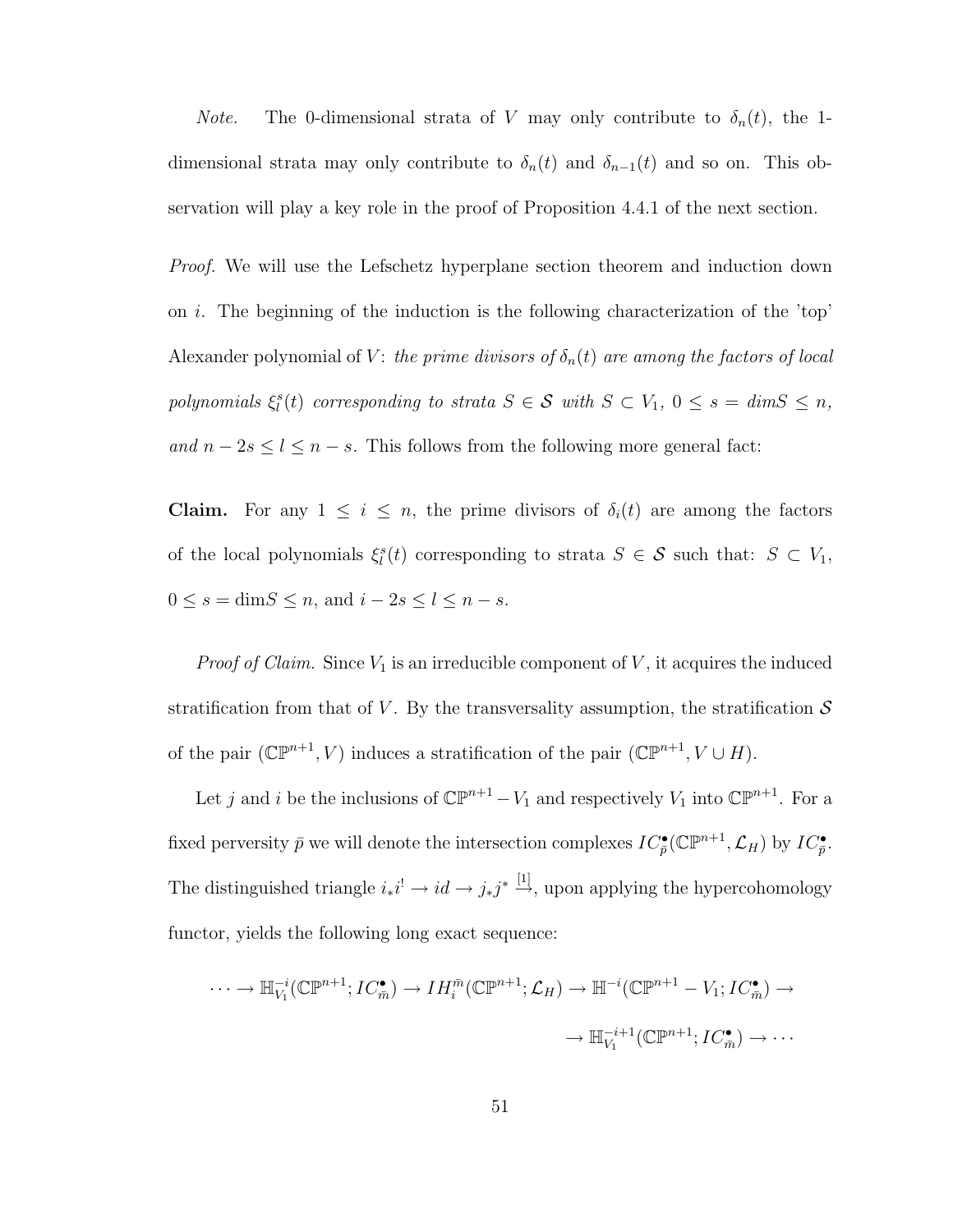Note that the complex  $j^*IC_{\bar{m}}^{\bullet}[-n-1]$  on  $\mathbb{CP}^{n+1} - V_1$  is perverse with respect to the middle perversity (since  $j$  is the open inclusion and the functor  $j^*$  is t-exact; [1]). Therefore, by Artin's vanishing theorem for perverse sheaves ([43], Corollary 6.0.4) and noting that  $\mathbb{CP}^{n+1} - V_1$  is affine ([7], (1.6.7)), we obtain:

$$
\mathbb{H}^{-i}(\mathbb{CP}^{n+1} - V_1; j^* IC_{\bar{m}}^{\bullet}) \cong 0 \text{ for } i < n+1.
$$

Therefore:

$$
\mathbb{H}_{V_1}^{-i}(\mathbb{C}\mathbb{P}^{n+1}; IC_{\bar{m}}^{\bullet}) \cong IH_i^{\bar{m}}(\mathbb{C}\mathbb{P}^{n+1}; \mathcal{L}_H) \text{ for } i < n,
$$

and  $IH_{n}^{\bar{m}}(\mathbb{C}\mathbb{P}^{n+1};\mathcal{L}_{H})$  is a quotient of  $\mathbb{H}_{V_{1}}^{-n}(\mathbb{C}\mathbb{P}^{n+1};IC_{\bar{m}}^{\bullet}).$ 

Now using the superduality isomorphism  $IC_{\bar{m}}^{\bullet} \cong \mathcal{D}IC_{\bar{l}}^{\bullet op}[2n+2]$ , the fact that the stalks over  $V_1$  of the complex  $IC_{\overline{l}}^{\bullet op}$  are torsion Γ-modules, and that  $IC_{\overline{m}}^{\bullet}|_{V_1} \cong 0$ , we have the isomorphisms:

$$
\begin{split}\n\mathbb{H}_{V_1}^{-i}(\mathbb{CP}^{n+1}; IC_{\bar{m}}^{\bullet}) &= \mathbb{H}^{-i}(V_1; i^! IC_{\bar{m}}^{\bullet}) \\
&\cong \mathbb{H}^{-i+2n+2}(V_1; \mathcal{D}i^* IC_{\bar{l}}^{\bullet op}) \\
&\cong Hom(\mathbb{H}^{i-2n-2}(V_1; i^* IC_{\bar{l}}^{\bullet op}); \Gamma) \oplus Ext(\mathbb{H}^{i-2n-1}(V_1; i^* IC_{\bar{l}}^{\bullet op}); \Gamma) \\
&\cong Ext(\mathbb{H}^{i-2n-1}(V_1; i^* IC_{\bar{l}}^{\bullet op}); \Gamma) \\
&\cong \mathbb{H}^{i-2n-1}(V_1; i^* IC_{\bar{l}}^{\bullet op}) \\
&\cong \mathbb{H}^{i-2n-1}(V_1; i^* R^{\bullet op}).\n\end{split}
$$

Therefore it suffices to study the order of the module  $\mathbb{H}^{i-2n-1}(V_1; i^*\mathcal{R}^{\bullet op})$ , for fixed  $i \leq n$ .

By the compactly supported hypercohomology long exact sequence and induction on the strata of  $V_1$ , the polynomial associated to  $\mathbb{H}^{i-2n-1}(V_1; i^*\mathcal{R}^{\bullet op})$  will divide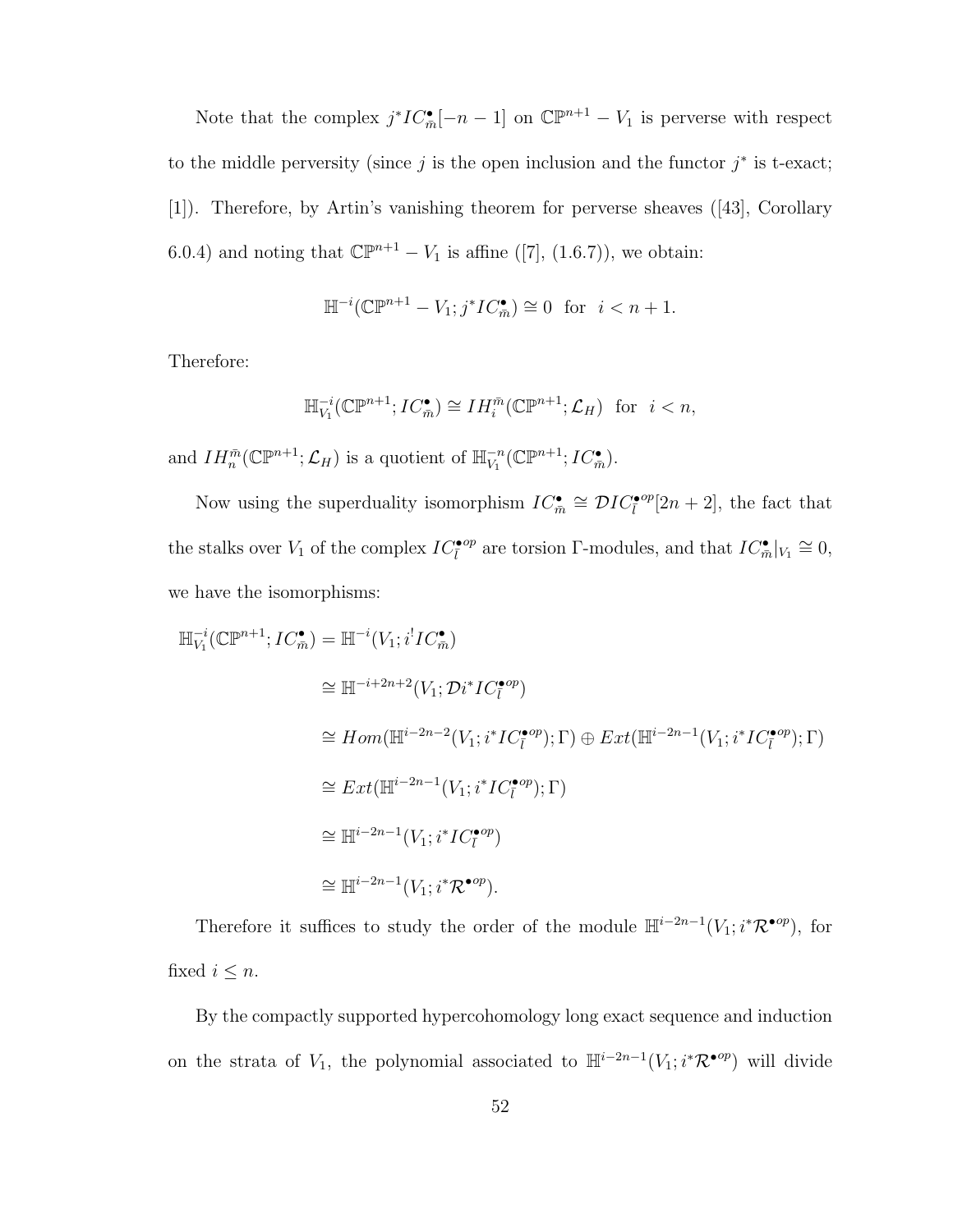the product of the polynomials associated with all the modules  $\mathbb{H}^{i-2n-1}_c(\mathcal{V}; \mathcal{R}^{\bullet op}|_{\mathcal{V}})$ , where V runs over the strata of  $V_1$  in the stratification of the pair  $(\mathbb{CP}^{n+1}, V \cup H)$ , i.e. V is of the form  $S \cap H$  or  $S - S \cap H$ , for  $S \in \mathcal{S}$  and  $S \subset V_1$ .

Next, we will need the following lemma:

**Lemma 4.3.3.** Let  $V$  be a j-(complex) dimensional stratum of  $V_1$  (or  $V$ ) in the stratification of the pair  $(\mathbb{CP}^{n+1}, V \cup H)$ . Then the prime factors of the polynomial associated to  $\mathbb{H}^{i-2n-1}_c(\mathcal{V}; \mathcal{R}^{\bullet op}|_{\mathcal{V}})$  must divide one of the polynomials  $\xi^j_l$  $\frac{\partial}{\partial t}(t) =$ order $\{IH_l^{\bar{m}}(S^{2n-2j+1};\mathcal{L})\}$ , in the range  $0 \leq l \leq n-j$  and  $0 \leq i-l \leq 2j$ , where  $(S^{2n-2j+1}, K^{2n-2j-1})$  is the link pair of  $\mathcal V$  in  $(\mathbb{CP}^{n+1}, V \cup H)$ .

Once the lemma is proved, the Claim (and thus the beginning of the induction) follows from Remark 4.2.3, which describes the polynomials of link pairs of strata  $S \cap H$  of  $V \cap H$  in  $(\mathbb{CP}^{n+1}, V \cup H)$  in terms of the polynomials of link pairs of strata  $S \in \mathcal{S}$  of V in  $(\mathbb{CP}^{n+1}, V)$ , and Lemma 4.2.2 which relates the local intersection Alexander polynomials of links of strata  $S \in \mathcal{S}$  to the classical local Alexander polynomials.

In order to finish the proof of the theorem we use the Lefschetz hyperplane theorem and induction down on i. We denote the Alexander polynomials of  $V$  by  $\delta_i^V(t)$ , and call  $\delta_n^V(t)$  the 'top' Alexander polynomial of V.

Let  $1 \leq i = n - k < n$  be fixed. Consider  $L \cong \mathbb{CP}^{n-k+1}$  a generic codimension k linear subspace of  $\mathbb{CP}^{n+1}$ , so that L is transversal to  $V \cup H$ . Then  $W = L \cap V$  is a  $(n-k)$ -dimensional, degree d, reduced hypersurface in L, which is transversal to the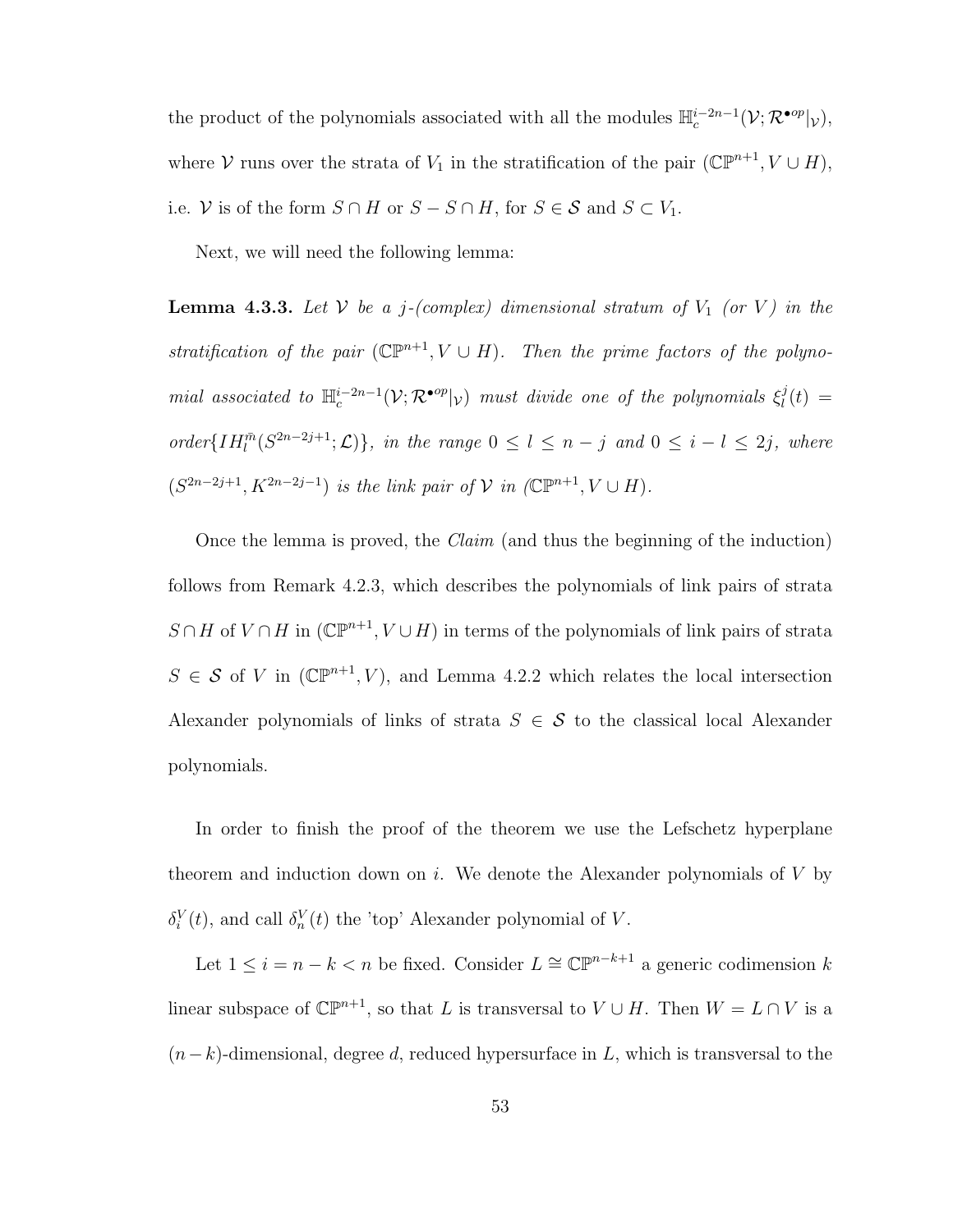hyperplane at infinity  $H \cap L$  of L. Moreover, by the transversality assumption, the pair  $(L, W)$  has a Whitney stratification induced from that of the pair  $(\mathbb{CP}^{n+1}, V)$ , with strata of the form  $\mathcal{V} = S \cap L$ , for  $S \in \mathcal{S}$ . The local coefficient system  $\mathcal{L}_H$ defined on  $\mathcal{U} = \mathbb{C}\mathbb{P}^{n+1} - (V \cup H)$  restricts to a coefficient system on  $\mathcal{U} \cap L$  defined by the same representation (here we already use the Lefschetz theorem).

By applying the Lefschetz hyperplane section theorem  $([7], (1.6.5))$  to the complement  $\mathcal{U} = \mathbb{CP}^{n+1} - (V \cup H)$  and its section by L, we obtain the isomorphisms:

$$
\pi_i(\mathcal{U} \cap L) \stackrel{\cong}{\to} \pi_i(\mathcal{U}), \text{ for } i \leq n - k.
$$

and a surjection for  $i = n - k + 1$ . Therefore the homotopy type of U is obtained from that of  $U \cap L$  by adding cells of dimension  $\geq n - k + 1$ . Hence the same is true for the infinite cyclic covers  $\mathcal{U}^c$  and  $(\mathcal{U} \cap L)^c$  of  $\mathcal{U}$  and  $\mathcal{U} \cap L$  respectively. Therefore,

$$
H_i((\mathcal{U} \cap L)^c; \mathbb{Q}) \stackrel{\cong}{\to} H_i(\mathcal{U}^c; \mathbb{Q}), \text{ for } i \leq n - k.
$$

Since the maps above are induced by embeddings, these maps are isomorphisms of Γ-modules. We conclude that  $\delta_{n-k}^W(t) = \delta_{n-k}^V(t)$ .

Next, note that  $\delta_{n-k}^W(t)$  is the 'top' Alexander polynomial of W as a hypersurface in  $L \cong \mathbb{CP}^{n-k+1}$ , therefore by the induction hypothesis, the prime factors of  $\delta_{n-k}(t)$ are restricted to those of the local Alexander polynomials  $\xi_l^r(t)$  associated to link pairs of strata  $V = S \cap L \subset W_1 = V_1 \cap L$ , with  $0 \le r = \dim(V) \le n - k$  and  $(n - k) - 2r \leq l \leq (n - k) - r$ . Now, using the fact that the link pair of a stratum  $V = S \cap L$  in  $(L, W)$  is the same as the link pair of S in  $(\mathbb{CP}^{n+1}, V)$ , the conclusion follows by reindexing (replace r by  $s - k$ , where  $s = \dim(S)$ ).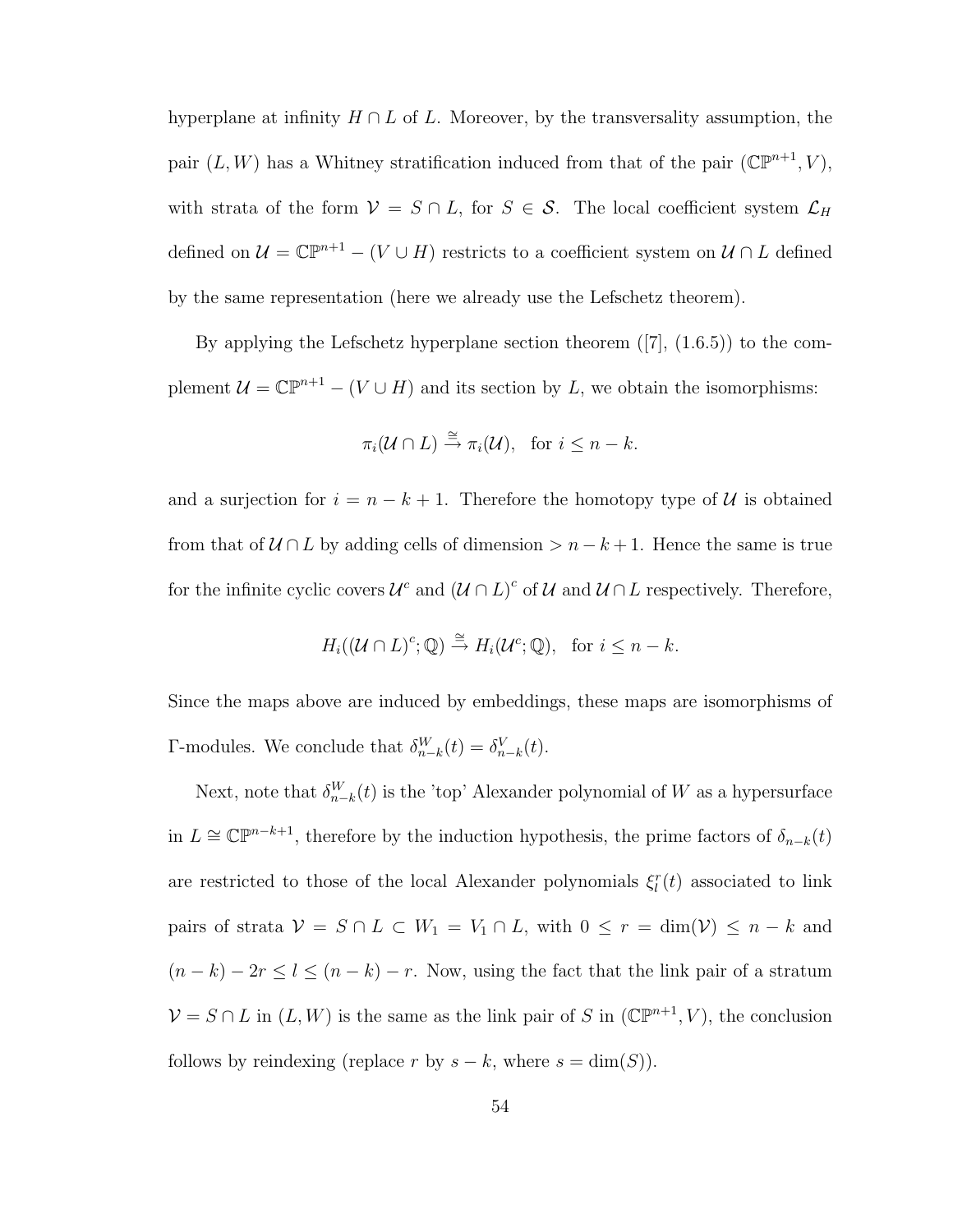Note. The Lefschetz argument in the above proof may be replaced by a similar argument for intersection homology modules, using also the realization of the Alexander modules of the hypersurface complement as intersection homology modules (Corollary 4.2.4). More precisely, the Lefschetz hyperplane theorem for intersection homology ([14] or [43], Example  $6.0.4(3)$ ) yields the following isomorphisms of Γ-modules:

$$
IH_{i}^{\bar{m}}(L,\mathcal{L}_{H}|_{L}) \stackrel{\cong}{\to} IH_{i}^{\bar{m}}(\mathbb{C}\mathbb{P}^{n+1},\mathcal{L}_{H}), \text{ for } i \leq n-k.
$$

On the other hand, the following are isomorphisms of  $\Gamma$ -modules:  $IH_i^{\bar{m}}(\mathbb{CP}^{n+1};\mathcal{L}_H)\cong$  $H_i(\mathcal{U}^c;\mathbb{Q})$  and  $IH_i^{\bar{m}}(L,\mathcal{L}_H|_L) \cong H_i((\mathcal{U} \cap L)^c;\mathbb{Q}).$ 

*Proof of Lemma 4.3.3.* For simplicity, we let  $r = i - 2n - 1$ . The module  $\mathbb{H}_{c}^{r}(\mathcal{V}; \mathcal{R}^{\bullet op}|_{\mathcal{V}})$  is the abutment of a spectral sequence with  $E_2$  term given by:

$$
E_2^{p,q} = H_c^p(\mathcal{V}; \mathcal{H}^q(\mathcal{R}^{\bullet op}|_{\mathcal{V}})).
$$

Since  $\mathcal{R}^{\bullet op}$  is a constructible complex,  $\mathcal{H}^q(\mathcal{R}^{\bullet op}|\mathcal{V})$  is a local coefficient system on V. Therefore, by the orientability of V and the Poincaré duality isomorphism ([3],  $V.9.3)$ ,  $E_2^{p,q}$ <sup>p,q</sup> is isomorphic to the module  $H_{2j-p}(\mathcal{V};\mathcal{H}^q(\mathcal{R}^{\bullet op}|\mathcal{V}))$ . As in Lemma 9.2 of [11], we can show that the latter is a finitely generated module. More precisely, by deformation retracting  $V$  to a closed, hence finite, subcomplex of  $V_1$  (or  $\mathbb{CP}^{n+1}$ ), we can use simplicial homology with local coefficients to calculate the above  $E_2$  terms.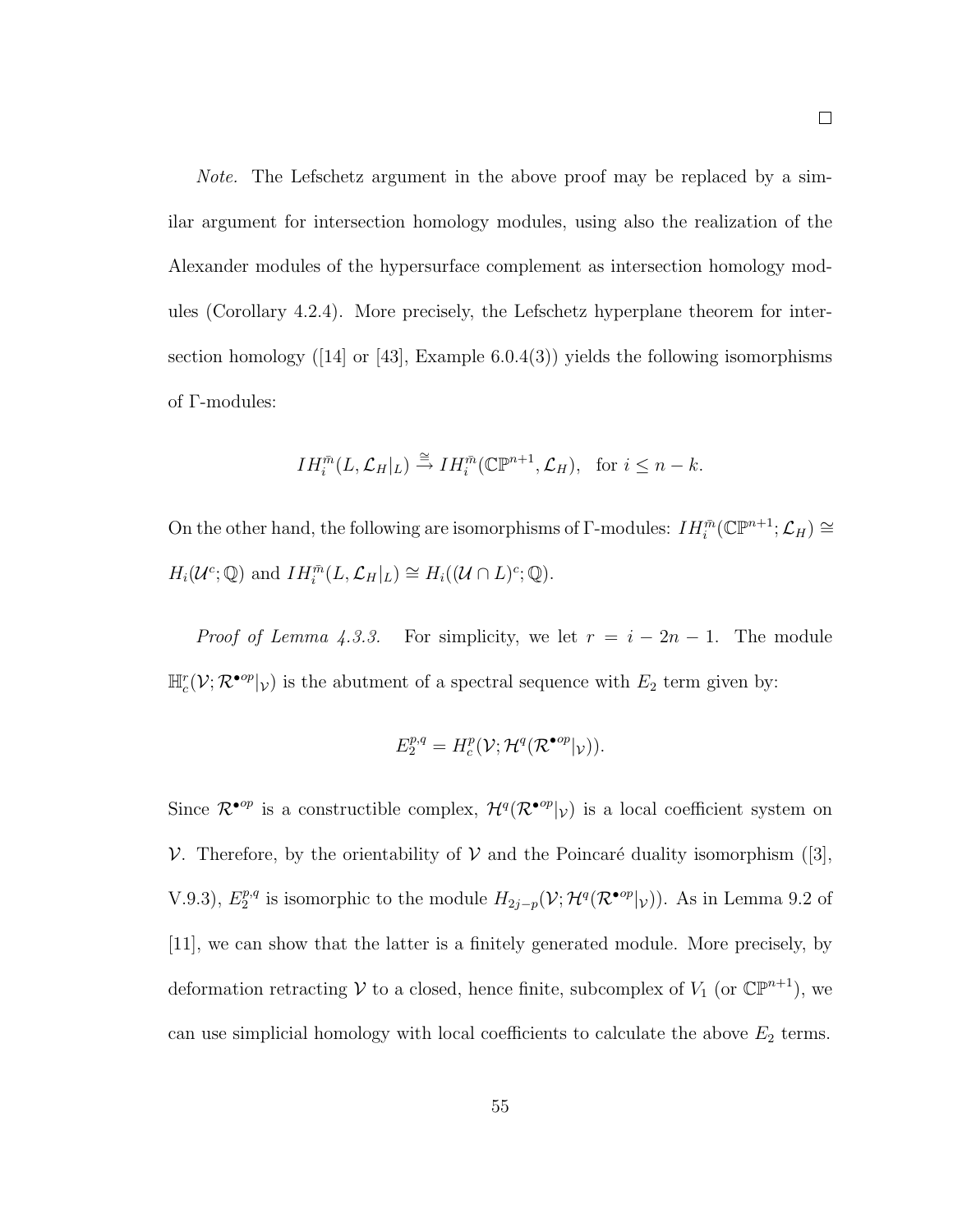We will keep the cohomological indexing in the study of the above spectral sequence (see, for example, [11]). By the above considerations, we may assume that  $\nu$  is a finite simplicial complex.

 $E_2^{p,q}$  $2^{p,q}$  is the p-th homology of a cochain complex  $C_c^*(\mathcal{V}; \mathcal{H}^q(\mathcal{R}^{\bullet \circ p}|_{\mathcal{V}}))$  whose p-th cochain group is a subgroup of  $C^p(V; H^q(\mathcal{R}^{\bullet op}|\mathcal{V}))$ , which in turn is the direct sum of modules of the form  $\mathcal{H}^q(\mathcal{R}^{\bullet op})_{x(\sigma)}$ , where  $x(\sigma)$  is the barycenter of a p-simplex  $\sigma$ of  $V \subset V_1$ . By the stalk calculation ([2], V.3.15) and using  $IC_{\bar{m}}^{\bullet}|_{V_1} \cong 0$ ,

$$
\mathcal{H}^q(\mathcal{R}^{\bullet op})_{x(\sigma)} \cong \mathcal{H}^q(LC_l^{\bullet op})_{x(\sigma)} \cong \begin{cases} 0, & q > -n - j - 1 \\ & \\ IH_{2n+1+q}^{\bar{m}}(L_{x(\sigma)}; \mathcal{L}), & q \le -n - j - 1 \end{cases}
$$

(where  $L_{x(\sigma)} \cong S^{2n-2j+1}$  is the link of  $\mathcal V$  in  $(\mathbb{CP}^{n+1}, V \cup H)$ ). Given that  $E_2^{p,q}$  $_2^{p,q}$  is a quotient of  $C_c^p(\mathcal{V};\mathcal{H}^q(\mathcal{R}^{\bullet op}|\mathcal{V}))$ , we see that  $E_2^{p,q}$  $2^{p,q}$  is a torsion module, and a prime element  $\gamma \in \Gamma$  divides the order of  $E_2^{p,q}$  only if it divides the order of one of the torsion modules  $IH_{2n+1+q}^{\bar{m}}(L_{x(\sigma)};\mathcal{L})$ . Denote by  $\xi_2^j$  $2n+1+q(t)$  the order of the latter module, where  $j$  stands for the dimension of the stratum.

Each  $E_r^{p,q}$  is a quotient of a submodule of  $E_{r-}^{p,q}$  $r_{r-1}^{p,q}$ , so by induction on r, each of them is a torsion Γ-module whose associated polynomial has the same property as that of  $E_2$ . Since the spectral sequence converges in finitely many steps, the same property is satisfied by  $E_{\infty}$ .

By spectral sequence theory,

$$
E^{p,q}_{\infty} \cong F^p \mathbb{H}^{p+q}_c(\mathcal{V}; \mathcal{R}^{\bullet op}|_{\mathcal{V}})/F^{p+1} \mathbb{H}^{p+q}_c(\mathcal{V}; \mathcal{R}^{\bullet op}|_{\mathcal{V}}),
$$

where the modules  $F^p{\mathbb H}^{p+q}_c({\cal V};{\cal R}^{\bullet op}|_{\cal V})$  form a descending bounded filtration of the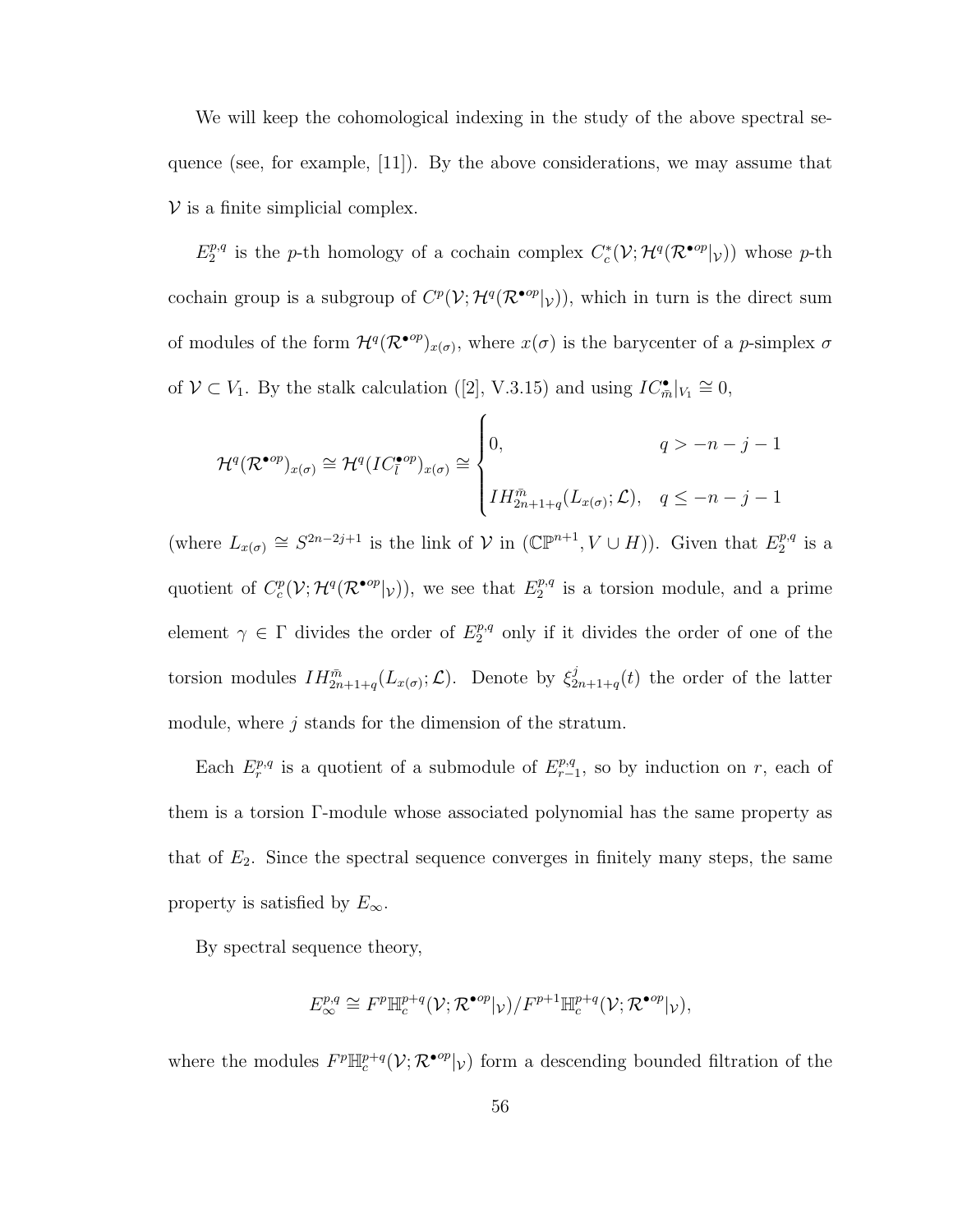module  $\mathbb{H}^{p+q}_{c}(\mathcal{V}; \mathcal{R}^{\bullet op}|_{\mathcal{V}}).$ 

Now set  $A^* = \mathbb{H}_c^*(\mathcal{V}; \mathcal{R}^{\bullet op})$  as a graded module which is filtered by  $F^p A^*$  and set  $E_0^p$  $P_0^p(A^*) = F^p A^* / F^{p+1} A^*$ . Then, for some N, we have:

$$
0 \subset F^{N}A^{*} \subset F^{N-1}A^{*} \subset \cdots \subset F^{1}A^{*} \subset F^{0}A^{*} \subset F^{-1}A^{*} = A^{*}.
$$

This yields the series of short exact sequences:

$$
0 \longrightarrow F^{N}A^{*} \stackrel{\cong}{\longrightarrow} E_{0}^{N}(A^{*}) \longrightarrow 0
$$
  
\n
$$
0 \longrightarrow F^{N}A^{*} \longrightarrow F^{N-1}A^{*} \longrightarrow E_{0}^{N-1}(A^{*}) \longrightarrow 0
$$
  
\n
$$
\vdots
$$
  
\n
$$
0 \longrightarrow F^{k}A^{*} \longrightarrow F^{k-1}A^{*} \longrightarrow E_{0}^{k-1}(A^{*}) \longrightarrow 0
$$
  
\n
$$
\vdots
$$
  
\n
$$
0 \longrightarrow F^{1}A^{*} \longrightarrow F^{0}A^{*} \longrightarrow E_{0}^{0}(A^{*}) \longrightarrow 0
$$
  
\n
$$
0 \longrightarrow F^{0}A^{*} \longrightarrow A^{*} \longrightarrow E_{0}^{-1}(A^{*}) \longrightarrow 0
$$

Let us see what happens at the rth grade of these graded modules. For clarity, we will indicate the grade with a superscript following the argument. For any  $p$ ,

$$
E_0^p (A^*)^r = (F^p A^*/F^{p+1} A^*)^r
$$

$$
= F^p A^r / F^{p+1} A^r
$$

$$
= F^p A^{p+r-p} / F^{p+1} A^{p+r-p}
$$

$$
= E_{\infty}^{p,r-p}.
$$

We know that each of the prime factors of the polynomial of this module must be a prime factor of some  $\xi_2^j$  $2n+1+(r-p)(t)$ . Further, by dimension considerations and stalk calculation, we know that  $E_{\infty}^{p,r-p}$  can be non-trivial only if  $0 \le p \le 2j$  and  $-2n-1 \le r-p \le -n-j-1$ . Hence, as p varies, the only prime factors under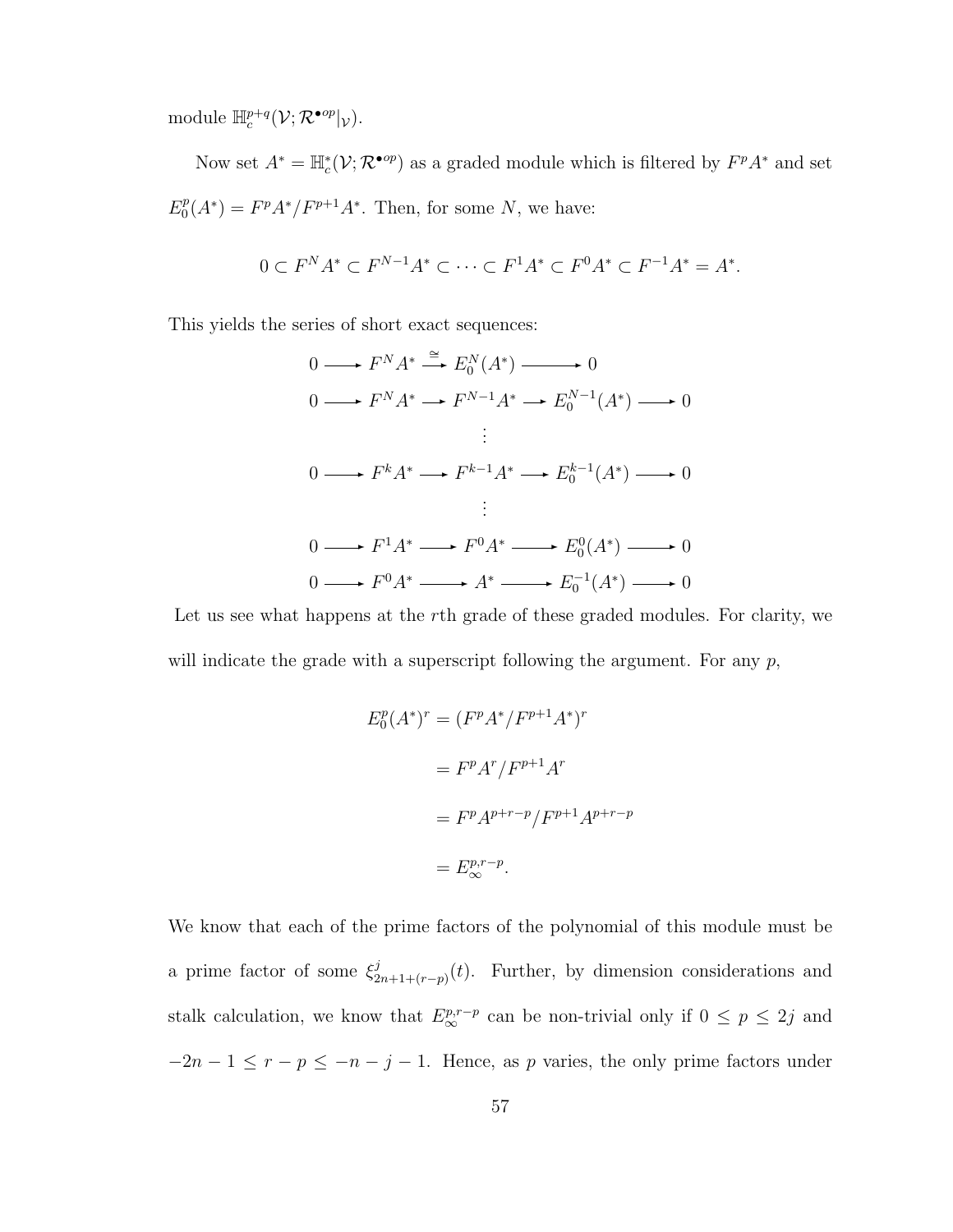consideration are those of  $\xi_2^j$  $\sum_{2n+1+(r-p)}^{j}(t)$  in this range, i.e. they are the only possible prime factors of the  $E_0^p$  $p_0^p(A^*)^r$ , collectively in p (but within the grade r).

By induction down the above list of short exact sequences, we conclude that  $F^{N}A^{r} = E_{0}^{N}(A^{*})^{r}$ , and subsequently  $F^{N-1}A^{r}$ ,  $F^{N-2}A^{r}$ , ...,  $F^{0}A^{r}$ , and  $A^{r}$ , have the property of being torsion modules whose polynomials are products of polynomials whose prime factors are all factors of one of the  $\xi_2^j$  $a_{2n+1+a}(t)$ , where a must be chosen in the range  $0 \le r - a \le 2j$  and  $-2n - 1 \le a \le -n - j - 1$ . Since  $\mathbb{H}_c^r(\mathcal{V}; \mathcal{R}^{\bullet \text{op}}|_{\mathcal{V}})$ is the submodule of A<sup>∗</sup> corresponding to the rth grade, it too has this property. Using the fact that  $r = i - 2n - 1$  and reindexing, we conclude that the prime factors of the polynomial of  $\mathbb{H}_c^{i-2n-1}(\mathcal{V}; \mathcal{R}^{\bullet op}|_{\mathcal{V}})$  must divide one of the polynomials ξ j  $\ell_l^j(t) = \text{order}\lbrace IH_l^{\bar{m}}(S^{2n-2j+1};\mathcal{L})\rbrace$ , in the range  $0 \leq l \leq n-j$  and  $0 \leq i-l \leq 2j$ , where  $S^{2n-2j+1}$  is the link of (a component of)  $\mathcal{V}$ .  $\Box$ 

#### Remark 4.3.4. Isolated singularities

In the case of hypersurfaces with only isolated singularities, Theorem 4.3.2 can be strengthen as follows.

Assume that V is an n-dimensional reduced projective hypersurface, transversal to the hyperplane at infinity, and having only isolated singularities. If  $n \geq 2$ this assumption implies that V is irreducible. If  $n = 1$ , we fix an irreducible component, say  $V_1$ . The only interesting global (intersection) Alexander module is  $IH_{n}^{\bar{m}}(\mathbb{C}\mathbb{P}^{n+1};\mathcal{L}_{H})\cong H_{n}(\mathcal{U}^{c};\mathbb{Q})$ . As in the proof of the Theorem 4.3.2, the latter is a quotient of the torsion module  $\mathbb{H}^{-n-1}(V_1; \mathcal{R}^{\bullet op})$ . Let  $\Sigma_0 = \text{Sing}(V) \cap V_1$  be the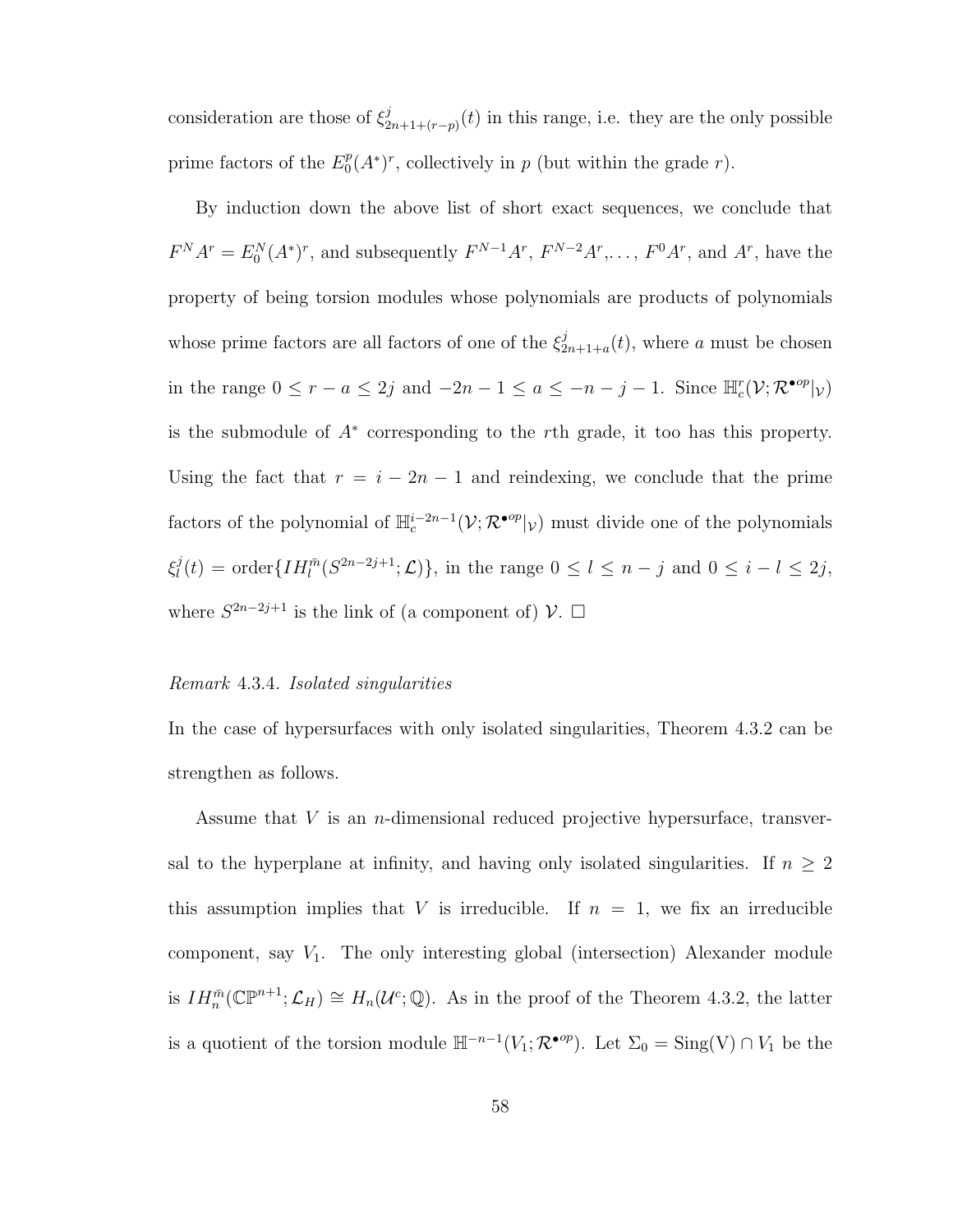set of isolated singular points of  $V$  which are contained in  $V_1$ . Note that  $V_1$  has an induced stratification:

$$
V_1 \supset (V_1 \cap H) \cup \Sigma_0 \supset \Sigma_0.
$$

The long exact sequence of the compactly supported hypercohomology yields:

$$
\to \mathbb{H}_c^{-n-1}(V_1 - \Sigma_0; \mathcal{R}^{\bullet op}) \to \mathbb{H}^{-n-1}(V_1; \mathcal{R}^{\bullet op}) \to \mathbb{H}^{-n-1}(\Sigma_0; \mathcal{R}^{\bullet op}) \to
$$

and by the local calculation on stalks we obtain:

$$
\mathbb{H}^{-n-1}(\Sigma_0; \mathcal{R}^{\bullet op}) \cong \oplus_{p \in \Sigma_0} \mathcal{H}^{-n-1}(\mathcal{R}^{\bullet})_p^{op}
$$
  
\n
$$
\cong \oplus_{p \in \Sigma_0} IH_n^{\overline{l}}(S_p^{2n+1}; \Gamma)^{op}
$$
  
\n
$$
\cong \oplus_{p \in \Sigma_0} IH_n^{\overline{n}}(S_p^{2n+1}; \Gamma)
$$
  
\n
$$
\cong \oplus_{p \in \Sigma_0} H_n(S_p^{2n+1} - S_p^{2n+1} \cap V; \Gamma),
$$

where  $(S_p^{2n+1}, S_p^{2n+1} \cap V)$  is the (smooth) link pair of the singular point  $p \in \Sigma_0$ , and  $H_n(S_p^{2n+1} - S_p^{2n+1} \cap V; \Gamma)$  is the local Alexander module of the algebraic link. (1) follows from the superduality isomorphism for intersection Alexander polynomials of link pairs  $([4],$  Corollary 3.4; [11], Theorem 5.1).

By Remark 4.2.3, Lemma 4.3.3 and the long exact sequences of compactly supported hypercohomology, it can be shown that the modules  $\mathbb{H}_c^{-n-1}(V_1 - \Sigma_0; \mathcal{R}^{\bullet op})$ and  $\mathbb{H}_c^{-n}(V_1 - \Sigma_0; \mathcal{R}^{\bullet op})$  are annihilated by powers of  $t - 1$ .

Thus we obtain the following divisibility theorem (compare [28], Theorem 4.3; [30], Theorem 4.1(1); [8], Corollary 6.4.16):

Theorem 4.3.5. Let V be a projective hypersurface in  $\mathbb{CP}^{n+1}$  ( $n \geq 1$ ), which is transversal to the hyperplane at infinity, H, and has only isolated singularities.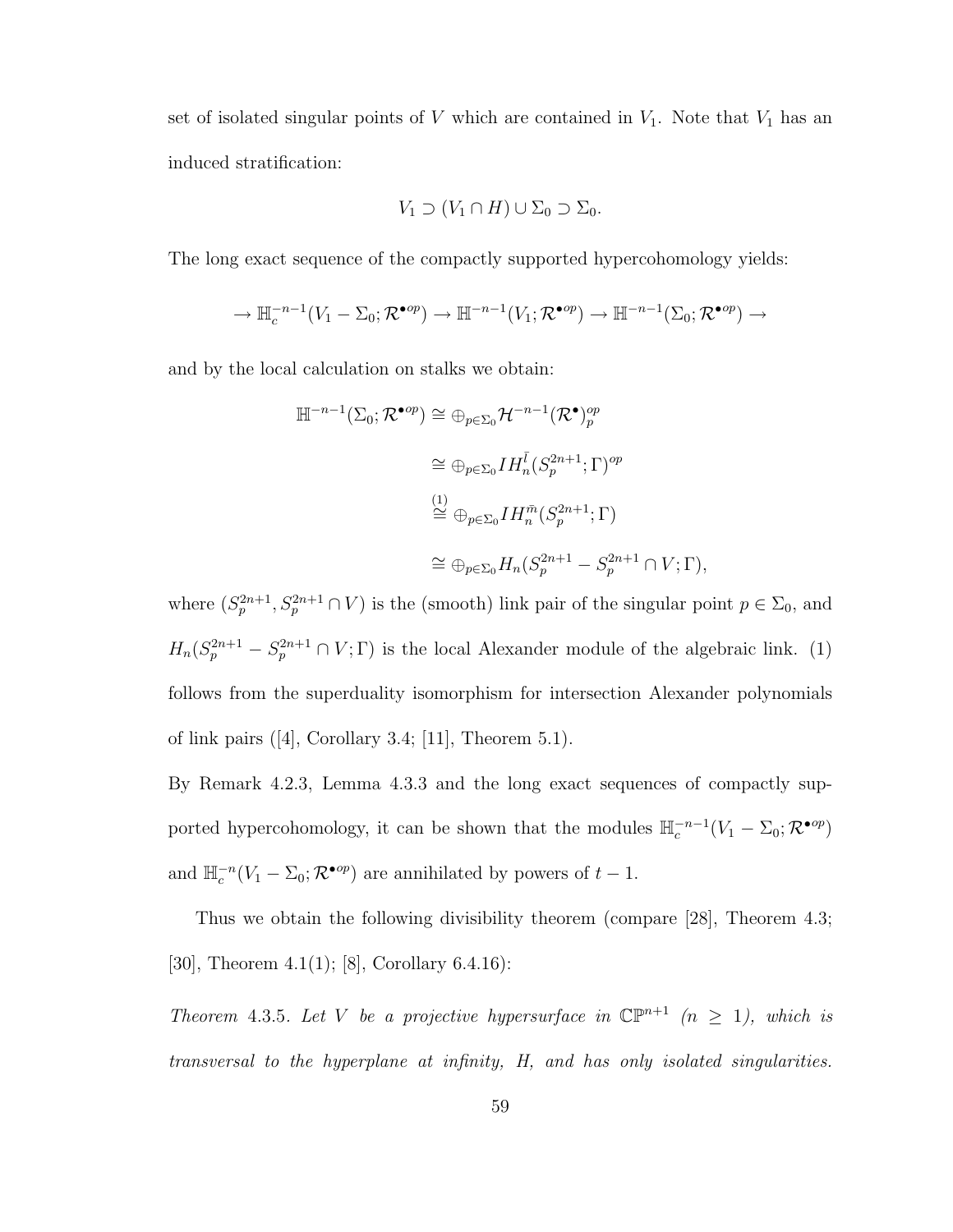Fix an irreducible component of V, say  $V_1$ , and let  $\Sigma_0 = V_1 \cap Sing(V)$ .  $IH_{n}^{\bar{m}}(\mathbb{CP}^{n+1};\mathcal{L}_{H})\cong H_{n}(\mathcal{U}^{c};\mathbb{Q})$  is a torsion  $\Gamma$ -module, whose associated polynomial  $\delta_n(t)$  divides the product  $\prod_{p\in\Sigma_0}\Delta_p(t)\cdot (t-1)^r$  of the local Alexander polynomials of links of the singular points of  $V$  which are contained in  $V_1$ .

An immediate consequence of the previous theorems is the triviality of the global polynomials  $\delta_i(t)$ ,  $1 \leq i \leq n$ , if none of the roots of the local Alexander polynomials along some irreducible component of  $V$  is a root of unity of order  $d$ :

*Example* 4.3.6. Suppose that V is a degree d reduced projective hypersurface which is also a rational homology manifold, has no codimension 1 singularities, and is transversal to the hyperplane at infinity. Assume that the local monodromies of link pairs of strata contained in some irreducible component  $V_1$  of V have orders which are relatively prime to d (e.g., the transversal singularities along strata of  $V_1$ are Brieskorn-type singularities, having all exponents relatively prime to  $d$ ; see [38], Theorem 9.1). Then, by Theorem 4.3.1, Theorem 4.3.2 and Proposition 3.3.1, it follows that  $\delta_i(t) \sim 1$ , for  $1 \leq i \leq n$ .

Further obstructions on the global Alexander modules/polynomials are provided by the relation with the 'modules/polynomials at infinity'. The following is an extension of Theorem 4.5 of [28] or, in the case  $n = 1$ , of Theorem 4.1(2) of [30].

**Theorem 4.3.7.** Let V be a reduced degree d hypersurface in  $\mathbb{CP}^{n+1}$ , which is transversal to the hyperplane at infinity, H. Let  $S_{\infty}$  be a sphere of sufficiently large radius in  $\mathbb{C}^{n+1} = \mathbb{C} \mathbb{P}^{n+1} - H$  (or equivalently, the boundary of a sufficiently small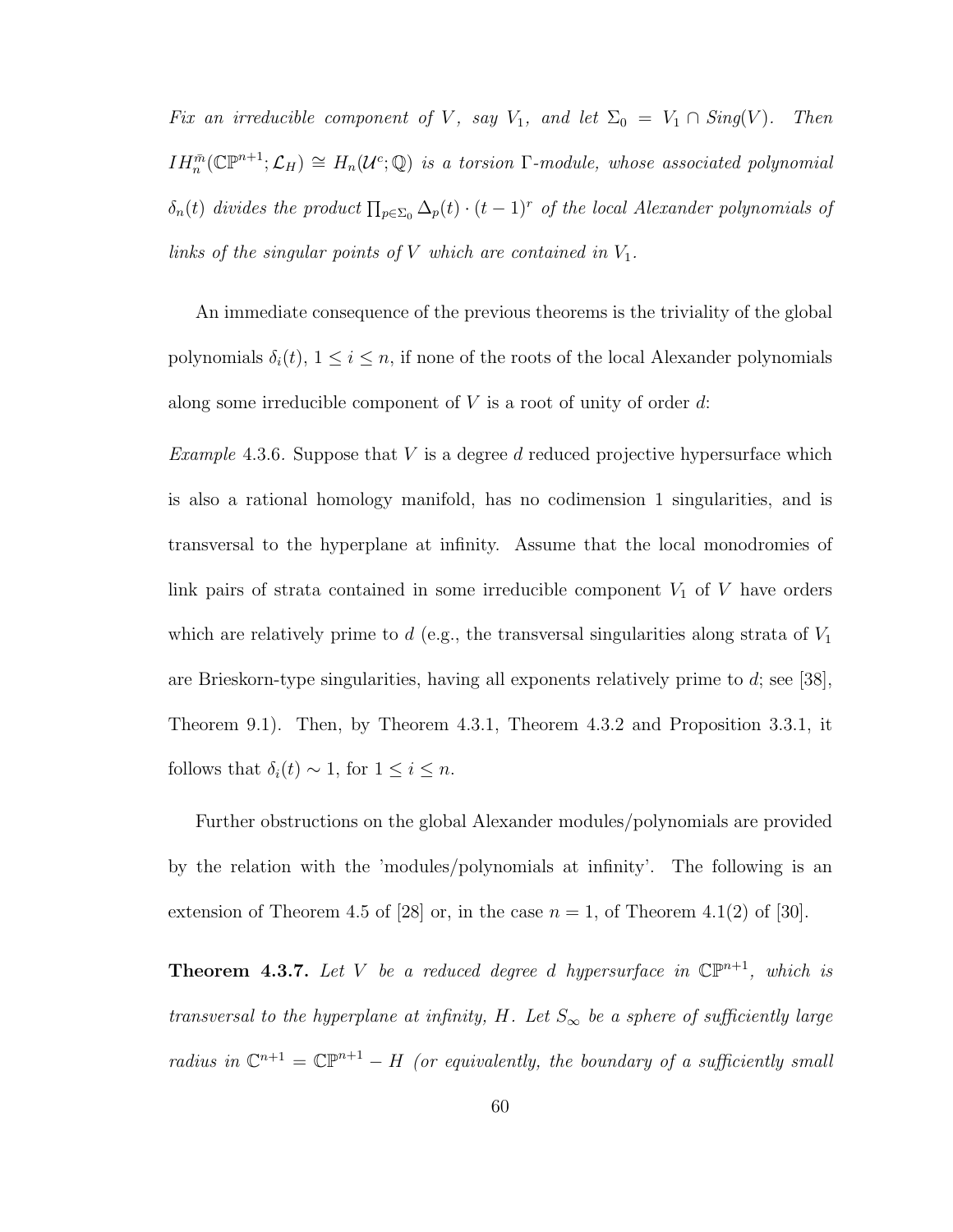tubular neighborhood of H in  $\mathbb{CP}^{n+1}$ ). Then for all  $i < n$ ,

$$
IH_{i}^{\bar{m}}(\mathbb{C}\mathbb{P}^{n+1};\mathcal{L}_{H})\cong \mathbb{H}^{-i-1}(S_{\infty}; IC_{\bar{m}}^{\bullet})\cong H_{i}(\mathcal{U}_{\infty}^{c};\mathbb{Q})
$$

and  $IH_n^{\bar{m}}(\mathbb{CP}^{n+1}; \mathcal{L}_H)$  is a quotient of  $\mathbb{H}^{-n-1}(S_{\infty}; IC_{\bar{m}}^{\bullet}) \cong H_n(\mathcal{U}_{\infty}^c; \mathbb{Q})$ , where  $\mathcal{U}_{\infty}^c$  is the infinite cyclic cover of  $S_{\infty} - (V \cap S_{\infty})$  corresponding to the linking number with  $V \cap S_{\infty}$  (cf. [28]).

*Note*. If V is an irreducible curve of degree d in  $\mathbb{CP}^2$ , in general position at infinity, then the associated 'polynomial at infinity', i.e. the order of  $H_1(\mathcal{U}^c_{\infty};\mathbb{Q})$ , is  $(t-1)(t^d-1)^{d-2}$  (see [29], [30]).

*Proof.* Choose coordinates  $(z_0 : \cdots : z_{n+1})$  in the projective space such that  $H =$  ${z_{n+1} = 0}$  and  $\mathbb{O} = (0 : \cdots : 0 : 1)$  is the origin in  $\mathbb{CP}^{n+1} - H$ . Define

$$
\alpha: \mathbb{CP}^{n+1} \to \mathbb{R}_+, \ \alpha := \frac{|z_{n+1}|^2}{\sum_{i=0}^{n+1} |z_i|^2}
$$

Note that  $\alpha$  is well-defined, it is real analytic and proper,

$$
0 \le \alpha \le 1
$$
,  $\alpha^{-1}(0) = H$  and  $\alpha^{-1}(1) = 0$ .

Since  $\alpha$  has only finitely many critical values, there is  $\epsilon$  sufficiently small such that the interval  $(0, \epsilon]$  contains no critical values. Set  $U_{\epsilon} = \alpha^{-1}([0, \epsilon))$ , a tubular neighborhood of H in  $\mathbb{CP}^{n+1}$  and note that  $\mathbb{CP}^{n+1} - U_{\epsilon}$  is a closed large ball of radius  $R = \frac{1-\epsilon}{\epsilon}$  $\epsilon$  $\stackrel{\epsilon \rightarrow 0}{\rightarrow} \infty$ in  $\mathbb{C}^{n+1} = \mathbb{C}\mathbb{P}^{n+1} - H$ .

Lemma 8.4.7(a) of [22] applied to  $\alpha$  and  $IC_{\overline{n}}^{\bullet}$ , together with  $IC_{\overline{n}}^{\bullet}|_H \cong 0$ , yield:

$$
\mathbb{H}^*(U_{\epsilon}; IC_{\bar{m}}^{\bullet}) \cong \mathbb{H}^*(H; IC_{\bar{m}}^{\bullet}) \cong 0
$$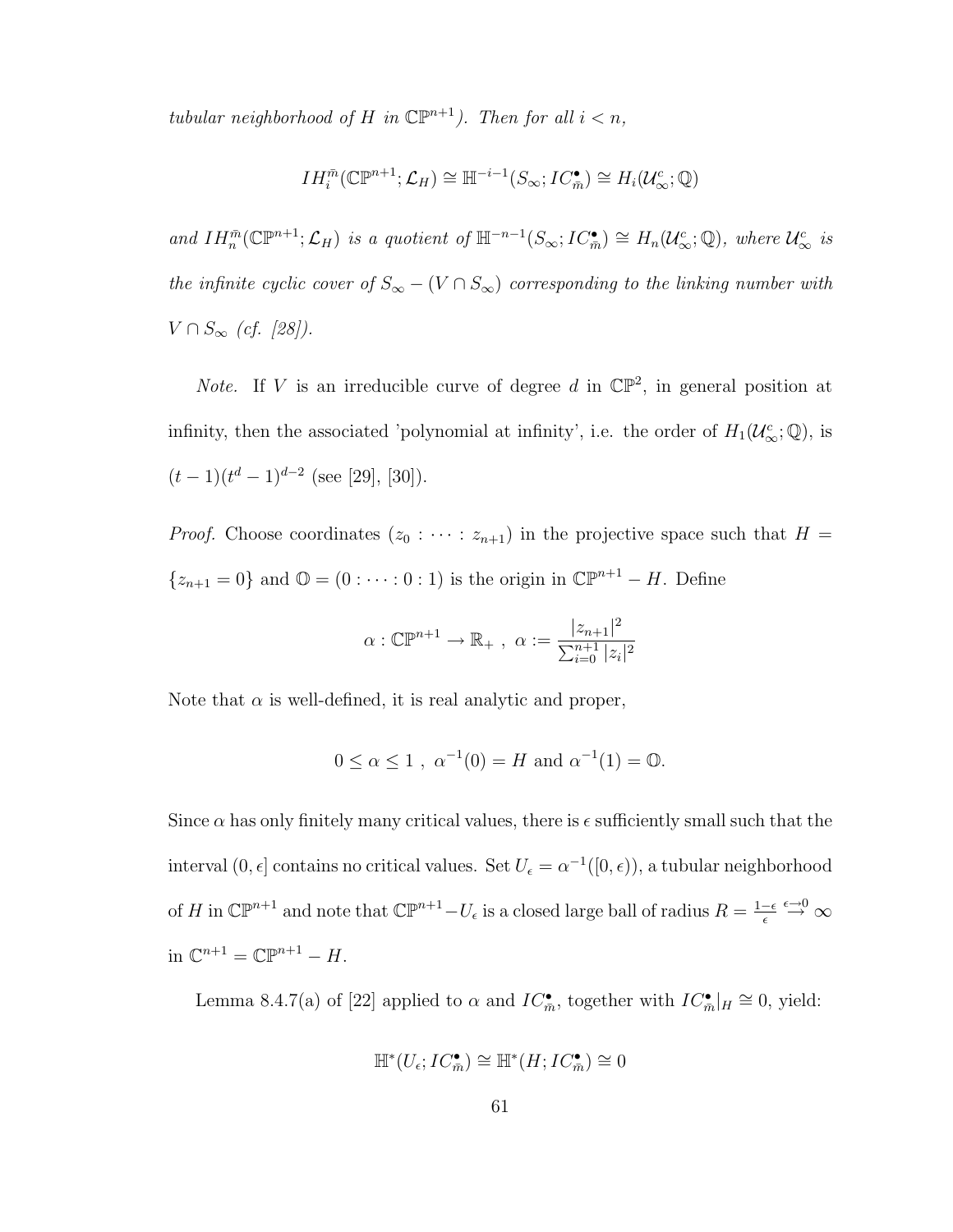and therefore, by the hypercohomology long exact sequence, we obtain the isomorphism:

$$
\mathbb{H}^*(\mathbb{CP}^{n+1}; IC_{\bar{m}}^\bullet) \cong \mathbb{H}^*_{\mathbb{CP}^{n+1}-U_{\epsilon}}(\mathbb{CP}^{n+1}; IC_{\bar{m}}^\bullet)
$$

Note that, for  $i: \mathbb{CP}^{n+1} - U_{\epsilon} \hookrightarrow \mathbb{CP}^{n+1}$  the inclusion, we have:

$$
\mathbb{H}_{\mathbb{CP}^{n+1}-U_{\epsilon}}^*(\mathbb{CP}^{n+1}; IC_{\bar{m}}^{\bullet}) = \mathbb{H}^*(\mathbb{CP}^{n+1} - U_{\epsilon}; i^! IC_{\bar{m}}^{\bullet})
$$
  
\n
$$
\cong \mathbb{H}^*(\mathbb{CP}^{n+1}; i_* i^! IC_{\bar{m}}^{\bullet})
$$
  
\n
$$
\cong \mathbb{H}^*(\mathbb{CP}^{n+1}; i_! i^! IC_{\bar{m}}^{\bullet})
$$
  
\n
$$
\stackrel{def}{=} \mathbb{H}^*(\mathbb{CP}^{n+1}, U_{\epsilon}; IC_{\bar{m}}^{\bullet})
$$
  
\n
$$
\cong \mathbb{H}^*(\mathbb{CP}^{n+1}, U_{\epsilon} - H; IC_{\bar{m}}^{\bullet}),
$$

where the last isomorphism is the excision of  $H$  (see for example [35], §1; [7], Remark 2.4.2(ii)).

If k is the open inclusion of the affine space in  $\mathbb{CP}^{n+1}$ , then  $k^*IC^{\bullet}_{\overline{n}}[-n-1]$  is perverse with respect to the middle perversity (since  $k$  is the open inclusion and the functor  $k^*$  is t-exact). Therefore, by Artin's vanishing theorem for perverse sheaves  $([43], Corollary 6.0.4),$  we obtain:

$$
\mathbb{H}^{-i}(\mathbb{C}^{n+1}; k^* \mathcal{IC}_{\bar{m}}^{\bullet}) \cong 0 \text{ for } i < n+1.
$$

The above vanishing and the long exact sequence of the pair  $(\mathbb{C}^{n+1}, U_{\epsilon} - H)$  yield the isomorphisms:

$$
\mathbb{H}^{-i}_{\mathbb{CP}^{n+1}-U_{\epsilon}}(\mathbb{CP}^{n+1}; IC_{\bar{m}}^{\bullet}) \cong \mathbb{H}^{-i-1}(U_{\epsilon}-H; IC_{\bar{m}}^{\bullet}) \quad \text{if} \quad i < n,
$$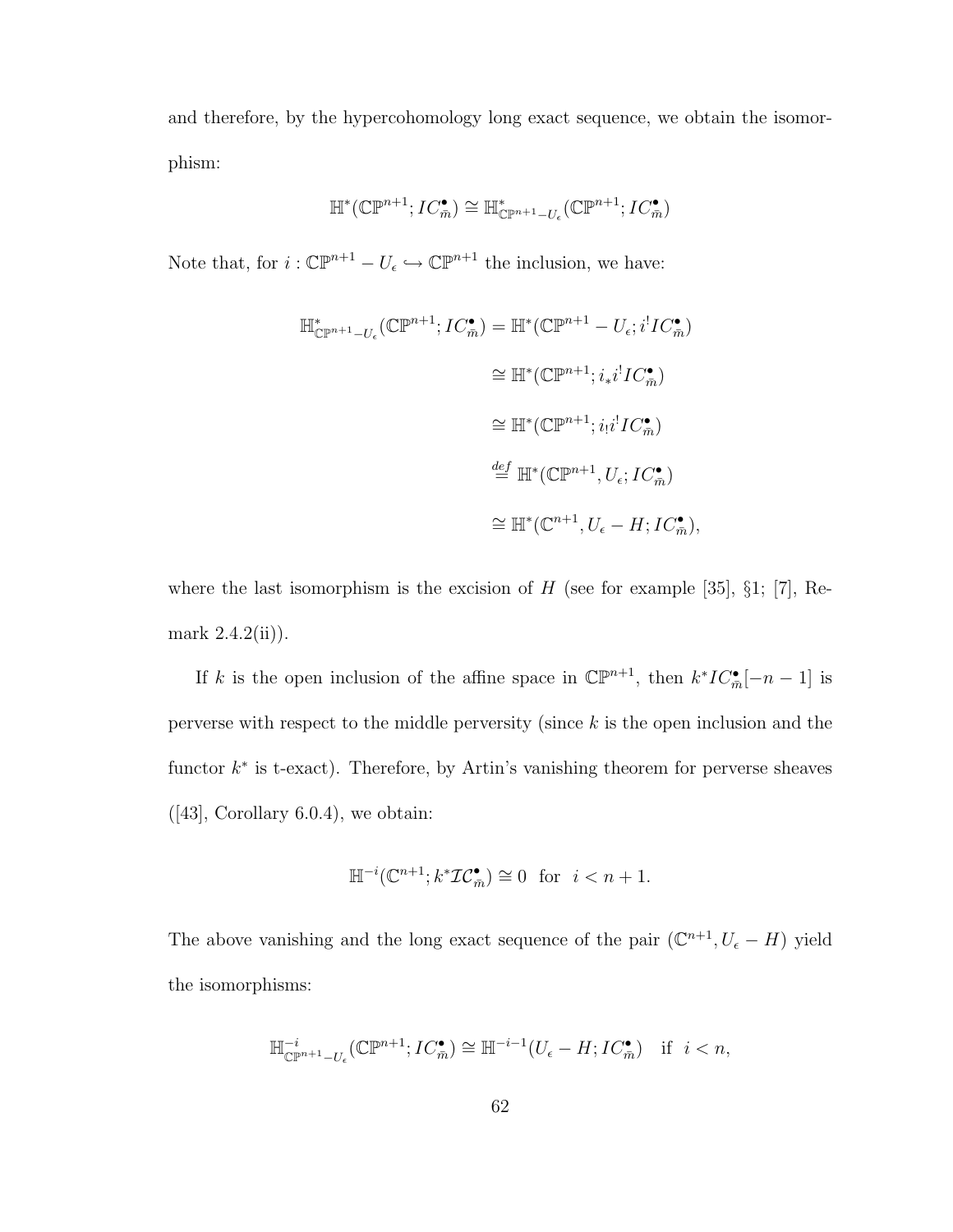and

$$
\mathbb{H}^{-n-1}(U_{\epsilon}-H; IC_{\bar{m}}^{\bullet}) \to \mathbb{H}^{-n}_{\mathbb{CP}^{n+1}-U_{\epsilon}}(\mathbb{CP}^{n+1}; IC_{\bar{m}}^{\bullet}) \text{ is an epimorphism.}
$$

Note that  $U_{\epsilon} - H = \alpha^{-1}((0, \epsilon))$ , and by Lemma 8.4.7(c) of [22] we obtain the isomorphism:

$$
\mathbb H^*(U_{\epsilon} - H; IC^{\bullet}_{\bar m}) \cong \mathbb H^*(S_{\infty}; IC^{\bullet}_{\bar m})
$$

where  $S_{\infty} = \alpha^{-1}(\epsilon'), 0 < \epsilon' < \epsilon$ .

Next, using the fact that  $IC_{\bar{m}}^{\bullet}|_{V \cup H} \cong 0$ , we obtain a sequence of isomorphisms as follows: for  $i \leq n$ ,

$$
\mathbb{H}^{-i-1}(S_{\infty}; IC_{\bar{m}}^{\bullet}) = \mathbb{H}_{c}^{-i-1}(S_{\infty} - (V \cap S_{\infty}); IC_{\bar{m}}^{\bullet})
$$
  
\n
$$
= \mathbb{H}_{c}^{-i-1}(S_{\infty} - (V \cap S_{\infty}); \mathcal{L}|_{S_{\infty}-V}[2n+2])
$$
  
\n
$$
= H_{c}^{-i+2n+1}(S_{\infty} - (V \cap S_{\infty}); \mathcal{L})
$$
  
\n
$$
\stackrel{(1)}{\cong} H_{i}(S_{\infty} - (V \cap S_{\infty}); \mathcal{L})
$$
  
\n
$$
\cong H_{i}(U_{\infty}^{c}; \mathbb{Q}),
$$

where  $\mathcal L$  is given on  $S_{\infty}$  –  $(V \cap S_{\infty})$  by the linking number with  $V \cap S_{\infty}$ , (1) is the Poincaré duality isomorphism ([3], Theorem V.9.3), and  $\mathcal{U}_{\infty}^c$  is the infinite cyclic cover of  $S_{\infty} - (V \cap S_{\infty})$  corresponding to the linking number with  $V \cap S_{\infty}$  (cf. [28]).

 $\Box$ 

Remark 4.3.8. Subsequently, A. Libgober has found a simpler proof of Theorem 4.3.7, using a purely topological argument based on the Lefschetz theorem. As a corollary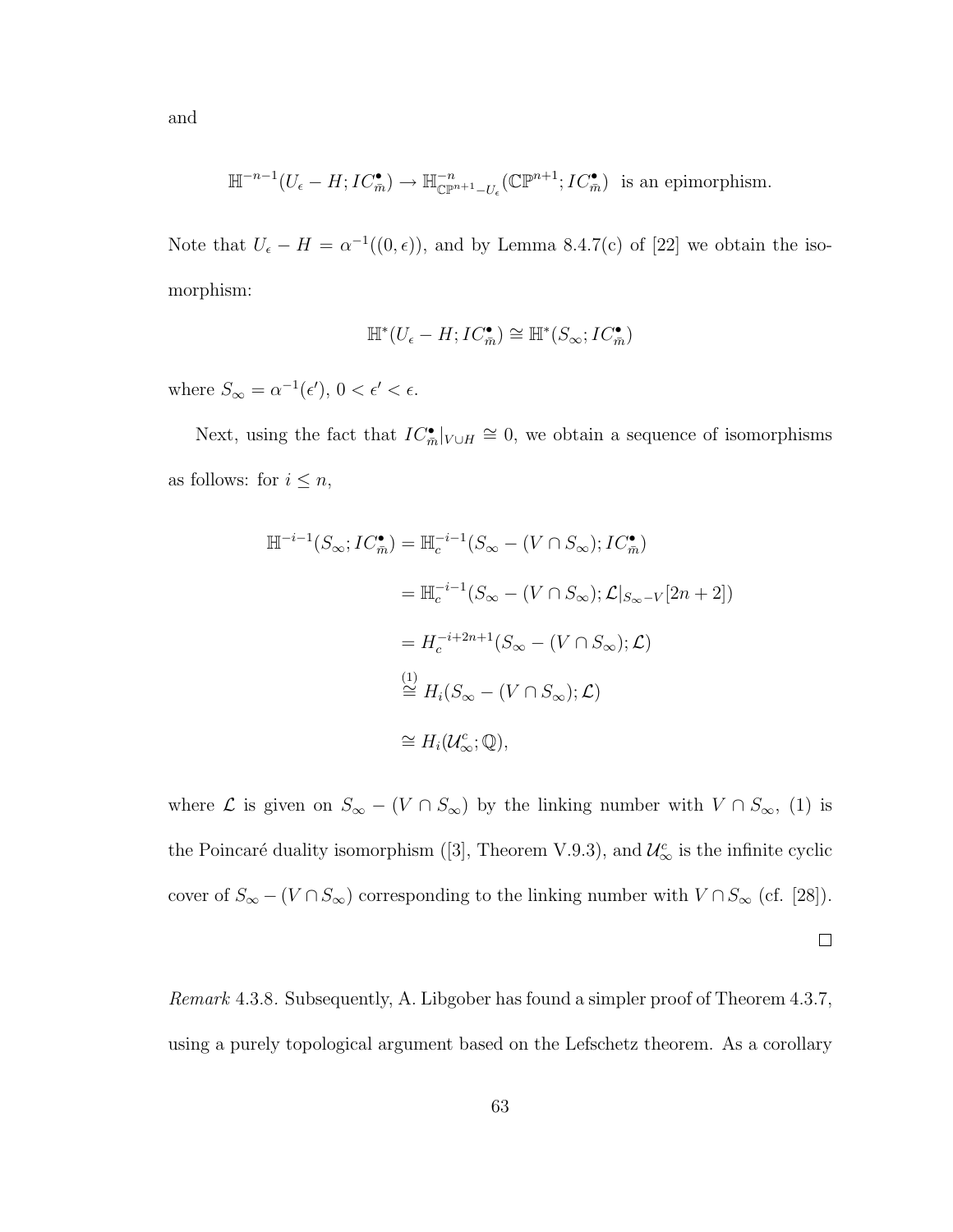to Theorem 4.3.7 it follows readily (cf. [32]) that the Alexander modules of the hypersurface complement are semi-simple, thus generalizing Libgober's result for the case of hypersurfaces with only isolated singularities (see [28], Corollary 4.8). The details will be given below.

**Proposition 4.3.9.** Let  $V \subset \mathbb{CP}^{n+1}$  be a reduced degree d hypersurface which is transversal to the hyperplane at infinity, H. Then for each  $i \leq n$ , the Alexander module  $H_i(\mathcal{U}^c;\mathbb{C})$  is a semi-simple  $\mathbb{C}[t,t^{-1}]$ -module which is annihilated by  $t^d-1$ .

Proof. By Theorem 4.3.7, it suffices to prove this fact for the modules 'at infinity'  $H_i(\mathcal{U}^c_\infty;\mathbb{C}), i \leq n.$ 

Note that since V is transversal to H, the space  $S_{\infty}$  –(V∩ $S_{\infty}$ ) is a circle fibration over  $H - V \cap H$  which is homotopy equivalent to the complement in  $\mathbb{C}^{n+1}$  to the affine cone over the projective hypersurface  $V \cap H$ . Let  $\{h = 0\}$  be the polynomial defining  $V \cap H$  in H. Then the infinite cyclic cover  $\mathcal{U}^c_\infty$  of  $S_\infty - (V \cap S_\infty)$  is homotopy equivalent to the Milnor fiber  $\{h = 1\}$  of the (homogeneous) hypersurface singularity at the origin defined by h and, in particular,  $H_i(\mathcal{U}^c_{\infty}; \mathbb{C})$   $(i \leq n)$  is a torsion finitely generated  $\mathbb{C}[t, t^{-1}]$ -module. Since the monodromy on the Milnor fiber  $\{h = 1\}$  has finite order  $d$  (given by multiplication by roots of unity), it also follows that the modules at infinity are semi-simple torsion modules, annihilated by  $t^d - 1$  (see [25]).

 $\Box$ 

Note. The above proposition supplies alternative proofs to Corollary 4.2.7 and Theorem 4.3.1.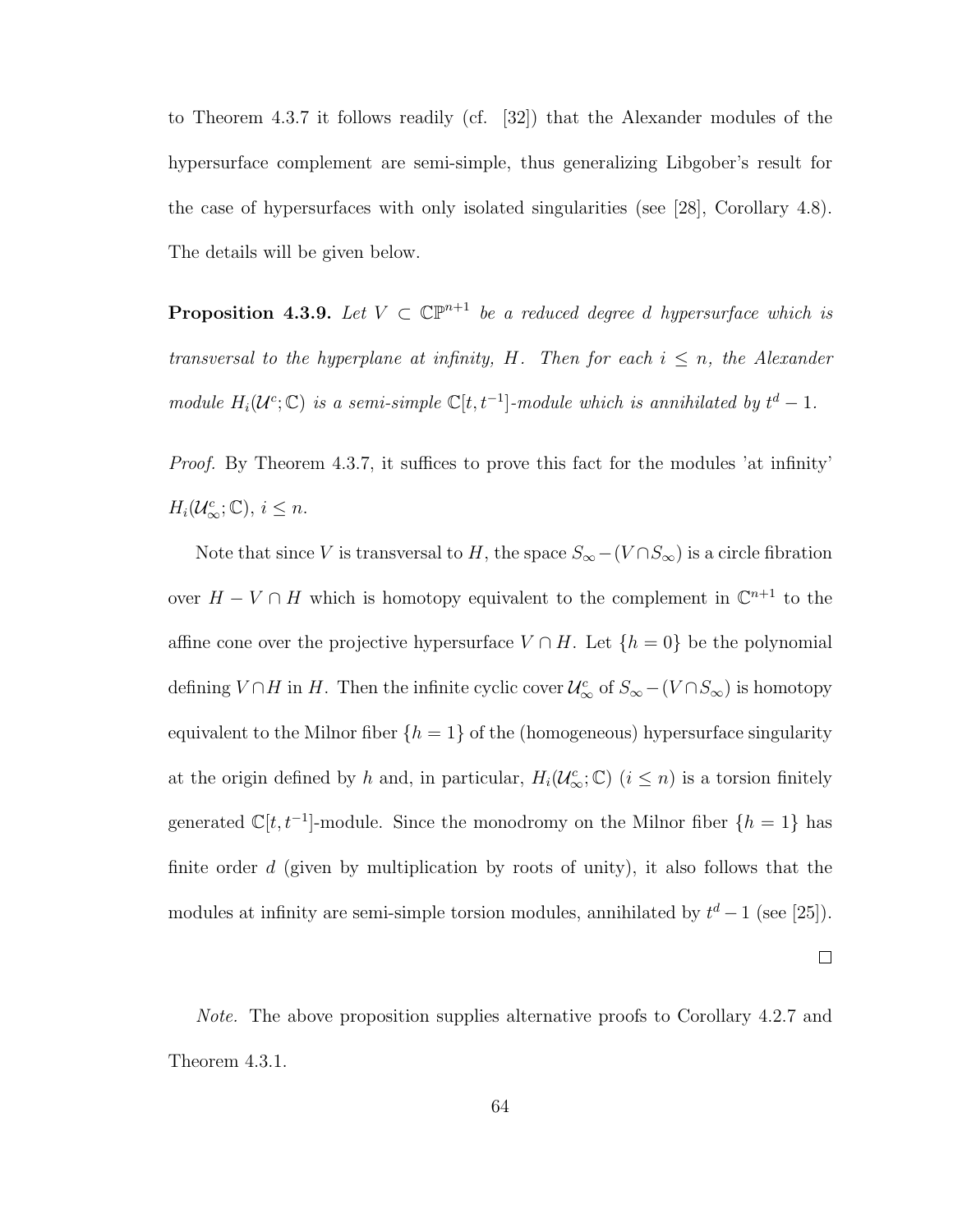## 4.4 On the Milnor fiber of a projective hypersurface arrangement

In this section, we apply the preceding results to the case of a hypersurface  $V \subset$  $\mathbb{CP}^{n+1}$ , which is a projective cone over a reduced hypersurface  $Y \subset \mathbb{CP}^n$ . As an application to Theorem 4.3.2, we obtain restrictions on the eigenvalues of the monodromy operators associated to the Milnor fiber of the hypersurface arrangement defined by Y in  $\mathbb{CP}^n$ .

Let  $f: \mathbb{C}^{n+1} \to \mathbb{C}$  be a homogeneous polynomial of degree  $d > 1$ , and let  $Y = \{f = 0\}$  be the projective hypersurface in  $\mathbb{CP}^n$  defined by f. Assume that the polynomial f is square-free, and let  $f = f_1 \cdots f_s$  be the decomposition of f as a product of irreducible factors. Then  $Y_i = \{f_i = 0\}$  are precisely the irreducible components of the hypersurface  $Y$ , and we refer to this situation by saying that we have a hypersurface arrangement  $\mathcal{A} = (Y_i)_{i=1,s}$  in  $\mathbb{CP}^n$ .

The Milnor fiber of the arrangement A is defined as the fiber  $F = f^{-1}(1)$  of the global Milnor fibration  $f: U \to \mathbb{C}^*$  of the (homogeneous) polynomial f; here  $\mathcal{U} := \mathbb{C}^{n+1} - f^{-1}(0)$  is the complement of the central arrangement  $A = f^{-1}(0)$  in  $\mathbb{C}^{n+1}$ , the cone on A. F has as characteristic homeomorphism  $h : F \to F$  the mapping given by  $h(x) = \tau \cdot x$  with  $\tau = exp(2\pi i/d)$ . This formula shows that  $h^d = id$ , hence the induced morphisms  $h_q : H_q(F) \to H_q(F)$  at the homology level are all diagonalizable over  $\mathbb{C}$ , with eigenvalues among the d-th roots of unity. Denote by  $P_q(t)$  the characteristic polynomial of the monodromy operator  $h_q$ .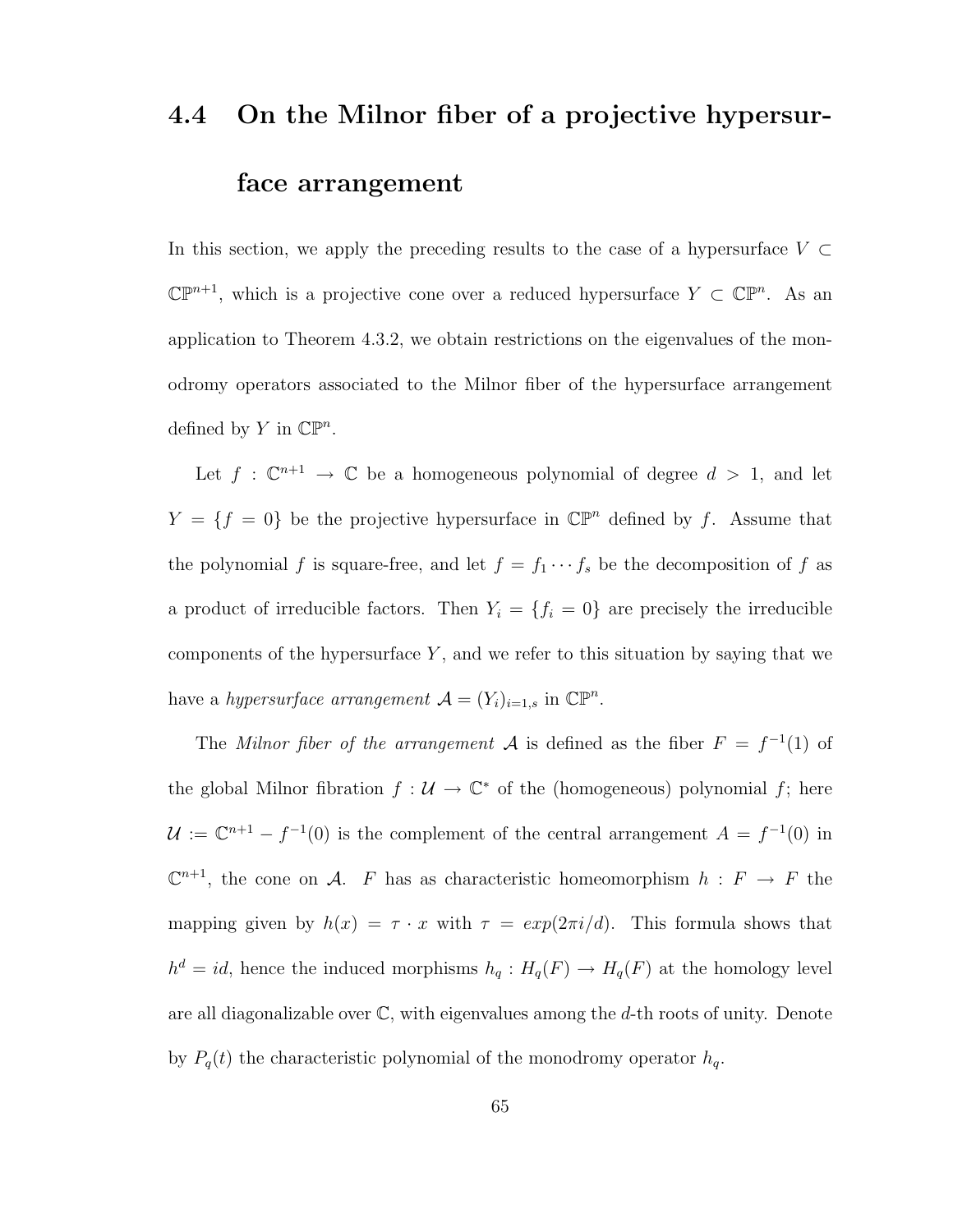Note that the Milnor fiber  $F$  is homotopy equivalent to the infinite cyclic cover  $\mathcal{U}^c$  of U, corresponding to the homomorphism  $\mathbb{Z}^s = H_1(\mathcal{U}) \to \mathbb{Z}$  sending a meridian generator about a component of A to the positive generator of  $\mathbb{Z}$ . With this identification, the monodromy homeomorphism h corresponds precisely to a generator of the group of covering transformations (see [7], p. 106-107).

It's easy to see that  $V \subset \mathbb{CP}^{n+1}$ , the projective cone on Y, is in general position at infinity, where we identify the hyperplane at infinity,  $H$ , with the projective space on which  $Y$  is defined as a hypersurface. Denote the irreducible components of  $V$ by  $V_i$ ,  $i = 1, \dots, s$ , each of which is the projective cone over the corresponding component of Y. Theorem 4.3.2 when applied to  $F \simeq U^c$  and to the hypersurface V, provides obstructions on the eigenvalues of the monodromy operators associated to the Milnor fiber  $F$ . More precisely, we obtain the following result concerning the prime divisors of the polynomials  $P_q(t)$ , for  $q \leq n-1$  (compare [33], Theorem 3.1):

**Proposition 4.4.1.** Let  $Y = (Y_i)_{i=1,s}$  be a hypersurface arrangement in  $\mathbb{CP}^n$ , and fix an arbitrary component, say  $Y_1$ . Let F be the Milnor fibre of the arrangement. Fix a Whitney stratification of the pair  $(\mathbb{CP}^n, Y)$  and denote by  $\mathcal Y$  the set of (open) singular strata. Then for  $q \leq n-1$ , a prime  $\gamma \in \Gamma$  divides the characteristic polynomial  $P_q(t)$ of the monodromy operator  $h_q$  only if  $\gamma$  divides one of the polynomials  $\xi_l^s(t)$  associated to the local Alexander modules  $H_l(S^{2n-2s-1}-K^{2n-2s-3};\Gamma)$  corresponding to link pairs  $(S^{2n-2s-1}, K^{2n-2s-3})$  of components of strata  $\mathcal{V} \in \mathcal{Y}$  of complex dimension s with  $V \subset Y_1$ , such that:  $n - q - 1 \le s \le n - 1$  and  $2(n - 1) - 2s - q \le l \le n - s - 1$ .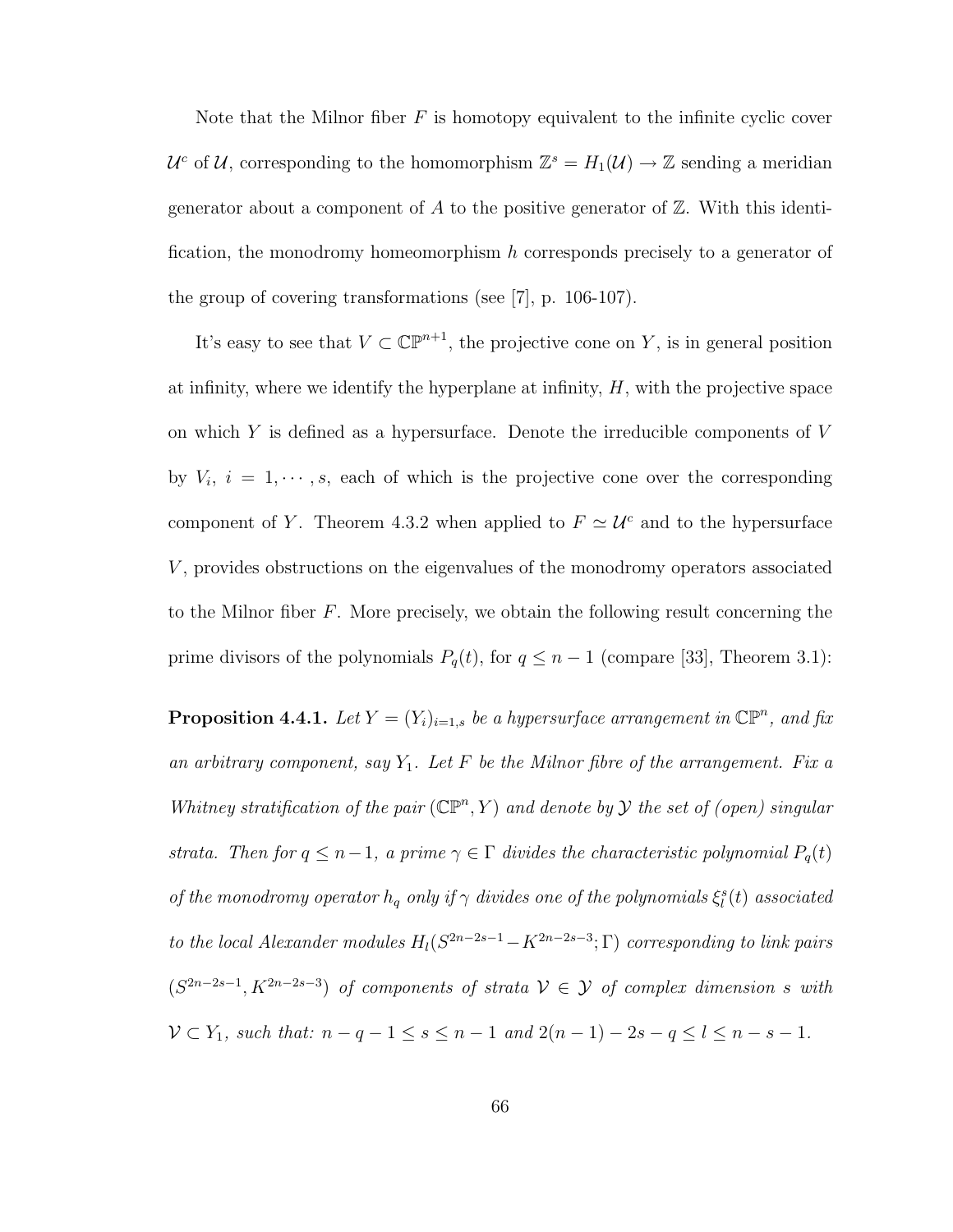*Proof.* There is an identification  $P_q(t) \sim \delta_q(t)$ , where  $\delta_q(t)$  is the global Alexander polynomial of the hypersurface V, i.e. the order of the torsion module  $H_q(\mathcal{U}^c;\mathbb{Q}) \cong$  $IH_q^{\bar{m}}(\mathbb{CP}^{n+1};\mathcal{L}_H)$ . We consider a topological stratification S on V induced by that of Y, having the cone point as a zero-dimensional stratum. From Theorem  $4.3.2$  we recall that, for  $q \leq n-1$ , the local polynomials of the zero-dimensional strata of  $V_1$ do not contribute to the prime factors of the global polynomial  $\delta_q(t)$ . Notice that link pairs of strata S of  $V_1$  in  $(\mathbb{CP}^{n+1}, V)$  (with  $\dim(S) \geq 1$ ) are the same as the link pairs of strata of  $Y_1 = V_1 \cap H$  in  $(H = \mathbb{CP}^n, V \cap H = Y)$ . The desired conclusion follows from Theorem 4.3.2 by reindexing.

 $\Box$ 

*Note.* The polynomials  $P_i(t)$ ,  $i = 0, \dots, n$  are related by the formula (see [7],  $(4.1.21)$  or [8],  $(6.1.10)$ :

$$
\prod_{q=0}^{n} P_q(t)^{(-1)^{q+1}} = (1 - t^d)^{-\chi(F)/d}
$$

where  $\chi(F)$  is the Euler characteristic of the Milnor fiber. Therefore, it suffices to compute only the polynomials  $P_0(t), \cdots, P_{n-1}(t)$  and the Euler characteristic of F.

If  $Y \subset \mathbb{CP}^n$  has only isolated singularities, the proof of the previous proposition can be strengthened to obtain the following result, similar to [7],  $(6.3.29)$  or [8], Corollary 6.4.16:

**Proposition 4.4.2.** With the above notations, if Y has only isolated singularities, then the polynomial  $P_{n-1}$  divides (up to a power of  $t-1$ ) the product of the local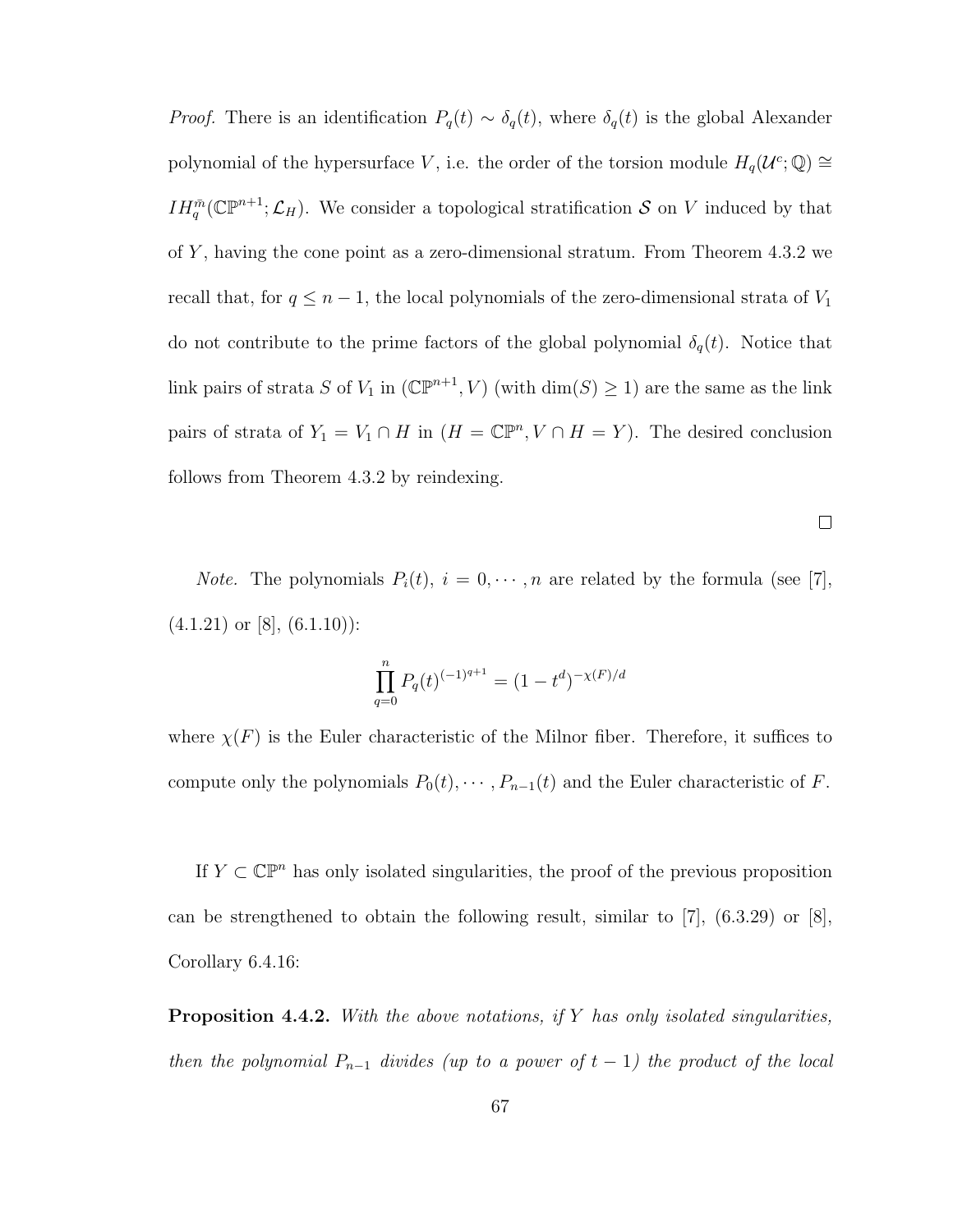Alexander polynomials associated to the singular points of Y contained in  $Y_1$ .

A direct consequence of Proposition 4.4.1 is the following:

**Corollary 4.4.3.** If  $\lambda \neq 1$  is a d-th root of unity such that  $\lambda$  is not an eigenvalue of any of the local monodromies corresponding to link pairs of singular strata of  $Y_1$  in a stratification of the pair  $(\mathbb{CP}^n, Y)$ , then  $\lambda$  is not an eigenvalue of the monodromy operators acting on  $H_q(F)$  for  $q \leq n-1$ .

Using the fact that normal crossing divisor germs have trivial monodromy operators  $([7], (5.2.21.ii); [8], (6.1.8.ii)$ , we also obtain the following (compare [6], Corollary 16):

**Corollary 4.4.4.** Let  $\mathcal{A} = (Y_i)_{i=1,s}$  be a hypersurface arrangement in  $\mathbb{CP}^n$  and fix one irreducible component, say  $Y_1$ . Assume that  $\bigcup_{i=1,s} Y_i$  is a normal crossing divisor at any point  $x \in Y_1$ . Then the monodromy action on  $H_q(F; \mathbb{Q})$  is trivial for  $q \leq n-1$ .

### 4.5 Examples

We will now show, by explicit calculations on examples, how to combine Theorems 4.3.1 and 4.3.2 in order to obtain information on the Alexander modules of a hypersurface.

We start with few remarks on the local Alexander polynomials of link pairs of strata of  $(\mathbb{CP}^{n+1}, V)$ . Let s be the complex dimension of a (component of a) stratum  $V \in S$ , and consider  $(S^{2n-2s+1}, K) \stackrel{\textit{not}}{=} (S, K)$ , the link pair in  $(\mathbb{CP}^{n+1}, V)$  of a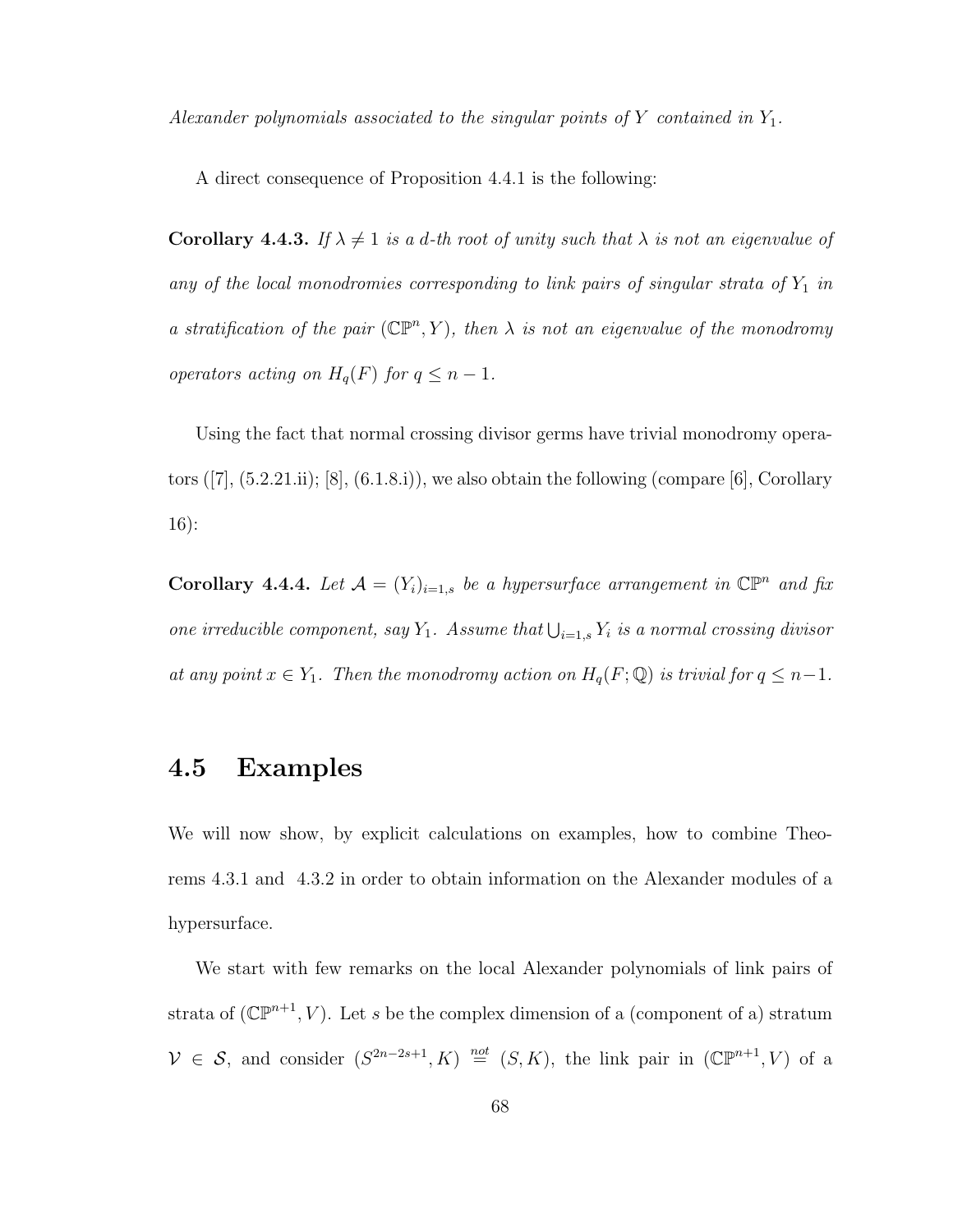point  $x \in V$ . This is in general a singular algebraic link, obtained by intersecting  $(\mathbb{CP}^{n+1}, V)$  with a small sphere centered at x, in a submanifold of  $\mathbb{CP}^{n+1}$  of dimension  $n - s + 1$ , which meets the s-dimensional stratum transversally at x. We define, as usual, a local system on the link complement,  $S - K$ , with stalk  $\Gamma$  and action of the fundamental group given by  $\alpha \mapsto t^{lk(\alpha,K)}$ . The classical Alexander modules of the link pair are defined as  $H_*(S - K, \Gamma) \cong H_*(\widetilde{S - K}, \mathbb{Q})$ , where  $\widetilde{S - K}$  is the infinite cyclic covering of the link complement defined geometrically by the total linking number with  $K$ , i.e. the covering associated to the kernel of the epimorphism  $\pi_1(S - K) \stackrel{\text{lk}}{\rightarrow} \mathbb{Z}$ , which maps the meridian generator loops around components of K to 1. The Γ-module structure on  $H_*(\widetilde{S-K}, \mathbb{Q})$  is induced by the action of the covering transformations. Note that  $H_*(S-K,\Gamma)$  is torsion Γ-module since algebraic knots are of finite type ([4], Proposition 2.2).

For every algebraic link  $(S, K)$  as above, there is an associated Milnor fibration ([38]):  ${}^{s}F \hookrightarrow S-K \to S^{1}$ , where  ${}^{s}F$  is the Milnor fiber. Whenever we refer to objects associated to an s-dimensional stratum, we will use the superscript '<sup>s</sup> '. It is known that  ${}^{s}F$  has the homotopy type of a  $(n-s)$ -dimensional CW complex ([38], Theorem 5.1). We regard  $H_*(^sF; \mathbb{Q})$  as a  $\Gamma$ -module, with the multiplication defined by the rule:  $t \times a = h_*(a)$ , where  ${}^s h : {}^s F \to {}^s F$  is the monodromy homeomorphism of the Milnor fibration. Note that the inclusion  ${}^sF \hookrightarrow S - K$  is, up to homotopy equivalence, the infinite cyclic covering  $\widetilde{S - K}$  of the link complement, defined by the total linking number with K (more precisely,  $\widetilde{S - K}$  is homeomorphic to  ${}^{s}F \times \mathbb{R}$ ; note that  ${}^{s}F$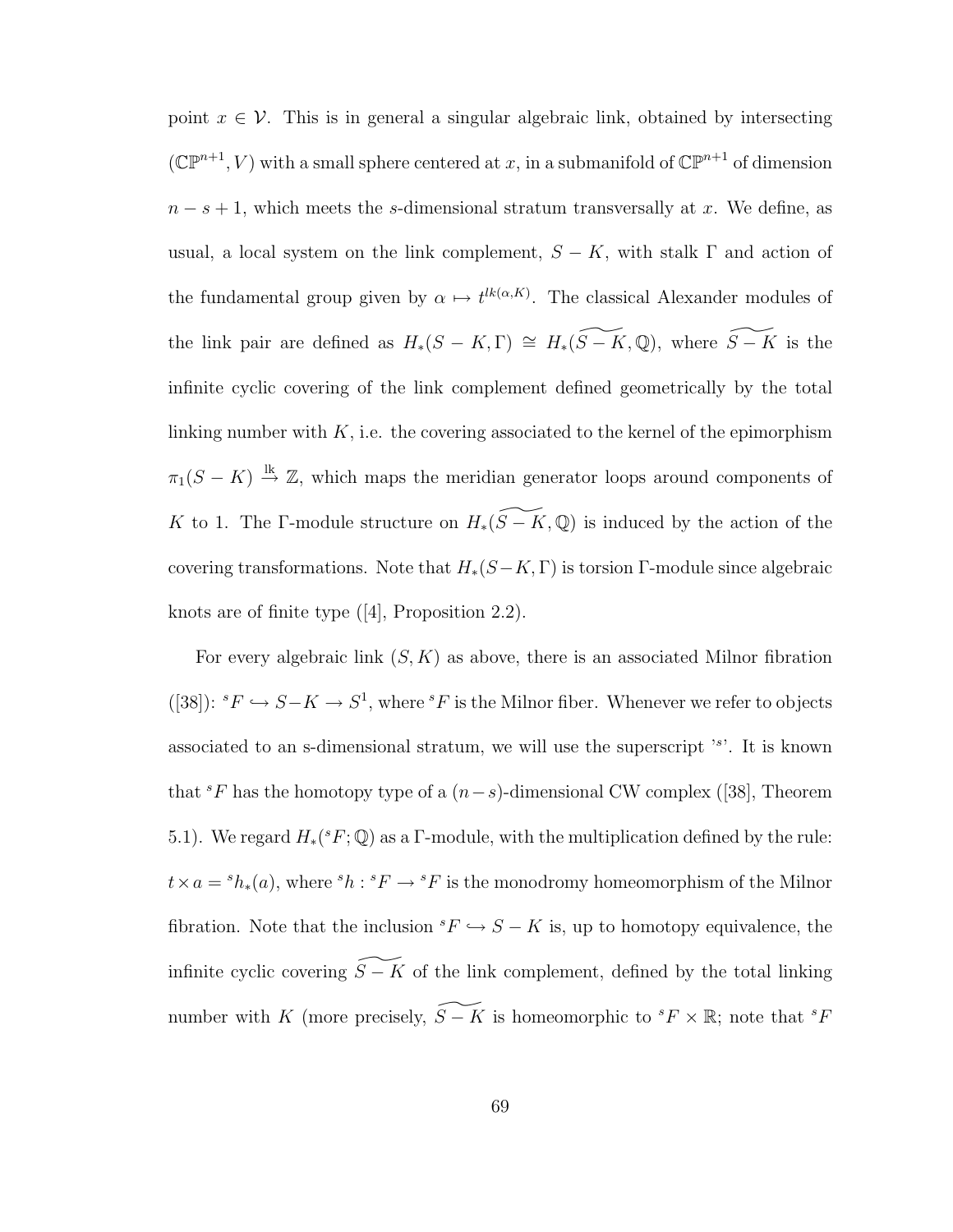is connected since we work with reduced singularities). With this identification, the monodromy homeomorphism of  ${}^sF$  corresponds precisely to a generator of the group of covering transformations. It follows that the classical Alexander polynomials of the link pair can be identified with the characteristic polynomials  $\delta_*(t) = \det(tI - \delta h_*)$ of the monodromy operators  $s_{h_*}$ .

Note that, in general, the Milnor fibre associated to an algebraic link has a certain degree of connectivity. In the case of an isolated singularity, the Milnor fibre is homotopy equivalent to a join of spheres of its middle dimension ([38]). Results on the homotopy type of the Milnor fibre of a non-isolated hypersurface singularity and homology calculations can be found, for example, in [40] and [42].

#### Example 4.5.1. One-dimensional singular locus

Let V be the trifold in  $\mathbb{CP}^4 = \{(x : y : z : t : v)\}\$ , defined by the polynomial:  $y^2z + x^3 + tx^2 + v^3 = 0$ . The singular locus of V is the projective line

Sing(V) = {
$$
(0:0:z:t:0); z,t \in \mathbb{C}
$$
}

We let  $\{t = 0\}$  be the hyperplane H at infinity. Then  $V \cap H$  is the surface in  $\mathbb{CP}^3 = \{(x : y : z : v)\}\$ defined by the equation  $y^2z + x^3 + v^3 = 0$ , having the point  $(0 : 0 : 1 : 0)$  as its singular set. Thus,  $\text{Sing}(V \cap H) = \text{Sing}(V) \cap H$ . Let X be the affine part of V, i.e., defined by the polynomial  $y^2z + x^3 + x^2 + y^3 = 0$ . Then Sing(X) = {(0, 0, z, 0)}  $\cong$  {(0 : 0 : z : 1 : 0)} = Sing(V) ∩ X is the z-axis of  $\mathbb{C}^4 = \{(x, y, z, v)\}\$ , and it's clear that the origin  $(0, 0, 0, 0) = (0 : 0 : 0 : 1 : 0)$  looks different than any other point on the z-axis: the tangent cone at the point  $(0, 0, \lambda, 0)$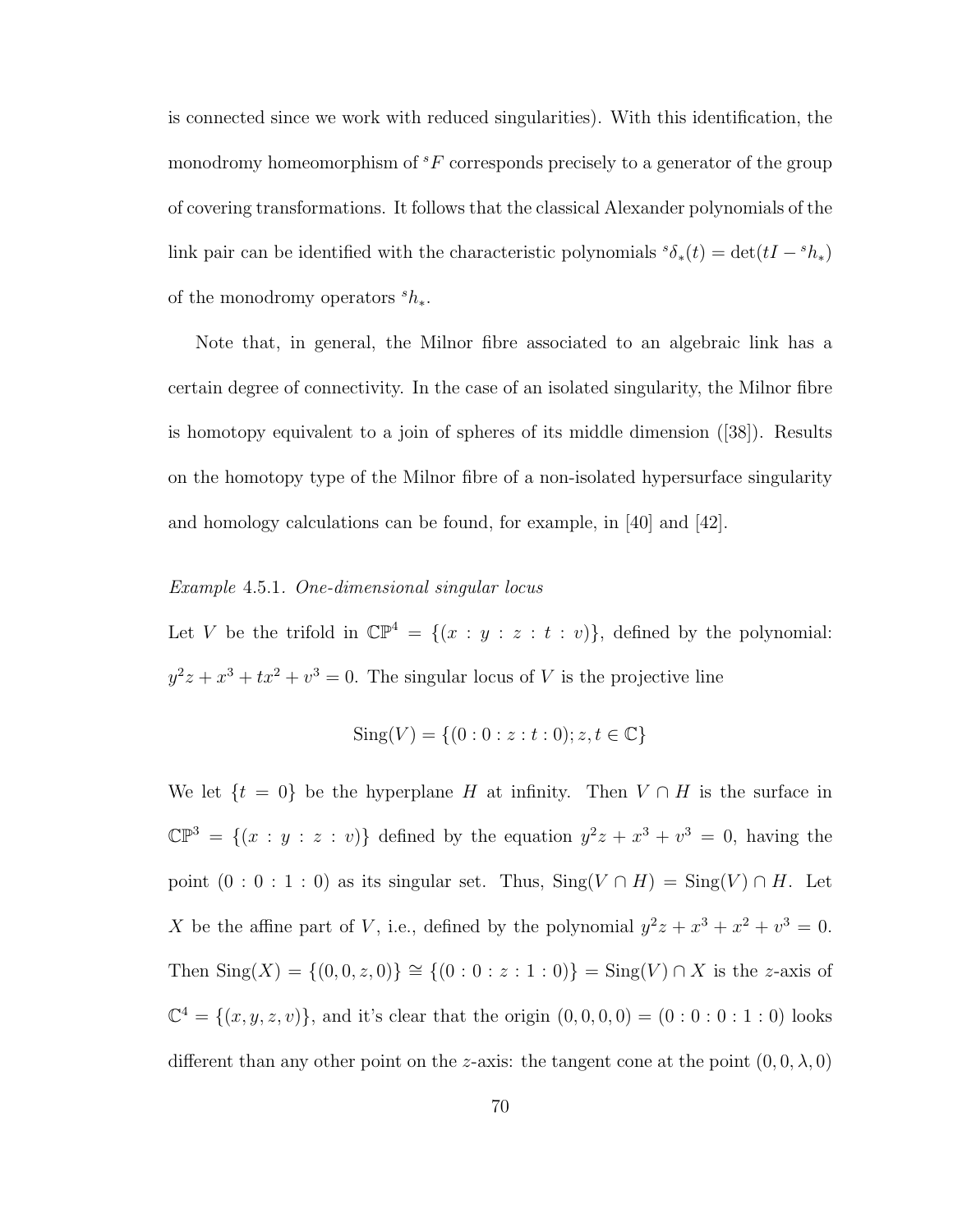is represented by two planes for  $\lambda \neq 0$  and degenerates to a double plane for  $\lambda = 0$ . Therefore we give the pair  $(\mathbb{CP}^4, V)$  the following Whitney stratification:

$$
\mathbb{CP}^4 \supset V \supset \text{Sing}(V) \supset (0:0:0:1:0)
$$

It's clear that V is transversal to the hyperplane at infinity.

In our example  $(n = 3, k = 1)$  we are interested in describing the prime factors of the global Alexander polynomials  $\delta_2(t)$  and  $\delta_3(t)$  (note that  $\delta_1(t) \sim 1$ , as  $n - k \geq 2$ ; cf. [28]). In order to describe the local Alexander polynomials of link pairs of singular strata of  $V$ , we will use the results of [40] and [42].

The link pair of the top stratum of V is  $(S^1, \emptyset)$ , and the only prime factor that may contribute to the global Alexander polynomials is  $t-1$ , the order of  $H_0(S^1, \Gamma)$ .

Next, the link of the stratum  $Sing(V) - \{(0:0:0:1:0)\}\)$  is the algebraic knot in a 5-sphere  $S^5 \subset \mathbb{C}^3$  given by the intersection of the affine variety  $\{y^2 + x^3 + y^3 = 0\}$ in  $\mathbb{C}^3 = \{(x, y, v)\}$  (where  $t = 0, z = 1$ ) with a small sphere about the origin  $(0, 0, 0)$ . (To see this, choose the hyperplane  $V(t) = \{(x : y : z : 0 : v)\}\$  which is transversal to the singular set  $V(x, y, v)$ , and consider an affine neighborhood of their intersection  $(0:0:1:0)$  in  $V(t) \cong \mathbb{CP}^3$ .) The polynomial  $y^2 + x^3 + v^3$  is weighted homogeneous of Brieskorn type, hence ([38], [40]) the associated Milnor fibre is simply-connected, homotopy equivalent to  $\{2 \text{ points}\}\times\{3 \text{ points}\}\times\{3 \text{ points}\}\$ , and the characteristic polynomial of the monodromy operator acting on  $H_2(F; \mathbb{Q})$  is  $(t+1)^2(t^2-t+1)$ .

Finally, the link pair of the zero-dimensional stratum,  $\{(0:0:0:1:0)\}$ , (the origin in the affine space  $\{t = 1\}$ , is the algebraic knot in a 7-sphere, obtained by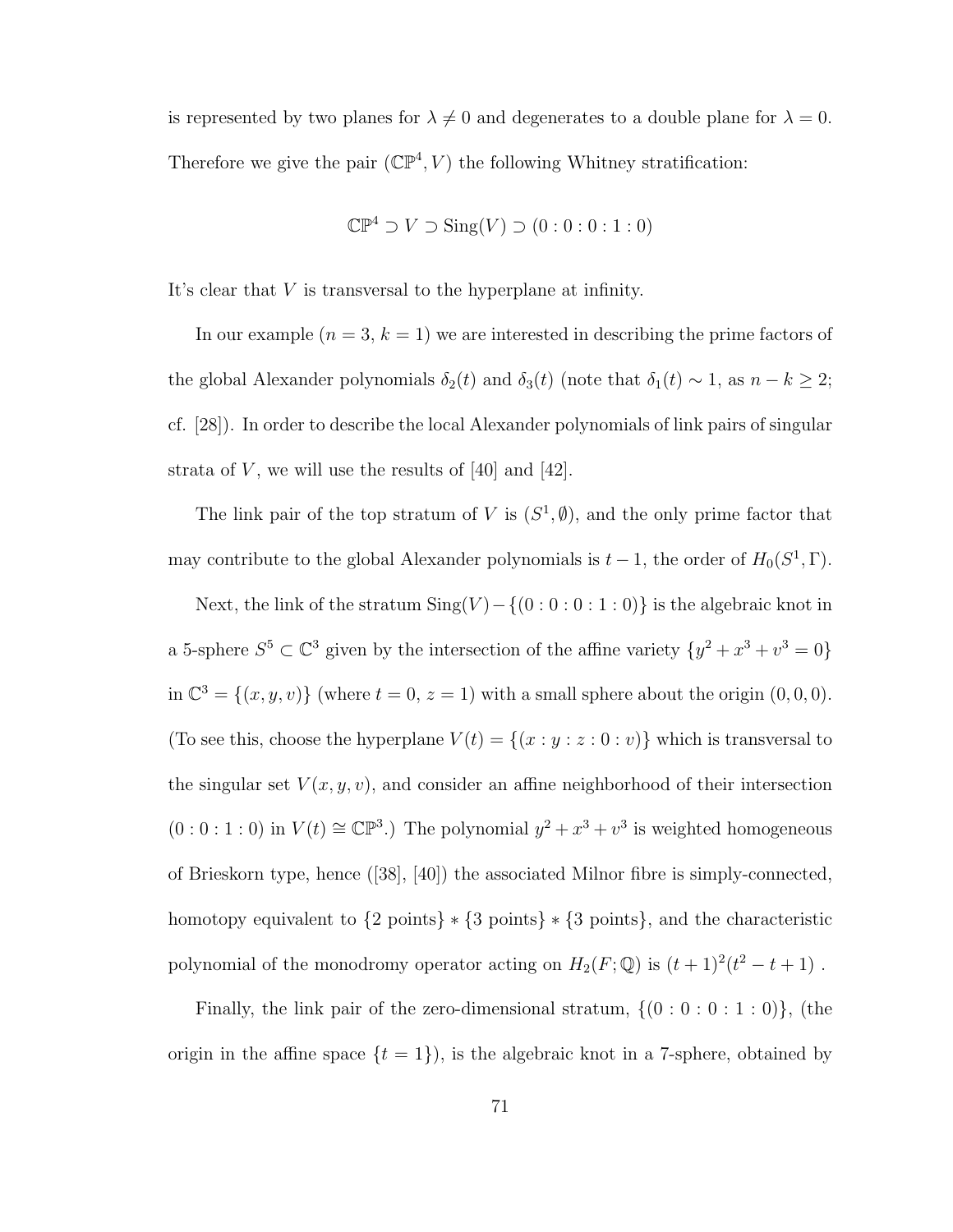intersecting the affine variety  $y^2z + x^3 + x^2 + y^3 = 0$  in  $\mathbb{C}^4 = \{(x, y, z, v)\}\$  with a small sphere about the origin. Since we work in a neighborhood of the origin, by an analytic change of coordinates, this is the same as the link pair of the origin in the variety  $y^2z + x^2 + y^3 = 0$ . Therefore the Milnor fiber of the associated Milnor fibration is the join of  $\{x^2 = 1\}$ ,  $\{y^2z = 1\}$  and  $\{v^3 = 1\}$ , i.e., it is homotopy equivalent to  $S^2 * \{3 \text{ points}\}, \text{ i.e., } S^3 \vee S^3$  ([38], [40]). Moreover, denoting by  $\delta_f$  the characteristic polynomials of monodromy of the weighted homogeneous polynomial f, we obtain ([40], Theorem 6):  $\delta_{x^2+v^3+y^2z}(t) = \delta_{x^2+v^3+yz}(t) = \delta_{x^2+v^3}(t) = t^2 - t + 1$ .

Note that the above links,  $K^3 \subset S^5$  and  $K^5 \subset S^7$ , are rational homology spheres since none of the characteristic polynomials of their associated Milnor fibers has the trivial eigenvalue 1 (see [42], Proposition 3.6). Therefore V, and hence  $V \cap H$ , are rational homology manifolds (see the discussion preceding Proposition 3.3.1). Then, by Proposition 3.3.1,  $t - 1$  cannot be a prime factor of the global Alexander polynomials of V . Also note that the local Alexander polynomials of links of the singular strata of V have prime divisors none of which divides  $t^3 - 1$ , thus, by Theorem 4.3.1, they cannot appear among the prime divisors of  $\delta_2(t)$  and  $\delta_3(t)$ .

Altogether, we conclude that  $\delta_0(t) \sim t - 1$ ,  $\delta_1(t) \sim 1$ ,  $\delta_2(t) \sim 1$  and  $\delta_3(t) \sim 1$ .

Note. The above example can be easily generalized to provide hypersurfaces of any dimension, with a one-dimensional singular locus and trivial global Alexander polynomials. This can be done by adding cubes of new variables to the polynomial  $y^2z + x^3 + tx^2 + v^3$ .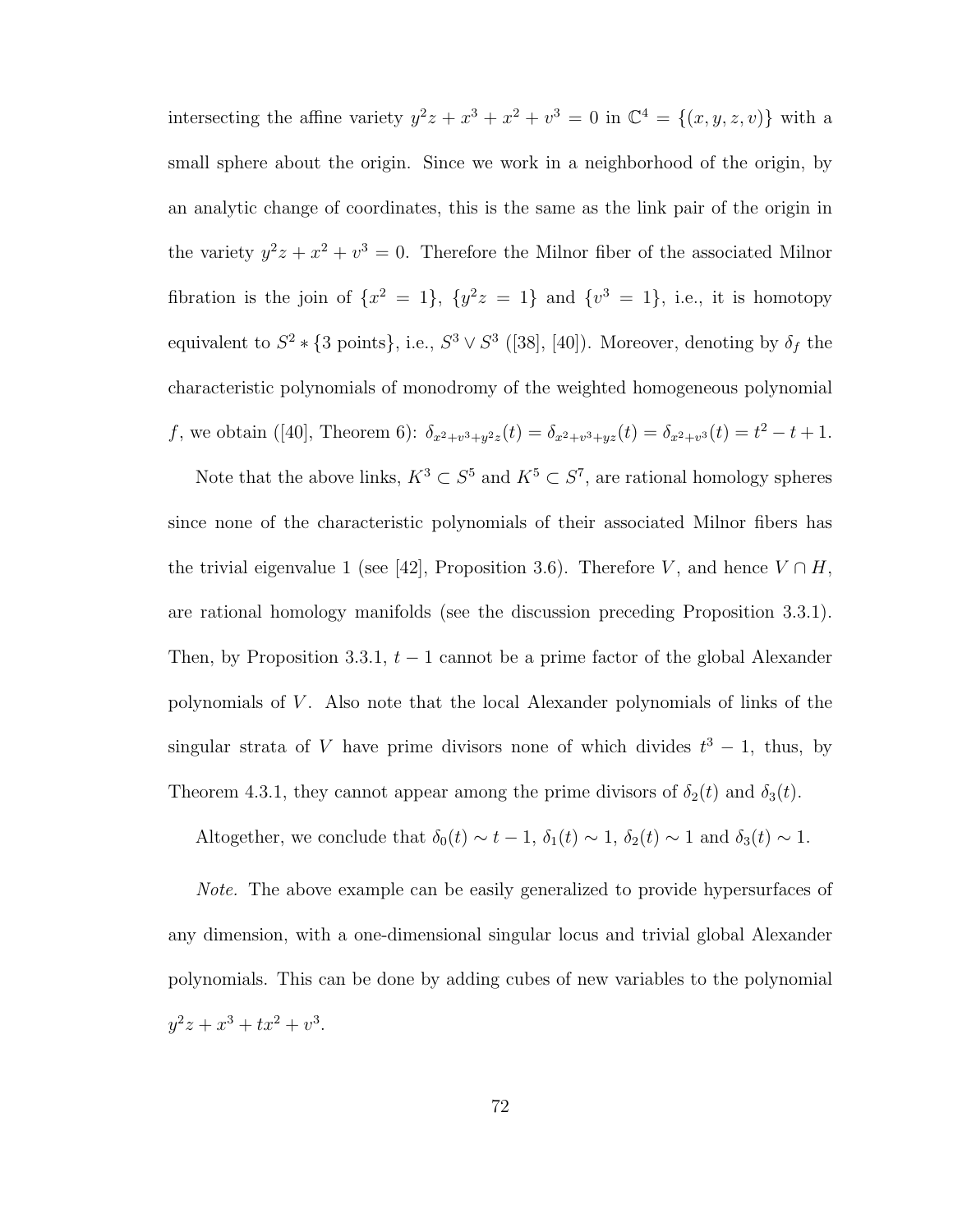#### Example 4.5.2. An isolated singularity

Let V be the surface in  $\mathbb{CP}^3$ , defined by the polynomial:  $x^3 + y^3 + z^3 + tz^2 = 0$ . The singular locus of V is a point  $\text{Sing}(V) = \{(0:0:0:1)\}\)$ . We let  $\{t = 0\}$  be the hyperplane H at infinity and note that  $V \cap H$  is a nonsingular hypersurface in H (defined by the zeros of polynomial  $x^3 + y^3 + z^3$ ). Hence H is transversal on V (in the stratified sense). The only nontrivial global Alexander polynomial (besides  $\delta_0(t) \sim t - 1$ ) may be  $\delta_2(t)$ , and its prime divisors are either  $t - 1$  or prime divisors of the local Alexander polynomial of the link pair of the isolated singular point of V. The link pair of  $\{(0:0:0:1)\}$  in  $(\mathbb{CP}^3, V)$  is the algebraic knot in a 5-sphere, obtained by intersecting the affine variety  $x^3 + y^3 + z^3 + z^2 = 0$  in  $\mathbb{C}^3$  with a small sphere about the origin. Since we work in a neighborhood of the origin, by an analytic change of coordinates, this is the same as the link pair of the origin in the variety  $x^3 + y^3 + z^2 = 0$ . The polynomial  $x^3 + y^3 + z^2$  is weighted homogeneous of Brieskorn type, hence ([38], [40]) the characteristic polynomial of the monodromy homeomorphism of the associated Milnor fibration is  $(t + 1)^2(t^2 - t + 1)$ . Note that none of the roots of the latter polynomial is a root of unity of order 3, hence none of its prime factors may appear as a prime factor of  $\delta_2(t)$  (by Theorem 4.3.1). Moreover, the link of the isolated singular point is a rational homology sphere, as the monodromy operator of the associated Milnor fibration has no trivial eigenvalue  $(|7|,$  Theorem 3.4.10 (A)). Therefore, by Proposition 3.3.1,  $t-1$  is not a prime factor of  $\delta_2(t)$ . Altogether, we conclude that  $\delta_2(t) \sim 1$ , so the corresponding Alexander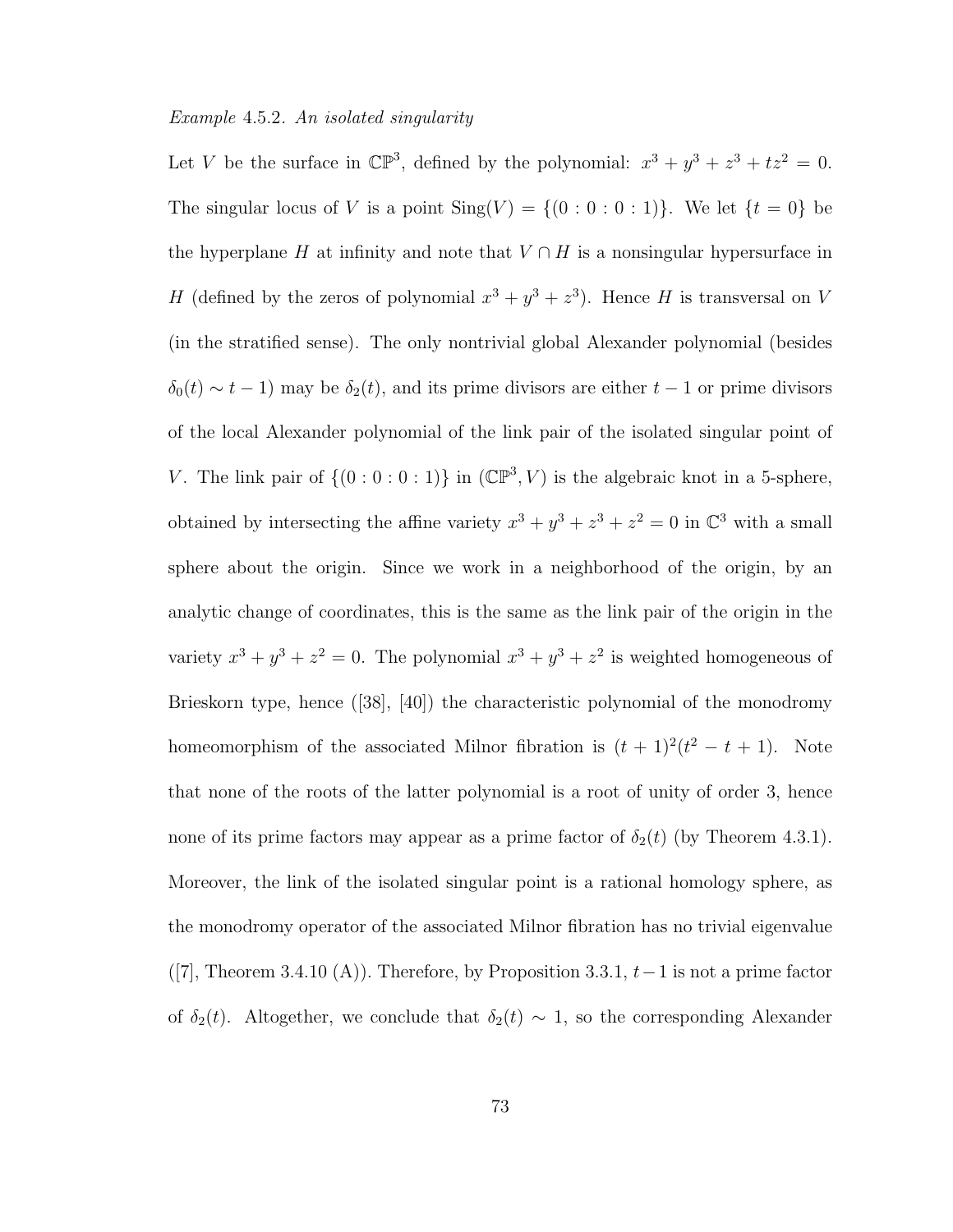module is trivial.

The same answer is obtained by using Corollary 4.9 of [28]. Indeed, we have an isomorphism of Γ-modules:  $H_2(\mathcal{U}^c; \mathbb{Q}) \cong H_2(M_f; \mathbb{Q})$ , where  $M_f$  is the Milnor fiber at the origin, as a non-isolated hypersurface singularity in  $\mathbb{C}^4$ , of the polynomial  $f: \mathbb{C}^4 \to \mathbb{C}, f(x, y, z, t) = x^3 + y^3 + z^3 + tz^2$ . The module structure on  $H_2(M_f; \mathbb{Q})$  is given by the action on the monodromy operator. By a linear change of coordinates, we can work instead with the polynomial  $x^3 + y^3 + tz^2$ . Note that the Milnor fiber of the latter is  $\{3 \text{ points}\}\times \{3 \text{ points}\}\times S^1$ . Hence the formula of the homology of a join ([7], (3.3.20)) shows that the module  $H_2(M_f; \mathbb{Q})$  is trivial.

Note. In the above examples, our theorems are used to show the triviality of the global Alexander modules. But these global objects are not always trivial.

### Example 4.5.3. Manifold singularity

Consider the hypersurface V in  $\mathbb{CP}^{n+1}$  defined by the zeros of the polynomial:  $f(z_0, \dots, z_n) = (z_0)^2 + (z_1)^2 + \dots + (z_{n-k})^2$ . Assume that  $n-k \geq 2$  is even. The singular set  $\Sigma = V(z_0, \dots, z_{n-k}) \cong \mathbb{CP}^k$  is non-singular. Choose a generic hyperplane, H, for example  $H = \{z_n = 0\}$ . The link of  $\Sigma$  is the algebraic knot in a  $(2n-2k+1)$ -sphere  $S_{\epsilon}^{2n-2k+1}$  given by the intersection of the affine variety  $(z_0)^2 + (z_1)^2 + \cdots + (z_{n-k})^2 = 0$  in  $\mathbb{C}^{n-k+1}$  with a small sphere about the origin. As  $n - k$  is even, the link of the singularity (in the sense of [38]) is a rational homology sphere and the associate Alexander polynomial of the knot complement is  $t-(-1)^{n-k+1} = t+1$ . Hence the prime factors of the intersection Alexander polyno-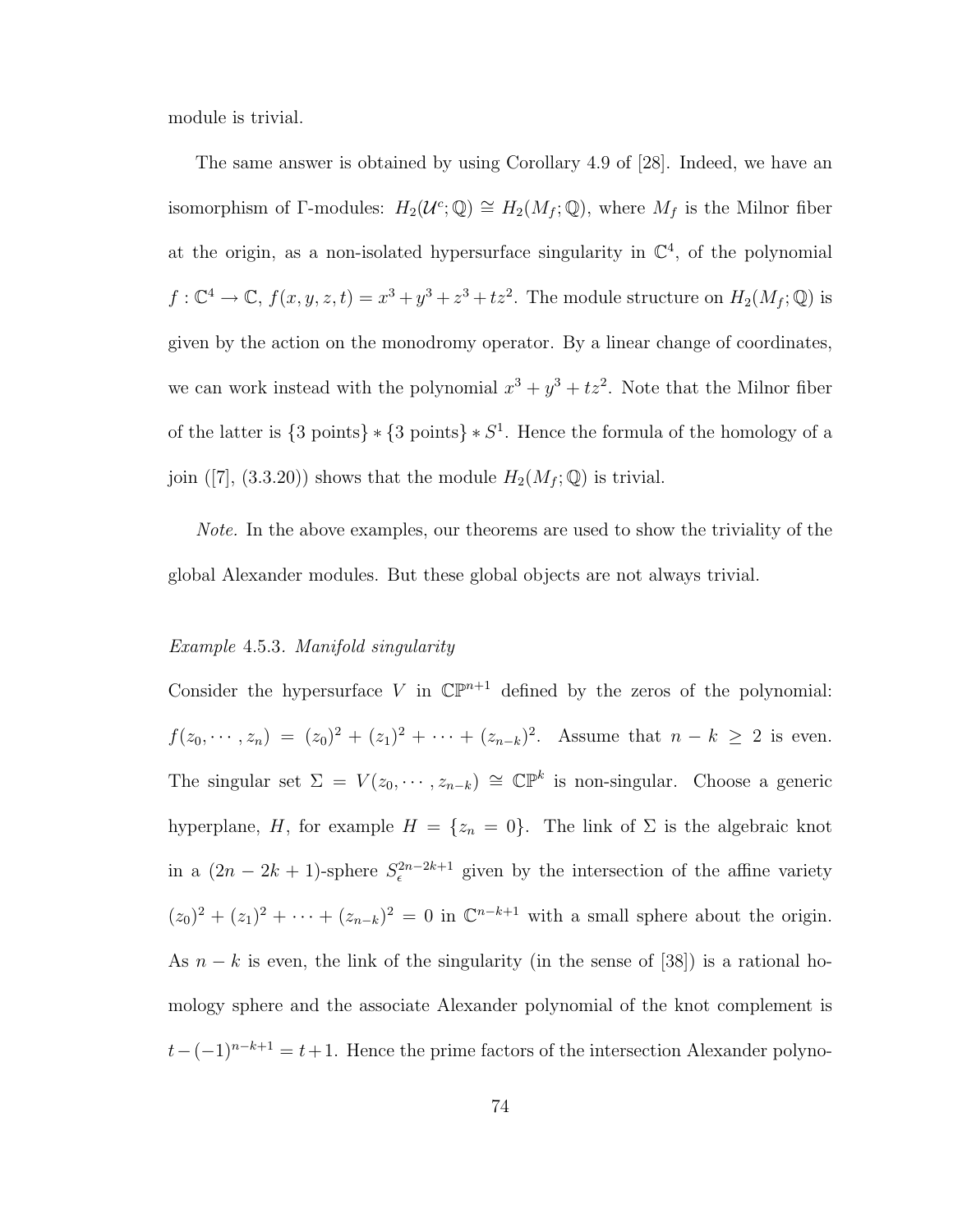mials of the hypersurface are either  $t+1$  or  $t-1$ . However, since the links of singular strata are rational homology spheres, we conclude (by using Proposition 3.3.1 and [28], Corollary 4.9) that  $\delta_{n-k}(t) \sim t+1$  and all the  $\delta_j(t)$ ,  $n-k < j \le n$ , are multiples of  $t + 1$ . Also note that in this case,  $\delta_j(t) \sim 1$  for  $1 \le j \le n - k - 1$ .

Sometimes it is possible to calculate explicitly the global Alexander polynomials, as we will see in the next example.

*Example* 4.5.4. Let V be the surface in  $\mathbb{CP}^3$ , defined by the homogeneous polynomial of degree d:  $f(x, y, z, t) = x^{d-1}z + xt^{d-1} + y^d + xyt^{d-2}, d \geq 3$ . The singular locus of V is a point:  $\text{Sing}(V) = \{(0:0:1:0)\}\$ . We fix a generic hyperplane, H. Then the (intersection) Alexander modules of V are defined and the only 'non-trivial' Alexander polynomial of the hypersurface is  $\delta_2(t)$ . Note that, by Corollary 4.9 of [28], there is an isomorphism of Γ-modules:  $H_2(\mathcal{U}^c; \mathbb{Q}) \cong H_2(M_f; \mathbb{Q})$ , where  $M_f$ is the Milnor fiber at the origin, as a non-isolated hypersurface singularity in  $\mathbb{C}^4$ , of the polynomial  $f: \mathbb{C}^4 \to \mathbb{C}$ ,  $f(x, y, z, t) = x^{d-1}z + xt^{d-1} + y^d + xyt^{d-2}$ , and where the module structure on  $H_2(M_f; \mathbb{Q})$  is given by the action on the monodromy operator. Moreover, by [7], Example 4.1.26, the characteristic polynomial of the latter is  $t^{d-1} + t^{d-2} + \cdots + 1$ . Therefore,  $\delta_2(t) = t^{d-1} + t^{d-2} + \cdots + 1$ .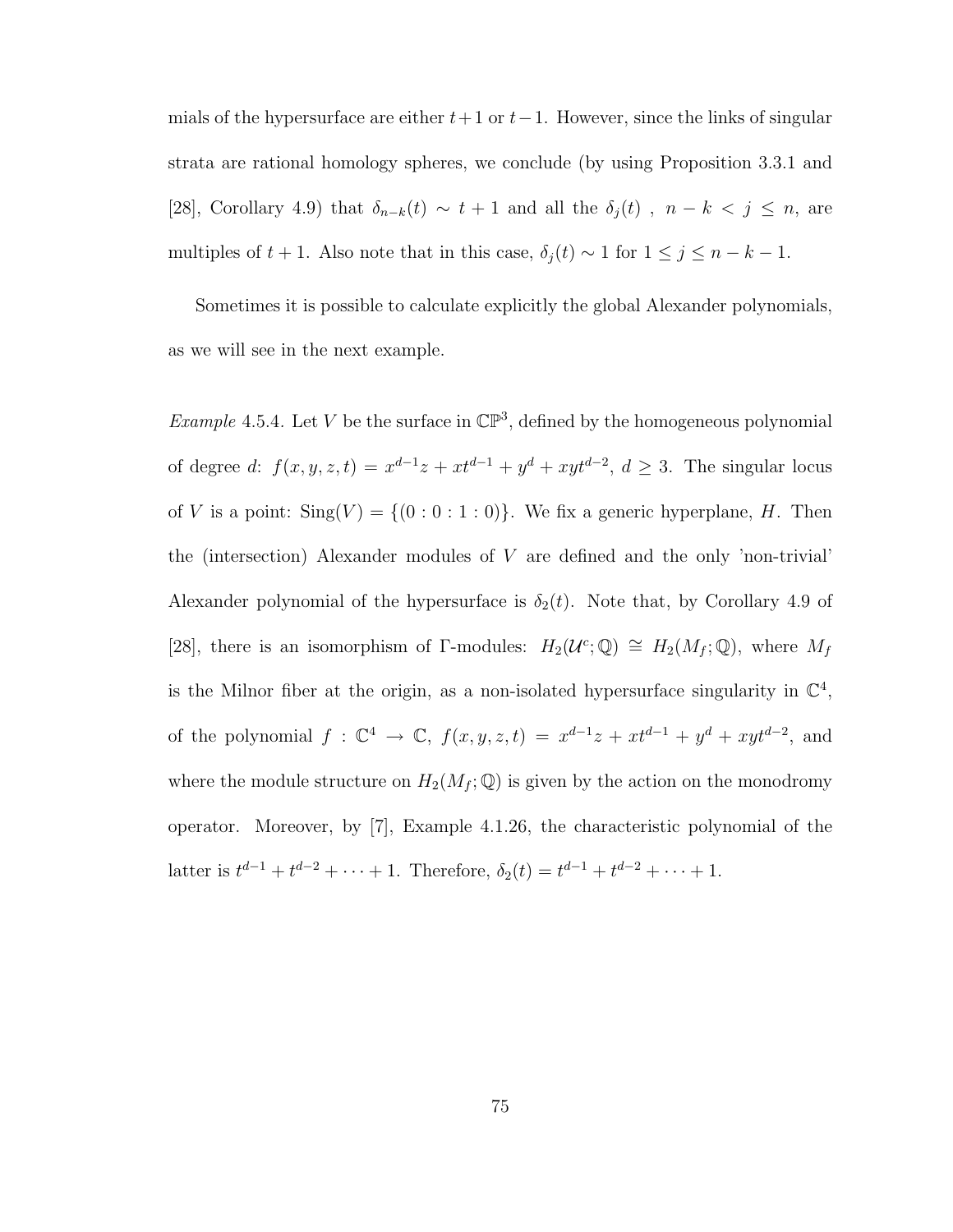## Chapter 5

## Miscellaneous results

In this final chapter, we mention (without proof) results on the decomposition (in the category of perverse sheaves) of the peripheral complex associated with a complex affine hypersurface. These result are collected in our paper [37].

## 5.1 A splitting of the peripheral complex

In their attempt of understanding the relation between the local and global topological structure of stratified spaces, Cappell and Shaneson ([4]) investigated the invariants associated with a stratified pseudomanifold  $X$ , PL-embedded in codimension two in a manifold  $Y$  (e.g.,  $X$  might be a hypersurface in a smooth algebraic variety). In describing the L-classes of the subspace  $X$ , they use as a main tool the peripheral complex  $\mathcal{R}^{\bullet}$ , a torsion, self-dual, perverse sheaf, supported on X (here we assume that the homology class represented by  $X$  is trivial in the homology of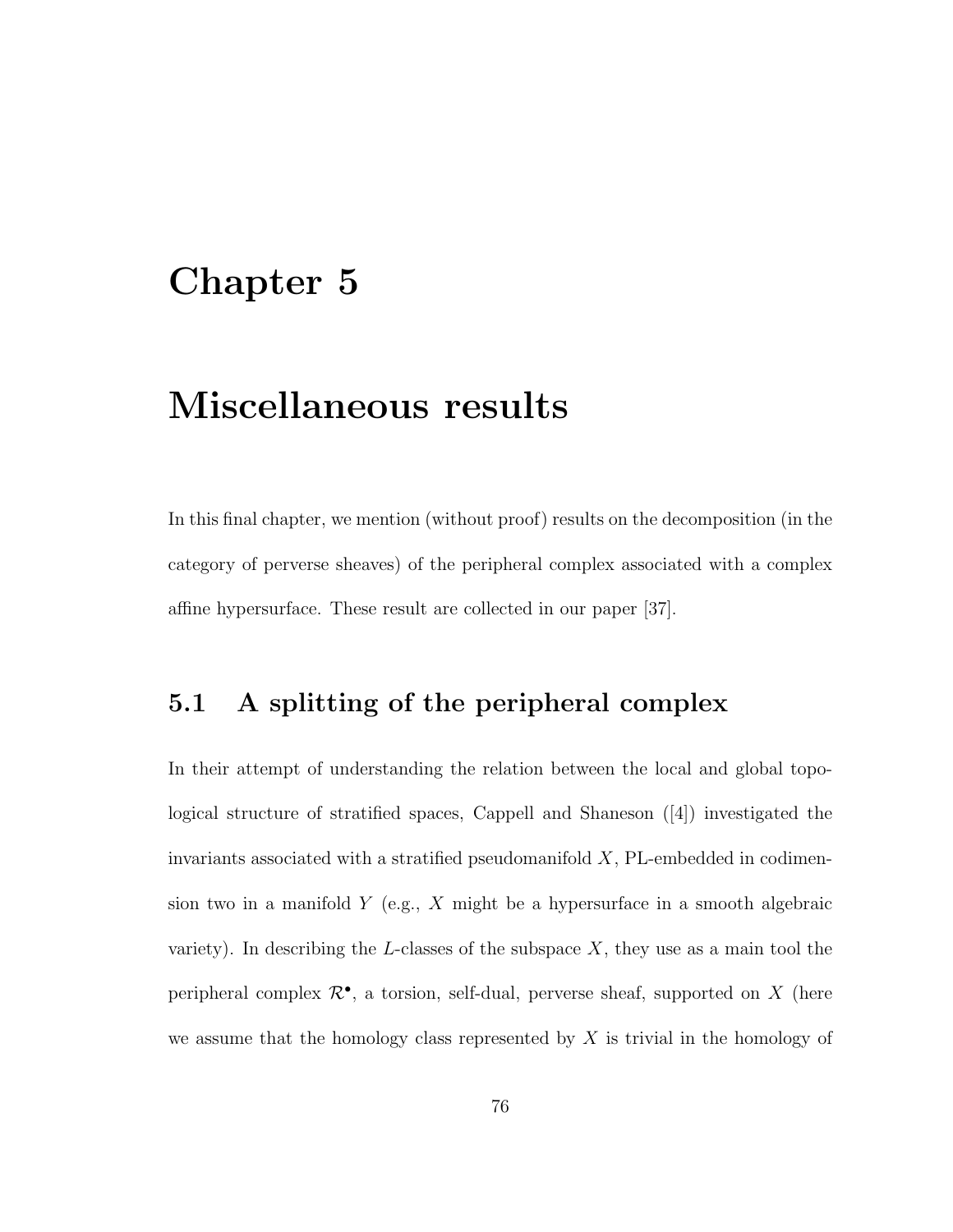Y ). Using a general splitting theorem, up to cobordism, for an arbitrary self-dual perverse torsion sheaf, they give a decomposition theorem (up to cobordism) of  $\mathcal{R}^{\bullet}$ . This is analogue (in the topological category) to their decomposition theorem for stratified maps ([5]), suited to the study of codimension two sub-pseudomanifolds.

As the singular spaces that arise in applications are usually complex algebraic varieties, it is natural to ask if there exists a genuine decomposition of the peripheral complex associated with complex hypersurfaces (usually hypersurfaces in a projective or affine space). In the category of algebraic varieties, such a decomposition should be viewed as the analogue of the BBD decomposition theorem for the push-forward under an algebraic map of an intersection homology complex ([1]).

In [37], we find necessary and sufficient conditions for a decomposition of the peripheral complex associated with a complex affine hypersurface  $X \subset \mathbb{C}^{n+1}$ . Recall that, in this case, the peripheral complex  $\mathcal{R}^{\bullet}$  is defined by the distinguished triangle:  $IC_{\bar{m}}^{\bullet} \to IC_{\bar{l}}^{\bullet} \to \mathcal{R}^{\bullet} \stackrel{[1]}{\to}$ , where  $IC_{\bar{m}}^{\bullet}$  and  $IC_{\bar{l}}^{\bullet}$  are the middle- and logarithmic- intersection homology complexes of  $\mathbb{C}^{n+1}$ , with a local system  $\mathcal L$  defined on  $\mathbb{C}^{n+1} - X$ , with stalk  $\Gamma := \mathbb{Q}[t, t^{-1}]$  and action by an element  $\alpha \in \pi_1(\mathbb{C}^{n+1} - X)$  determined by multiplication by  $t^{\text{lk}(X,\alpha)}$ . The main result of [37] is:

### Theorem 5.1.1.

$$
\mathcal{R}^{\bullet} \cong \sum_{\mathcal{V} \in \mathcal{X}} j^{\bar{\mathcal{V}}}_{*} IC^{\bullet}_{\bar{m}}(\bar{\mathcal{V}}; \mathcal{H}^{c(V) - (2n+2)}(\mathcal{R}^{\bullet}|_{\mathcal{V}}))[c(\mathcal{V})]
$$

if and only if, for all connected components  $V \in \mathcal{X}$  of singular strata of the stratifi-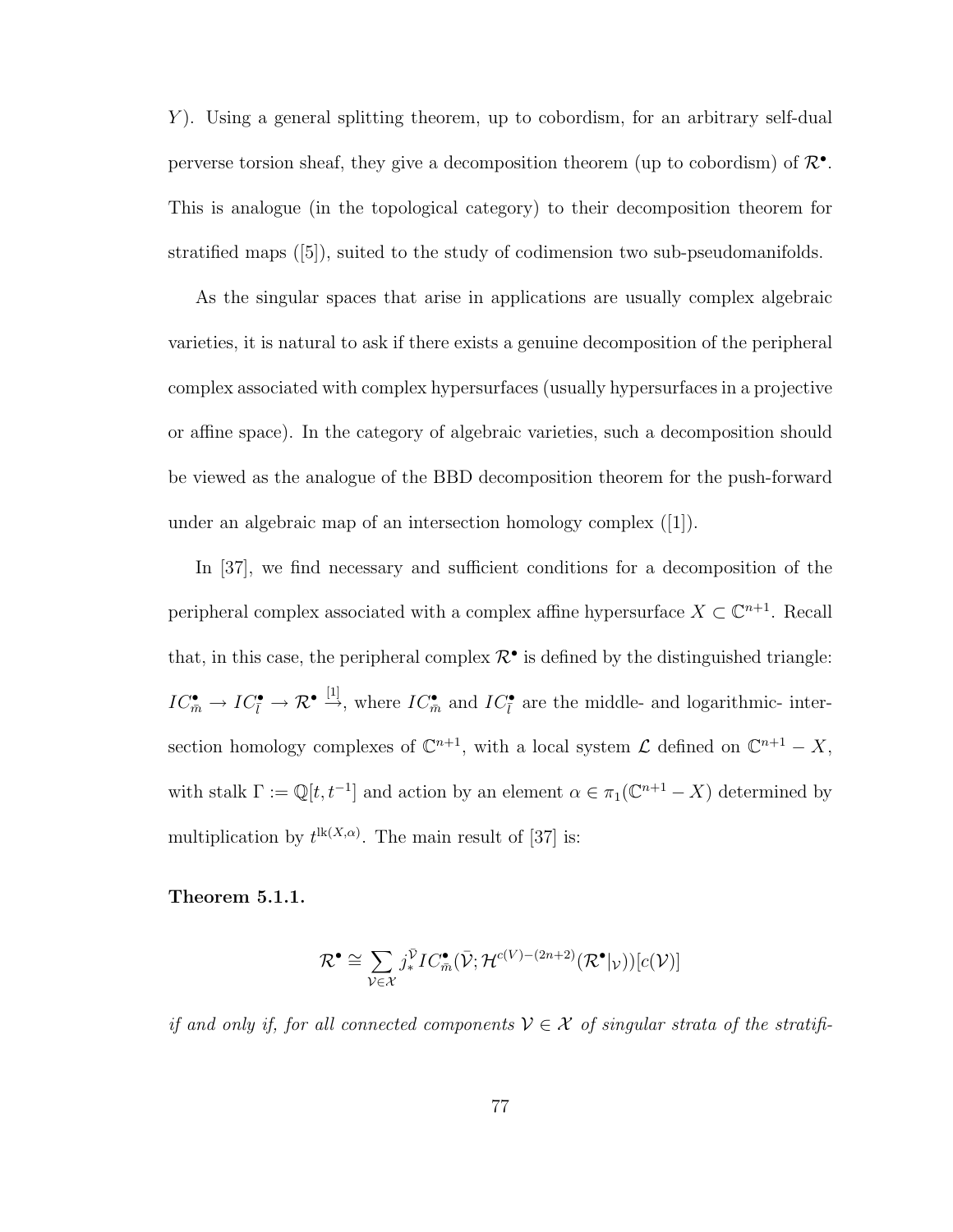cation  $\mathcal X$  of  $(\mathbb C^{n+1}, X)$ , the natural maps:

$$
IH_{n-dim_{\mathbb{C}}(\mathcal{V})}^{\bar{m}}(L_y,\mathcal{L})\to IH_{n-dim_{\mathbb{C}}(\mathcal{V})}^{\bar{l}}(L_y,\mathcal{L})
$$

are isomorphisms of  $\Gamma$ -modules, where  $L_y \cong S^{2n-2dim_{\mathbb{C}}(\mathcal{V})+1}$  is the link of a point  $y \in V$ ,  $j^{\bar{V}}$  is the inclusion map of  $\bar{V}$  in the affine space, and  $c(V) = codim_{\mathbb{C}}(V)$ .

The main example when these conditions are satisfied is provided by the following result ([37]):

**Theorem 5.1.2.** If the links of singular strata of X in  $(\mathbb{C}^{n+1}, X)$  are stratified by rational homology spheres, and have simply-connected singular strata, then the peripheral complex splits.

In the case of hypersurfaces with one or two singular strata, these conditions can be realized geometrically, by imposing restrictions on the monodromy operators of the Milnor fibrations associated with the link pairs of singular strata of the hypersurface ([37], Proposition 3.7).

### 5.2 Relation with the Alexander invariants

The peripheral complex  $\mathcal{R}^{\bullet}$  associated to the codimension two embedding  $V \cup H \subset$  $\mathbb{CP}^{n+1}$ , plays an important role in obtaining the divisibility results for Alexander polynomials of hypersurface complements discussed in Chapter 4. Thus, it is natural to ask what simplifications to these results a decomposition of  $\mathcal{R}^{\bullet}|_{\mathbb{C}^{n+1}}$  can bring (after noting that  $\mathcal{R}^{\bullet}$  cannot be decomposed as in Theorem 5.1.1). In [37], we propose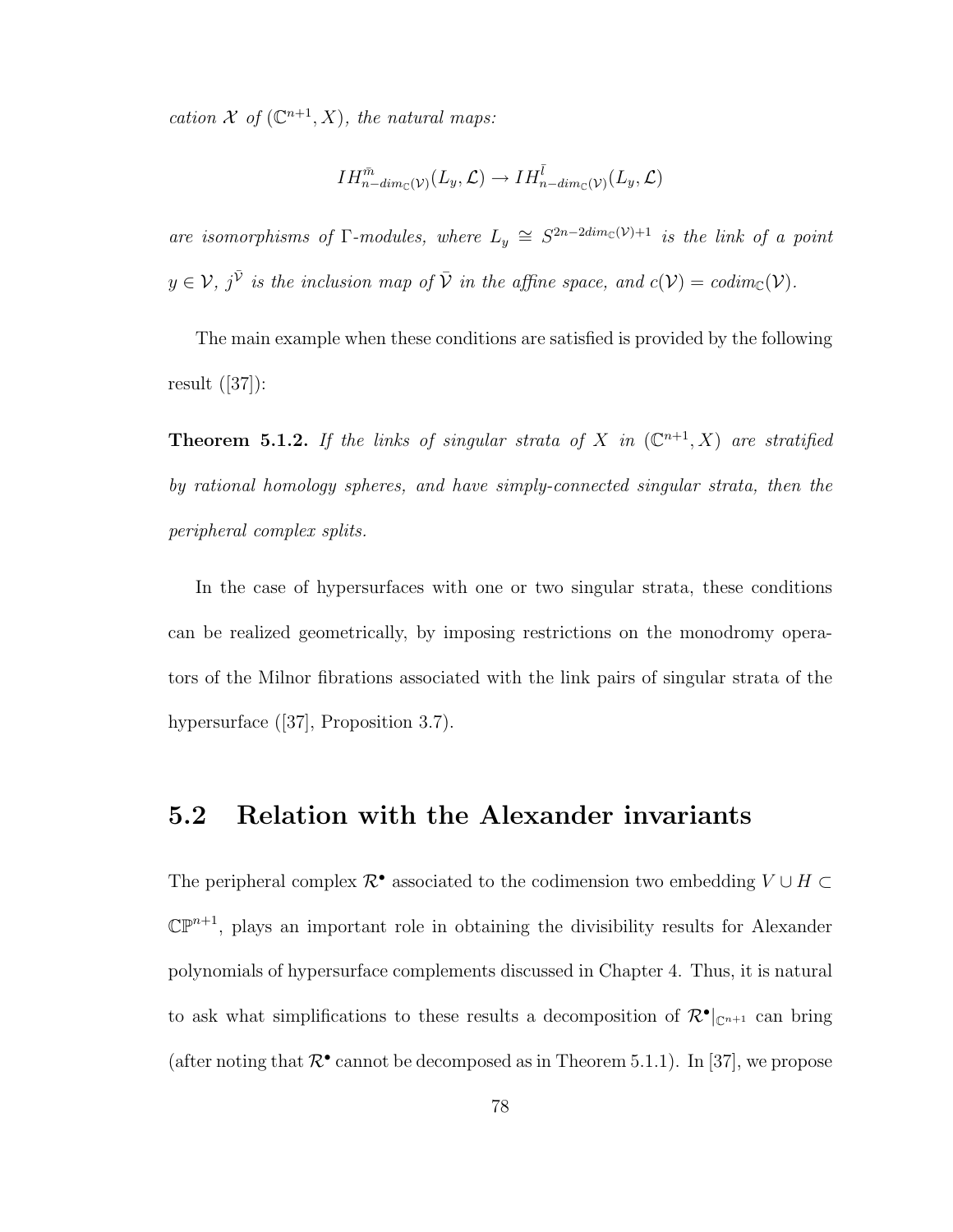a conjecture which can be easily verified in the case of projective hypersurfaces with at most two singular strata:

**Conjecture:** Suppose that  $\mathcal{R}^{\bullet}|_{\mathbb{C}^{n+1}}$  splits. Then for fixed  $i \leq n$ , a prime  $\gamma \in \Gamma$ divides  $\delta_i(t)$  only if  $\gamma$  divides (up to a power of  $t-1$ ) one of polynomials associated to the local Alexander modules  $H_{n-dim_{\mathbb{C}}S}(S^{2n-2dim_{\mathbb{C}}S+1}-K;\Gamma)$  corresponding to link pairs of singular strata  $S \in \mathcal{S}$  (contained in some fixed irreducible component of V) in the stratification of the pair  $(\mathbb{CP}^{n+1}, V)$ , provided that  $dim_{\mathbb{C}}S \geq n - i$ .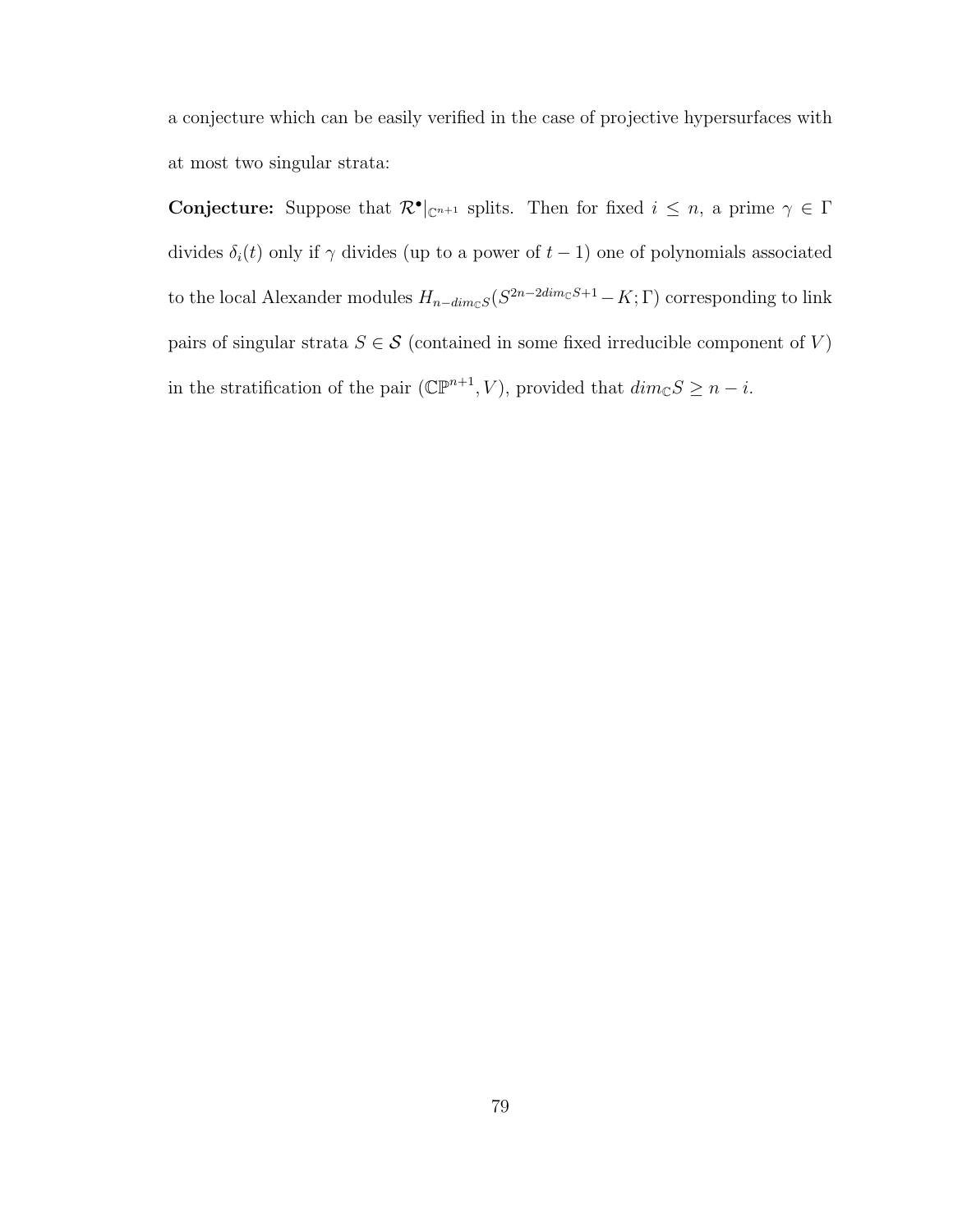# Bibliography

- [1] Beilinson, A. A., Bernstein, J., Deligne, P., Faisceaux pervers, Asterisque 100 (1982)
- [2] Borel, A. et. al., Intersection cohomology, Progress in Mathematics, vol. 50, Birkhauser, Boston, 1984
- [3] Bredon, G., Sheaf Theory, Springer, GTM 170
- [4] Cappell, S., Shaneson, J., Singular spaces, characteristic classes, and intersection homology, Annals of Mathematics, 134 (1991), 325-374
- [5] Cappell, S., Shaneson, J., Stratifiable maps and topological invariants, Journal of the American Mathematical Society, vol. 4(3), 1991, 521-551
- [6] Cohen, D.C., Dimca, A., Orlik, P., Nonresonance conditions for arrangements, Ann. Inst. Fourier, Grenoble, 53, 6 (2003), 1883-1896
- [7] Dimca, A., Singularities and Topology of Hypersurfaces, Universitext, Springer-Verlag, 1992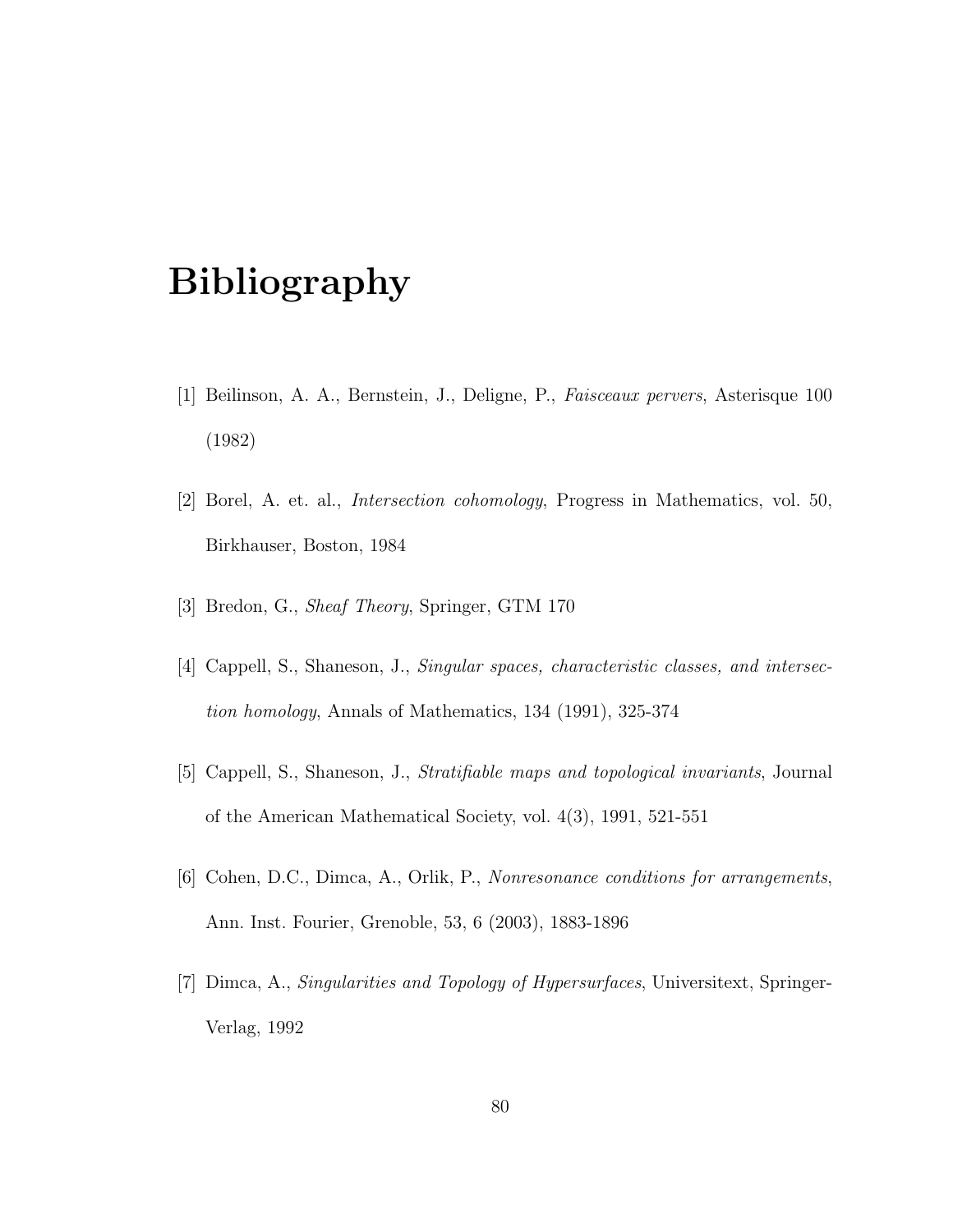- [8] Dimca, A., Sheaves in Topology, Universitext, Springer-Verlag, 2004
- [9] Dimca, A., Nemethi, A., Hypersurface complements, Alexander modules and Monodromy, math.AG/0201291. to appear in "Proceedings of the 7th Workshop on Real and Complex Singularities, Sao Carlos, 2002, Amer.Math.Soc (2004).
- [10] Dimca, A., Papadima, S., Hypersurface complements, Milnor fibers and higher homotopy groups of arrangements, Ann. of Math.  $(2)$ , Vol. 158  $(2003)$ , no. 2, 473–507
- [11] Friedman, G., Intersection Alexander polynomials, Topology 43 (2004), 71-117
- [12] Friedman, G., Singular chain intersection homology for traditional and superperversities, available at 'http://www.math.yale.edu/ friedman/'
- [13] Fiesler, K., Kaup, L., Vanishing theorems for the intersection homology of Stein spaces, Math. Z. 197 (1988), 153-176
- [14] Fiesler, K., Kaup, L., Theorems of Lefschetz type in intersection homology, I. The hyperplane section theorem, Rev. Roumaine Math. Pures Appl. 33(1988), 3, 175-195
- [15] Goresky, M., MacPherson, R., Intersection homology theory, Topology 19 (1980), 135-162
- [16] Goresky, M., MacPherson, R., Intersection homology II, Invent. Math. 72 (1983), 77-129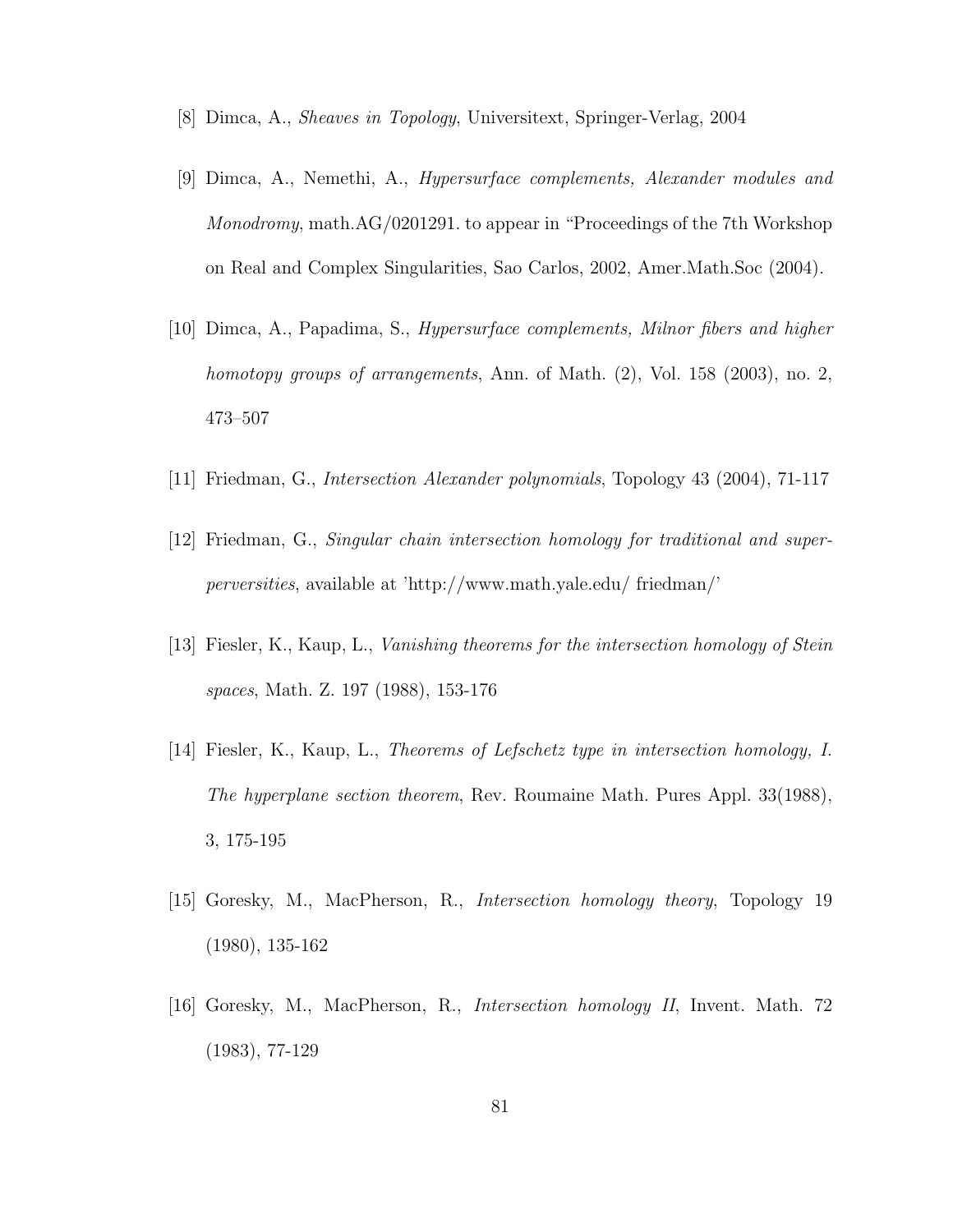- [17] Goresky, M., MacPherson, R., Stratified Morse Theory, A Series of Modern Surveys in Mathematics, Springer-Verlag, 1988
- [18] Goresky, M., Cohen, D.C., Lizhen, J., On the Kunneth formula for Intersection Cohomology, Trans. AMS, vol. 333(1), 1992, 63-69
- [19] Goresky, M., MacPherson, R., Morse Theory and Intersection homology theory, Asterisque 101-102 (1983), 135-193
- [20] Goresky, M., Siegel, P., Linking pairings on singular spaces, Comment. Math. Helvetici 58 (1983), 96-110
- [21] Hatcher, A., Algebraic Topology, Cambridge University Press, 2002
- [22] Kashiwara, M., Schapira, P., Sheaves on Manifolds, A series of comprehensive studies in mathematics, Springer-Verlag, 1990
- [23] King, H., Topological invariance of intersection homology without sheaves, Topology and its Applications 20 (1985), 149-160
- [24] King, H., Intersection homology and homology manifolds, Topology 21 (1982), 229-234
- [25] Kulikov, V., Mixed Hodge Structures and Singularities, Cambridge University Press, 1998
- [26] Levine, J., Polynomial invariants of knots of codimension two, Annals of Mathematics, 84(1966), no.2, 537-554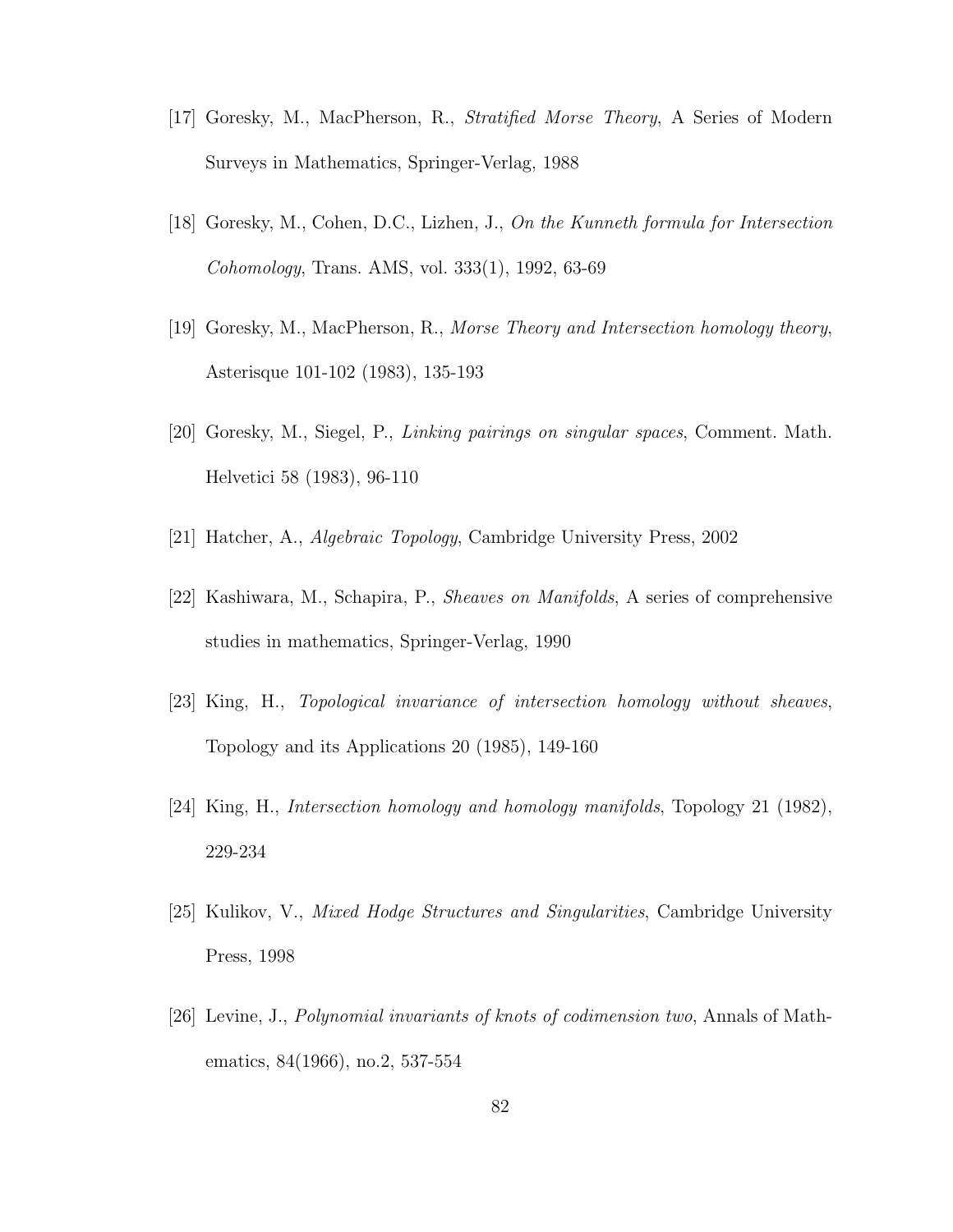- [27] Libgober, A., Homotopy groups of the complements to singular hypersurfaces Bulletin of the AMS, 13(1), 1985
- [28] Libgober, A., Homotopy groups of the complements to singular hypersurfaces, II Annals of Mathematics, 139(1994), 117-144
- [29] Libgober, A., Alexander polynomials of plane algebraic curves and cyclic multiple planes, Duke Math. J., 49(1982), 833-851
- [30] Libgober, A., Alexander invariants of plane algebraic curves, Singularities, Proc. Symp. Pure Math., Vol. 40(2), 1983, 135-143
- [31] Libgober, A., Position of singularities of hypersurfaces and the topology of their complements, Algebraic Geometry, 5. J. Math. Sci. 82 (1996), no.1, 3194-3210
- [32] Libgober, A., On the homology of infinite cyclic covers of the complements to affine hypersurfaces, private communication.
- [33] Libgober, A., Eigenvalues for the monodromy of the Milnor fibers of arrangements Trends in Singularities, 141-150, 2002 Birkhauser Verlag.
- [34] MacPherson, R., Intersection Homology and Perverse Sheaves, unpublished AMS notes, 1990
- [35] Massey, D. B., Introduction to perverse sheaves and vanishing cycles in Singularity Theory, ICTP 1991, Ed. D.T.Le, K.Saito, B. Teissier, 487-509